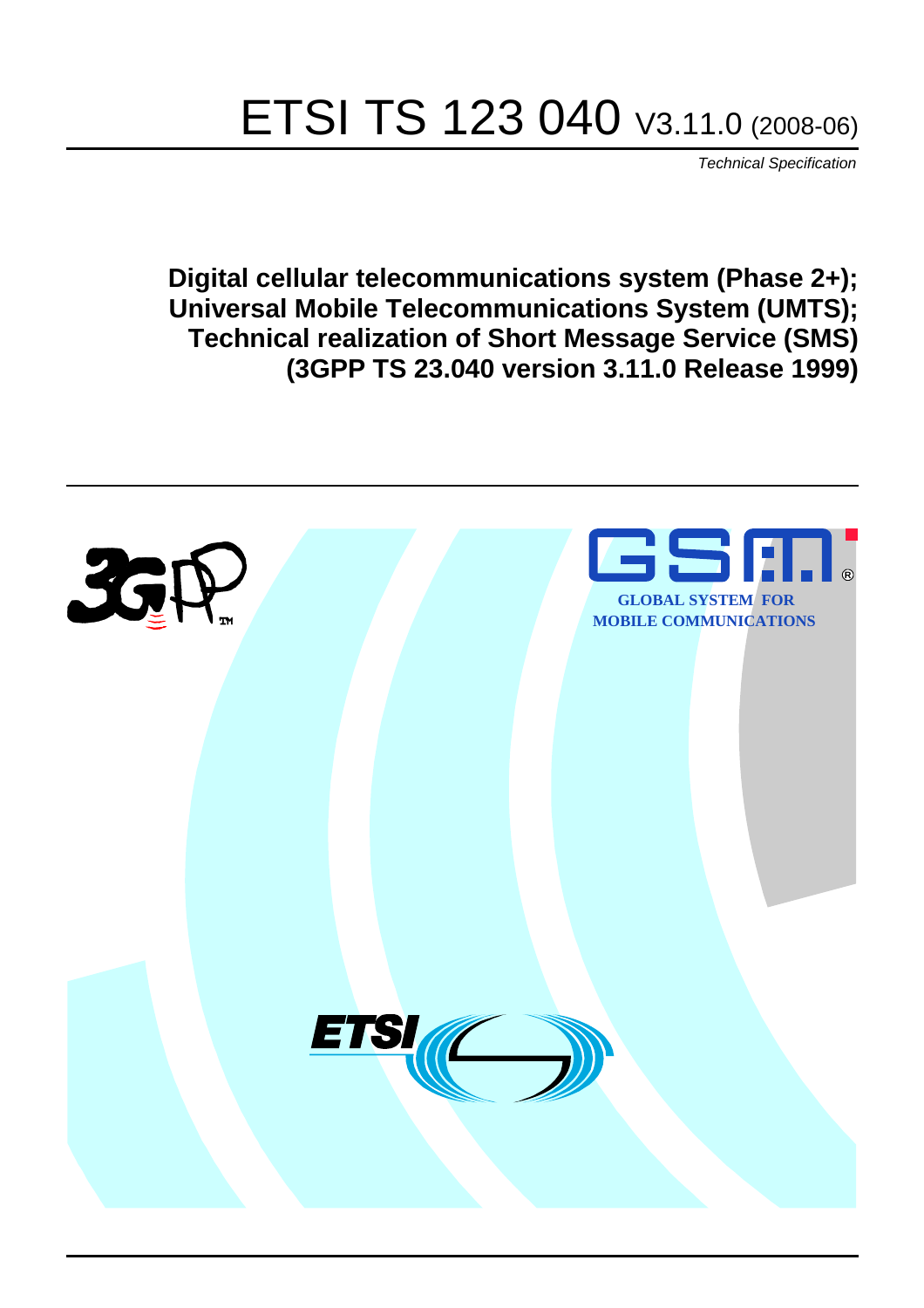Reference RTS/TSGC-0123040v3b0

> Keywords GSM, UMTS

#### *ETSI*

#### 650 Route des Lucioles F-06921 Sophia Antipolis Cedex - FRANCE

Tel.: +33 4 92 94 42 00 Fax: +33 4 93 65 47 16

Siret N° 348 623 562 00017 - NAF 742 C Association à but non lucratif enregistrée à la Sous-Préfecture de Grasse (06) N° 7803/88

#### *Important notice*

Individual copies of the present document can be downloaded from: [http://www.etsi.org](http://www.etsi.org/)

The present document may be made available in more than one electronic version or in print. In any case of existing or perceived difference in contents between such versions, the reference version is the Portable Document Format (PDF). In case of dispute, the reference shall be the printing on ETSI printers of the PDF version kept on a specific network drive within ETSI Secretariat.

Users of the present document should be aware that the document may be subject to revision or change of status. Information on the current status of this and other ETSI documents is available at <http://portal.etsi.org/tb/status/status.asp>

If you find errors in the present document, please send your comment to one of the following services: [http://portal.etsi.org/chaircor/ETSI\\_support.asp](http://portal.etsi.org/chaircor/ETSI_support.asp)

#### *Copyright Notification*

No part may be reproduced except as authorized by written permission. The copyright and the foregoing restriction extend to reproduction in all media.

> © European Telecommunications Standards Institute 2008. All rights reserved.

**DECT**TM, **PLUGTESTS**TM, **UMTS**TM, **TIPHON**TM, the TIPHON logo and the ETSI logo are Trade Marks of ETSI registered for the benefit of its Members.

**3GPP**TM is a Trade Mark of ETSI registered for the benefit of its Members and of the 3GPP Organizational Partners.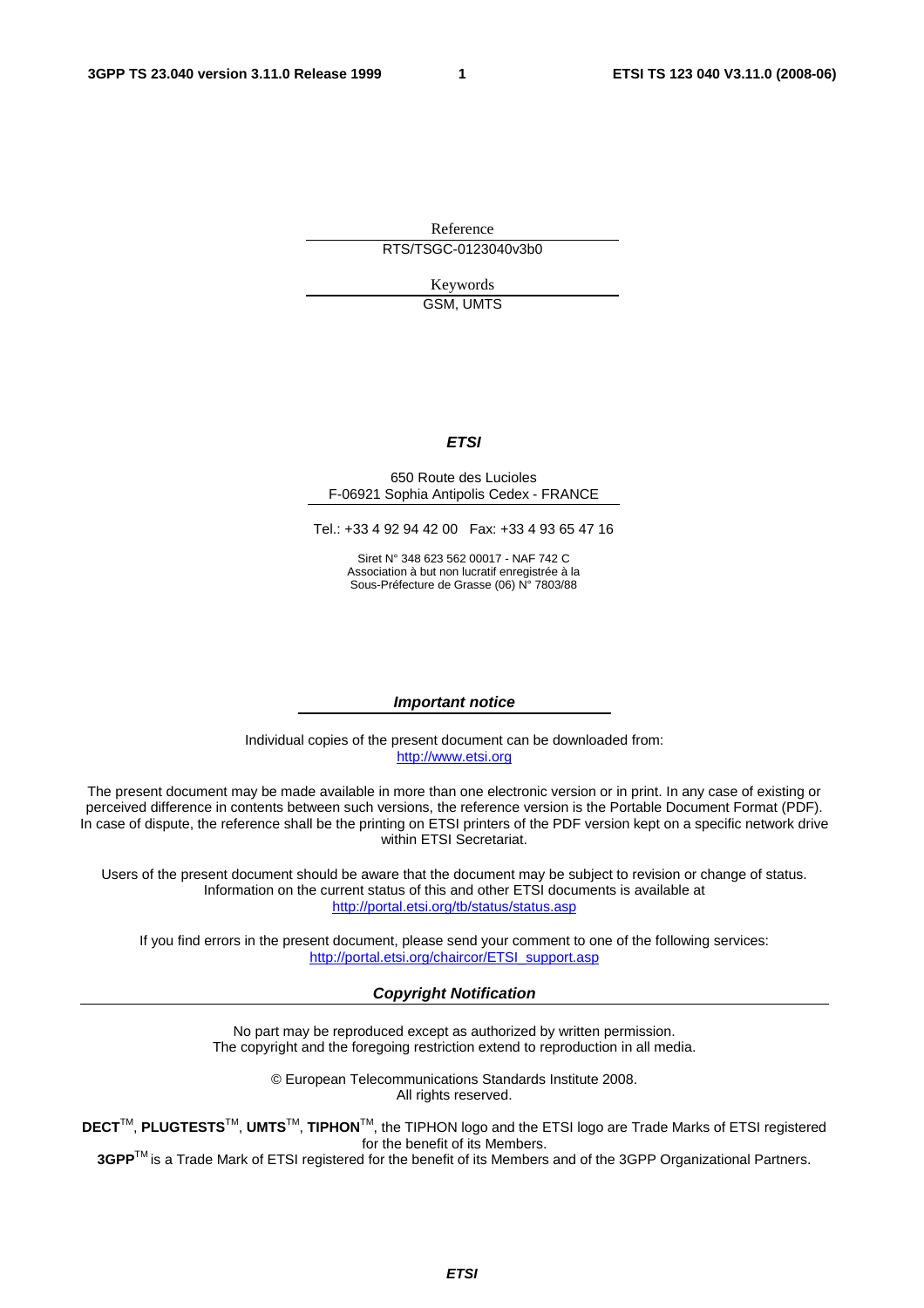# Intellectual Property Rights

IPRs essential or potentially essential to the present document may have been declared to ETSI. The information pertaining to these essential IPRs, if any, is publicly available for **ETSI members and non-members**, and can be found in ETSI SR 000 314: *"Intellectual Property Rights (IPRs); Essential, or potentially Essential, IPRs notified to ETSI in respect of ETSI standards"*, which is available from the ETSI Secretariat. Latest updates are available on the ETSI Web server (<http://webapp.etsi.org/IPR/home.asp>).

Pursuant to the ETSI IPR Policy, no investigation, including IPR searches, has been carried out by ETSI. No guarantee can be given as to the existence of other IPRs not referenced in ETSI SR 000 314 (or the updates on the ETSI Web server) which are, or may be, or may become, essential to the present document.

# Foreword

This Technical Specification (TS) has been produced by ETSI 3rd Generation Partnership Project (3GPP).

The present document may refer to technical specifications or reports using their 3GPP identities, UMTS identities or GSM identities. These should be interpreted as being references to the corresponding ETSI deliverables.

The cross reference between GSM, UMTS, 3GPP and ETSI identities can be found under <http://webapp.etsi.org/key/queryform.asp>.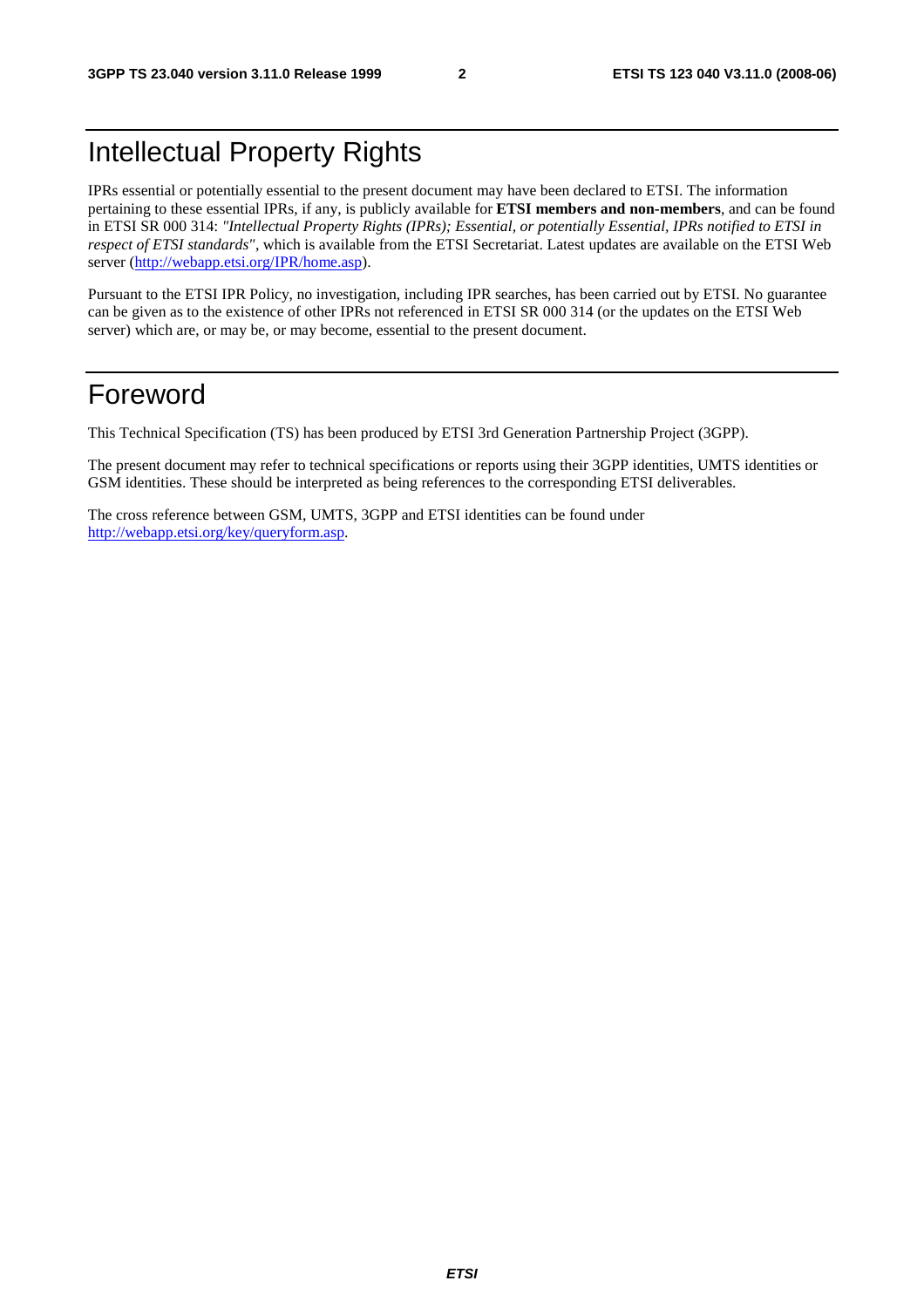$\mathbf{3}$ 

# Contents

| 1       |  |  |  |
|---------|--|--|--|
| 2       |  |  |  |
| 2.1     |  |  |  |
| 2.1.1   |  |  |  |
| 2.1.2   |  |  |  |
| 3       |  |  |  |
| 3.1     |  |  |  |
| 3.2     |  |  |  |
| 3.2.1   |  |  |  |
| 3.2.2   |  |  |  |
| 3.2.3   |  |  |  |
| 3.2.4   |  |  |  |
| 3.2.5   |  |  |  |
| 3.2.6   |  |  |  |
| 3.2.7   |  |  |  |
| 3.2.8   |  |  |  |
| 3.2.9   |  |  |  |
| 3.2.10  |  |  |  |
| 3.3     |  |  |  |
| 3.3.1   |  |  |  |
| 3.3.2   |  |  |  |
| 3.4     |  |  |  |
| 3.4.1   |  |  |  |
| 3.4.2   |  |  |  |
| 3.5     |  |  |  |
| 3.6     |  |  |  |
| 3.7     |  |  |  |
| 3.8     |  |  |  |
| 3.8.1   |  |  |  |
| 3.8.2   |  |  |  |
| 3.8.2.1 |  |  |  |
| 3.8.2.2 |  |  |  |
| 3.8.2.3 |  |  |  |
| 3.8.3   |  |  |  |
| 3.8.4   |  |  |  |
| 3.9     |  |  |  |
| 3.10    |  |  |  |
| 3.10.1  |  |  |  |
| 3.10.2  |  |  |  |
| 3.10.3  |  |  |  |
| 3.10.4  |  |  |  |
|         |  |  |  |
| 4       |  |  |  |
| 4.1     |  |  |  |
| 4.2     |  |  |  |
|         |  |  |  |
| 5       |  |  |  |
| 5.1     |  |  |  |
| 5.2     |  |  |  |
| 5.2.1   |  |  |  |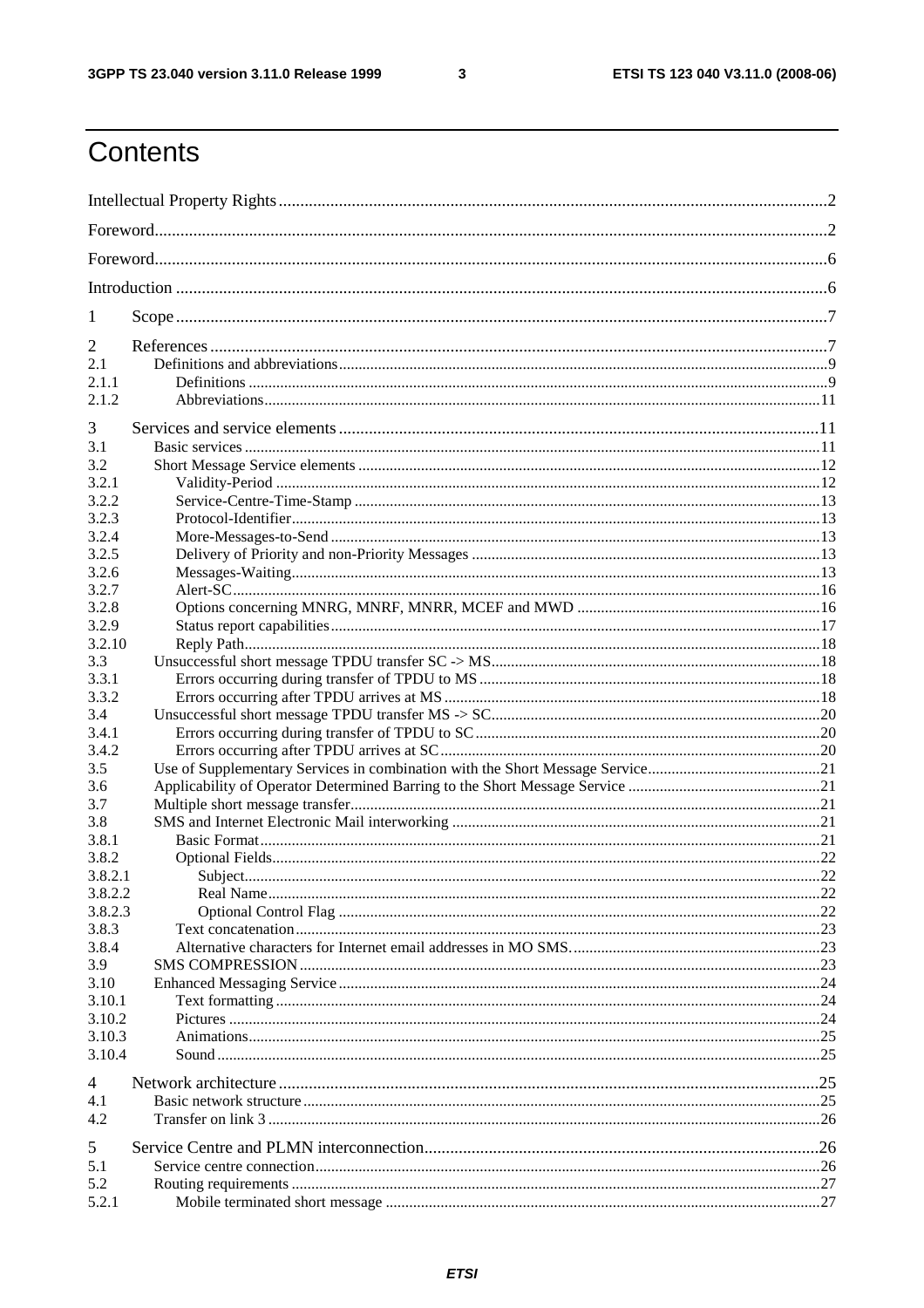$\overline{\mathbf{4}}$ 

| 5.2.2                |  |
|----------------------|--|
| 6                    |  |
| 6.1                  |  |
| 6.2                  |  |
|                      |  |
| 7                    |  |
| 7.1                  |  |
| 7.2                  |  |
| 8                    |  |
| 8.1                  |  |
| 8.1.1                |  |
| 8.1.2                |  |
| 8.1.3                |  |
| 8.2                  |  |
| 8.2.1                |  |
| 8.2.2                |  |
| 8.2.3                |  |
| 8.3                  |  |
| 9                    |  |
| 9.1                  |  |
| 9.1.1                |  |
| 9.1.2                |  |
| 9.1.2.1              |  |
| 9.1.2.2              |  |
| 9.1.2.3              |  |
| 9.1.2.4              |  |
| 9.1.2.5              |  |
| 9.2<br>9.2.1         |  |
| 9.2.2                |  |
| 9.2.2.1              |  |
| 9.2.2.1a             |  |
| 9.2.2.2              |  |
| 9.2.2.2a             |  |
| 9.2.2.3              |  |
| 9.2.2.4              |  |
| 9.2.3                |  |
| 9.2.3.1              |  |
| 9.2.3.2              |  |
| 9.2.3.3              |  |
| 9.2.3.4              |  |
| 9.2.3.5              |  |
| 9.2.3.6<br>9.2.3.7   |  |
| 9.2.3.8              |  |
| 9.2.3.9              |  |
| 9.2.3.10             |  |
| 9.2.3.11             |  |
| 9.2.3.12             |  |
| 9.2.3.12.1           |  |
| 9.2.3.12.2           |  |
| 9.2.3.12.3           |  |
| 9.2.3.13             |  |
| 9.2.3.14             |  |
| 9.2.3.15             |  |
| 9.2.3.16             |  |
| 9.2.3.17             |  |
| 9.2.3.18             |  |
| 9.2.3.19<br>9.2.3.20 |  |
|                      |  |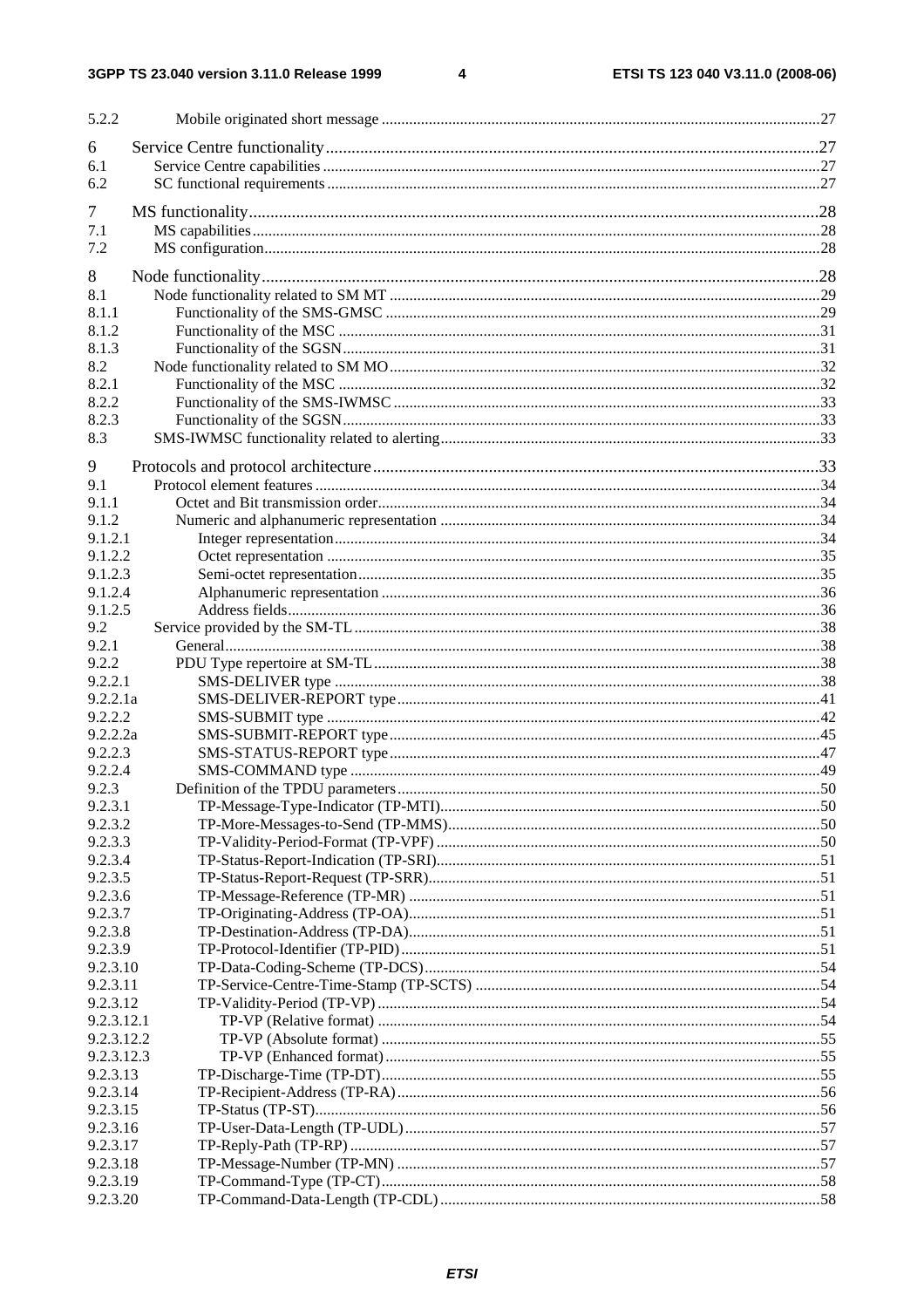| 9.2.3.21                 |                               |  |  |  |
|--------------------------|-------------------------------|--|--|--|
| 9.2.3.22<br>9.2.3.23     |                               |  |  |  |
| 9.2.3.24                 |                               |  |  |  |
| 9.2.3.24.1               |                               |  |  |  |
| 9.2.3.24.2               |                               |  |  |  |
| 9.2.3.24.3               |                               |  |  |  |
|                          | 9.2.3.24.4<br>9.2.3.24.5      |  |  |  |
| 9.2.3.24.6               |                               |  |  |  |
| 9.2.3.24.7               |                               |  |  |  |
| 9.2.3.24.8<br>9.2.3.24.9 |                               |  |  |  |
| 9.2.3.24.10              |                               |  |  |  |
| 9.2.3.24.11              |                               |  |  |  |
| 9.2.3.25                 |                               |  |  |  |
| 9.2.3.26<br>9.2.3.27     |                               |  |  |  |
| 9.3                      |                               |  |  |  |
| 9.3.1                    |                               |  |  |  |
| 9.3.2                    |                               |  |  |  |
| 9.3.2.1<br>9.3.2.2       |                               |  |  |  |
| 9.3.2.3                  |                               |  |  |  |
| 9.3.2.4                  |                               |  |  |  |
| 9.3.2.5                  |                               |  |  |  |
| 9.3.2.6                  |                               |  |  |  |
| 10                       |                               |  |  |  |
| 10.1<br>10.2             |                               |  |  |  |
| 10.3                     |                               |  |  |  |
| 11                       |                               |  |  |  |
| 11.1                     |                               |  |  |  |
| 11.2                     |                               |  |  |  |
| 11.3                     |                               |  |  |  |
|                          | <b>Annex A (informative):</b> |  |  |  |
|                          | <b>Annex B</b> (informative): |  |  |  |
|                          | <b>Annex C</b> (informative): |  |  |  |
|                          | <b>Annex D</b> (informative): |  |  |  |
| D.1                      |                               |  |  |  |
| D.2                      |                               |  |  |  |
| D.3                      |                               |  |  |  |
| D.4                      |                               |  |  |  |
| D.5                      |                               |  |  |  |
| D.6                      |                               |  |  |  |
| D.7                      |                               |  |  |  |
| D.8                      |                               |  |  |  |
| D.9                      |                               |  |  |  |
|                          |                               |  |  |  |
|                          | <b>Annex E</b> (informative): |  |  |  |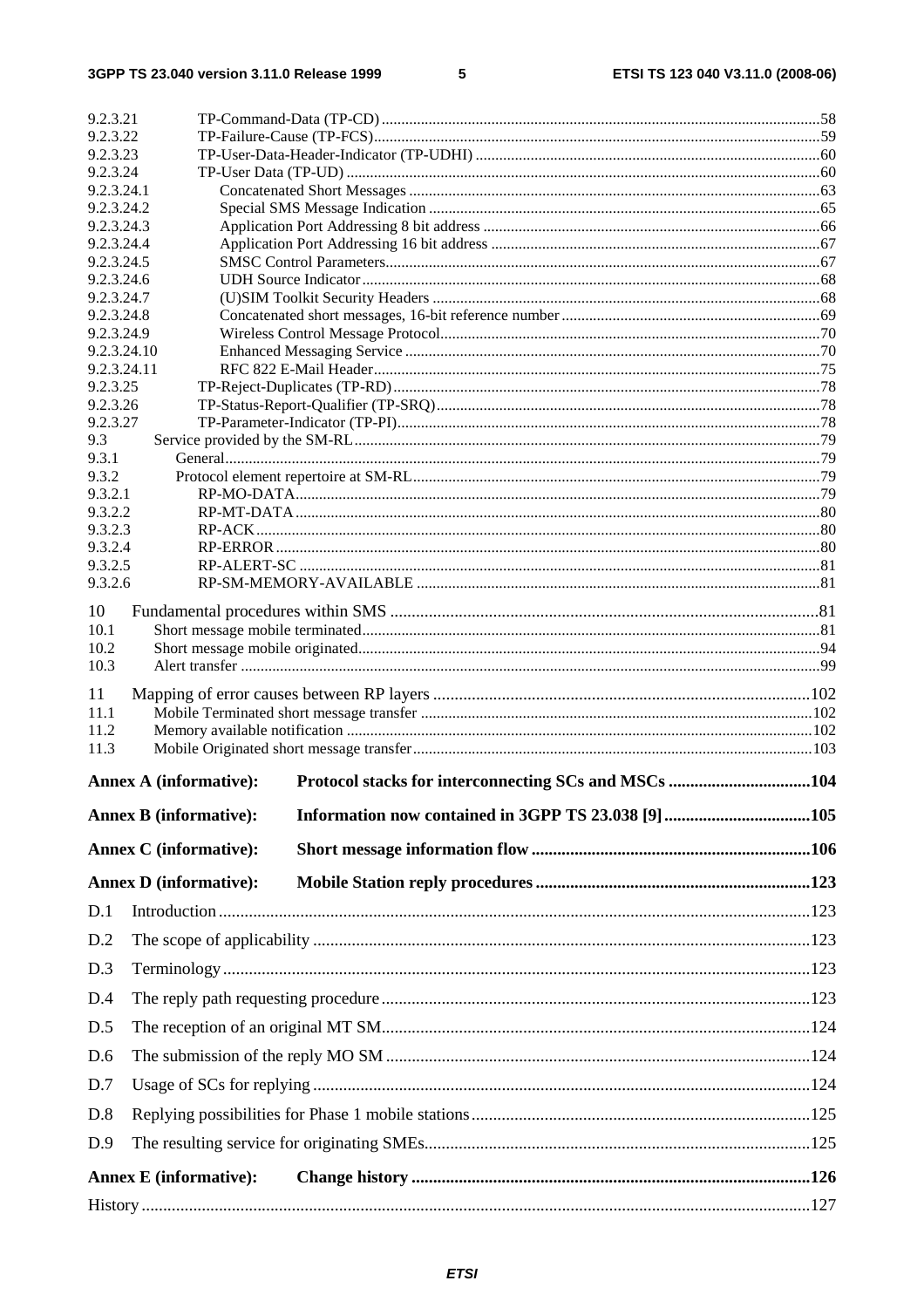# Foreword

This Technical Specification (TS) has been produced by the 3<sup>rd</sup> Generation Partnership Project (3GPP).

The contents of the present document are subject to continuing work within the TSG and may change following formal TSG approval. Should the TSG modify the contents of the present document, it will be re-released by the TSG with an identifying change of release date and an increase in version number as follows:

Version x.y.z

where:

- x the first digit:
	- 1 presented to TSG for information;
	- 2 presented to TSG for approval;
	- 3 or greater indicates TSG approved document under change control.
- y the second digit is incremented for all changes of substance, i.e. technical enhancements, corrections, updates, etc.
- z the third digit is incremented when editorial only changes have been incorporated in the document.

# Introduction

The Short Message Service (SMS) provides a means of sending messages of limited size to and from GSM/UMTS mobiles. The provision of SMS makes use of a Service Centre, which acts as a store and forward centre for short messages. Thus a GSM/UMTS PLMN needs to support the transfer of short messages between Service Centres and mobiles.

Mobile originated messages shall be transported from an MS to a Service Centre. These may be destined for other mobile users, or for subscribers on a fixed network. Mobile terminated messages shall be transported from a Service Centre to an MS. These may be input to the Service Centre by other mobile users (via a mobile originated short message) or by a variety of other sources, e.g. speech, telex, or facsimile.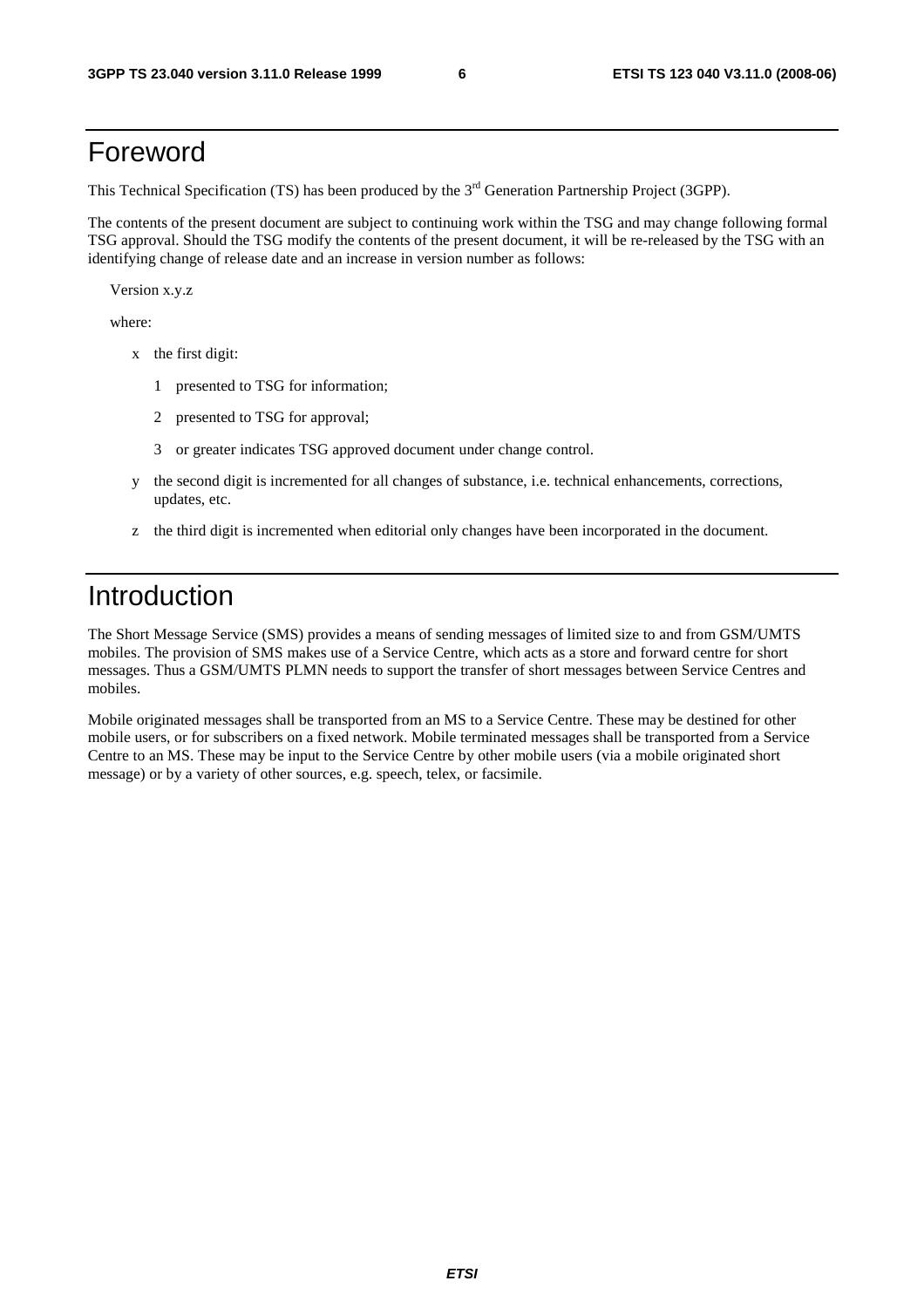# 1 Scope

The present document describes the Short Message Service (SMS) for GSM/UMTS networks. It defines:

- the services and service elements;
- the network architecture:
- the Service Centre functionality;
- the MSC functionality (with regard to the SMS);
- the SGSN functionality (with regard to the SMS);
- the routing requirements;
- the protocols and protocol layering;

for the Teleservice Short Message Service, as specified in the GSM TS 02.03 [2] and 3GPP TS 22.105 [32].

The use of radio resources for the transfer of short messages between the MS and the MSC or the SGSN is described in 3GPP TS 24.011 [13] "Short Message Service Support on Mobile Radio Interface", and is dealt with in that specification.

The network aspects of Short Message Service provision are outside the scope of the present document (i.e. the provision of network connectivity between the PLMN subsystems). There is no technical restriction within the present document for the transfer of short messages between different PLMN's. Any such restriction is likely to be subject to commercial arrangements and PLMN operators must make their own provision for interworking or for preventing interworking with other PLMN"s as they see fit.

The required and assumed network service offered to the higher layers is defined in the present document.

# 2 References

The following documents contain provisions which, through reference in this text, constitute provisions of the present document.

- References are either specific (identified by date of publication, edition number, version number, etc.) or nonspecific.
- For a specific reference, subsequent revisions do not apply.
- For a non-specific reference, the latest version applies. In the case of a reference to a 3GPP document (including a GSM document), a non-specific reference implicitly refers to the latest version of that document *in the same Release as the present document*.
- [1] GSM 01.04: "Abbreviations and acronyms".
- [2] GSM 02.03: "Teleservices supported by a GSM Public Land Mobile Network (PLMN)".
- [3] 3GPP TS 22.004: "General on supplementary services".
- [4] 3GPP TS 22.041: "Operator Determined Barring (ODB)".
- [5] GSM 03.02: "Network architecture".
- [6] 3GPP TS 23.008: "Organization of subscriber data".
- [7] 3GPP TS 23.011: "Technical realization of supplementary services".
- [8] 3GPP TS 23.015: "Technical realisation of Operator Determined Barring (ODB)".
- [9] 3GPP TS 23.038: "Alphabets and language-specific information".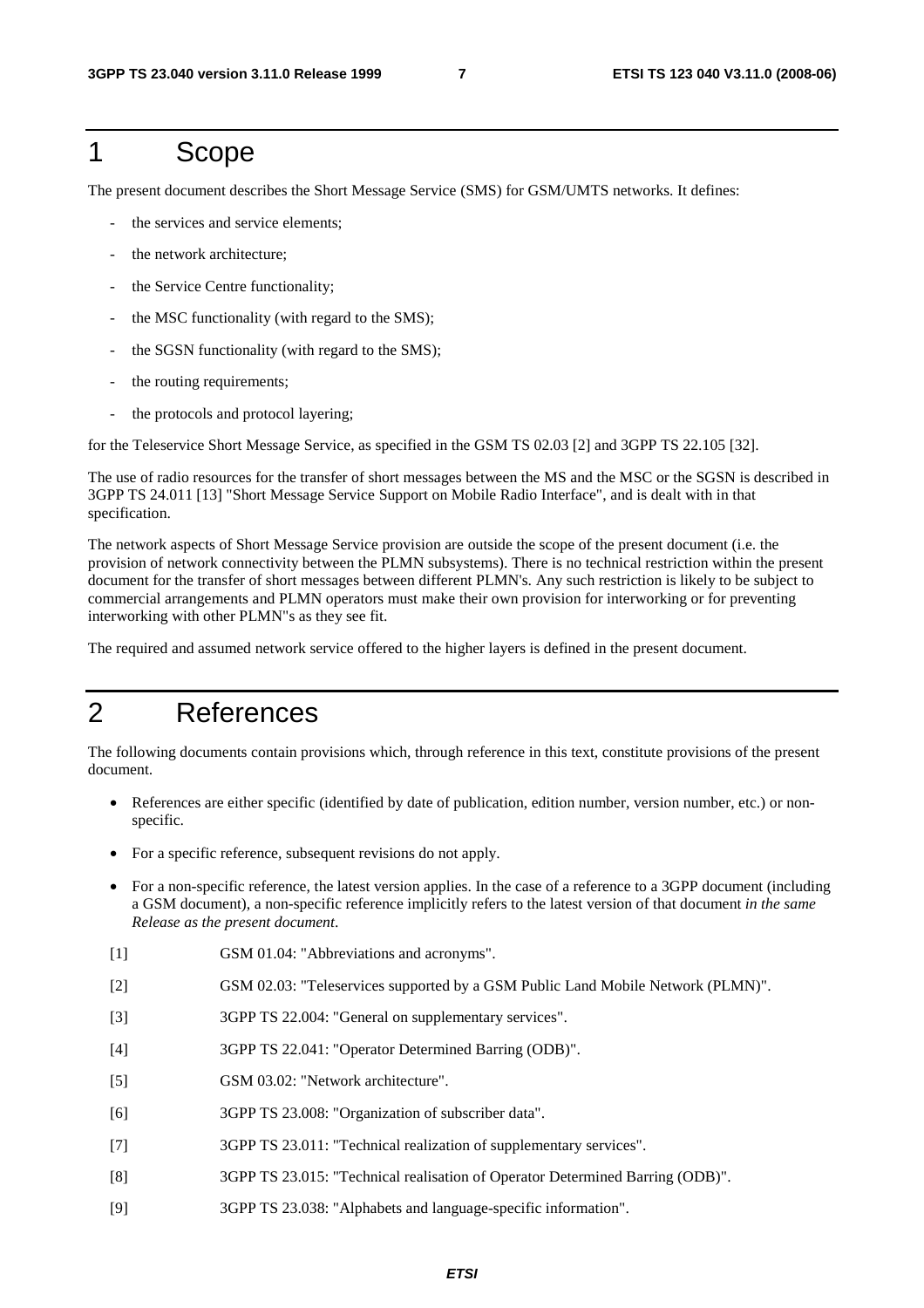| $[10]$ | 3GPP TS 23.041: "Technical realization of Cell Broadcast Service (CBS)".                                                                                                         |
|--------|----------------------------------------------------------------------------------------------------------------------------------------------------------------------------------|
| $[11]$ | GSM 03.47 (ETR 354): "Example protocol stacks for interconnecting Service Centre(s) (SC) and<br>Mobile-services Switching Centre(s) (MSC)".                                      |
| $[12]$ | GSM 04.08: "Mobile radio interface layer 3 specification".                                                                                                                       |
| $[13]$ | 3GPP TS 24.011: "Point-to-Point (PP) Short Message Service (SMS) support on mobile radio<br>interface".                                                                          |
| $[14]$ | 3GPP TS 27.005: "Use of Data Terminal Equipment - Data Circuit terminating Equipment (DTE -<br>DCE) interface for Short Message Service (SMS) and Cell Broadcast Service (CBS)". |
| $[15]$ | 3GPP TS 29.002: "Mobile Application Part (MAP) specification".                                                                                                                   |
| $[16]$ | GSM 11.11: "Specification of the Subscriber Identity Module - Mobile Equipment (SIM-ME)<br>interface".                                                                           |
| $[17]$ | ITU-T Recommendation E.164 (Blue Book): "The international public telecommunication<br>numbering plan".                                                                          |
| $[18]$ | ITU-T Recommendation E.163 (Blue Book): "Numbering plan for the international telephone<br>service".                                                                             |
| $[19]$ | ITU-T Recommendation Q.771: "Functional description of transaction capabilities".                                                                                                |
| $[20]$ | ITU-T Recommendation T.100 (Blue Book): "International information exchange for interactive<br>videotex".                                                                        |
| $[21]$ | ITU-T Recommendation T.101 (Blue Book): "International interworking for videotex services".                                                                                      |
| $[22]$ | ITU-T Recommendation X.121 (Blue Book): "International numbering plan for public data<br>networks".                                                                              |
| $[23]$ | ITU-T Recommendation X.400 (Blue Book): "Message handling services: Message handling<br>system and service overview".                                                            |
| $[24]$ | ISO/IEC10646: "Universal Multiple-Octet Coded Character Set (USC); UCS2, 16 bit coding".                                                                                         |
| $[25]$ | 3GPP TS 22.022: "Personalisation of Mobile Equipment (ME); Mobile functionality<br>specification".                                                                               |
| $[26]$ | 3GPP TS 23.042: "Compression Algorithm for Text Messaging Services".                                                                                                             |
| $[27]$ | 3GPP TS 23.060: "General Packet Radio Service (GPRS); Service description; Stage 2".                                                                                             |
| $[28]$ | GSM 03.48: "Security Mechanisms for the SIM application toolkit; Stage 2".                                                                                                       |
| $[29]$ | 3GPP TR 21.905: "Vocabulary 3GPP Specifications".                                                                                                                                |
| $[30]$ | 3GPP TS 31.102: "Characteristics of the USIM application".                                                                                                                       |
| $[31]$ | 3GPP TS 31.101: "UICC - Terminal interface; Physical and logical characteristics".                                                                                               |
| $[32]$ | 3GPP TS 22.105: "Services & Service Capabilites".                                                                                                                                |
| $[33]$ | Infrared Data Association. Specifications for Ir Mobile Communications (IrMC).<br>iMelody.                                                                                       |
|        |                                                                                                                                                                                  |

[34] IETF RFC 822: "Standard for the format of ARPA Internet text messages".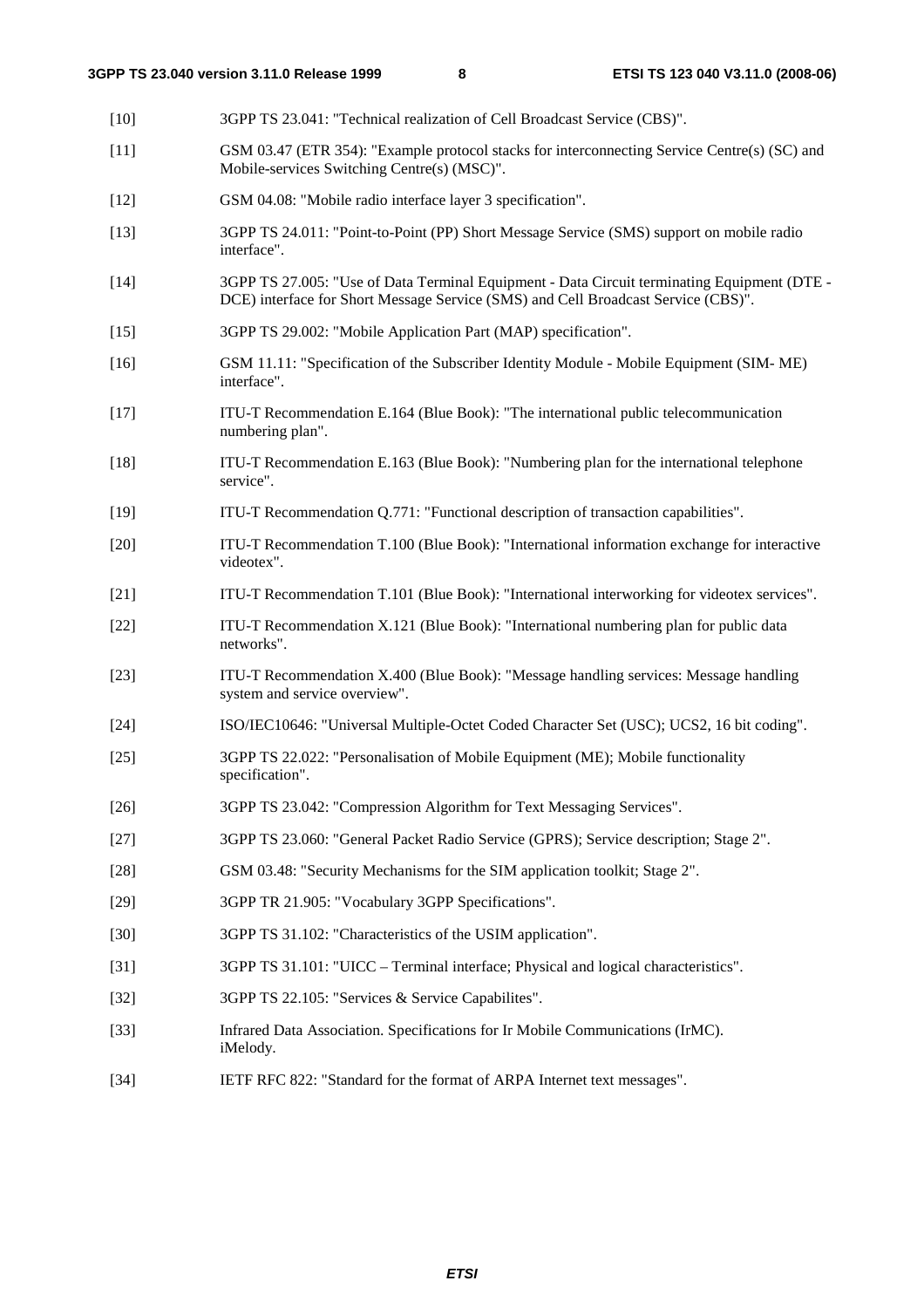# 2.1 Definitions and abbreviations

### 2.1.1 Definitions

NOTE 1: The term "mobile station" (MS) in the present document is synonymous with the term "user equipment" (UE) in UMTS terminology as defined in 3GPP TR 21.905 [29].

**active MS:** switched-on mobile station with a SIM/UICC

NOTE 2: See 3GPP TS 31.101 [31] module attached.

**alert-SC:** service element provided by a GSM/UMTS PLMN to inform an SC which has previously initiated unsuccessful short message delivery attempt(s) to a specific MS, that the MS is now recognized by the PLMN to have recovered operation

**status report:** SC informing the originating MS of the outcome of a short message submitted to an SME

**Gateway MSC For Short Message Service (SMS-GMSC):** function of an MSC capable of receiving a short message from an SC, interrogating an HLR for routing information and SMS info, and delivering the short message to the VMSC or the SGSN of the recipient MS

**Interworking MSC For Short Message Service (SMS-IWMSC):** function of an MSC capable of receiving a short message from within the PLMN and submitting it to the recipient SC

**Messages-Waiting (MW):** service element that makes a PLMN store information (Messages-Waiting-Indication), listing those SCs that have made unsuccessful short message delivery attempts to MSs in that PLMN

**Messages-Waiting-Indication (MWI):** data to be stored in the HLR and VLR with which an MS is associated, indicating that there is one or more messages waiting in a set of SCs to be delivered to the MS (due to unsuccessful delivery attempt(s))

**Messages-Waiting-Data (MWD):** part of the MWI to be stored in the HLR

NOTE 3: MWD consists of an address list of the SCs which have messages waiting to be delivered to the MS.

**Mobile-services Switching Centre (MSC):** exchange which performs switching functions for mobile stations located in a geographical area designated as the MSC area

**Mobile-Station-Memory-Capacity-Exceeded-Flag (MCEF):** part of the MWI to be stored in the HLR

NOTE 4: MCEF is a Boolean parameter indicating if the address list of MWD contains one or more entries because an attempt to deliver a short message to an MS has failed with a cause of MS Memory Capacity Exceeded.

**Mobile-Station-Not-Reachable-Flag (MNRF):** part of the MWI to be stored in the VLR and the HLR

NOTE 5: MNRF is a Boolean parameter indicating if the address list of MWD contains one or more entries because an attempt to deliver a short message to an MS has failed with a cause of Absent Subscriber.

**Mobile-station-Not-Reachable-for-GPRS (MNRG):** part of the MWI to be stored in the SGSN and the HLR

NOTE 6: MNRG is a Boolean parameter indicating if the address list of MWD contains one or more entries because an attempt to deliver a short message to an MS has failed with a cause of Absent Subscriber.

**Mobile-Station-Not-Reachable-Reason (MNRR):** part of the MWI in the HLR which stores the reason for an MS being absent when an attempt to deliver a short message to an MS fails at the MSC with a cause of Absent Subscriber

**More-Messages-To-Send (MMS):** information element offering an MS receiving a short message from an SC the information whether there are still more messages waiting to be sent from that SC to the MS

NOTE 7: The TP-MMS element (conveyed in the Transfer layer) is copied into the RP-MMS element (conveyed in the Relay layer). It is possible with Phase 2 and later versions of MAP (3GPP TS 29.002 [15]) for the RP-MMS element to keep an SM transaction open between the GMSC and the MS in the case where there are more-messages-to-send. Earlier versions of MAP support the transport of the TP-MMS element.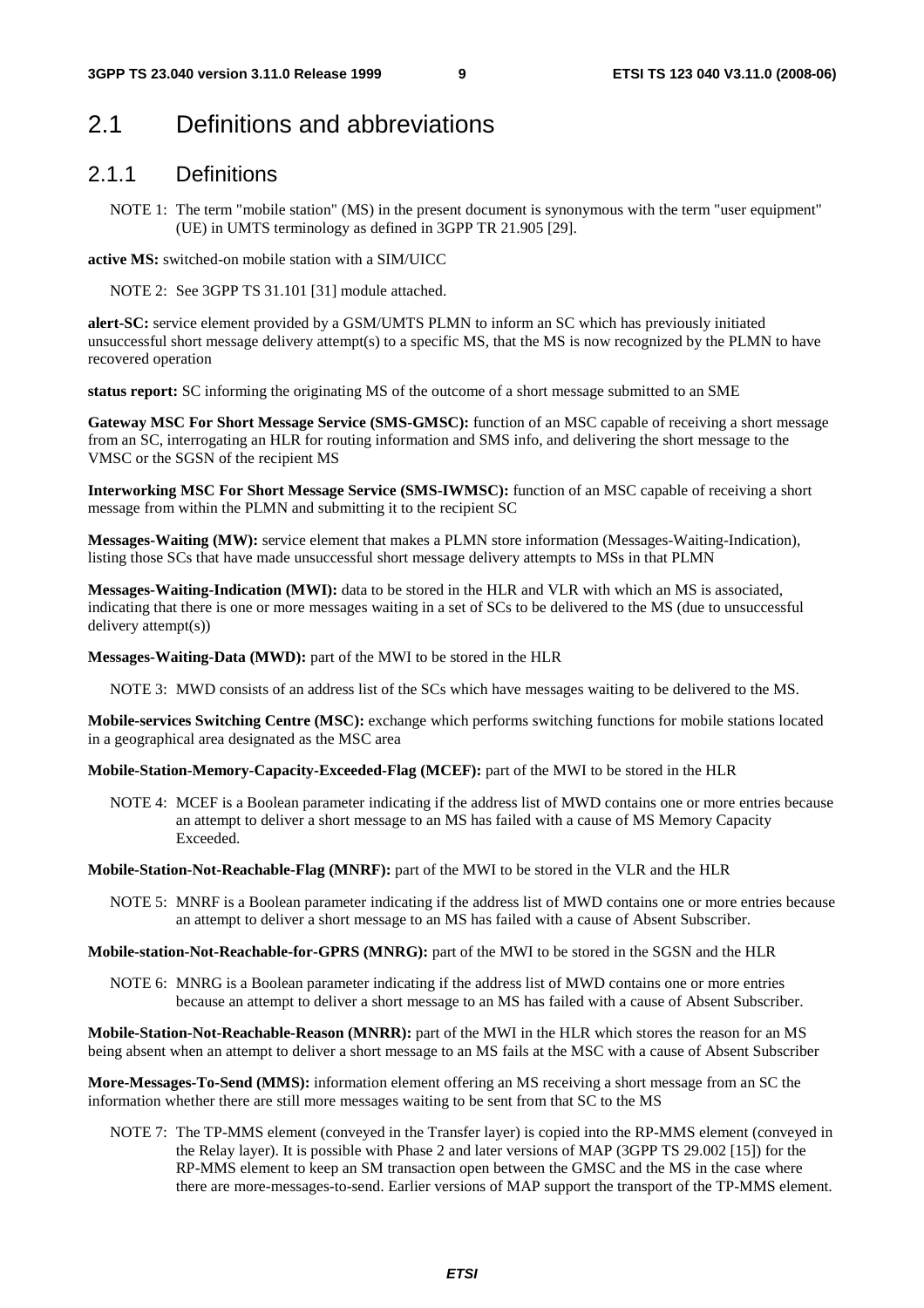**priority:** service element enabling the SC or SME to request a short message delivery attempt to an MS irrespective of whether or not the MS has been identified as temporarily absent

**protocol-identifier:** information element by which the originator of a short message (either an SC or an MS) may refer to a higher layer protocol

**reply path procedure:** mechanism which allows an SME to request that an SC should be permitted to handle a reply sent in response to a message previously sent from that SME to another SME

NOTE 8: This may happen even though the SC may be unknown to the SME which received the initial message.

**report:** response from either the network or the recipient upon a short message being sent from either an SC or an MS

NOTE 9: A report may be a delivery report, which confirms the delivery of the short message to the recipient, or it may be a failure report, which informs the originator that the short message was never delivered and the reason why.

 When issued by the Service Centre, the delivery report confirms the reception of the Short Message by the SC, and not the delivery of the Short Message to the SME.

 When issued by the Mobile Station, the delivery report confirms the reception of the Short Message by the Mobile Station, and not the delivery of the Short Message to the user.

**replace short message type:** range of values in the Protocol Identifier which allows an indication to be sent with a short message (MT or MO) that the short message is of a particular type allowing the receiving MS or the SC to replace an existing message of the same type held in the SC, the ME or on the SIM/UICC, provided it comes:

- in MT cases: from the same SC and originating address;
- in MO cases: from the same MS.

**Service Centre (SC):** function responsible for the relaying and store-and-forwarding of a short message between an SME and an MS

NOTE 10: The SC is not a part of the GSM/UMTS PLMN, however MSC and SC may be integrated.

**Serving GPRS Support Node (SGSN):** exchange which performs packet switching functions for mobile stations located in a geographical area designated as the SGSN area

**short message:** information that may be conveyed by means of the Short Message Service

**Short Message Entity (SME):** entity which may send or receive Short Messages

NOTE 11: The SME may be located in a fixed network, an MS, or an SC.

**SMS-STATUS-REPORT:** short message transfer protocol data unit informing the receiving MS of the status of a mobile originated short message previously submitted by the MS, i.e. whether the SC was able to forward the message or not, or whether the message was stored in the SC for later delivery

**SMS-COMMAND:** short message transfer protocol data unit which enables an MS to invoke an operation at the SC

NOTE 12: An MS may then, for example, delete a short message, cancel a TP-Status-Report-Request, enquire about the status of a short message or request another function to be performed by the SC.

 The type of operation is indicated by the TP-Command-Type and the particular SM to operate on is indicated by the TP-Message-Number and the TP-Destination-Address. Receipt of an SMS-COMMAND is confirmed by an RP-ACK or RP-ERROR. In the case of certain SMS-COMMANDs, an SMS-STATUS-REPORT may be sent, where the outcome of the SMS-COMMAND is passed in its TP-Status field.

**SMS-DELIVER:** short message transfer protocol data unit containing user data (the short message), being sent from an SC to an MS

**SMS-SUBMIT:** short message transfer protocol data unit containing user data (the short message), being sent from an MS to an SC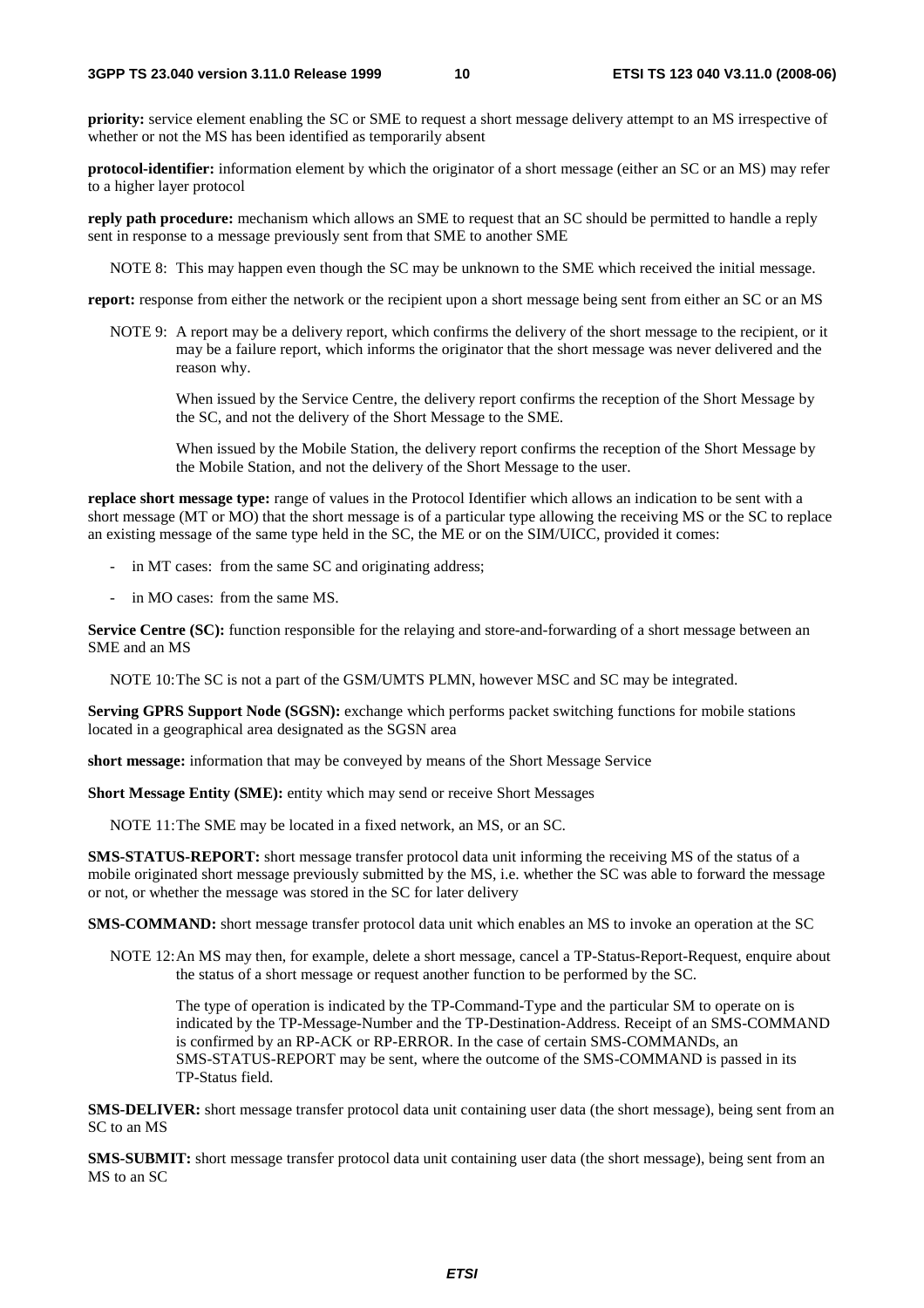**Service-Centre-Time-Stamp (SCTS):** information element offering the recipient of a short message the information of when the message arrived at the SM-TL entity of the SC

NOTE 13: The time of arrival comprises the year, month, day, hour, minute, second and time zone.

**Validity-Period (VP):** information element enabling the originator MS to indicate the time period during which the originator considers the short message to be valid

### 2.1.2 Abbreviations

For the purposes of the present document, the abbreviations defined in GSM TR 01.04 [1]/3GPP TR 21.905 and the following apply:

| <b>ACSE</b>      | <b>Association Control Service Element</b>   |
|------------------|----------------------------------------------|
| E.163            | ITU-T Rec. E.163 (Blue Book)                 |
| E.164            | ITU-T Rec. E.164 (Blue Book)                 |
| <b>SM MT</b>     | <b>Short Message Mobile Terminated</b>       |
| SM <sub>MO</sub> | Short Message Mobile Originated              |
| SM-AL            | Short Message Application Layer              |
| SM-TL            | <b>Short Message Transfer Layer</b>          |
| SM-RL            | Short Message Relay Layer                    |
| SM-LL            | <b>Short Message Lower Layers</b>            |
| $SM-TP$          | <b>Short Message Transfer Layer Protocol</b> |
| SM-RP            | Short Message Relay Layer Protocol           |
| SM-TS            | <b>Short Message Transfer Service</b>        |
| <b>SM-RS</b>     | <b>Short Message Relay Service</b>           |
| T.100            | ITU-T Rec. T.100 (Blue Book)                 |
| T.101            | ITU-T Rec. T.101 (Blue Book)                 |
| <b>TPDU</b>      | Transfer protocol data unit                  |
| X.121            | ITU-T Rec. X.121 (Blue Book)                 |
| X.400            | ITU-T Rec. X.400 (Blue Book)                 |
|                  |                                              |

# 3 Services and service elements

The SMS provides a means to transfer short messages between a GSM/UMTS MS and an SME via an SC. The SC serves as an interworking and relaying function of the message transfer between the MS and the SME.

The present document describes only the short message services between the MS and SC. It may, however, refer to possible higher layer applications.

### 3.1 Basic services

The Short Message Service comprise two basic services:

- SM MT (Short Message Mobile Terminated);
- SM MO (Short Message Mobile Originated).

SM MT denotes the capability of the GSM/UMTS system to transfer a short message submitted from the SC to one MS, and to provide information about the delivery of the short message either by a delivery report or a failure report with a specific mechanism for later delivery; see figure 1.

SM MO denotes the capability of the GSM/UMTS system to transfer a short message submitted by the MS to one SME via an SC, and to provide information about the delivery of the short message either by a delivery report or a failure report. The message must include the address of that SME to which the SC shall eventually attempt to relay the short message; see figure 2.

The text messages to be transferred by means of the SM MT or SM MO contain up to 140 octets.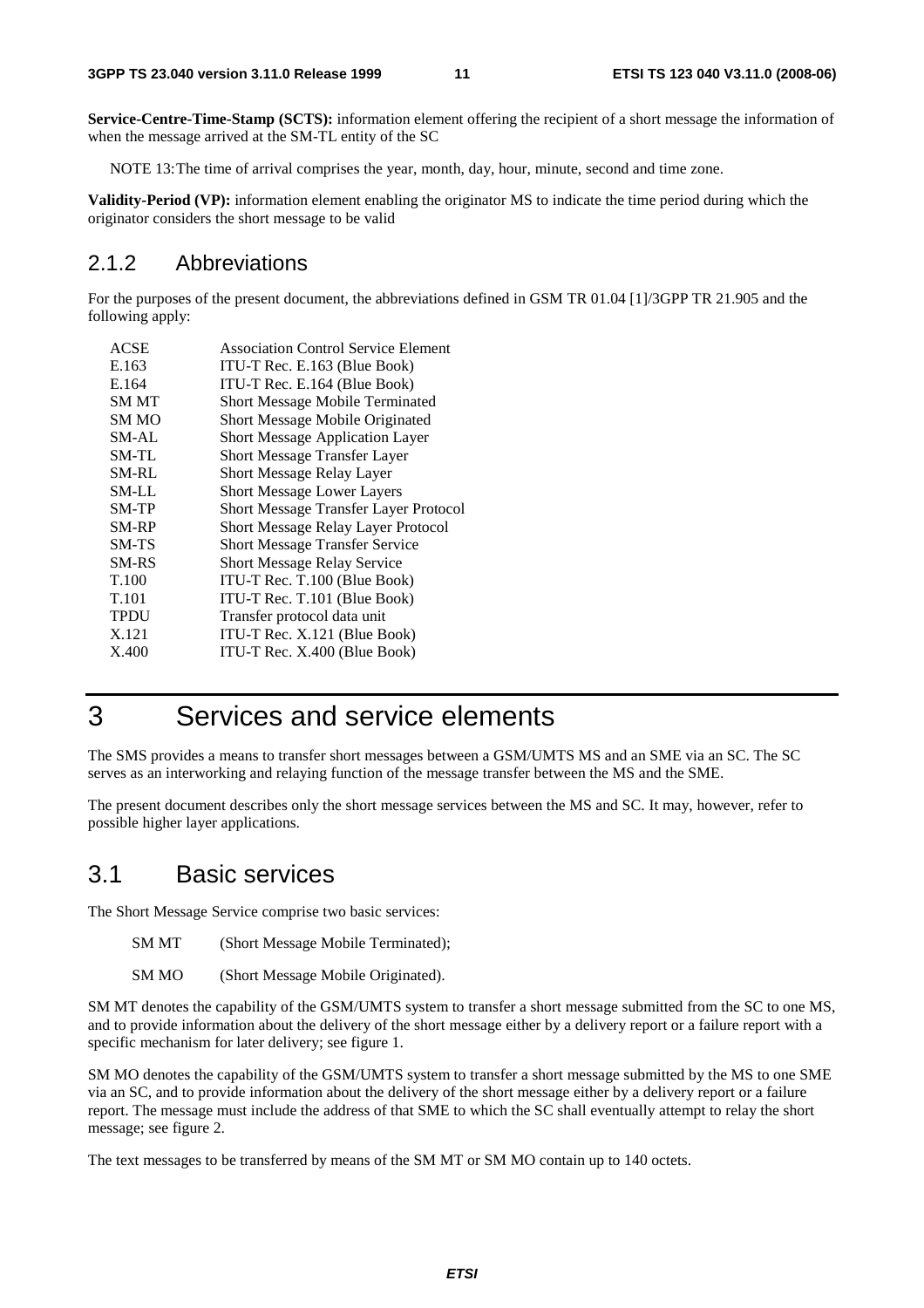Short message delivery



Report

**Figure 1: The Short Message Service mobile terminated** 

Short message submission



Report

**Figure 2: The Short Message Service mobile originated** 

An active MS shall be able to receive a short message TPDU (SMS-DELIVER) at any time, independently of whether or not there is a speech or data call in progress. A report shall always be returned to the SC; either confirming that the MS has received the short message, or informing the SC that it was impossible to deliver the short message TPDU to the MS, including the reason why.

An active MS shall be able to submit a short message TPDU (SMS-SUBMIT) at any time, independently of whether or not there is a speech or data call in progress. A report shall always be returned to the MS; either confirming that the SC has received the short message TPDU, or informing the MS that it was impossible to deliver the short message TPDU to the SC, including the reason why.

NOTE: When the transmission or reception of a short message coincide with a change of state in the MS, i.e. from busy to idle or from idle to busy, or during a handover, the short message transfer might be aborted.

It is also possible for two short messages to be received in sequence having the same originating address and identification, i.e. message reference number (MO) or SC Timestamp (MT). Such a situation may be due to errors at the RP or CP layers (e.g. during inter MSC handover) where it may be a duplicated message or otherwise it may be a valid new message.

The receiving entity should therefore make provision to check other parameters contained in the short message to decide whether the second short message is to be discarded.

# 3.2 Short Message Service elements

The SMS comprises 7 elements particular to the submission and reception of messages:

 Validity-Period; Service-Centre-Time-Stamp; Protocol-Identifier; More-Messages-to-Send; Priority; Messages-Waiting; Alert-SC.

### 3.2.1 Validity-Period

The Validity-Period is the information element which gives an MS submitting an SMS-SUBMIT to the SC the possibility to include a specific time period value in the short message (TP-Validity-Period field, see clause 9). The TP-Validity-Period parameter value indicates the time period for which the short message is valid, i.e. for how long the SC shall guarantee its existence in the SC memory before delivery to the recipient has been carried out.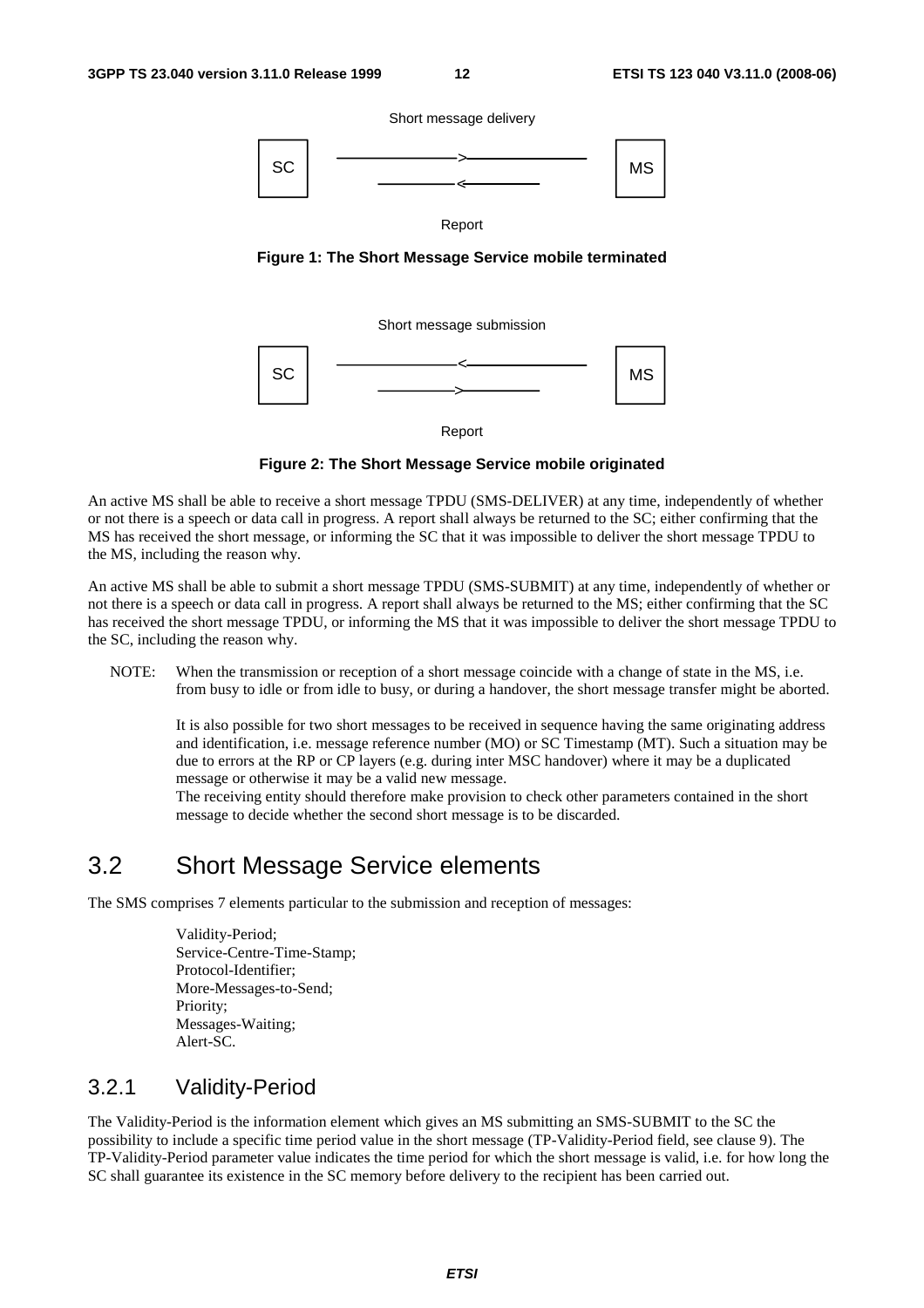# 3.2.2 Service-Centre-Time-Stamp

The Service-Centre-Time-Stamp is the information element by which the SC informs the recipient MS about the time of arrival of the short message at the SM-TL entity of the SC. The time value is included in every SMS-DELIVER (TP-Service-Centre-Time-Stamp field, see clause 9) being delivered to the MS.

# 3.2.3 Protocol-Identifier

The Protocol-Identifier is the information element by which the SM-TL either refers to the higher layer protocol being used, or indicates interworking with a certain type of telematic device.

The Protocol-Identifier information element makes use of a particular field in the message types SMS-SUBMIT, SMS-SUBMIT-REPORT for RP-ACK, SMS-DELIVER DELIVER, SMS-DELIVER-REPORT for RP-ACK, SMS\_STATUS\_REPORT and SMS-COMMAND TP-Protocol-Identifier (TP-PID).

# 3.2.4 More-Messages-to-Send

The More-Messages-to-Send is the information element by which the SC informs the MS that there is one or more messages waiting in that SC to be delivered to the MS. The More-Messages-to-Send information element makes use of a Boolean parameter in the message SMS-DELIVER, TP-More-Messages-to-Send (TP-MMS).

# 3.2.5 Delivery of Priority and non-Priority Messages

Priority is the information element provided by an SC or SME to indicate to the PLMN whether or not a message is a priority message.

Delivery of a non-priority message shall not be attempted if the MS has been identified as temporarily absent (see clause 3.2.6).

Delivery of a non-priority message shall be attempted if the MS has not been identified as temporarily absent irrespective of whether the MS has been identified as having no free memory capacity (see clause 3.2.6).

Delivery of a priority message shall be attempted irrespective of whether or not the MS has been identified as temporarily absent, or having no free memory capacity.

# 3.2.6 Messages-Waiting

The Messages-Waiting is the service element that enables the PLMN to provide the HLR, SGSN and VLR with which the recipient MS is associated with the information that there is a message in the originating SC waiting to be delivered to the MS. The service element is only used in case of previous unsuccessful delivery attempt(s) due to temporarily absent mobile or MS memory capacity exceeded. This information, denoted the Messages-Waiting-Indication (MWI), consists of Messages-Waiting-Data (MWD), the Mobile-station-Not-Reachable-for-GPRS (MNRG), the Mobile-Station-Not-Reachable-Flag (MNRF), the Mobile-Not-Reachable-Reason (MNRR) and the Mobile-Station-Memory-Capacity-Exceeded-Flag (MCEF) located in the HLR; the Mobile-station-Not Reachable-for-GPRS (MNRG) located in the SGSN, and the Mobile-Station-Not-Reachable-Flag (MNRF) located in the VLR. figure 3 shows an example.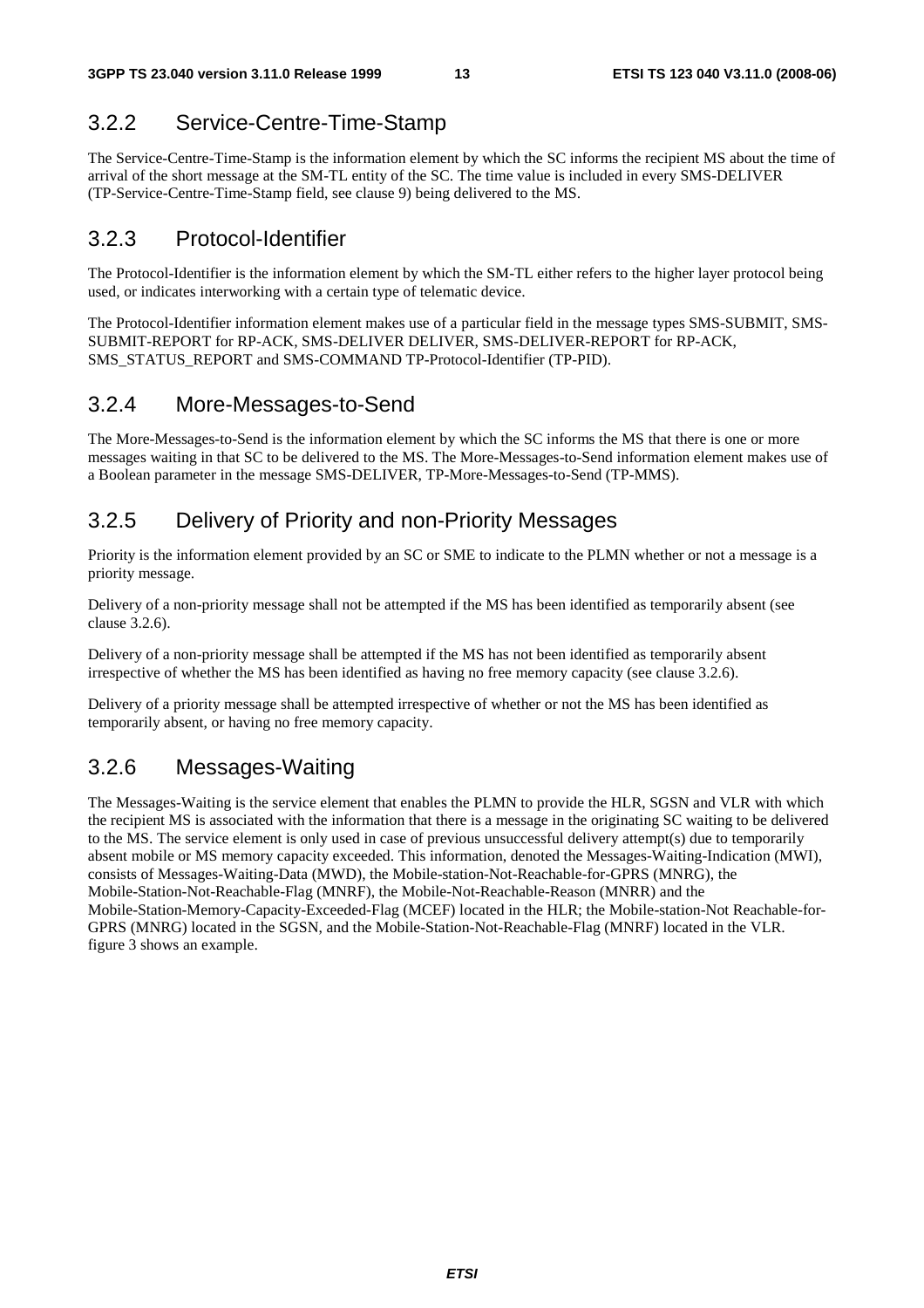HLR;



#### **Figure 3: Example of how information on one MS can be put in relation to SC(s) in order to fulfil the requirement of Alert-SC mechanism**

The MWD shall contain a list of addresses (SC-Addr) of SCs which have made previous unsuccessful delivery attempts of a message (see clause 5). In order to be able to send alert messages to every SC which has made unsuccessful delivery attempts to an MS, the HLR shall store the MSIsdn-Alert (see clause 3.2.7) together with references to the SC addresses. The requirements placed upon the HLR are specified in GSM TS 03.08 [6]. The description of how the HLR is provided with SC and MS address information is given in 3GPP TS 29.002 [15].

The Mobile-Station-Memory-Capacity-Exceeded-Flag (MCEF) within the HLR is a Boolean parameter with the value TRUE an attempt to deliver a short message to an MS has failed with a cause of MS Memory Capacity Exceeded, and with the value FALSE otherwise.

The Mobile-station-Not Reachable-for-GPRS (MNRG) within the HLR and the SGSN is a Boolean parameter with the value TRUE when an attempt to deliver a short message to an MS has failed with a cause of Absent Subscriber, and with the value FALSE otherwise (except as described in note 1 below).

The Mobile-Station-Not-Reachable-Flag (MNRF) within the HLR and the VLR is a Boolean parameter with the value TRUE when the list MWD contains one or more list elements because an attempt to deliver a short message to an MS has failed with a cause of Absent Subscriber, and with the value FALSE otherwise.

The Mobile-Station-Not-Reachable-Reason (MNRR) within the HLR stores the reason for the MS being absent when an attempt to deliver a short message to an MS fails at the MSC, SGSN or both with the cause Absent Subscriber. The HLR updates the MNRR with the reason for absence when an absent subscriber diagnostic information is received from the GMSC and the MNRF, MNRG or both are set. The HLR clears the MNRR when the MNRF and MNRG are cleared. If the MNRF is set due to a failure at the MSC with cause Absent Subscriber and information pertaining to the absence of the MS is not available from the GMSC, the MNRR shall remain in a cleared state. Also, if the MNRG is set due to a failure at the SGSN with cause Absent Subscriber and information pertaining to the absence of the MS is not available from the GMSC, the MNRR shall remain in a cleared state. The MNRR shall either be in a cleared state or contain one of the following reasons:

- No Paging Response via the MSC;
- No Paging Response via the SGSN;
- IMSI Detached;
- GPRS Detached.
- NOTE 1: The MNRG can also be set in the HLR and in the SGSN after an unsuccessful attempt to invoke the network requested PDP-Context Activation procedure. In this case, no SC address is stored in MWD list (see 3GPP TS 23.060 [27]).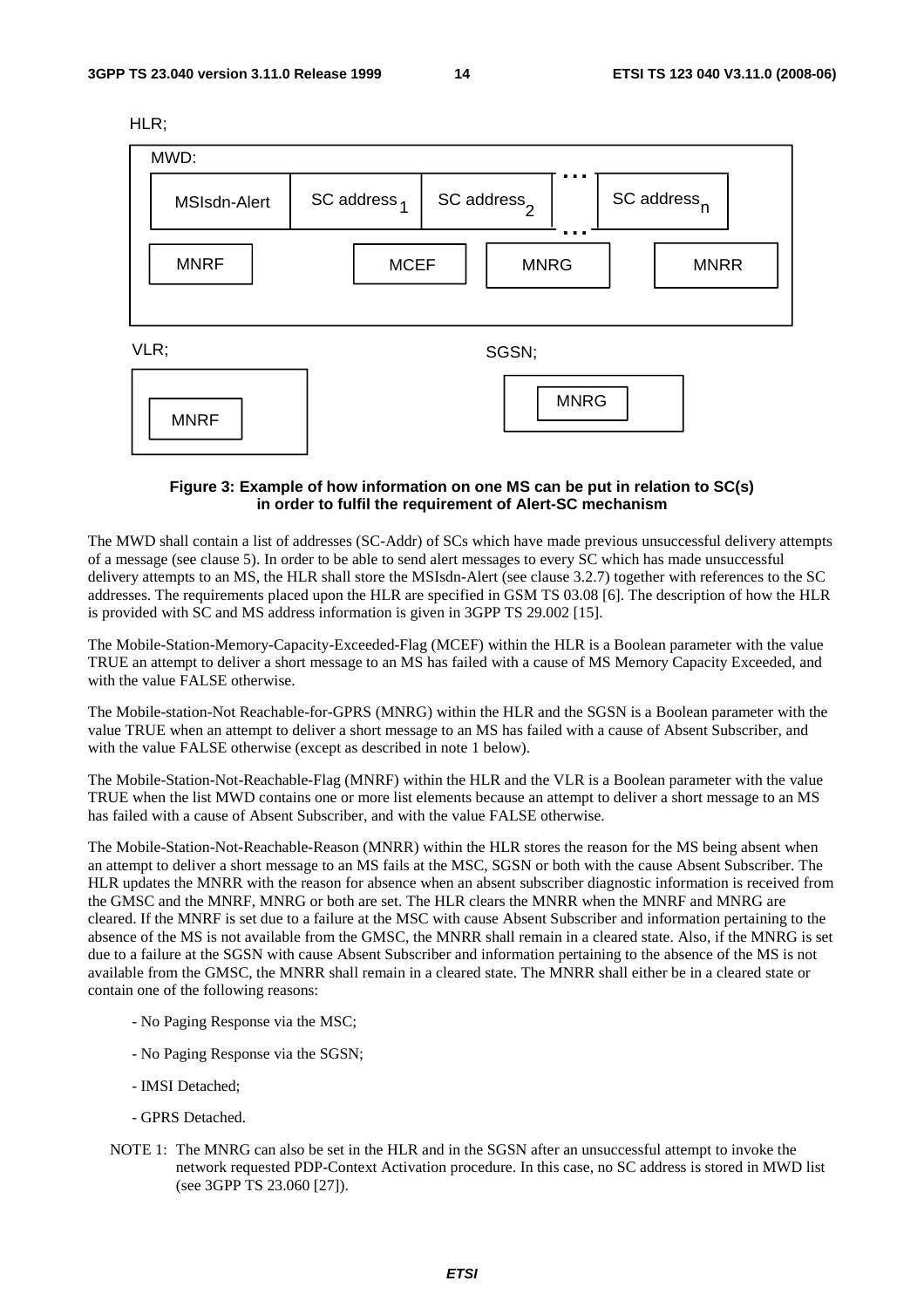NOTE 2: When a short message delivery attempt fails at the HLR due to Roaming being Restricted, the MS being deregistered in HLR or the MS being Purged the absent subscriber diagnostic reason is returned to the SC, however the reason is not stored in the MNRR.

The MWD, MCEF, MNRR, MNRG and MNRF are updated in the following way:

- 1a) When a mobile terminated short message delivery fails due to the MS being temporarily absent (i.e. either IMSI DETACH flag is set or there is no response from the MS to a paging request via the MSC), the SC address is inserted into the MWD list (if it is not already present), the MNRF is set (if it is not already set) and the MNRR via the MSC is updated (if the information is available), as described in clause 10.
- 1b) When a mobile terminated short message delivery fails due to the MS being temporarily absent (i.e. either GPRS DETACH flag is set or there is no response from the MS to a paging request via the SGSN), the SC address is inserted into the MWD list (if it is not already present), the MNRG is set (if it is not already set) and the MNRR via the SGSN is updated (if the information is available), as described in clause 10.
- 1c) When a mobile terminated short message delivery fails due to the MS memory capacity via the MSC being exceeded, the SC address is inserted into the MWD list (if it is not already present),the MCEF is set (if it is not already set), the MNRF is cleared and the MNRR via the MSC is updated as described in clause 10.
- 1d) When a mobile terminated short message delivery fails due to the MS memory capacity via the SGSN being exceeded, the SC address is inserted into the MWD list (if it is not already present), the MCEF is set (if it is not already set), the MNRG is cleared and the MNRR via the SGSN is updated as described in clause 10.
- 1e) If the MSIsdn used by the SC to address the recipient MS for alerting purposes is different from the MSIsdn-Alert of the MS (see clause 3.2.7), the HLR returns the MSIsdn-Alert to the SC within the failure report, see "1c Failure report" in figures 15 and 16.
- 2a) When either the HLR or VLR detects that the MS has recovered operation (e.g. has responded to a paging request over MSC), the HLR directly or on request of the VLR shall clear MNRF and MNRR via the MSC. Then, if with a non empty MWD list and the MCEF clear, the HLR shall invoke operations to alert the SCs within the MWD (see clause 3.2.7 and clause 10). After each SC is alerted by the HLR, the address for that SC shall be deleted from the MWD. If the MCEF is set in the HLR, the HLR shall not invoke operations to alert the SCs within the MWD and data are not cleared from the MWD.
- 2b) When either the HLR or SGSN detects that the MS has recovered operation (e.g. has responded to a paging request via the SGSN), the HLR directly or on request of the SGSN shall clear MNRG and MNRR via the SGSN. Then, if with a non empty MWD list and the MCEF clear, the HLR shall invoke operations to alert the SCs within the MWD (see clause 3.2.7 and clause 10). After each SC is alerted by the HLR, the address for that SC is deleted from the MWD. If the MCEF is set in the HLR, the HLR shall not invoke operations to alert the SCs within the MWD and data are not cleared from the MWD.
- 2c) When the HLR receives (via the MSC and the VLR) a notification that the MS (with a non-empty MWD and the MCEF set in the HLR) has memory capacity available to receive one or more short messages, the HLR shall invoke operations to alert the SCs within the MWD (see clause 3.2.7 and clause 10). Once the Alert SC operations have been invoked, the MNRF is cleared in the VLR and the MCEF, MNRF and MNRR via the MSC are cleared in the HLR. After each SC is alerted by the HLR, the address for that SC is deleted from the MWD.
- 2d) When the HLR receives (via the SGSN) a notification that the MS (with a non-empty MWD and the MCEF set in the HLR) has memory capacity available to receive one or more short messages, the HLR shall invoke operations to alert the SCs within the MWD (see clause 3.2.7 and clause 10). Once the Alert SC operations have been invoked, the MNRG is cleared in the SGSN and the MCEF, MNRG and MNRR via the SGSN are cleared in the HLR. After each SC is alerted by the HLR, the address for that SC is deleted from the MWD.
- 2e) When the HLR receives from the SMS-GMSC a notification that a short message has been successfully delivered from an SC to an MS via the MSC for which the MCEF is set and the MWD are not empty, the HLR shall invoke operations to alert other SCs within the MWD (see clause 3.2.7 and clause 10). Once the Alert SC operations have been invoked, the MCEF, MNRF and MNRR via the MSC are cleared in the HLR. After each SC is alerted by the HLR, the address for that SC is deleted from the MWD. The SC which successfully delivered the message is also deleted from the MWD, if present.
- 2f) When the HLR receives from the SMS-GMSC a notification that a short message has been successfully delivered from an SC to an MS via the SGSN for which the MCEF is set and the MWD are not empty, the HLR shall invoke operations to alert other SCs within the MWD (see clause 3.2.7 and clause 10). Once the Alert SC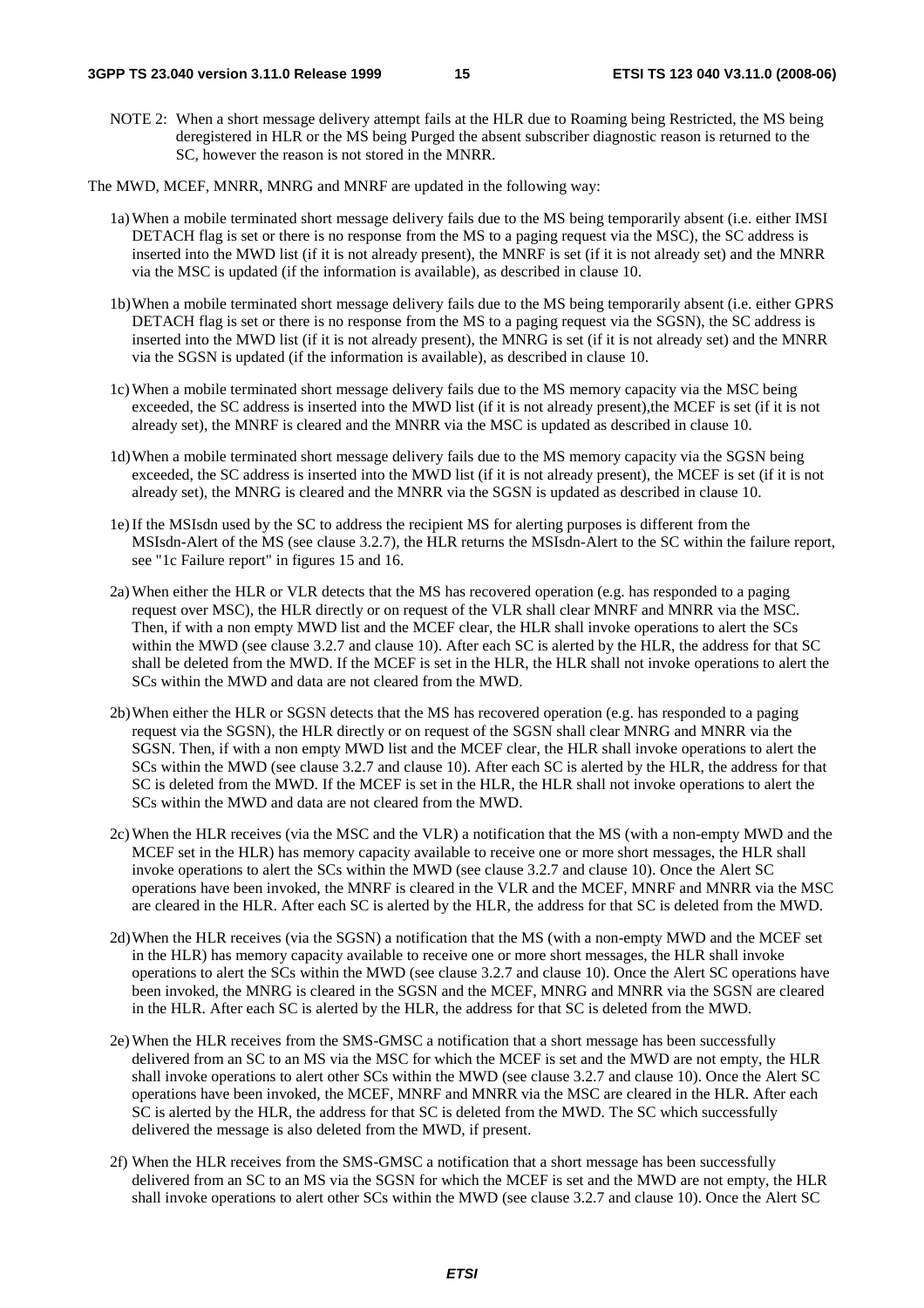operations have been invoked, the MCEF, MNRG and MNRR via the SGSN are cleared in the HLR. After each SC is alerted by the HLR, the address for that SC is deleted from the MWD. The SC which successfully delivered the message is also deleted from the MWD, if present.

- 2g) When the HLR receives (via the MSC and the VLR, or the SGSN) a notification that the MS has memory capacity available to receive one or more short messages but the MCEF is not set and the MWD are empty, the HLR acknowledges the notification but does not alert any service centre.
- NOTE 3: The HLR can be in a situation where the MWD list is empty but where either MNRF or MNRG (with the related MNRR) is still set. This enables the HLR to return the correct address (MSC or SGSN address) at the next Send Routing Information Request from the SMS-GMSC.
- NOTE 4: If the SMS delivery failed on first attempt via the MSC or the SGSN (see cases 1a for IMSI Detach and 1b for GPRS Detach), and is successful on the second attempt (see cases 2e and 2f), the SC address shall not be inserted into the MWD list.

### 3.2.7 Alert-SC

The Alert-SC is the service element, which may be provided by some GSM/UMTS PLMNs, to inform the SC that an MS.

1) to which a delivery attempt has failed because the MS is not reachable or because the MS memory capacity was exceeded;

and

- 2) which is now recognized by the PLMN:
	- a) to have resumed operation (e.g. to have responded to a paging request); or
	- b) to have memory newly available (which implies that the mobile is reachable)

is again ready to receive one or more short messages. The SC may - on reception of an Alert-SC - initiate the delivery attempt procedure for the queued messages destined for this MS.

To each MS there may be allocated several MSIsdns. When the HLR is to alert an SC that an MS is again attainable it shall use a specific MSIsdn value for this purpose; in the present document called MSIsdn-Alert.

NOTE 5: Repeated delivery attempts from the SC may be of two types:

- i) A repeated delivery attempt because the SC has been informed that the MS is active and available to receive short messages.
- ii) An autonomous repeated delivery attempt by the SC.

The application of these two options is defined by the providers of the SC and the network.

### 3.2.8 Options concerning MNRG, MNRF, MNRR, MCEF and MWD

Setting the Mobile-Station-Not-Reachable-Flag (MNRF) in the VLR is mandatory. Setting the Mobile-station-Not-Reachable-for-GPRS (MNRG) in the SGSN is mandatory. It is mandatory for the VLR or the SGSN to send the "MS Reachable" message (see clause 10) to the HLR when the MS has been detected as becoming active and then to clear MNRF in the VLR or the MNRG in SGSN.

The Messages-Waiting-Data (MWD), the Mobile-Station-Not-Reachable-Flag (MNRF), the Mobile-station-Not-Reachable-for-GPRS (MNRG), the Mobile-Station-Not-Reachable-Reason (MNRR) and the Mobile-Station-Memory-Capacity-Exceeded-Flag (MCEF)) within the HLR are optional, but if one is implemented all must be implemented (except MNRG if the HLR does not support GPRS). This is linked to the transmission of the "Alert SC" message.

The following describes what happens when a delivery fails.

Case 1: MWD, MNRF, MNRG, MNRR and MCEF are implemented in the HLR.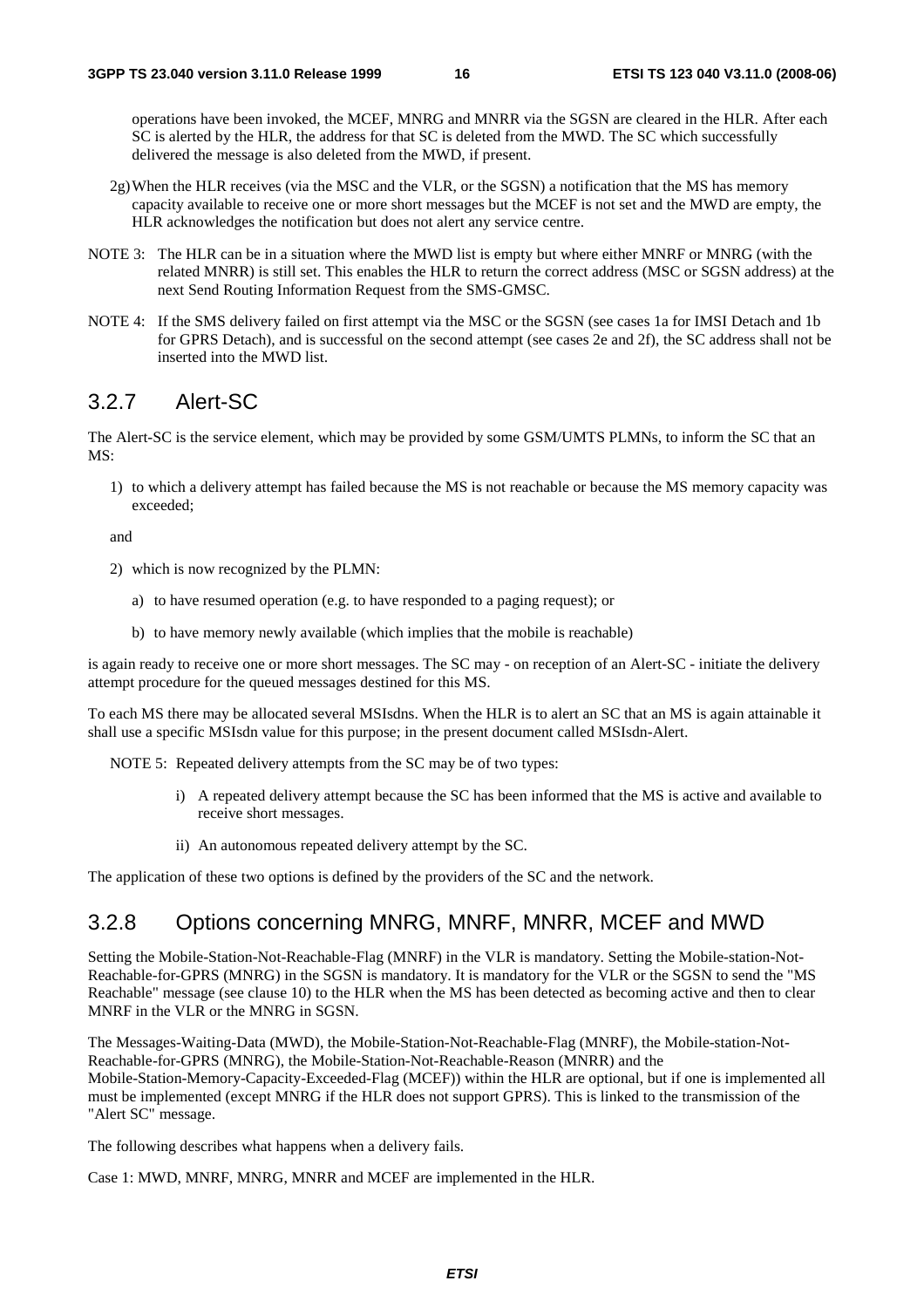In the case of a delivery failure (to an MS) with cause Absent Subscriber, the SMS-GMSC requests the HLR to add, if needed, a new entry in the MWD with cause Absent Subscriber. This new entry contains the SC address. The HLR sets its copy of the MNRF, MNRG or both and updates the MNRR (if the information is available). The SC is notified of the failure, the reason for the MS being absent and also of the MWD setting in the HLR within the Report message (see clause 10).

 In the case of a delivery failure (to an MS) with cause Mobile Station Memory Capacity Exceeded via the SGSN or the MSC, the SMS-GMSC requests the HLR to add, if needed, a new entry in the MWD with cause Mobile Station Memory Capacity Exceeded. This new entry contains the SC address. The HLR sets the MCEF and reset MNRF or MNRG. The SC is notified of the failure and also of the MWD setting in the HLR within the Report message (see clause 10).

 If the HLR indicates that it is able to store the SC address, then the SC shall receive an Alert SC message when the MS becomes active.

 If the HLR indicates that it is unable to store the SC address (e.g. because MWD is full), then the only way to ensure delivery is for the SC to try to retransmit the message periodically.

 When the HLR receives the MS Reachable message, if the MCEF is clear it sends an Alert SC message to the concerned SC, updates MWD and clears MNRF (if the MS is reachable via the MSC) or MNRG (if the MS is reachable via the SGSN).

 When the HLR receives the MS Memory Capacity Available message, it sends an Alert SC message to the concerned SC, updates MWD, clears the MCEF and clears MNRF (if the MS is reachable via the MSC) or MNRG (if the MS is reachable via the SGSN).

Case 2: MWD, MNRF, MNRG, MNRR and MCEF are not implemented in the HLR.

 In the case of a delivery failure, the SC is notified that the HLR is unable to store its address in the MWD. In case of a delivery failure (to a MS) with cause Absent Subscriber, the SC is notified of the reason for the MS being absent (if the information is available). The SC must retransmit the short message periodically in order to ensure delivery.

 The HLR discards the MS Reachable message received from the VLR or SGSN without any failure or error report.

 The HLR discards the MS Memory Capacity Available message received from the MS via the MSC and the VLR or SGSN without any failure or error report.

### 3.2.9 Status report capabilities

The SMS also offers to the SC the capabilities of informing the MS of the status of a previously sent mobile originated short message. The status of the message can be:

- Successfully delivered to the SME;
- The SC was not able to forward the message to the SME. The reason can be an error of permanent or temporary nature. Permanent errors can be e.g. validity period expired, invalid SME address. Errors of temporary nature can be e.g. SC-SME connection being down, SME temporarily unavailable.

This is achieved by the SC returning a status report TPDU (SMS-STATUS-REPORT) to the originating MS when the SC has concluded the status of the short message. The status report may be initiated by a status report request within the mobile originated short message. The status report TPDU is treated as an SMS-DELIVER TPDU by the SC when it comes to delivery procedures e.g. the alerting mechanism.

The SC may also return to a non-MS SME the status of a mobile terminated short message. This is however outside the scope of the present document.

The status report capabilities of the SMS are optional, i.e. the choice of whether to offer status report or not is left to the SC operator.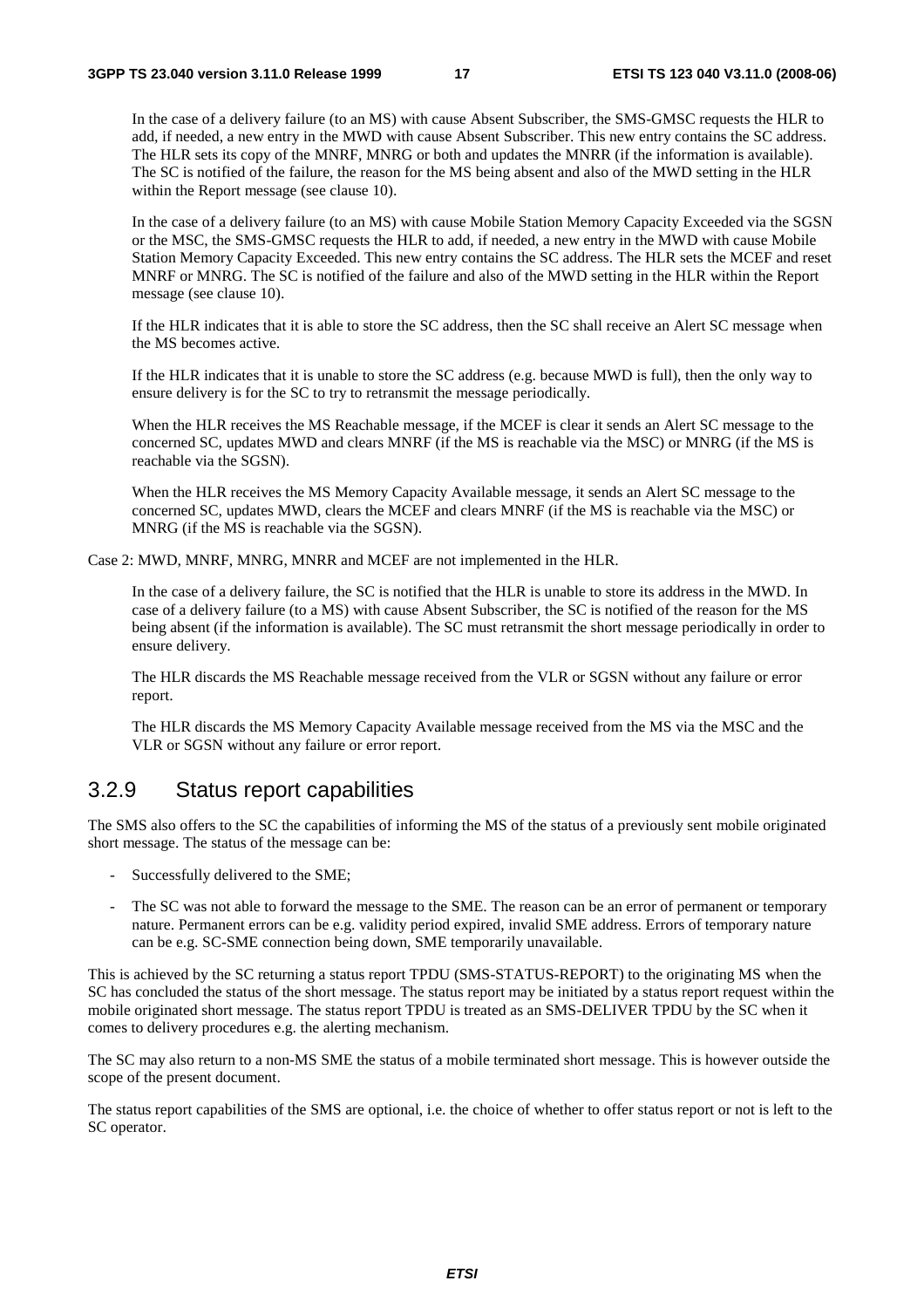For reasons of resilience and/or load sharing architecture of SMSC"s by network operators, the SMSC address (the RP-OA) used by the SMSC to send the Status Report to the MS cannot be guaranteed to be the same SMSC address (RP-DA) used by the MS to submit the SM to which the Status Report refers. Where an MS wishes to implement a check that these addresses correlate, a means of disabling the correlation check shall be provided at the MS through MMI.

### 3.2.10 Reply Path

Reply Path specified in the present document provides a way of both requesting and indicating a service centre's commitment to deliver a reply from the replying MS to the originating SME.

Annex D deals with MS procedures, which in general are outside the scope of GSM/UMTS specifications. However, for advanced use of the SMS, including both application level protocols and human responses, it is of vital importance to guarantee that a reply-supporting MS is able to reply on every SM, to every SME capable of receiving such reply short messages.

# 3.3 Unsuccessful short message TPDU transfer SC -> MS

Unsuccessful message transfer SC -> MS may be caused by a variety of different errors. The description of the occurrence of the different errors and how to handle and transfer the error indications is given in GSM 04.08 [12], 3GPP TS 24.011 [13] and 3GPP TS 29.002 [15].

The different error indications which the SMS-GMSC shall be capable of returning to the SC following an unsuccessful short message TPDU transfer SC -> MS, are given in table 1. In some cases, additional diagnostic information may be provided.

# 3.3.1 Errors occurring during transfer of TPDU to MS

These errors are generally due to barring or unsupported service in the PLMN or MS. An error indication is returned to the SC from the SMS-GMSC, but further diagnostic information from the MS shall not be available.

# 3.3.2 Errors occurring after TPDU arrives at MS

These errors may occur due to the MS not supporting optional short message service features, or in connection with a short message application. An error indication shall be returned to the SC from the SMS-GMSC. Additionally, a TPDU (SMS-DELIVER-REPORT) containing diagnostic information may be conveyed from the MS to the originating SC, transparently through the PLMN, by means defined in 3GPP TS 24.011 [13] and 3GPP TS 29.002 [15]. The sending of the diagnostic information is optional at the MS, but when it is sent, the PLMN shall convey the information to the SC, and the SC shall support reception of the information.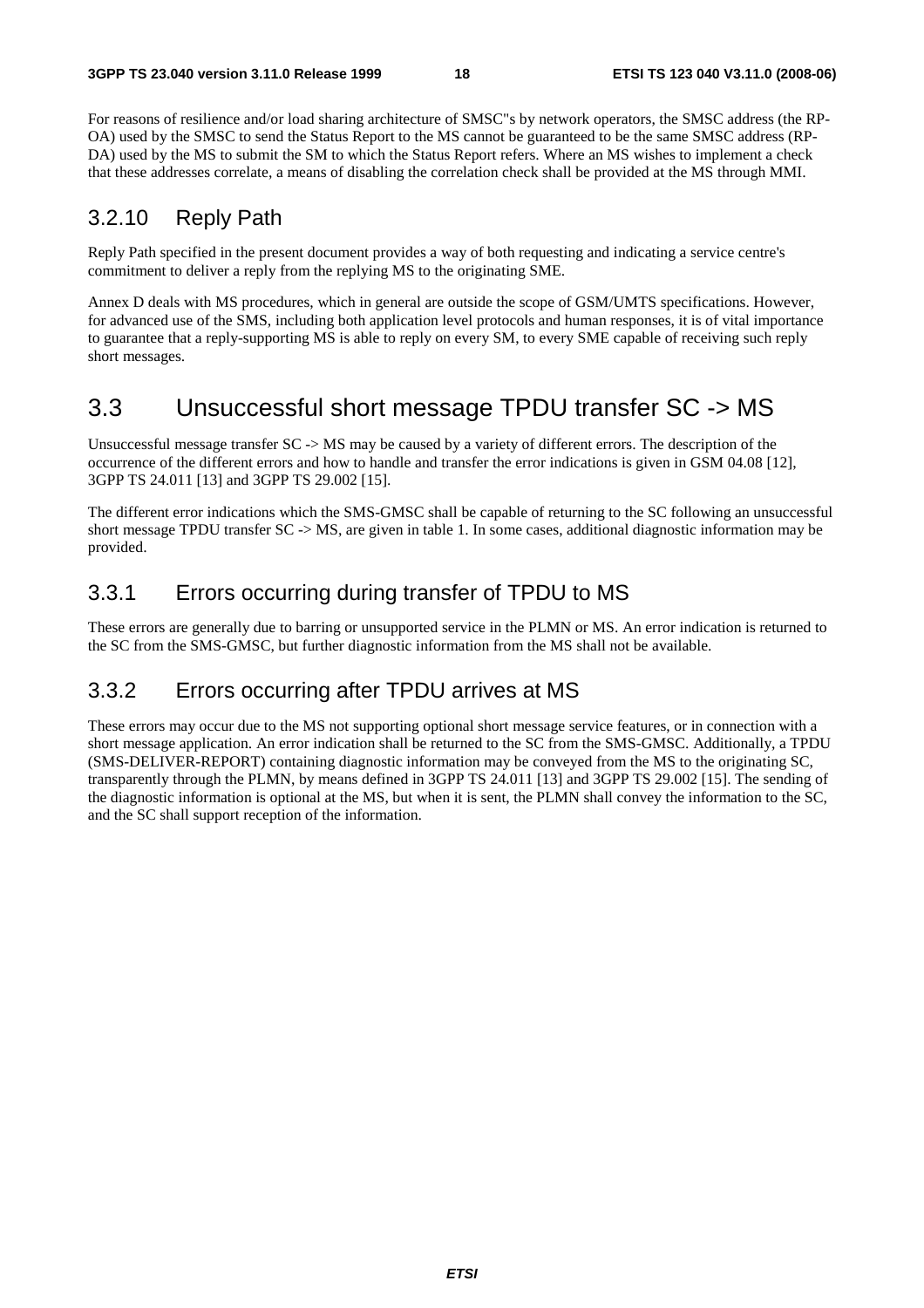| <b>Error indication</b>                                 | S <sup>1</sup> | Meaning                                                                                                                                                                                                                                                                                                                                                                                       |
|---------------------------------------------------------|----------------|-----------------------------------------------------------------------------------------------------------------------------------------------------------------------------------------------------------------------------------------------------------------------------------------------------------------------------------------------------------------------------------------------|
| Unknown subscriber                                      | P              | The PLMN rejects the short message TPDU because there is not allocated<br>an IMSI or a directory number for the mobile subscriber in the HLR (see<br>3GPP TS 29.002 [15]).                                                                                                                                                                                                                    |
| Teleservice not provisioned                             | P              | The PLMN rejects the short message TPDU because the recipient MS has<br>no SMS subscription (see 3GPP TS 29.002 [15]).                                                                                                                                                                                                                                                                        |
| Call barred                                             | $\mathsf T$    | The PLMN rejects the short message TPDU due to barring of the MS (see<br>3GPP TS 29.002 [15], description of the Barring supplementary service,<br>3GPP TS 22.004 [3] and 3GPP TS 23.011[7]), description of Call barred due<br>to Unauthorised Message Originator, 3GPP TS 29.002 [15], and description<br>of Operator Determined Barring, 3GPP TS 22.041 [4] and 3GPP TS 23.015<br>$[8]$ ). |
| Facility not supported                                  | T.             | The VPLMN rejects the short message TPDU due to no provision of the SMS<br>in the VPLMN (see 3GPP TS 29.002 [15]).                                                                                                                                                                                                                                                                            |
| Absent subscriber                                       | T              | The PLMN rejects the short message TPDU because<br>there was no paging response via the SGSN, MSC or both, (see<br>GSM 04.08 [12] & 3GPP TS 29.002 [15])<br>the IMSI GPRS or both records are marked detached (see 3GPP TS<br>29.002 [15]),<br>the MS is subject to roaming restrictions (see "Roaming not allowed",                                                                          |
|                                                         |                | 3GPP TS 29.002 [15]).<br>deregistered in the HLR. The HLR does not have an MSC, SGSN or<br>both numbers stored for the target MS, (see 3GPP TS 29.002 [15])<br>Unidentified subscriber (see 3GPP TS 29.002 [15])<br>MS purged, (see 3GPP TS 29.002 [15])                                                                                                                                      |
|                                                         |                | (The reasons for absence are assigned integer values in table 1a. The<br>appropriate integer value is sent with the absent subscriber error indication<br>as defined in 3GPP TS 29.002 [15])                                                                                                                                                                                                  |
| MS busy for MT SMS                                      | T              | The PLMN rejects the short message TPDU because of congestion<br>encountered at the visited MSC or the SGSN. Possible reasons include any<br>of the following events in progress:<br>short message delivery from another SC;<br>IMSI or GPRS detach<br>Location Update or Inter SGSN Routing Area Update;<br>paging;<br>emergency call;<br>call setup.                                        |
| <b>SMS lower layers</b><br>capabilities not provisioned | T              | The PLMN rejects the short message TPDU due to MS not being able to<br>support the Short Message Service.<br>The short message transfer attempt is rejected either due to information<br>contained in the class-mark, or the MSC not being able to establish<br>connection at SAPI = 3 (see GSM 04.08 [12] and 3GPP TS 29.002 [15]).                                                          |
| Error in MS                                             | Τ              | The PLMN rejects the short message TPDU due to an error occurring within<br>the MS at reception of a short message, e.g. lack of free memory capacity or<br>protocol error.                                                                                                                                                                                                                   |
| <b>Illegal Subscriber</b>                               | P              | The PLMN rejects the short message TPDU because the MS failed<br>authentication                                                                                                                                                                                                                                                                                                               |
| <b>Illegal Equipment</b>                                | P              | The PLMN rejects the short message TPDU because the IMEI of the MS<br>was black-listed in the EIR                                                                                                                                                                                                                                                                                             |
| System failure                                          | T              | The PLMN rejects the short message TPDU due to network or protocol<br>failure others than those listed above (see 3GPP TS 29.002 [15])                                                                                                                                                                                                                                                        |
| Memory Capacity Exceeded                                | т              | The MS rejects the short message since it has no memory capacity available<br>to store the message                                                                                                                                                                                                                                                                                            |
| : Status (Permanent or Temporary<br>1)                  |                |                                                                                                                                                                                                                                                                                                                                                                                               |

#### **Table 1: Error indications related to mobile terminated short message transfer which may be transferred to the originating SC**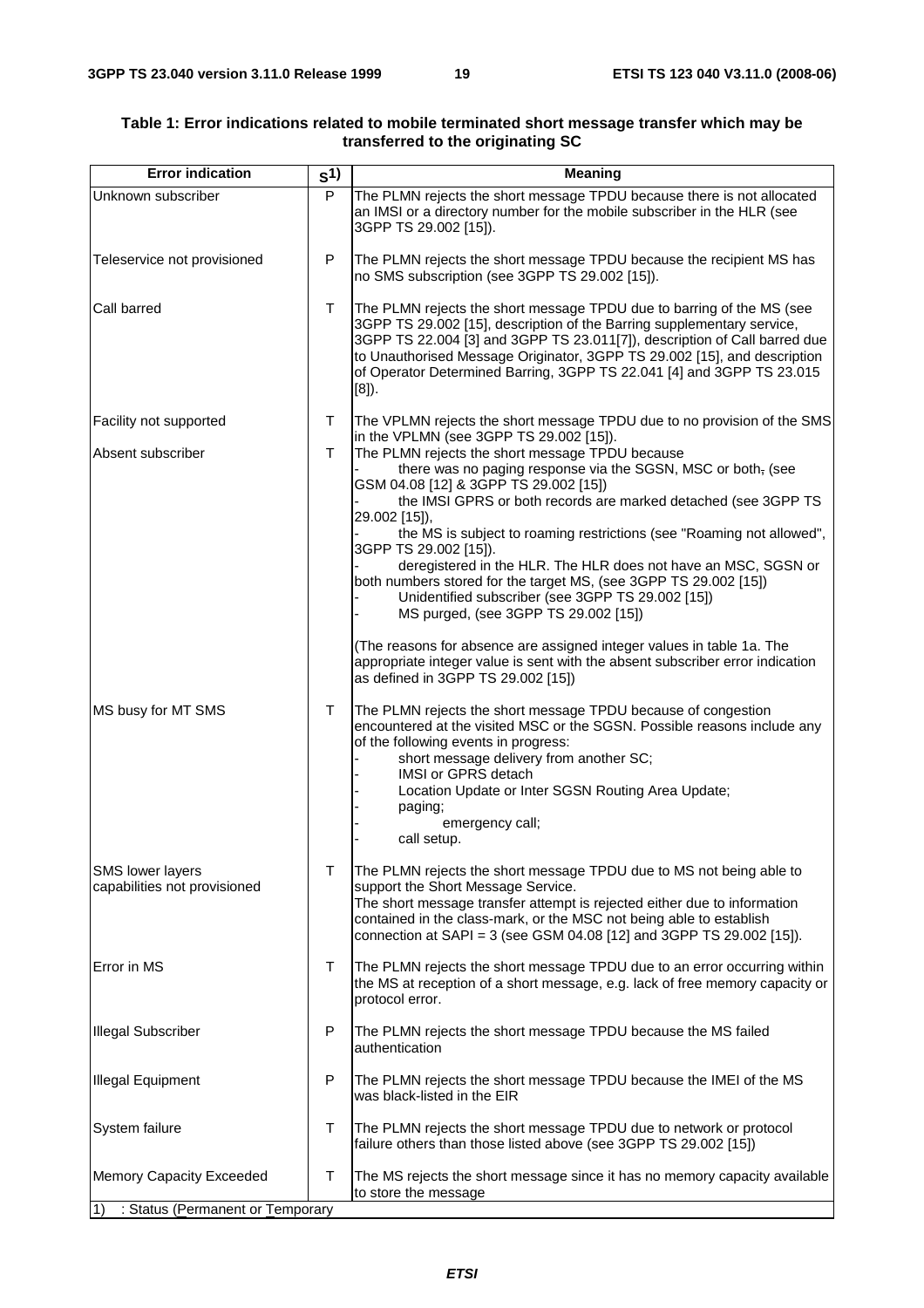The relation between the two sets of error indications is given in the table 1. Each error is classified as either "Temporary" or "Permanent". This classification gives an indication of whether or not it is probable that the MS becomes attainable within a reasonable period, and so provides the recommended action to be taken by the SC, i.e. either to store the message for later transfer, or to discard it.

#### **Table 1a: Assignment of values to reasons for absence (values must be in the range of 0 to 255, see 3GPP TS 29.002 [15])**

| <b>Values</b>                                                                                                      | <b>Reason for absence</b>                        |  |
|--------------------------------------------------------------------------------------------------------------------|--------------------------------------------------|--|
|                                                                                                                    | - no paging response via the MSC                 |  |
| $\frac{1}{2}$                                                                                                      | - IMSI detached                                  |  |
| $\frac{2}{3}$                                                                                                      | - roaming restriction                            |  |
|                                                                                                                    | - deregistered in the HLR for non<br>GPRS        |  |
| $\frac{4}{5}$                                                                                                      | - MS purged for non GPRS                         |  |
|                                                                                                                    | - no paging response via the<br>SGSN             |  |
| $rac{6}{7}$                                                                                                        | - GPRS detached                                  |  |
|                                                                                                                    | - deregistered in the HLR for<br>GPRS            |  |
| $\overline{8}$                                                                                                     | - MS purged for GPRS                             |  |
| g                                                                                                                  | - Unidentified subscriber via the<br><b>MSC</b>  |  |
| 10                                                                                                                 | - Unidentified subscriber via the<br><b>SGSN</b> |  |
| All "non GPRS" reasons (except for roaming restriction) can be combined with all<br>l"GPRS" reasons and vice-versa |                                                  |  |
| All other integer values are reserved.                                                                             |                                                  |  |

# 3.4 Unsuccessful short message TPDU transfer MS -> SC

The error indications related to mobile originated short message transfer which may be transferred to the originating MS are given in 3GPP TS 24.011 [13]. In some cases, additional diagnostic information may be provided.

### 3.4.1 Errors occurring during transfer of TPDU to SC

These errors are generally due to barring or unsupported service in the PLMN. An error indication is returned to the MS from the MSC or the SGSN, but further diagnostic information from the SC shall not be available.

### 3.4.2 Errors occurring after TPDU arrives at SC

These errors may occur due to the SC not supporting optional short message service features, or in connection with a short message application. An error indication shall be returned to the MS from the MSC or from the SGSN. Additionally, a TPDU (SMS-SUBMIT-REPORT) containing diagnostic information may be conveyed from the SC to the originating MS, transparently through the PLMN, as defined in 3GPP TS 29.002 [15] and 3GPP TS 24.011 [13]. The sending of the diagnostic information is optional at the SC, but when it is sent, the PLMN shall convey the information to the MS, and the MS shall support reception of the information.

NOTE: The SMS-SUBMIT-REPORT is part of the negative acknowledgement to the mobile originated short message, and is not part of the status report capabilities described in clause 3.2.9.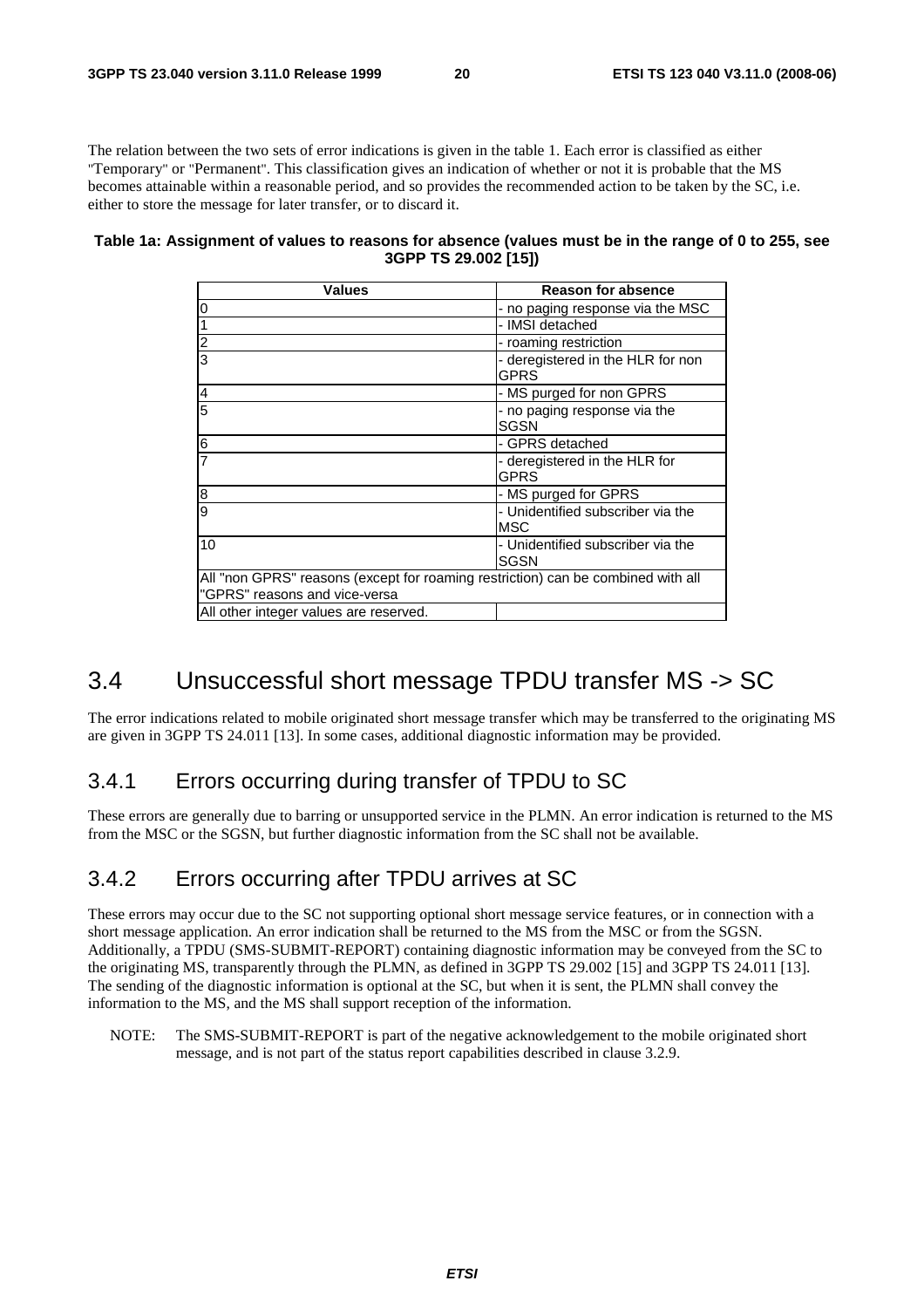# 3.5 Use of Supplementary Services in combination with the Short Message Service

Only a sub-set of the Supplementary Services defined in 3GPP TS 22.004 [3]and 3GPP TS 23.011[7] may be used in combination with the Short Message Service. This sub-set comprises the following Supplementary Services:

All the 5 Barring services.

# 3.6 Applicability of Operator Determined Barring to the Short Message Service

The network feature Operator Determined Barring (see 3GPP TS 22.041 [4]) applies to the Short Message Service.

If a short message fails due to operator determined barring then an appropriate error cause is returned to the originator.

# 3.7 Multiple short message transfer

To avoid the need for a mobile to be paged, authenticated etc. for each message waiting in the Service Centre, the SC may indicate to the SMS-GMSC that there are more messages to send. When this indication is given, MAP procedures are invoked such that this indication is passed to the VMSC, and the VMSC does not release the MS until all short messages waiting in the SC have been transferred.

# 3.8 SMS and Internet Electronic Mail interworking

The interworking between Internet electronic mail and SMS is offered in both directions which enables new and old mobiles to send/receive Internet electronic mails via SMS. The interworking is according to the following procedures:

- An SMS message which is required to interwork with Internet email may have its TP-PID value set for Internet electronic mail;
- NOTE: There is an alternative mechanism described in 9.2.3.24 providing full RFC 822 [34] internet electronic mail interworking.
- Either single or concatenated SMS can be used to transport the email;
- Concatenation may be achieved by the TPUDH mechanism or text-based means described below;
- Email cc fields are not supported;
- Where multiple fields are present, additional spaces may be inserted by the sender to improve presentation of the message. Spaces may not be inserted into the actual email address (e.g. user@domain1.domain2).

### 3.8.1 Basic Format

The basic format for transferring email in either direction consists of the following:

MT SMS:

[<from-address><space>]<message>

MO SMS:

[<to-address><space>]<message>

where  $\Box$  denote optional fields and  $\Diamond$  delimit fields.

The to-address or from address may take the form

user@domain1.domain2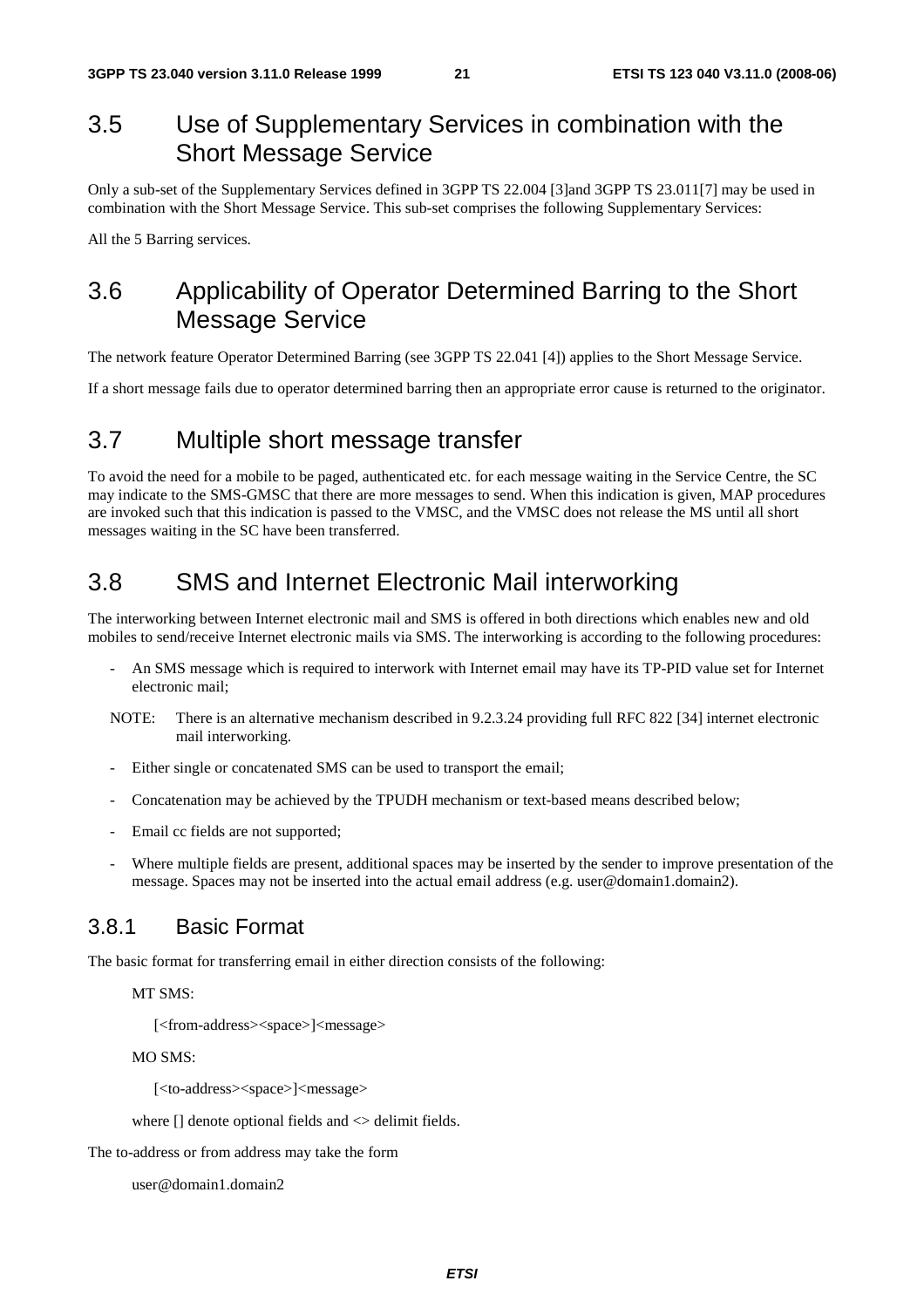or

User Name <user@domain1.domain2>

In the latter case the angle brackets  $\leq$  are part of the address and are actually transmitted.

Depending on the nature of the gateway, the destination/origination address is either derived from the content of the SMS TP-OA or TP-DA field, or the TP-OA/TP-DA field contains a generic gateway address and the to/from address is added at the beginning as shown above.

Multiple addresses may be identified in MO messages by separating each address by a comma like this:

address1,address2,address3<space><message>

It is optional for the receiving gateway to support this. If the receiving gateway does not support multiple messages then it shall reject the original message by returning an appropriate error in a text message.

### 3.8.2 Optional Fields

The following further optional fields are supported. An email <-> SMS gateway may insert additional spaces in the MT message for presentation to the user, and must accept additional spaces in the MO message from the user.

#### 3.8.2.1 Subject

The subject is placed between the address and the message, delimited by round brackets () or preceded by ##, for example:

[<to-address>](<subject>)<message>

or

```
[<to-address>]##<subject>#<message>
```
An MO message may contain either format. An MT message may contain either format. Developers must ensure that both forms are supported for full compatibility.

#### 3.8.2.2 Real Name

The Real Name field contains the real name of the sender and is used only in MO messages. The SC or email gateway shall generate an email message according to standard email procedures containing Real Name <user@domain1.domain2> (the angle brackets being part of the address and hence transmitted). If a subject is to be included with the Real Name then only the ## prefix is used.

The syntax is:

[<to-address>]#<real-name>[##<subject>]#<message>

#### 3.8.2.3 Optional Control Flag

An optional control flag may be added to the start of the message in MO messages only. This consists of a single character <CF> following a # symbol as follows:

#### [#<CF>#][<to-address>]<space><message>

This may also be used in combination with the above fields. It is intended for use where a particular SC or email gateway specific function is required to be invoked. For example, the control flag #A# might add a particular (pre-stored) signature to the end of the message or  $\#R\#$  might change the from-address to a pre-stored value or  $\#5\#$ might add the text "Please phone me at the office". All of these functions are open for definition by Service Centre or email gateway operators.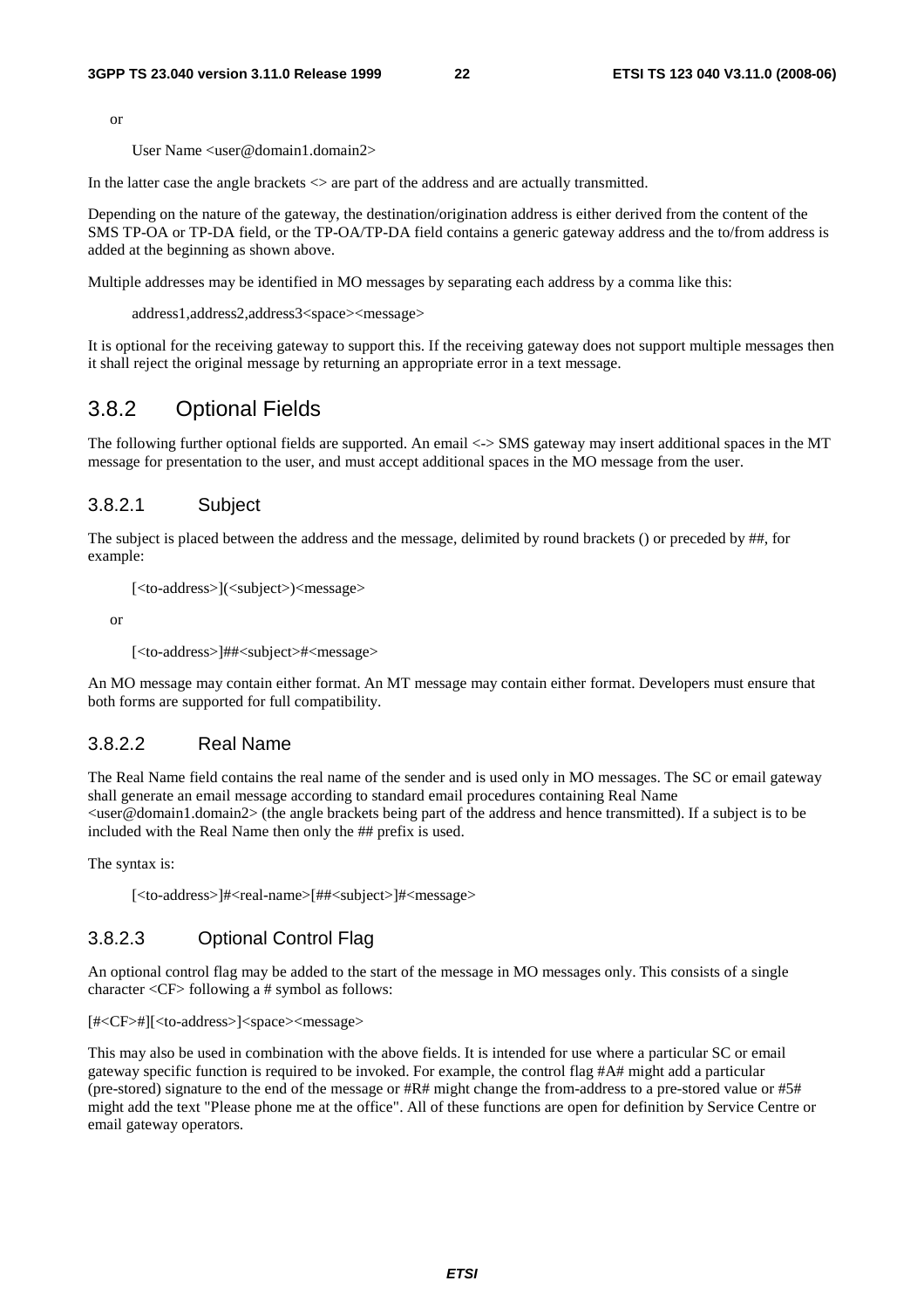### 3.8.3 Text concatenation

If the concatenation mechanism described in 9.2.3.24.1 is not supported by the transmitting or receiving entity, the following textual concatenation mechanism may be used. The first message is ended with a + sign, and each subsequent message start and end with + signs until the final message which starts with  $a + sign$  but does not end with  $a + sign$ .

```
<message1>+ 
+<message2>+ 
+<message3>
```
Any header fields placed on the front of an MO or MT message are not added to the second and subsequent messages.

This provides a simple mechanism which is completely backward compatible. There is no indication of the number of messages and should a message be lost by the system or arrive out of sequence then the original message cannot be reconstructed. Therefore, wherever possible the concatenation mechanism specified in 9.2.3.24.1 should be used instead.

### 3.8.4 Alternative characters for Internet email addresses in MO SMS.

It is difficult or impossible to generate some characters on a mobile phone and so the following alternatives may be used:

@ may be replaced by \*

 $_$  (underscore) may be replaced by \$

# 3.9 SMS COMPRESSION

Short Messages may be compressed in accordance with the compression algorithm described in 3GPP TS 23.042 [26].

Compression and Decompression may take place between SME"s or between an SME and the SC.

The compression only applies to the TP-User-Data part of the TPDU and excludes any TP-User-Data-Header which may be present. The Compression Header (see 3GPP TS 23.042 [26]) must commence at the first octet of the TP-User-Data field immediately following any TP-User-Data-Header field which may be present.

The TP-UDL value must be set in accordance with that value defined for the compressed TP-User-Data case in clause 9.2.3.16.

The TP-DCS parameter indicates whether or not a short message is compressed. If the TP-DCS parameter indicates that the short message is compressed then the alphabet encoding values (bits 2 and 3 in 3GPP TS 23.038 [9]) must be ignored by the receiving entity.

In the case where a short message after compression is greater than 140 octets (including the Compression Header and Footer (see 3GPP TS 23.042 [26]) and any TP-User-Data-Header which may be present) then the sending entity must concatenate the short message in the normal way as described in clause 9.2.3.24.1 if it wishes to continue to send the short message. Only the first segment of the concatenated short message must contain the Compression Header defined in 3GPP TS 23.042 [26]. All segments other than the final segment must be 140 octets in length. Only the final segment contains the Compression Footer (see 3GPP TS 23.042 [26]).

For mobile terminated compressed messages, where the MMI or the Message Class indicated in the TP-DCS requires the message to be stored in the MS then the MS shall store the compressed message as received. In the case where the MS is capable of decompression then the MS may display the decompressed message. Such an MS may optionally store the message in decompressed form subject to the MS being configured to do this via MMI. However, prior to storing the message in decompressed form, the MS may have to create a concatenated SM and carry out component modification on the TP-UDL and TP-DCS values to indicate the correct length values and that the message is no longer compressed. Transfer of messages direct from the radio interface or those stored in the MS to a TE is according to the procedure defined in 3GPP TS 27.005 [14] and is independent of whether the message is compressed or uncompressed.

For mobile originated compressed messages, an MS capable of compression may compress a short message generated within the MS itself prior to sending it to the radio interface. An MS capable of compression may optionally compress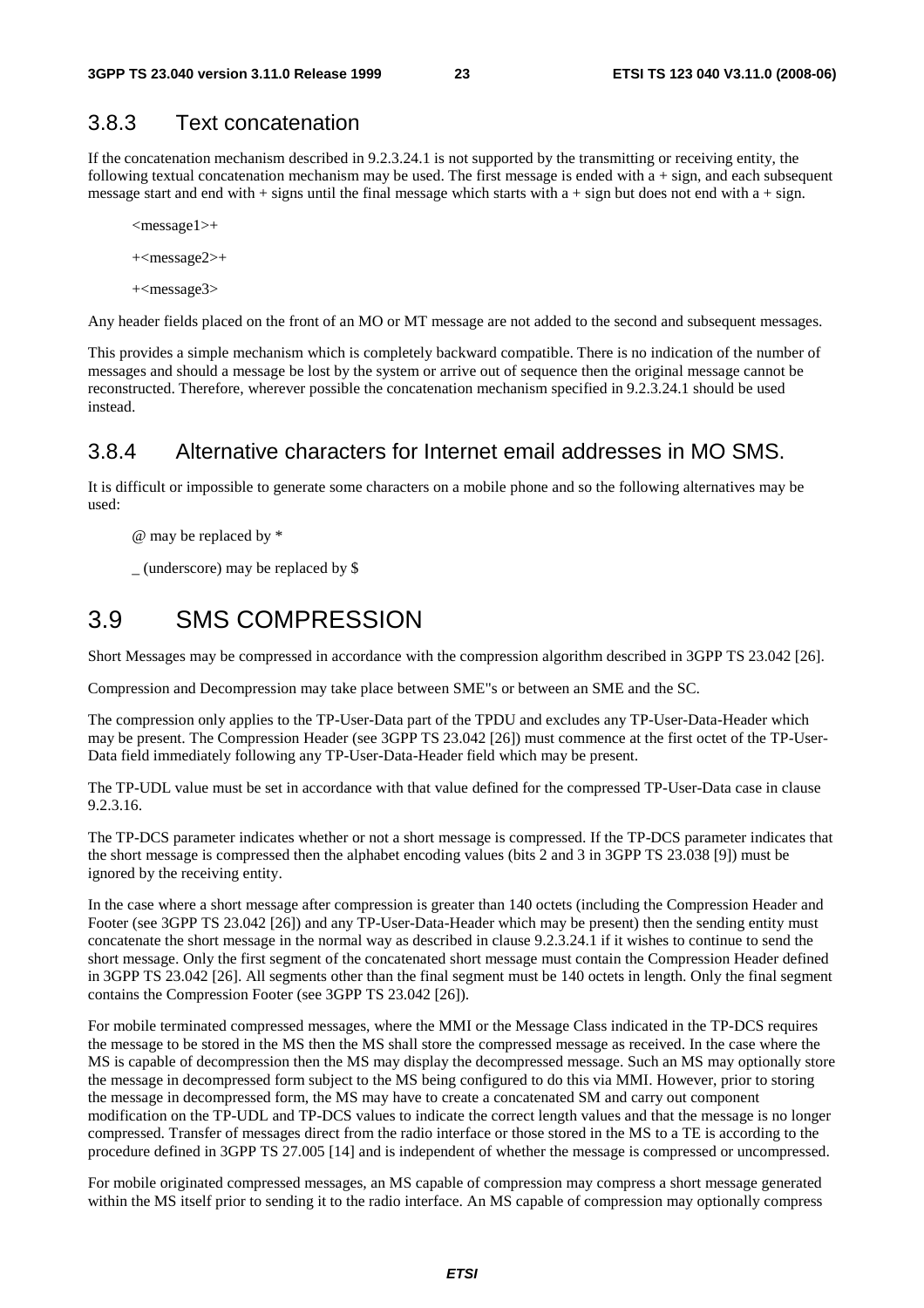an uncompressed message received from a TE subject to the MS being configured to do this via MMI. In such a case the MS would have to carry out component modification on the TP-UDL and TP-DCS values to indicate the correct length values and that the message is compressed. A TE may send a message (compressed or uncompressed) to the MS using the procedures defined in 3GPP TS 27.005 [14]. The MS shall store the compressed message as received and/or transfer it directly to the radio interface.

# 3.10 Enhanced Messaging Service

The Enhanced Messaging Service (EMS) is based upon the standard SMS, but with formatting added to the text. The formatting permits the message to contain simple animations, small pictures, small melodies and formatting of the text, everything mixed together into one message. This section lists the supported features. The coding mechanisms and formats are specified in clause 9.2.3.24.10.

### 3.10.1 Text formatting

The following text formatting features are supported:

#### **Alignment**

- Left (default)
- **Centre**
- Right

#### **Font size**

- Normal (default)
- Large
- Small

#### Style

- Normal (default)
- **Bold**
- *Italic*
- Underlined

**Strikethrough** 

### 3.10.2 Pictures

It is possible to include either a small (16\*16 pixels), large (32\*32 pixels) or pictures of variable size. These pictures have neither animation nor grey scales, it is plain black and white. All pictures are user defined. If multiple pictures are received side by side, then they will be stitched together with no inter-character spacing. If a <CR> is inserted in the middle of multiple pictures, then the left margin of the pictures are vertically aligned. If two pictures that are of the same size are logically separate, they should be separated by a space or other characters.

Maximum recommended pictures size usage of this technique: 96x64 (6 large pictures, with a CR in the middle). This unified picture is then formatted as one.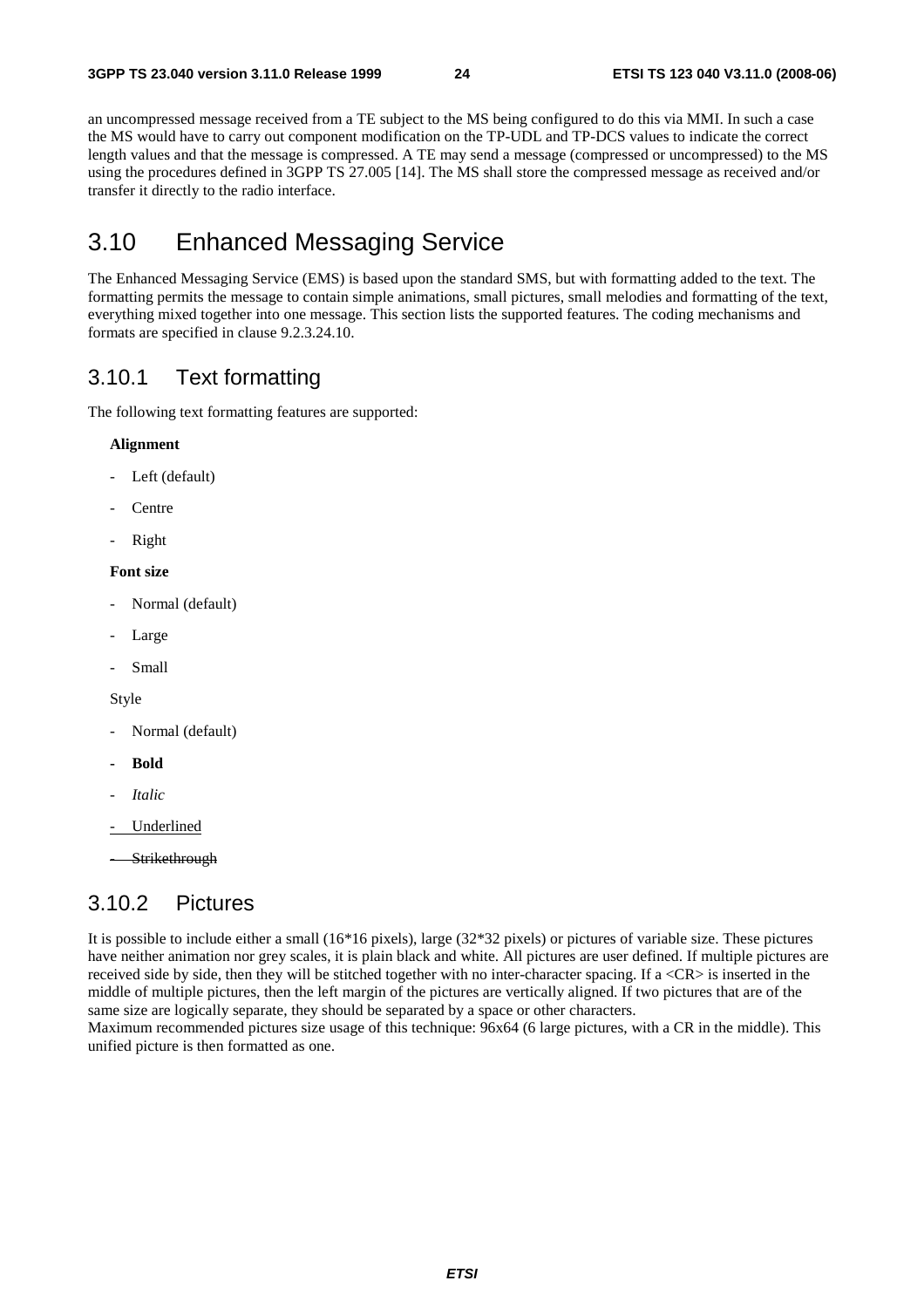### 3.10.3 Animations

#### **Predefined**

There are number of predefined animations. These animations are not sent as animation over the air interface, only the identification of them. As soon as the position of the animation in the SM data is reached, the animation corresponding to the received number shall be displayed in a manner which is manufacturer specific.

#### **User Defined**

The user-defined animations consist of 4 pictures and there are two different sizes of these animations. The picture size of the small animations are 8\*8 pixels and the large 16\*16 pixels. These animations are sent over the air interface.

### 3.10.4 Sound

#### **Predefined**

There are a number of predefined sounds. These sounds are not transferred over the air interface, only the identification of them. There are 10 different sounds that can be added in the message, and as soon as the sound mark is in focus (on the display), the sound will be played.

#### **User Defined**

The sender can define own melodies according to the iMelody format [33]. These melodies are transferred in the SM and can take up to 128 bytes.

# 4 Network architecture

# 4.1 Basic network structure

The exchange of messages between an MS and an SME involves the entities shown in figure 4.

The basic network structure of the SMS is depicted in figure 5.



- \*): SMS-GMSC when the short message is transferred from the SC to the MS, SMS-IWMSC when the short message is transferred from the MS to the SC. The SC may be integrated with the SMS-GMSC/SMS-IWMSC.
- \*\*): SGSN is used in place of the MSC in case of SMS transfer over GPRS

#### **Figure 4: Entities involved in the provision of SM MT and SM MO: SC, SMS-GMSC/SMS-IWMSC, SGSN, MSC and MS**

The links of figure 5 support the short message transfer in the following way:

- message transfer on link 1 is described in clause 5;
- the operations performed on links 2 and 4 is described in 3GPP TS 29.002 [15];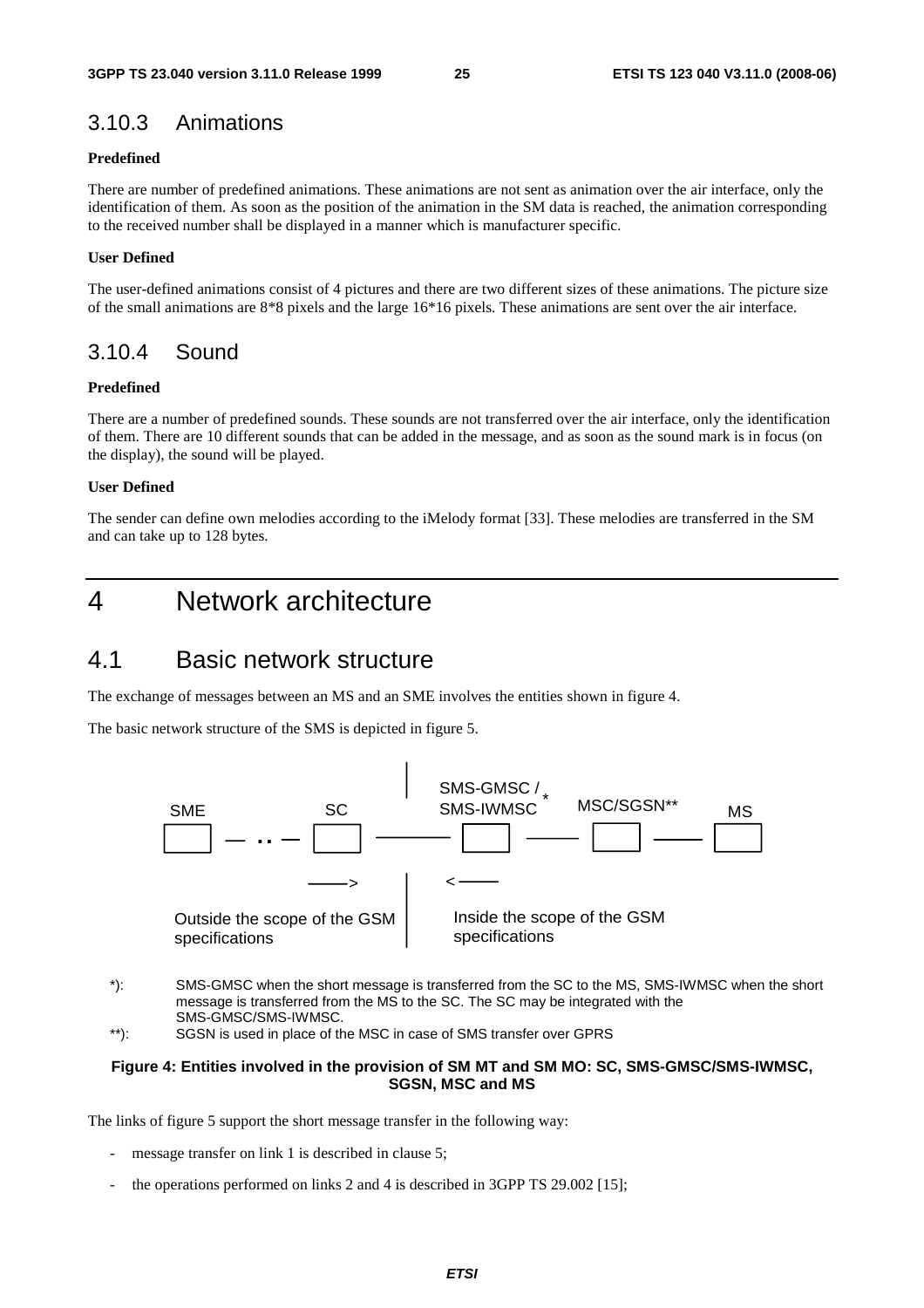- message transfer on link 3 is described in clause 4.2;
- message transfer on link 5 is supported by protocol described in 3GPP TS 24.011 [13].



\*): This interface is not used in case of SMS transfer via the SGSN

**Figure 5: The main network structure serving as a basis for the short message transfer** 

# 4.2 Transfer on link 3

The link 3 is used to support communications between MSC, SMS-GMSC and SMS-IWMSC, or between SGSN, SMS-GMSC and SMS-IWMSC. Two cases can be distinguished according to whether or not the MSC, SMS-GMSC, SMS-IWMSC and SGSN are located in the same PLMN.

In the first case, the link definition is left to the operators. For example, this link may use:

- PSPDN: or
- ITU-T SS no 7 (according to 3GPP TS 29.002 [15]).

In the second case, ITU-T SS no 7 shall be used over link 3 according to 3GPP TS 29.002 [15], unless otherwise bilaterally agreed.

# 5 Service Centre and PLMN interconnection

The present document deals with the SC only with regard to the interchange of messages between SC and MS. Only the requirements put upon the SC by the SMS functionality are specified in the present document.

# 5.1 Service centre connection

One SC may be connected to several PLMNs, and may be connected to several MSCs (SMS-GMSCs or SMS-IWMSCs) within one and the same PLMN.

The SC is addressed from the mobile by an E.164 [17] number in the numbering plan of the PLMN to which the SC is connected. This E.164 [17] number shall uniquely identify the SC to that PLMN.

There may be an intermediate network between the PLMN and the SC; in this case the PLMN must autonomously make a connection to the SC using the SC address in this intermediate network.

No mandatory protocol between the SC and the MSC below the transfer layer is specified by GSM/UMTS; this is a matter for agreement between SC and PLMN operators. However, annex A provides an example protocol stack which could be used.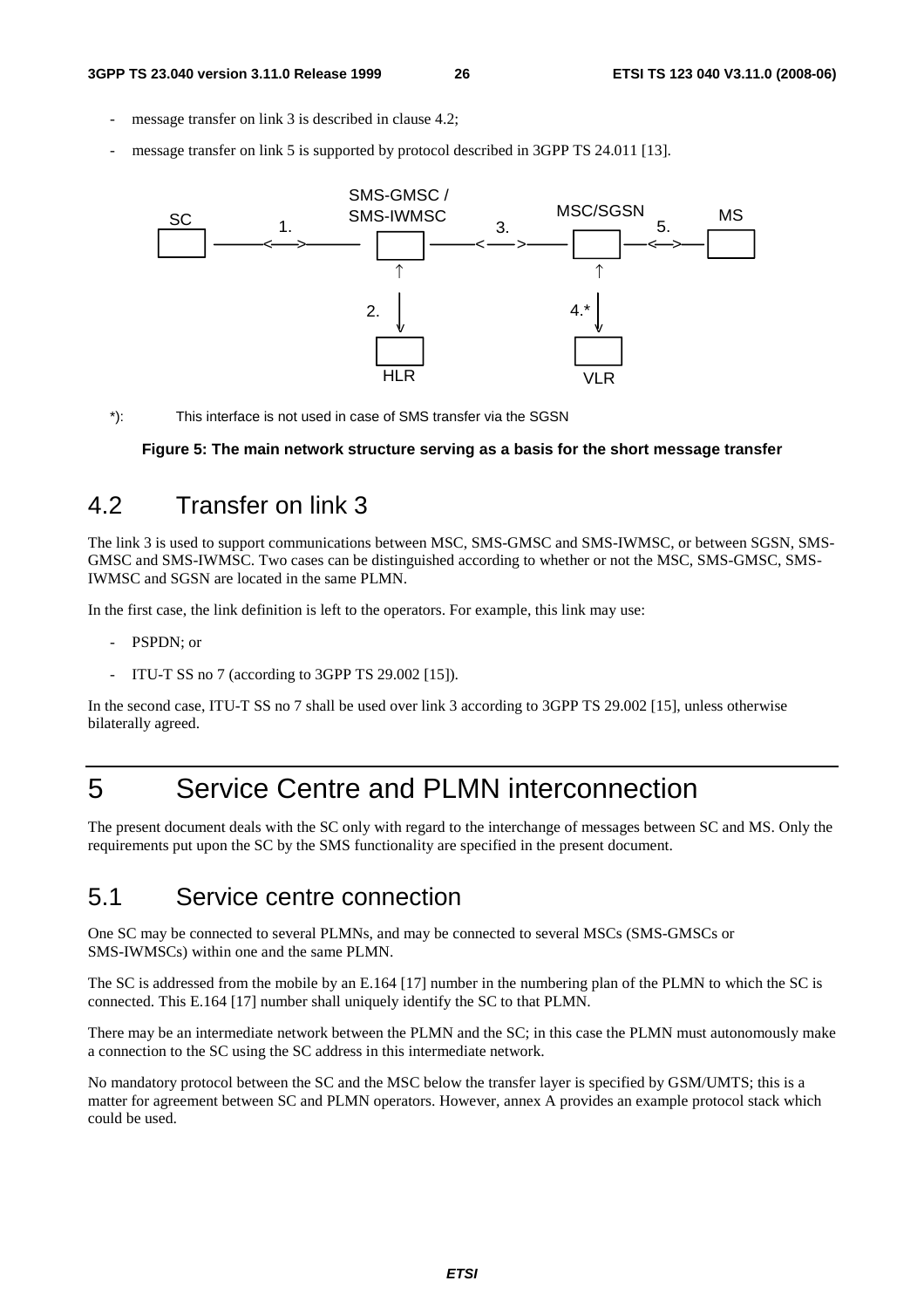# 5.2 Routing requirements

### 5.2.1 Mobile terminated short message

The SC sends the short message to the SMS-GMSC. The SMS-GMSC interrogates the HLR to retrieve routing information necessary to forward the short message, and then sends the message to the relevant MSC or SGSN, transiting other networks if necessary. The MSC or SGSN then sends the short message to the MS.

### 5.2.2 Mobile originated short message

The MS sends the short message to the MSC or the SGSN. The MS shall always address the required SC by an E.164 [17] address. The visited PLMN shall route the message to the appropriate SMS-IWMSC in the SC's PLMN, transiting other networks if necessary.

# 6 Service Centre functionality

In the present document, only the SC functionality related to the short message service between the SC and the MS is specified.

# 6.1 Service Centre capabilities

The SC should be capable of:

- submitting a short message to an MS, retaining the responsibility of the message until
	- 1) the report has been received; or
	- 2) the Validity-Period expires.
- receiving a report from the PLMN;
- receiving a short message from an MS;
- returning a report to the PLMN for a previously received short message.

# 6.2 SC functional requirements

The detailed functionality of the SC is outside the scope of the present document, and is for the SC operator to define. However, the following functional requirements are mandatory for all SCs in order to support the SM-TP (see clause 9) towards the PLMN:

- 1) To identify each SMS-DELIVER sent to an MS in a unique way, a time stamp value is included in the field TP-Service-Centre-Time-Stamp, TP-SCTS, of the SMS-DELIVER. The time stamp gives the time when the message arrived at the SC with the accuracy of a second. If two or more messages to the same MS arrive at the SC within one second, the SC shall modify the time stamp of those messages in such a way that:
	- a) all messages to the MS contain different time stamps;
	- b) the modification of the time stamps is kept to a minimum.
- 2) The SC is only allowed to have one outstanding SMS-DELIVER (i.e. a message for which a report has not been received) to a specific MS at a given time.
- 3) The SC shall be able to initiate overwriting of short messages previously received by the SC if requested by the same originating address (MS or any other source) by use of the same message type.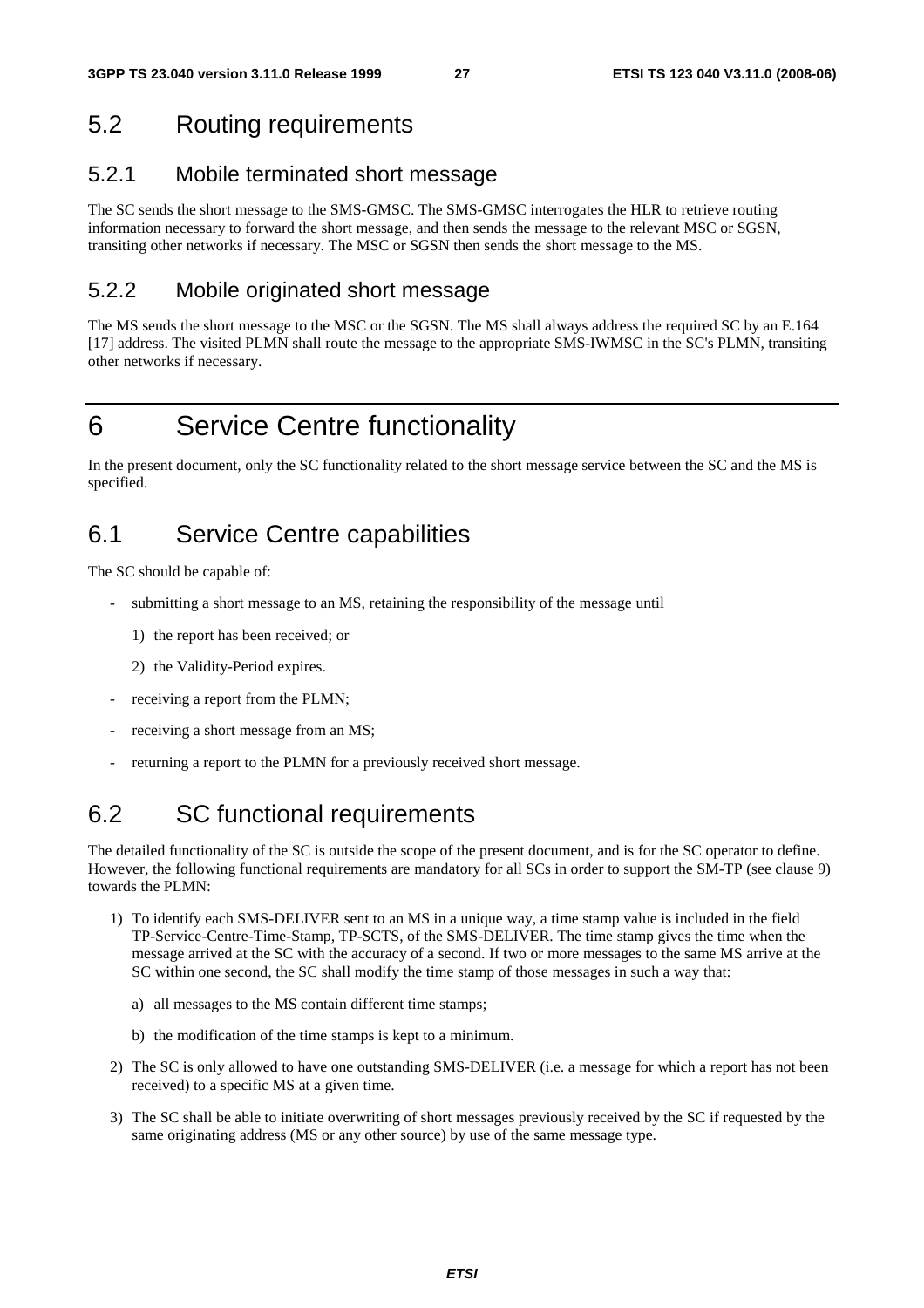# 7 MS functionality

In the present document, only the MS functionality related to the short message service between the SC and the MS is specified.

# 7.1 MS capabilities

The MS, when equipped for SMS, should be capable of:

- submitting a short message TPDU to an SC, retaining the responsibility of the message until:
	- 1) the report arrives from the network; or
	- 2) a timer expires.
- receiving a short message TPDU from an SC;
- returning a delivery report to the network for a previously received short message;
- receiving a report from the network:
- notifying the network when it has memory capacity available to receive one or more short messages when it has previously rejected a short message because its memory capacity was exceeded;
- notifying the SC when a short message is intended to replace a short message the MS has previously submitted to the same destination address.

It is recommended that an MS supporting both replying and automatic SC selection (as specified in clause D.2 of annex D) follows procedures specified in annex D when replying to MT short messages with MO short messages.

It is recommended that an MS supporting a capability for requesting a reply path follows procedures specified in annex D.

# 7.2 MS configuration

The reference configuration is assumed as in figure 6, i.e. only the case where the terminal is integrated in the MS is considered.



#### **Figure 6: Reference configuration of the MS which apply to the SMS**

NOTE: It is foreseen that a terminal interface may be offered, e.g. for higher layer protocols, memory capacity reasons or to be able to type in mobile originated messages. This terminal interface is regarded as an implementation option, although, where offered, it must be based upon an R- or S-reference point. 3GPP TS 27.005 [14] provides an example based on the R reference point.

# 8 Node functionality

The overall requirements to the MSC, SMS-GMSC, SMS-IWMSC and SGSN with respect to handling of the Short Message Service is to cater for the routing and necessary intermediate buffering of the short messages.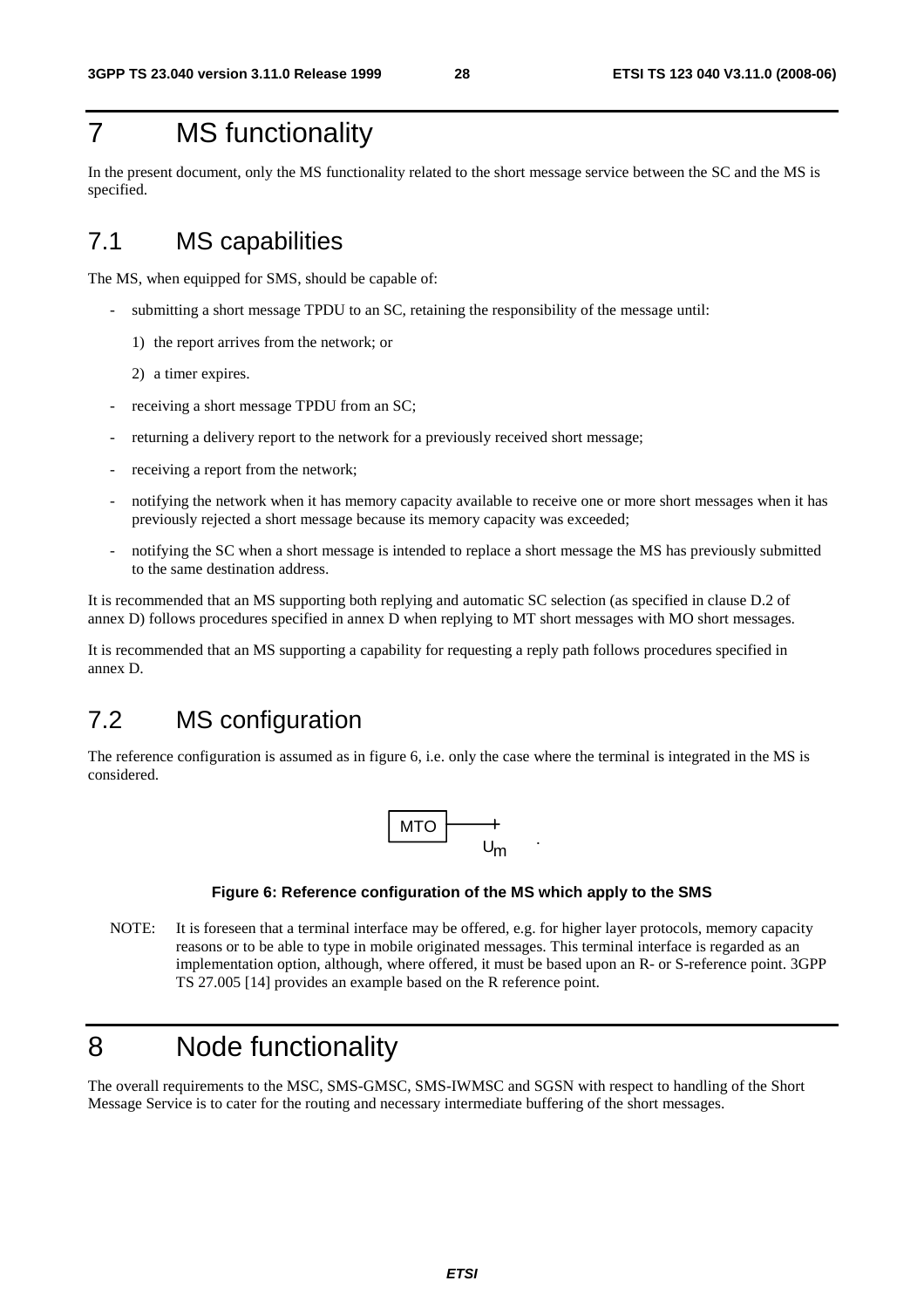# 8.1 Node functionality related to SM MT

### 8.1.1 Functionality of the SMS-GMSC

When receiving a short message TPDU from the SC, the SMS-GMSC is responsible for the following operations:

- reception of the short message TPDU;
- inspection of the parameters.

NOTE 1: The SMS-GMSC may be identical to the MSC.

if parameters are incorrect:

- returning the appropriate error information to the SC in a failure report (see clauses 9 and 10);

if errors are not found within parameters:

interrogating the HLR ("sendRoutingInfoForShortMsg", see clause 10); retrieving routing information or possible error information;

if HLR is returning error information:

- returning the appropriate error information to the SC in a failure report (see clauses 9 and 10);

if no errors are indicated by the HLR:

- transferring the short message TPDU to the MSC or SGSN using the routing information obtained from the HLR ("forwardShortMessage", see clause 10).
- NOTE 2: In case where two addresses (SGSN and MSC) are received from HLR, the SMS-GMSC may choose (operator dependant) via which nodes (SGSN or MSC) the SMS is first to be sent. The SMS delivery via the SGSN is normally more radio resource efficient than the SMS delivery via the MSC.

if one address (SGSN or MSC) is received from HLR:

When receiving the report associated with the short message from the MSC or SGSN (positive or negative outcome of "forwardShortMessage", see clause 10), the SMS-GMSC is responsible for the following operations:

if the report indicates successful delivery:

- notifying the HLR of the successful delivery via the MSC or the SGSN, which shall cause the HLR to alert any service centres whose addresses are stored in the MWD for the MS;
- creating and sending the successful report to the SC;

if the report is a failure report indicating "absent subscriber" via the MSC or the SGSN (see clause 3.3):

- requesting the HLR to insert the address of the originating SC into the MWD (if implemented) with cause Absent Subscriber ("SM\_DeliveryReportStatus", see clauses 9 and 10);
- informing the HLR of the reason for the MS being absent via the MSC or the SGSN (if this information is available);
- establishing, where necessary, a link with the addressed SC (see clause 5);
- creating and sending the negative report to the SC which should include the reason for the MS being absent (if this information is available) so that the SC may adjust any retry algorithm appropriately (see clauses 9 and 10);

if the report is a failure report indicating "MS memory capacity exceeded" via the MSC or the SGSN (see clause 3.3):

- requesting the HLR to insert the address of the originating SC into the MWD (if implemented) with cause MS Memory Capacity Exceeded via the MSC or the SGSN ("SM\_DeliveryReportStatus", see clauses 9 and 10);
- establishing, where necessary, a link with the addressed SC (see clause 5);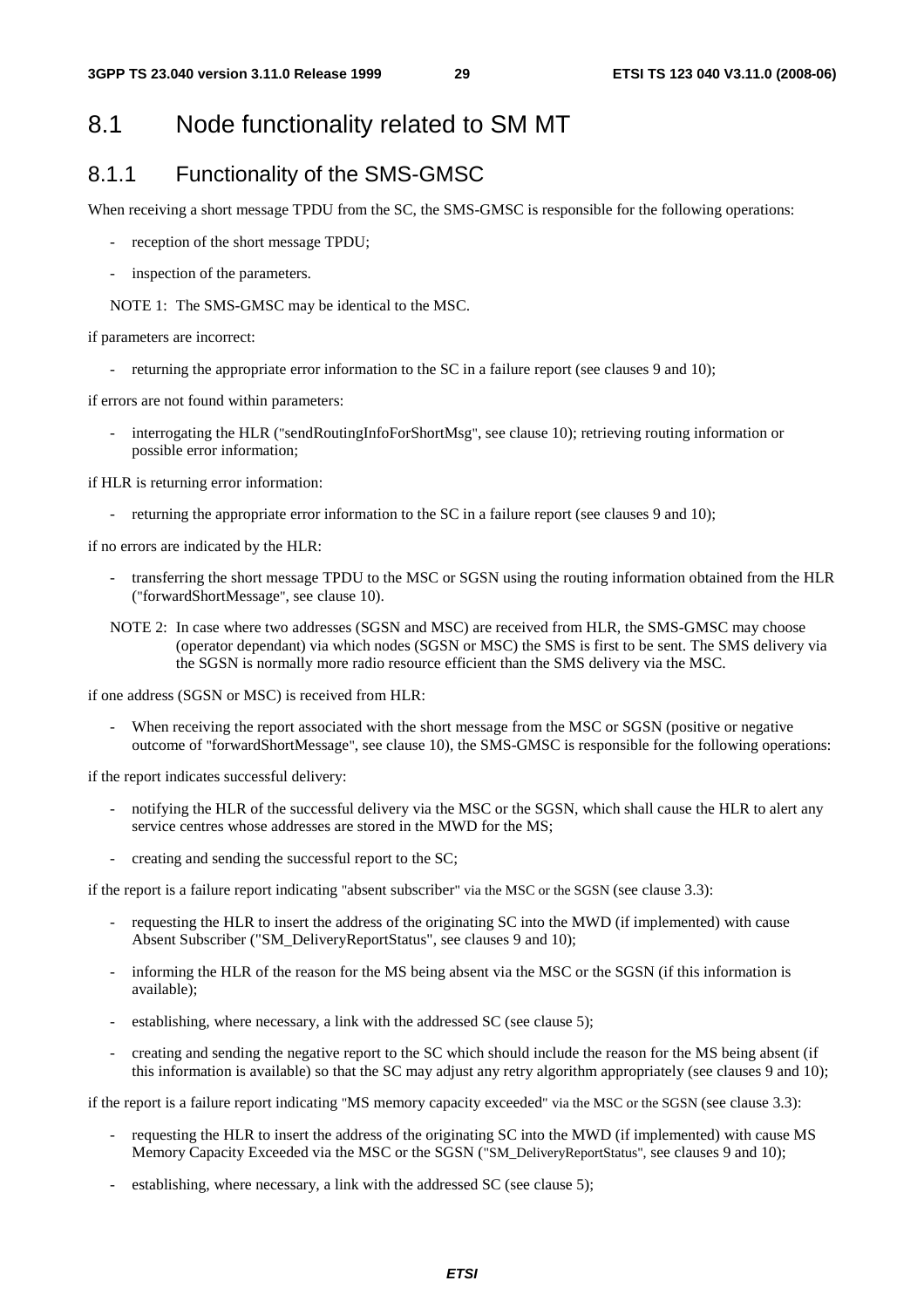- creating and sending the report to the SC (see clauses 9 and 10).

if two addresses (SGSN and MSC) are received from HLR:

When receiving the first report associated with the short message from the MSC or SGSN (positive or negative outcome of "forwardShortMessage", see clause 10), the SMS-GMSC is responsible for the following operations:

if the first report indicates successful delivery:

- notifying the HLR of the successful delivery via the MSC or the SGSN, which shall cause the HLR to alert any service centres whose addresses are stored in the MWD for the MS;
- creating and sending the successful report to the SC;

if the first report is a failure report indicating:

- Unidentified subscriber;
- Facility not supported;
- Absent subscriber with indication: GPRS or IMSI Detach;
- System failure;
- Unexpected data value;
- Data missing;
- GPRS connection suspended (see TS 3GPP TS 29.002 [15]);
- SM Delivery Failure with indication: equipment Not SM Equipped:
- transferring the short message TPDU to the second path using the routing information obtained from HLR.

if the second report indicates successful delivery:

- notifying the HLR of the successful delivery of the second transfer via the MSC or SGSN, which shall cause the HLR to alert any service centres whose addresses are stored in the MWD for the MS;
- notifying the HLR of the unsuccessful delivery at first transfer only with cause "absent subscriber";
- notifying the HLR of the reason for the MS being absent via the MSC or the SGSN (if this information is available);
- establishing, when necessary, a link with the addressed SC (see clause 5);
- creating and sending the successful report to the SC;

if the second report is a failure report:

- requesting the HLR to insert the address of the originating SC into the MWD (if implemented) only if at least one of the first or second report failed due to "MS Memory Capacity Exceeded" or "Absent Subscriber" ("SM\_DeliveryReportStatus", see clauses 9 and 10);
- notifying the HLR only with the causes "Absent Subscriber", "Memory Capacity Exceeded" via the MSC or the SGSN, or both;
- notifying the HLR of the reason for the MS being absent via the MSC, SGSN or both (if this information is available);
- establishing, where necessary, a link with the addressed SC (see clause 5);
- creating and sending the negative report to the SC with errors from first and second path (see clauses 9 and 10).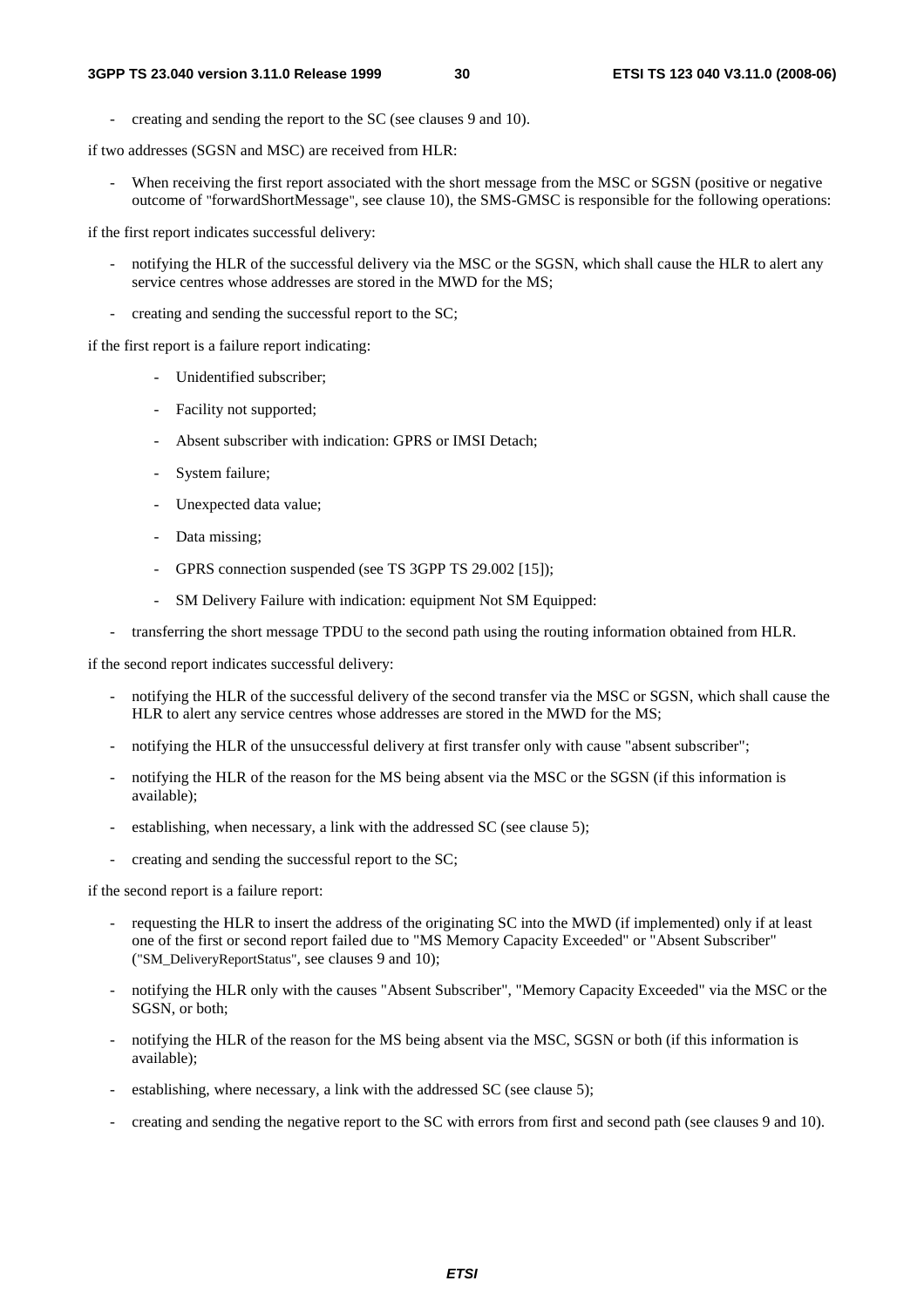## 8.1.2 Functionality of the MSC

When receiving a short message TPDU from the SMS-GMSC ("forwardShortMessage", see clause 10), the MSC is responsible for the following operations:

- reception of the short message TPDU;
- retrieving information from the VLR ("sendInfoFor-MT-SMS", see clause 10); location area address and, when appropriate, error information;

if errors are indicated by the VLR:

returning the appropriate error information to the SMS-GMSC in a failure report (negative outcome of "forwardShortMessage" see clauses 10 and 11);

if no errors are indicated by the VLR:

- transferring the short message to the MS (see 3GPP TS 24.011 [13]).

When receiving a confirmation that the message is received by the MS (see 3GPP TS 24.011 [13]):

- relaying the delivery confirmation to the SMS-GMSC in a delivery report (positive outcome of "forwardShortMessage", see clauses 10 and 11).

When receiving a failure report of the short message transfer to the MS (see 3GPP TS 24.011 [13]):

returning the appropriate error information to the SMS-GMSC in a failure report (negative outcome of "forwardShortMessage", see clause 10).

When receiving a notification from the MS that it has memory available to receive one or more short messages (see 3GPP TS 24.011 [13]):

- relaying the notification to the VLR ("mSMemoryCapacityAvailable", see clause 10);

if errors are indicated by the VLR:

returning the appropriate error information to the MS in a failure report (negative outcome of "ReadyForSM", see clauses 10 and 11).

When there is an ongoing MT-SMS transfer to the MS (see 3GPP TS 24.011 [13]), or other busy condition for MT-SMS, the MSC has the option to store the TPDU in a queue for a short time (which must be shorter than the supervision timer defined in 3GPP TS 29.002 [15]). The maximum time that a message may be queued is related to the permitted delay for the MSC to respond to the SMS-GMSC. When the MS becomes available for MT-SMS transfer, the stored TPDUs are delivered to the MS on a first-in first-out basis. If a message is not successfully transferred to the MS within the permitted time, the MSC returns an appropriate error to the SMS-GMSC.

### 8.1.3 Functionality of the SGSN

When receiving a short message TPDU from the SMS-GMSC ("forwardShortMessage", see clause 10), the SGSN is responsible for the following operations:

- reception of the short message TPDU;

if errors are detected by the SGSN:

returning the appropriate error information to the SMS-GMSC in a failure report (negative outcome of "forwardShortMessage" see clauses 10 and 11);

if no errors are detected by the SGSN:

transferring the short message to the MS (see 3GPP TS 24.011 [13]).

When receiving a confirmation that the message is received by the MS (see 3GPP TS 24.011 [13]):

relaying the delivery confirmation to the SMS-GMSC in a delivery report (positive outcome of "forwardShortMessage", see clauses 10 and 11).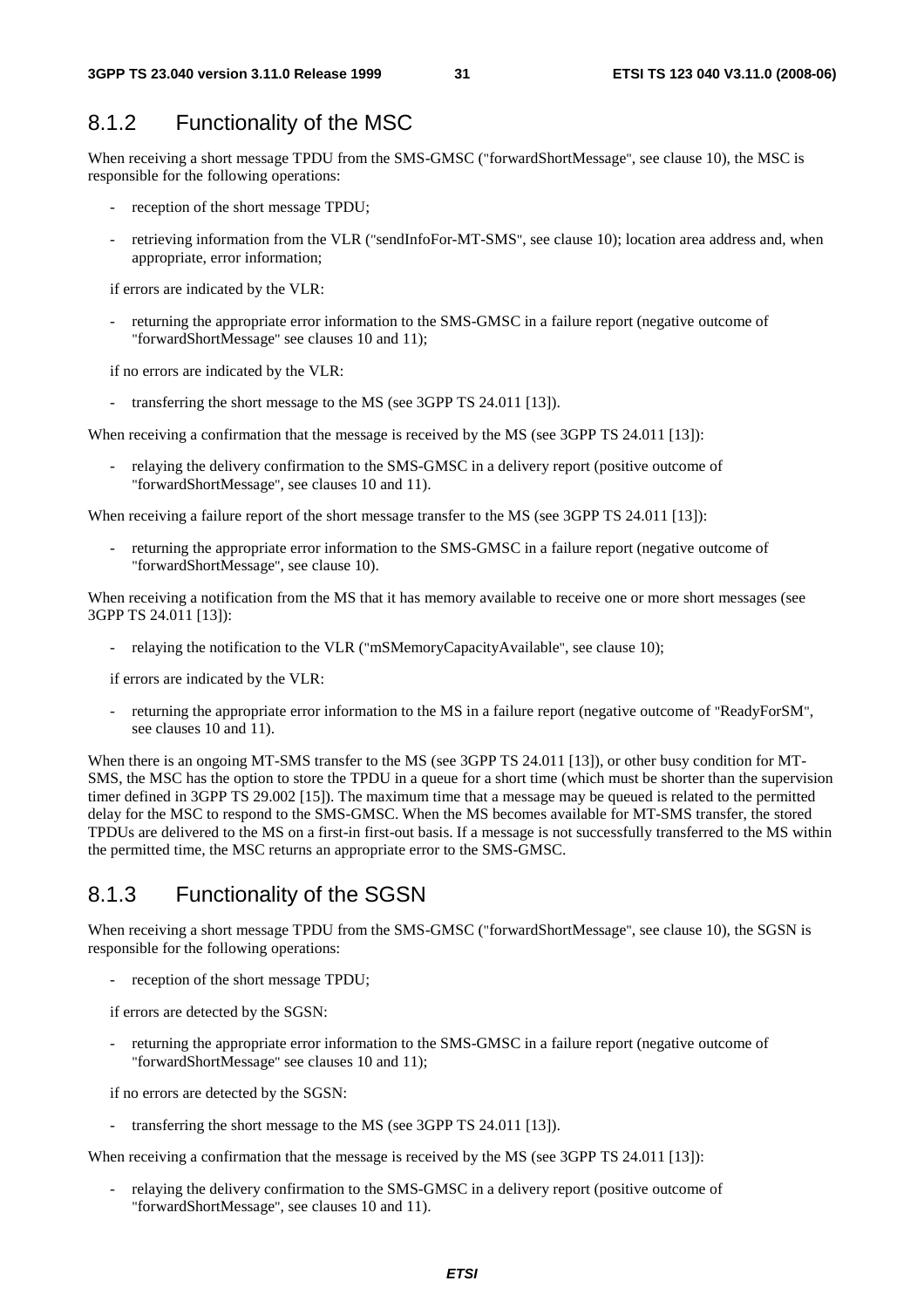When receiving a failure report of the short message transfer to the MS (see 3GPP TS 24.011 [13]):

returning the appropriate error information to the SMS-GMSC in a failure report (negative outcome of "forwardShortMessage", see clause 10).

When receiving a notification from the MS that it has memory available to receive one or more short messages (see 3GPP TS 24.011 [13]):

if errors are detected by the SGSN:

returning the appropriate error information to the MS in a failure report (negative outcome of "ReadyForSM", see clauses 10 and 11).

if no errors are detected by the SGSN:

notifying the HLR of memory available in the MS via the SGSN with "ReadyForSM" (see clauses 10 and 11).

When the MS is becoming reachable again (see GSM 04.08 [12]):

notifying the HLR of MS being reachable via the SGSN (and via the MSC if any) with "ReadyForSM" (see clauses 10).

When there is an ongoing MT-SMS transfer to the MS (see 3GPP TS 24.011 [13]), or other busy condition for MT-SMS, the SGSN has the option to store the TPDU in a queue for a short time (which must be shorter than the supervision timer defined in 3GPP TS 29.002 [15]). The maximum time that a message may be queued is related to the permitted delay for the SGSN to respond to the SMS-GMSC. When the MS becomes available for MT-SMS transfer, the stored TPDUs are delivered to the MS on a first-in first-out basis. If a message is not successfully transferred to the MS within the permitted time, the SGSN returns an appropriate error to the SMS-GMSC.

### 8.2 Node functionality related to SM MO

### 8.2.1 Functionality of the MSC

When receiving a short message TPDU from the MS, the MSC is responsible for the following operations:

- reception of the short message TPDU (see 3GPP TS 24.011 [13]);
- retrieving information from the VLR ("sendInfoForMO-SMS", see clause 10); the MSISDN of the MS and, when appropriate, error information. The retrieval of information from the VLR is followed by the VLR investigating the MNRF (to be used in the alerting procedure, see clause 10)

if errors are indicated by the VLR:

returning the appropriate error information to the MS in a failure report (negative outcome of "sendInfoForMO-SMS" see clauses 10 and 11);

if no errors are indicated by the VLR:

inspection of the RP-DA parameter;

if parameters are incorrect:

returning the appropriate error information to the MS in a failure report (see 3GPP TS 24.011 [13]);

if no parameter errors are found:

NOTE: The SMS-IWMSC may be identical to the MSC.

transferring the short message TPDU to the SMS-IWMSC ("forwardShortMessage", see clause 10).

When receiving the report of the short message from the SMS-IWMSC (positive or negative outcome of the "forwardShortMessage", see clause 10), the MSC is responsible for the following operations:

relaying the report to the MS (see 3GPP TS 24.011 [13]).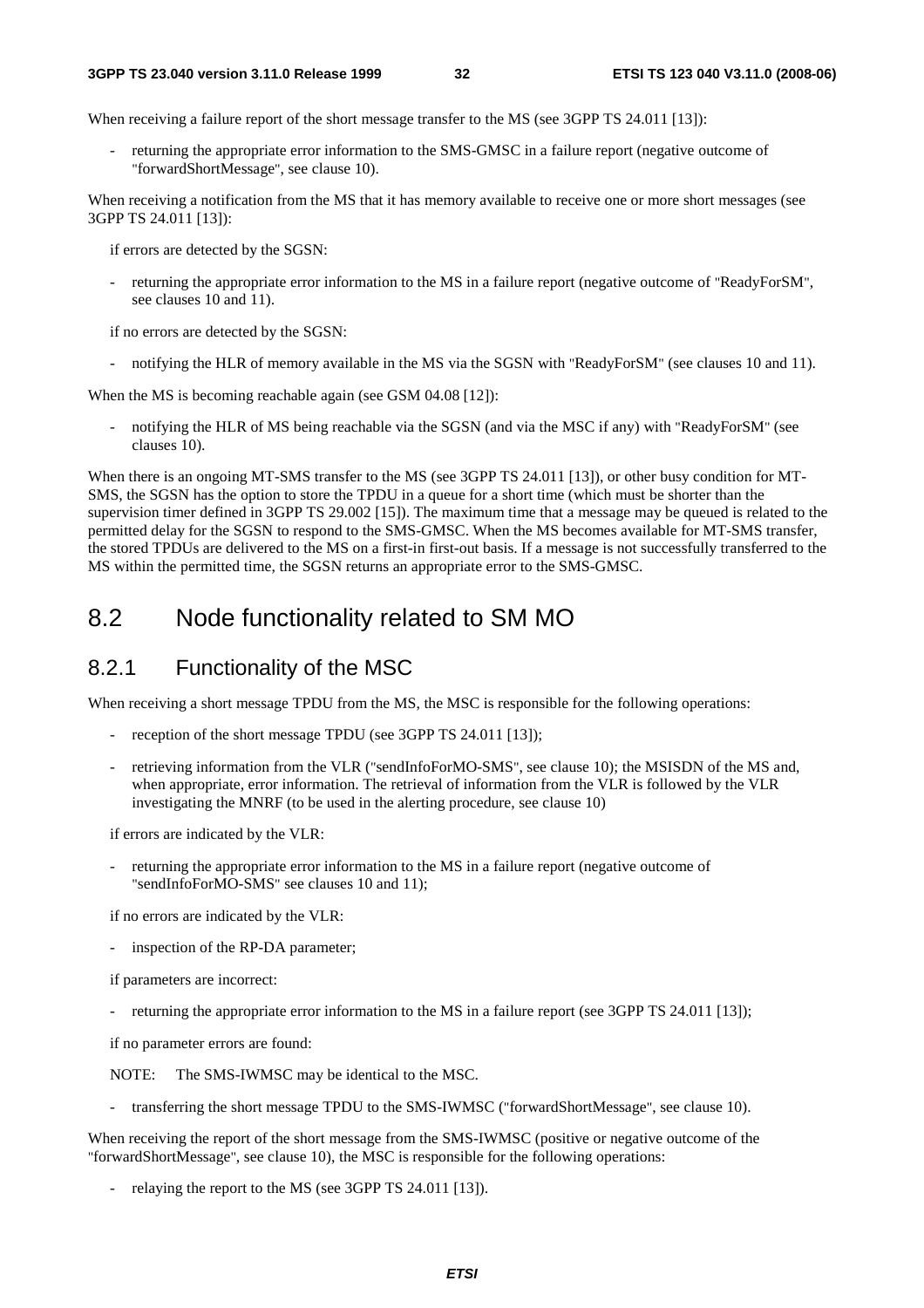### 8.2.2 Functionality of the SMS-IWMSC

When receiving a short message TPDU from the MSC or SGSN ("forwardShortMessage", see clause 10), the SMS-IWMSC is responsible for the following operations:

- reception of the short message TPDU;
- establishing, where necessary, a link with the addressed SC (see clause 5);
- transferring the short message TPDU to the SC (if the address is valid).

If a report associated with the short message is received from the SC, the SMS-IWMSC is responsible for the following operations:

- relaying of the report to the MSC or SGSN (positive or negative outcome of "forwardShortMessage", see clause 10).

If a report associated with the short message is not received from the SC before a timer expires or if the SC address is invalid, the SMS-IWMSC is responsible for the following operations:

returning the appropriate error information to the MSC or SGSN in a failure report (negative outcome of "forwardShortMessage", see clause 10).

The value of the timer is dependent on the protocol between the SC and the SMS-IWMSC.

### 8.2.3 Functionality of the SGSN

When receiving a short message TPDU from the MS, the SGSN is responsible for the following operations:

- reception of the short message TPDU (see 3GPP TS 24.011 [13]);
- inspection of the RP-DA parameter;

if parameters are incorrect:

returning the appropriate error information to the MS in a failure report (see 3GPP TS 24.011 [13]);

if no parameter errors are found:

transferring the short message TPDU to the SMS-IWMSC ("forwardShortMessage", see clause 10).

When receiving the report of the short message from the SMS-IWMSC (positive or negative outcome of the "forwardShortMessage", see clause 10), the SGSN is responsible for the following operations:

relaying the report to the MS (see 3GPP TS 24.011 [13]).

# 8.3 SMS-IWMSC functionality related to alerting

When receiving an alert from the HLR ("alertServiceCentre", see clause 10), the SMS-IWMSC is responsible for the following operations:

- inspect the SC address;
- generate an RP-Alert-SC (see clause 9);
- transferring the RP-Alert-SC to the SC.

NOTE: If the SC address is not valid, then no further action shall be taken.

# 9 Protocols and protocol architecture

The protocol layers of the SMS are structured as shown in figure 7.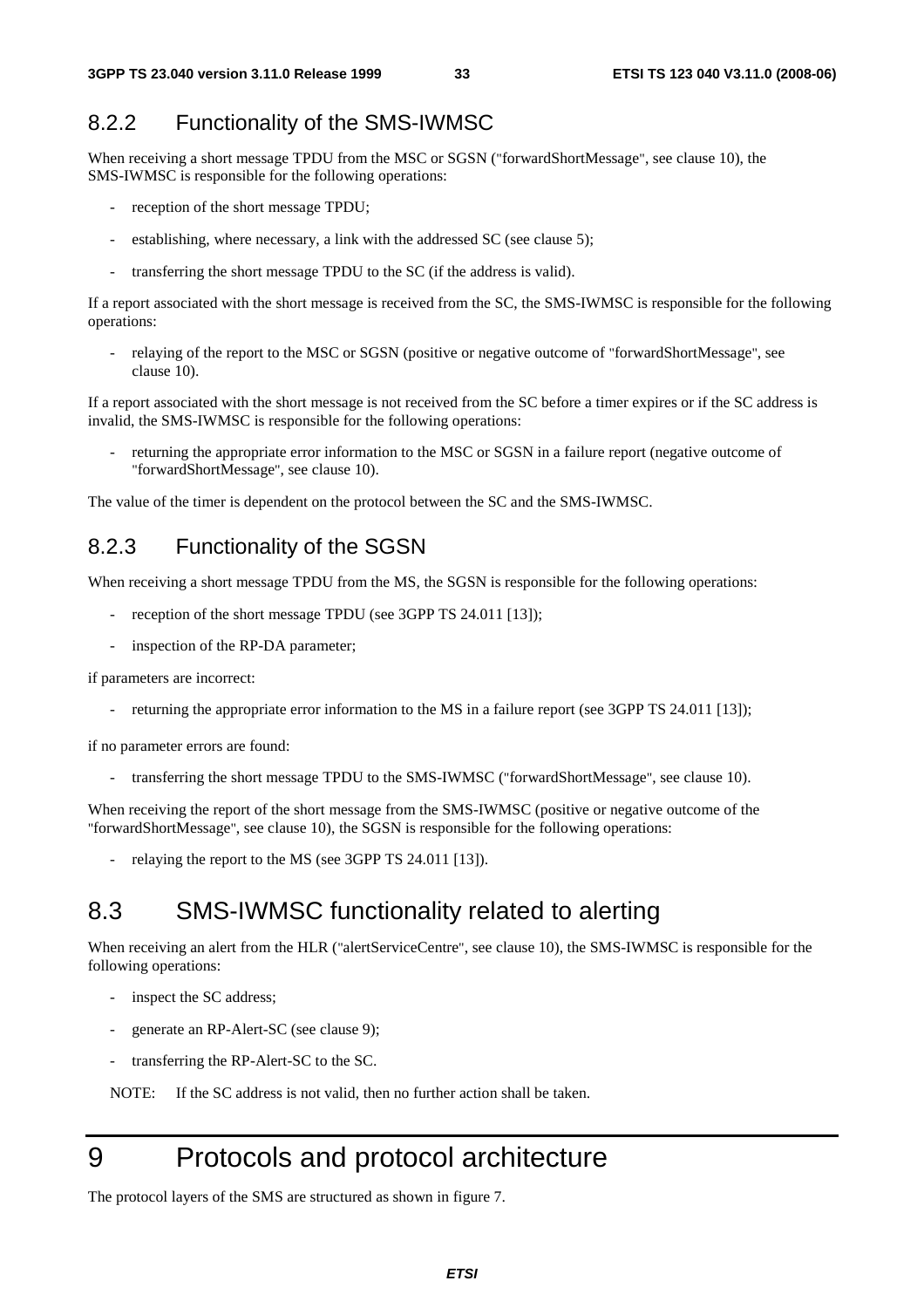

#### **Figure 7: Protocol layer overview for the Short Message Service**

The present document specifies the protocol at the SM-TL, the service offered by the SM-TL at the MS and the SC, and the service offered by the SM-RL at the SC.

# 9.1 Protocol element features

### 9.1.1 Octet and Bit transmission order

The octets are transmitted according to their individual numbering; the octet with the lowest number being transmitted first. The bits within each octet are transmitted according to their individual numbering also; the bits with the lowest internal number being transmitted first.

### 9.1.2 Numeric and alphanumeric representation

For parameters within the TPDUs, there are four ways of numeric representation: Integer representation, octet, semi-octet and alphanumeric representation.

#### 9.1.2.1 Integer representation

Wherever the bits from a number of octets, complete or in fractions, are to represent an integer, the interpretation shall be according to the following:

- 1) Between octets: the octets with the lowest octet numbers shall contain the most significant bits.
- 2) Within an octet: the bits with the highest bit numbers shall be the most significant.

Below is given an example of octet and bit representation and transmission order of an integer represented field.

Let the 2 rightmost bits of octet no 5, the complete octet no 6 and 7, and the 3 leftmost bits of octet no 8 represent an integer, as shown in figure 8.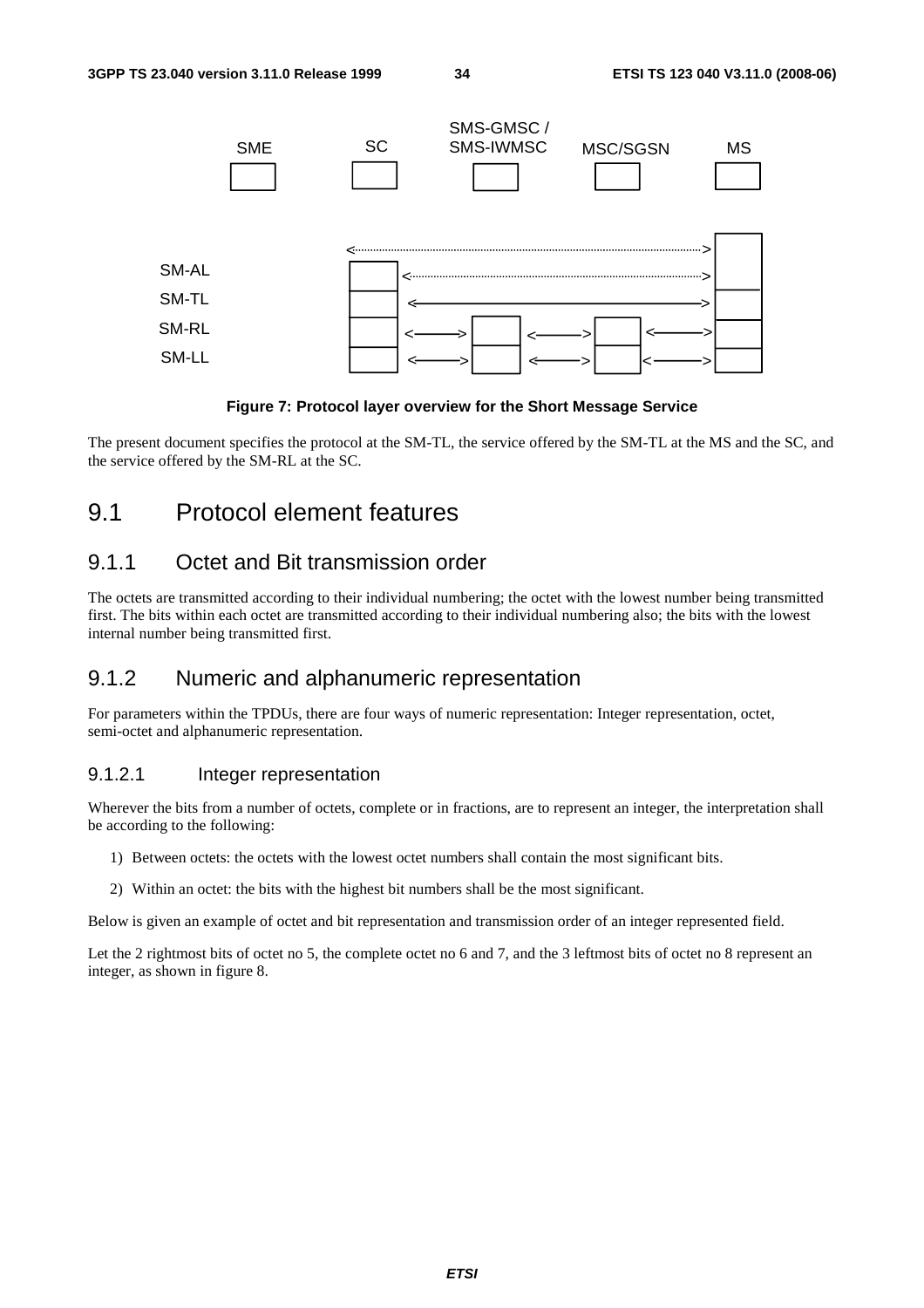

\*): Bits not representing the integer.

#### **Figure 8: 21 bits from the octets 5, 6, 7, and 8 in a short message** α**) shall represent an integer as shown in** β**), and shall be transmitted in an order as shown in** Γ**)**

#### 9.1.2.2 Octet representation

A field which is octet represented, shall always consist of a number of complete octets. Each octet within the field represents one decimal digit. The octets with the lowest octet numbers shall contain the most significant decimal digits.

#### 9.1.2.3 Semi-octet representation

A field which is semi-octet represented, shall consist of a number of complete octets and - possibly - one half octet. Each half octet within the field represents one decimal digit. The octets with the lowest octet numbers shall contain the most significant decimal digits. Within one octet, the half octet containing the bits with bit numbers 0 to 3, shall represent the most significant digit.

In the case where a semi-octet represented field comprises an odd number of digits, the bits with bit numbers 4 to 7 within the last octet are fill bits and shall always be set to "1111".

If a mobile receives an address field containing non-integer information in the semi-octets other than "1111" (e.g. 1110) it shall display the semi-octet as the representation given in GSM 04.08 [12] under "called BCD number", viz 1010="\*", 1011="#", 1100="a", 1101="b", 1110="c". In the event of a discrepancy between the values quoted here and the values specified in GSM 04.08[12] then GSM 04.08 [12] shall take precedence. If a mobile receives "1111" in a position prior to the last semi-octet then processing shall commence with the next semi-octet and the intervening semi-octet shall be ignored.

Within each semi octet, the bits with the highest bit numbers shall be the most significant.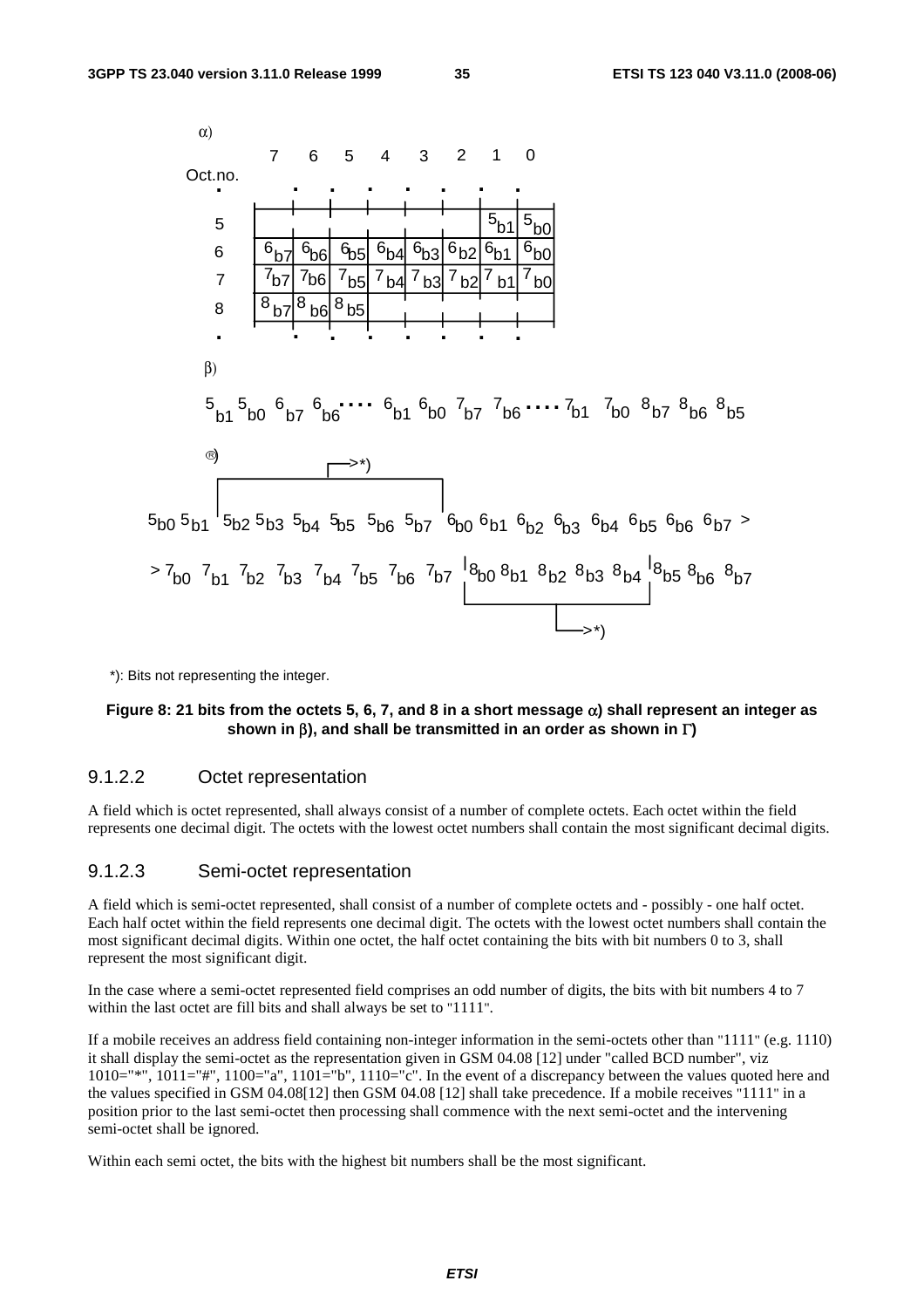Below is given an example:

Octet no:



#### 9.1.2.4 Alphanumeric representation

A field which uses alphanumeric representation shall consist of a number of 7-bit characters represented as the default alphabet defined in 3GPP TS 23.038 [9].

## 9.1.2.5 Address fields

Address fields used by SM-RL are specified in 3GPP TS 24.011 [13] and 3GPP TS 29.002 [15].

Each address field of the SM-TL consists of the following sub-fields: An Address-Length field of one octet, a Type-of-Address field of one octet, and one Address-Value field of variable length; as shown below:



The Address-Length field is an integer representation of the number of useful semi-octets within the Address-Value field, i.e. excludes any semi octet containing only fill bits.

The Type-of-Address field format is as follows:

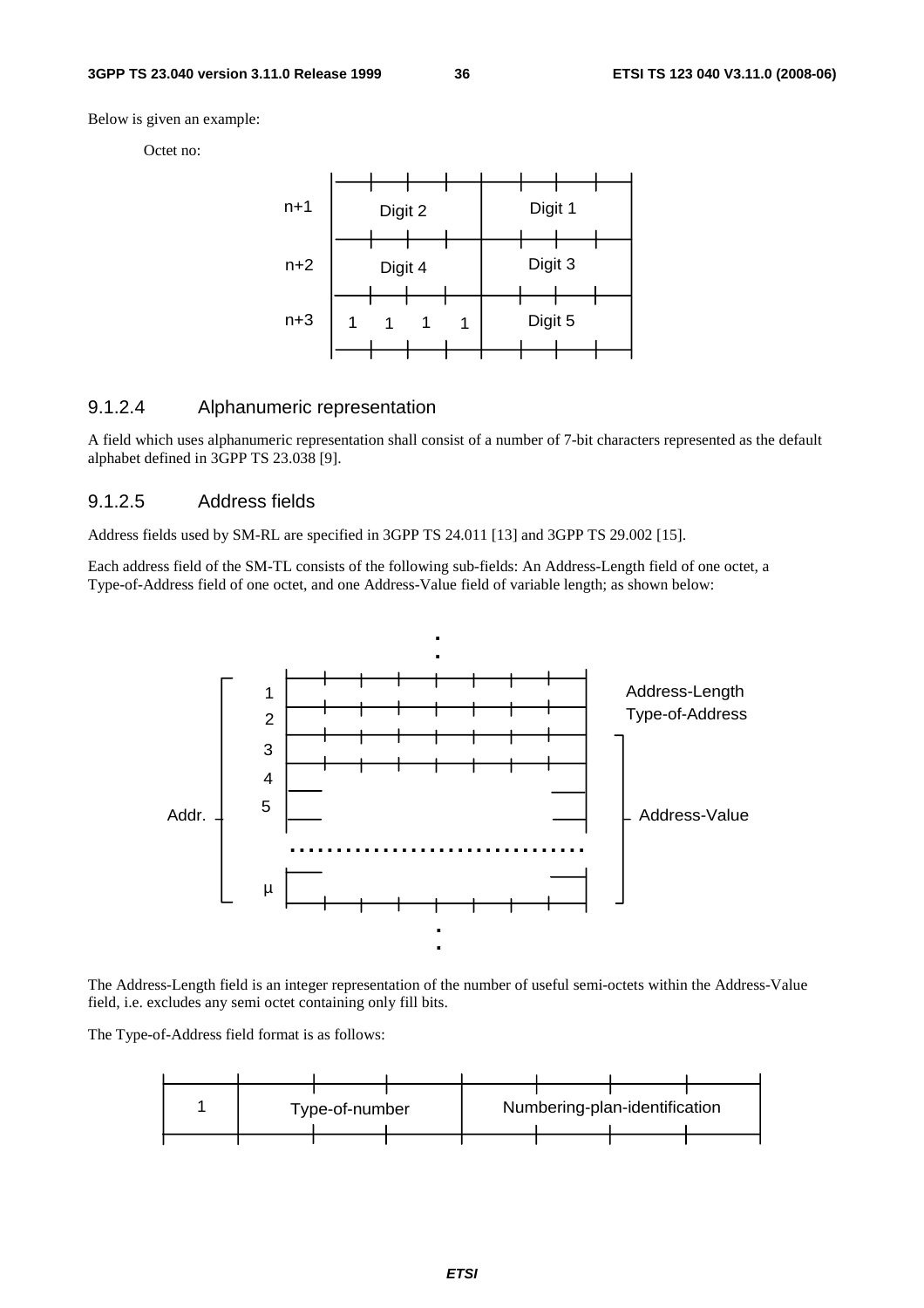Type-of-number: Bits 6 5 4

| 000   | Unknown $1$ )                                                                    |
|-------|----------------------------------------------------------------------------------|
| 001   | International number $2$ )                                                       |
| 010   | National number $3$ )                                                            |
| 0 1 1 | Network specific number $4$ )                                                    |
| 100   | Subscriber number $5$ )                                                          |
| 101   | Alphanumeric, (coded according to 3GPP TS 23.038 [9] GSM 7-bit default alphabet) |
| 110   | Abbreviated number                                                               |
| 111   | Reserved for extension                                                           |
|       |                                                                                  |

The MS shall interpret reserved values as "Unknown" but shall store them exactly as received.

The SC may reject messages with a type of number containing a reserved value or one which is not supported.

- 1) "Unknown" is used when the user or network has no a priori information about the numbering plan. In this case, the Address-Value field is organized according to the network dialling plan, e.g. prefix or escape digits might be present.
- 2) The international format shall be accepted also when the message is destined to a recipient in the same country as the MSC or as the SGSN.
- 3) Prefix or escape digits shall not be included.
- 4) "Network specific number" is used to indicate administration/service number specific to the serving network, e.g. used to access an operator.
- 5) "Subscriber number" is used when a specific short number representation is stored in one or more SCs as part of a higher layer application. (Note that "Subscriber number" shall only be used in connection with the proper PID referring to this application).

Numbering-plan-identification (applies for Type-of-number = 000,001,010)

| <b>Bits</b> | 3210 |                                                      |
|-------------|------|------------------------------------------------------|
|             | 0000 | Unknown                                              |
|             | 0001 | ISDN/telephone numbering plan (E.164 [17]/E.163[18]) |
|             | 0011 | Data numbering plan (X.121)                          |
|             | 0100 | Telex numbering plan                                 |
|             | 1000 | National numbering plan                              |
|             | 1001 | Private numbering plan                               |
|             | 1010 | ERMES numbering plan (ETSI DE/PS 3 01-3)             |
|             | 1111 | Reserved for extension                               |
|             |      | All other values are reserved.                       |

For Type-of-number = 101 bits 3,2,1,0 are reserved and shall be transmitted as 0000. Note that for addressing any of the entities SC, MSC, SGSN or MS, Numbering-plan-identification = 0001 shall always be used. However, for addressing the SME, any specified Numbering-plan-identification value may be used.

The MS shall interpret reserved values as "Unknown" but shall store them exactly as received.

The SC may reject messages with a type of number containing a reserved value or one which is not supported.

Within the Address-Value field, either a semi-octet or an alphanumeric<sup>1)</sup> representation applies.

The maximum length of the full address field (Address-Length, Type-of-Address and Address-Value) is 12 octets.

1) Applies only to addressing at the SM-TL.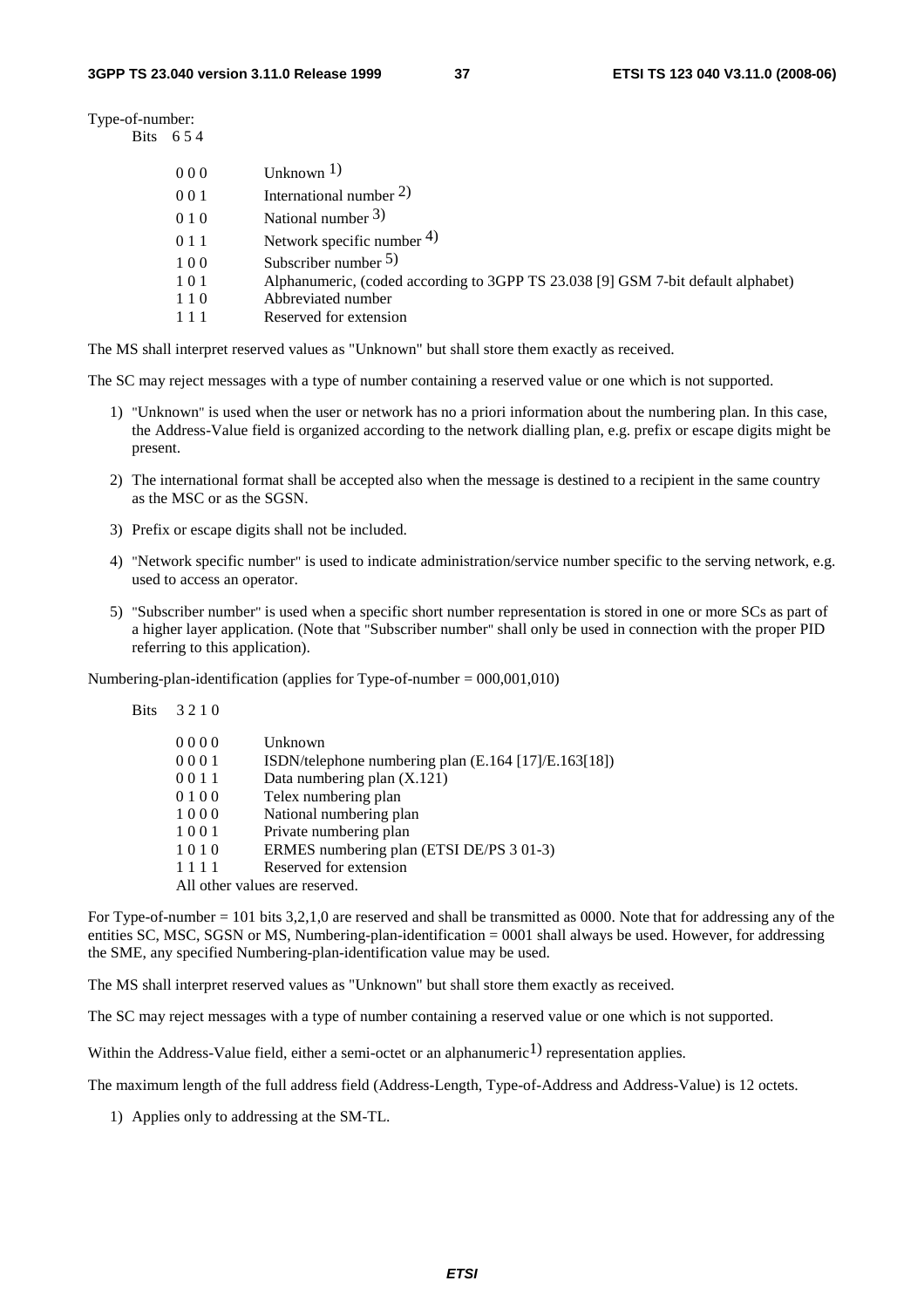# 9.2 Service provided by the SM-TL

# 9.2.1 General

The Short Message Transfer Layer (SM-TL) provides a service to the Short Message Application Layer (SM-AL). This service enables the SM-AL to transfer short messages to its peer entity, receive short messages from its peer entity and receive reports about earlier requests for short messages to be transferred.

In order to keep track of messages and reports about those messages, primitives between the SM-AL and SM-TL contain a Short Message Identifier (SMI), which is a reference number for the message associated with the primitive. This Short Message Identifier is mapped to and from the Short Message Identifier used between the SM-TL and the Short Message Relay Layer (SM-RL). The Short Message Identifier is not carried between entities and therefore a given message may have different SMIs at the MS and SC sides (see clause 9.3.1 below).

The SM-TL communicates with its peer entity by the protocol described in the following clauses.

# 9.2.2 PDU Type repertoire at SM-TL

The SM-TL comprises the following six PDUs:

SMS-DELIVER, conveying a short message from the SC to the MS;

SMS-DELIVER-REPORT, conveying

a) a failure cause (if necessary);

 b) information as part of a positive or negative acknowledgement to an SMS-DELIVER or SMS-STATUS-REPORT

SMS-SUBMIT, conveying a short message from the MS to the SC;

SMS-SUBMIT-REPORT, conveying

a) a failure cause (if necessary);

b) information as part of a positive or negative acknowledgement to an SMS-SUBMIT or SMS-COMMAND

SMS-STATUS-REPORT, conveying a status report from the SC to the MS;

SMS-COMMAND, conveying a command from the MS to the SC.

## 9.2.2.1 SMS-DELIVER type

Basic elements of the SMS-DELIVER type: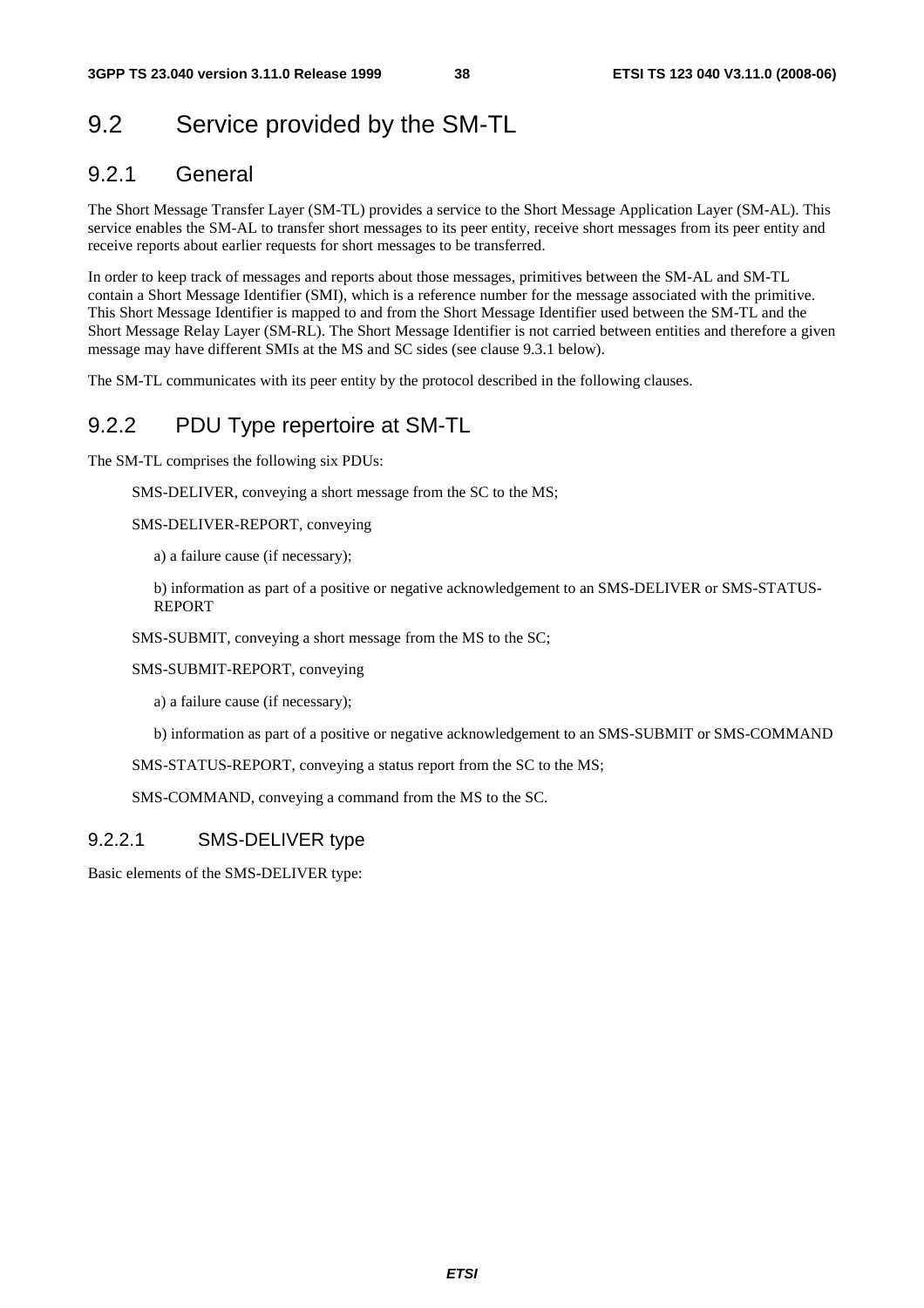| Abbr.         | <b>Reference</b>              | p(1) | R <sup>2</sup> | <b>Description</b>                                                      |
|---------------|-------------------------------|------|----------------|-------------------------------------------------------------------------|
| <b>TP-MTI</b> | TP-Message-Type-Indicator     | M    | 2 <sub>b</sub> | Parameter describing the message<br>type.                               |
| TP-MMS        | TP-More-Messages-to-Send      | M    | b              | Parameter indicating whether or not<br>there are more messages to send  |
| TP-RP         | TP-Reply-Path                 | M    | b              | Parameter indicating that Reply Path<br>exists.                         |
| TP-UDHI       | TP-User-Data-Header-Indicator | O    | b              | Parameter indicating that the TP-UD<br>field contains a Header          |
| <b>TP-SRI</b> | TP-Status-Report-Indication   | O    | b              | Parameter indicating if the SME has<br>requested a status report.       |
| TP-OA         | TP-Originating-Address        | M    | $2 - 120$      | Address of the originating SME.                                         |
| TP-PID        | TP-Protocol-Identifier        | M    | O              | Parameter identifying the above layer<br>protocol, if any.              |
| TP-DCS        | TP-Data-Coding-Scheme         | M    | O              | Parameter identifying the coding<br>scheme within the TP-User-Data.     |
| TP-SCTS       | TP-Service-Centre-Time-Stamp  | M    | 70             | Parameter identifying time when the<br>SC received the message.         |
| TP-UDL        | TP-User-Data-Length           | M    |                | Parameter indicating the length of the<br>TP-User-Data field to follow. |
| TP-UD         | TP-User-Data                  | O    | 3)             |                                                                         |

1) Provision; Mandatory (M) or Optional (O).

2) Representation; Integer (I), bit (b), 2 bits (2b), Octet (o), 7 octets (7o), 2-12 octets (2-12o).

3) Dependent on the TP-DCS.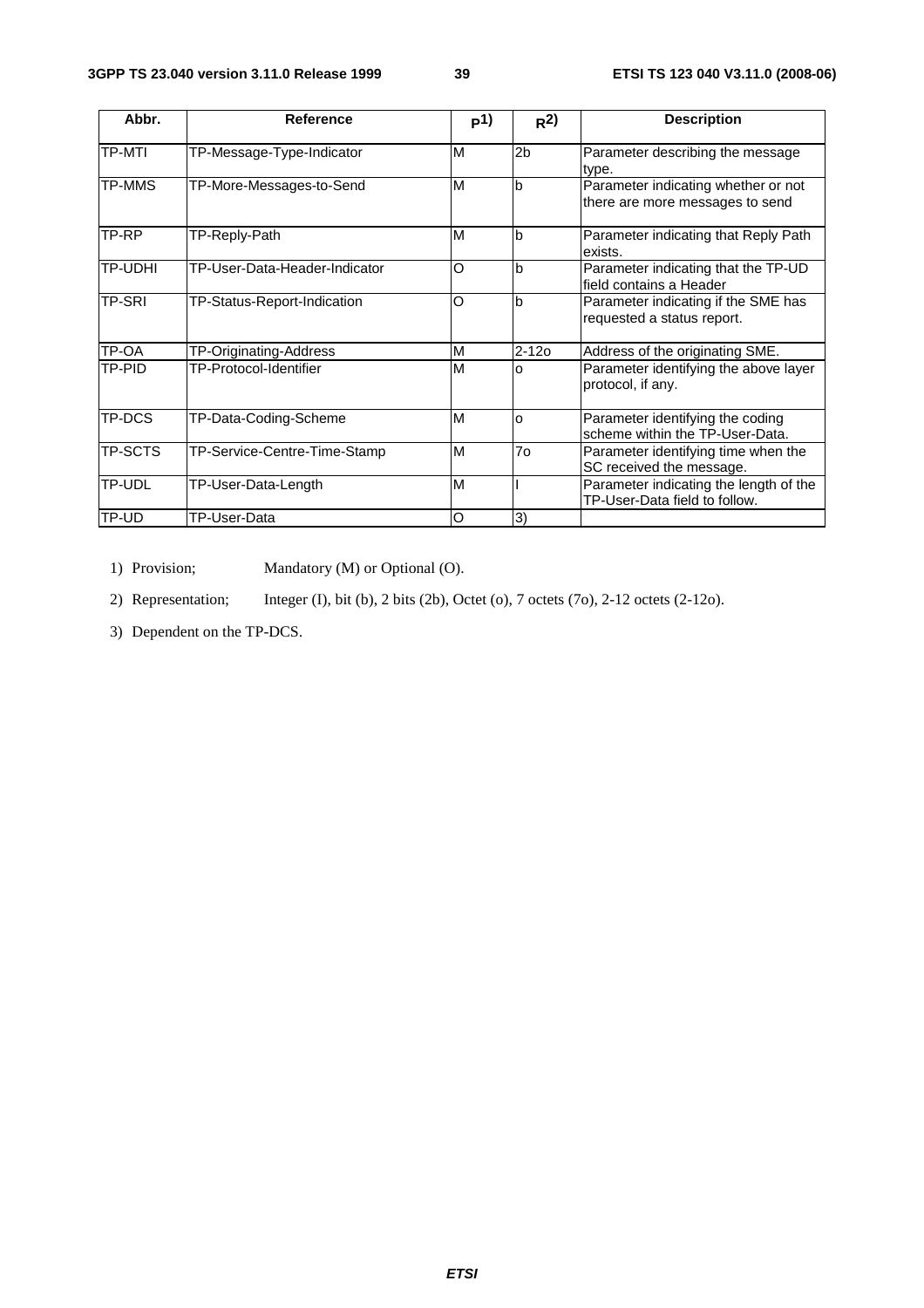Layout of SMS-DELIVER:

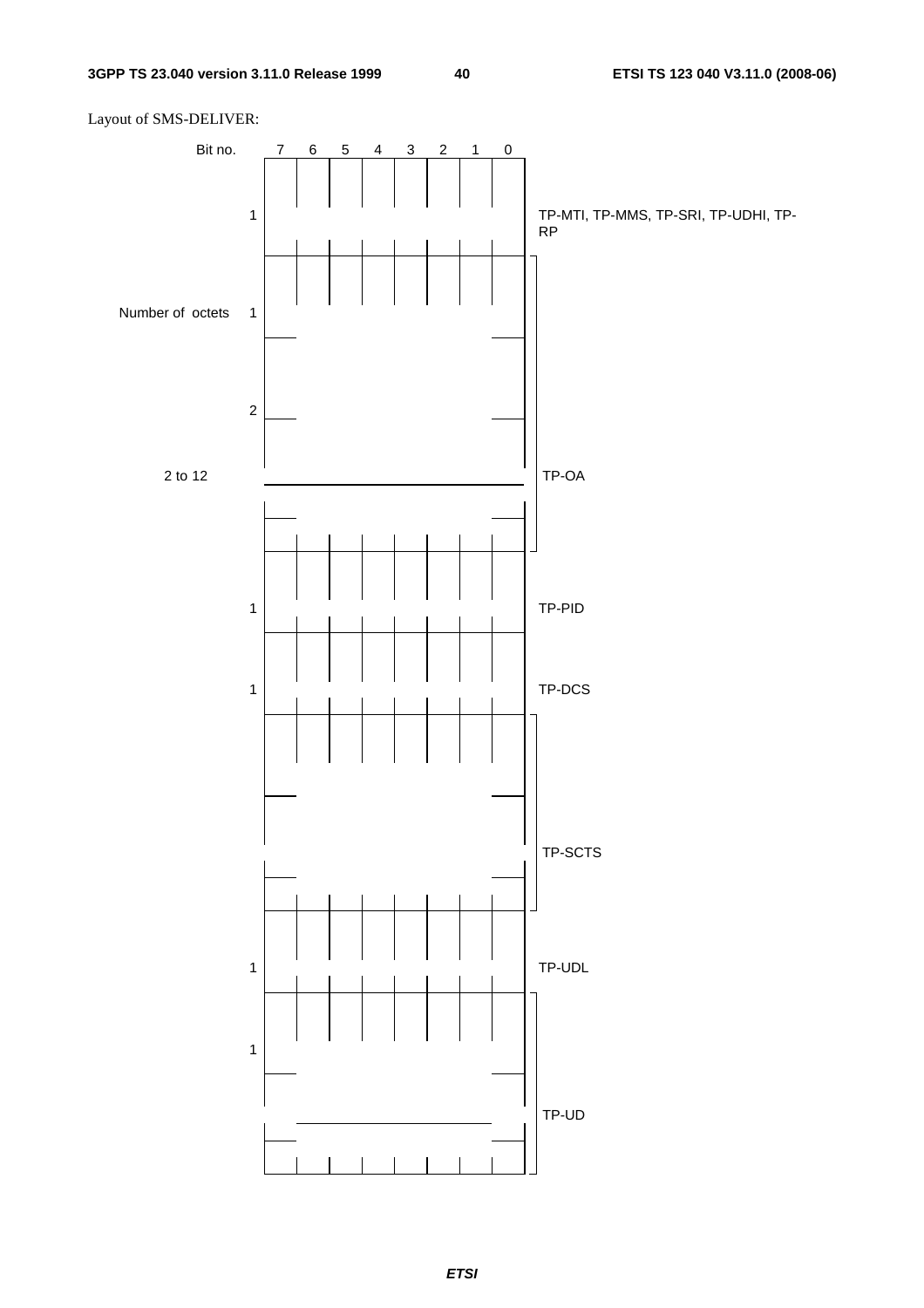NOTE: Any unused bits shall be set to zero by the sending entity and shall be ignored by the receiving entity.

# 9.2.2.1a SMS-DELIVER-REPORT type

An SMS-DELIVER-REPORT TPDU is carried as a RP-User-Data element within an RP-ERROR PDU and is part of the negative acknowledgement to an SMS-DELIVER or SMS-STATUS-REPORT.

An SMS-DELIVER-REPORT TPDU is also carried as a RP-User-Data element within an RP-ACK PDU and is part of a positive acknowledgement to a SMS-DELIVER or SMS-STATUS REPORT.

#### **(i) SMS-DELIVER-REPORT for RP-ERROR**

Basic elements of the SMS-DELIVER-REPORT type:

| Abbr.          | <b>Reference</b>               | p1) | <sub>p</sub> 2) | <b>Description</b>                                                                  |
|----------------|--------------------------------|-----|-----------------|-------------------------------------------------------------------------------------|
| <b>TP-MTI</b>  | TP-Message-Type-Indicator      | M   | 2 <sub>b</sub>  | Parameter describing the message type                                               |
| <b>TP-UDHI</b> | TP-User-Data-Header-Indication | O   | b               | Parameter indicating that the TP-UD field<br>Icontains a Header                     |
| <b>TP-FCS</b>  | TP-Failure-Cause               | M   |                 | Parameter indicating the reason for<br><b>SMS-DELIVER failure</b>                   |
| TP-PI          | TP-Parameter-Indicator         | M   | $\Omega$        | Parameter indicating the presence of any of<br>the optional parameters which follow |
| TP-PID         | TP-Protocol-Identifier         | റ   | O               | see clause 9.2.3.9                                                                  |
| <b>ITP-DCS</b> | TP-Data-Coding-Scheme          | O   | O               | lsee clause 9.2.3.10                                                                |
| <b>TP-UDL</b>  | TP-User-Data-Length            |     | $\Omega$        | lsee clause 9.2.3.16                                                                |
| ITP-UD         | TP-User-Data                   | O   | $(3)$ 4)        | lsee clause 9.2.3.24                                                                |

- 1) Provision: Mandatory (M) or Optional (O).
- 2) Representation: Integer (I), bit (b), 2bits (2b), octet (o).
- 3) Dependent upon the TP-DCS.
- 4) The TP-User-Data field in the SMS-DELIVER-REPORT is only available for use by the MT.

Bit Number

#### Layout of SMS-DELIVER-REPORT:

| <b>Bit Number</b>         |  |  |  |                 |  |                    |  |                            |
|---------------------------|--|--|--|-----------------|--|--------------------|--|----------------------------|
| Number of 7 6 5<br>Octets |  |  |  | $4\overline{ }$ |  | $3 \t 2 \t 1 \t 0$ |  |                            |
| $\mathbf{1}$              |  |  |  |                 |  |                    |  | TP-MTI, TP-<br><b>UDHI</b> |
| $\mathbf{1}$              |  |  |  |                 |  |                    |  | TP-FCS                     |
| $\mathbf{1}$              |  |  |  |                 |  |                    |  | TP-PI                      |
| 0,1                       |  |  |  |                 |  |                    |  | TP-PID                     |
| 0,1                       |  |  |  |                 |  |                    |  | TP-DCS                     |
| 0,1                       |  |  |  |                 |  |                    |  | TP-UDL                     |
| 0 to 158                  |  |  |  |                 |  |                    |  | TP-UD                      |

Bits 7 and 5 - 2 in octet 1 are presently unused and the sender shall set them to zero. If any of these bits is non-zero, the receiver shall not examine the other field and shall treat the TP-Failure-Cause as "Unspecified error cause".

## **(ii) SMS-DELIVER-REPORT for RP-ACK**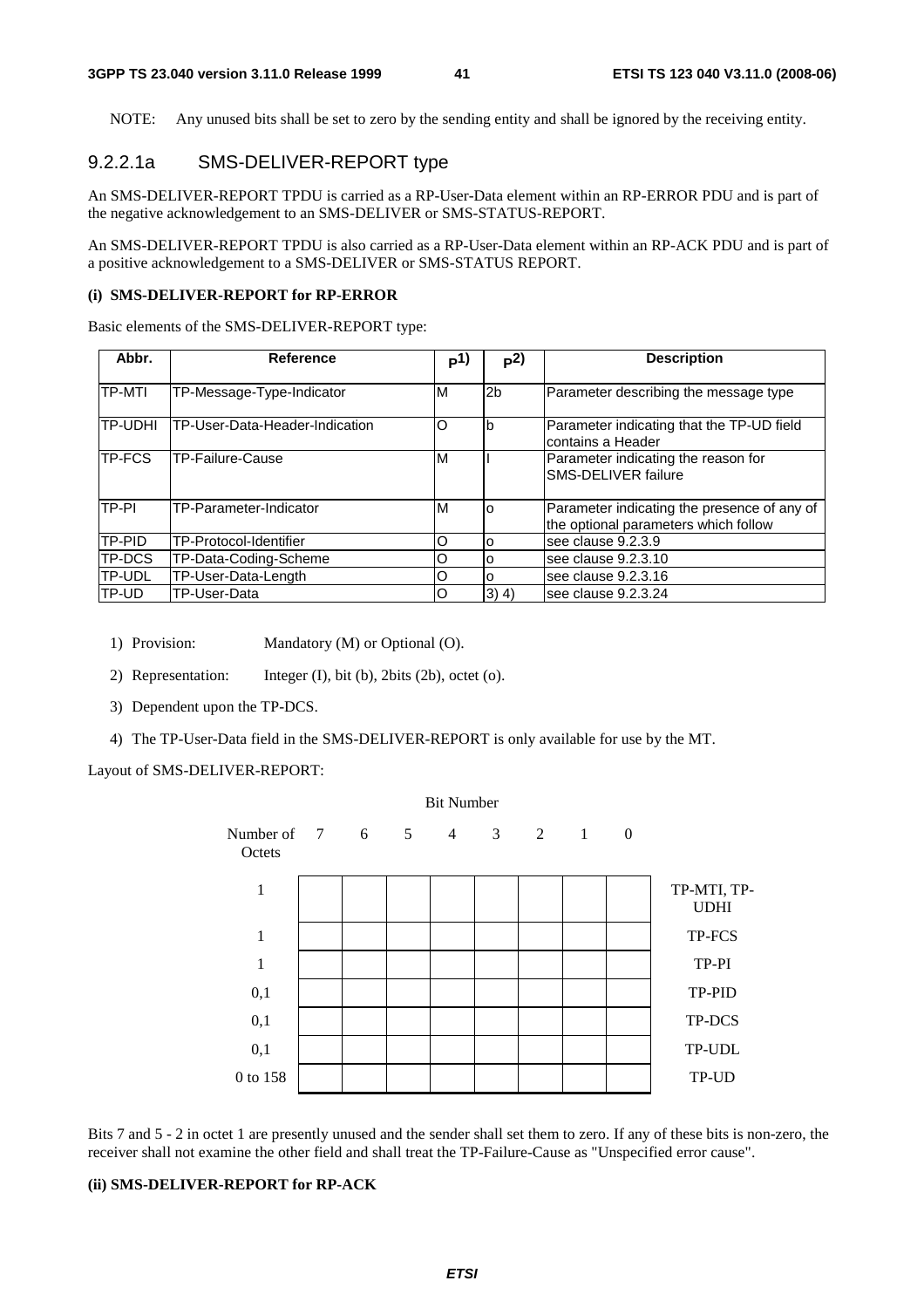| Abbr          | <b>Reference</b>               | <b>p1)</b> | p <sup>2</sup> | <b>Description</b>                                 |
|---------------|--------------------------------|------------|----------------|----------------------------------------------------|
| ITP-MTI       | TP-Message Type Indicator      | ΙM         | 2b             | Parameter describing the message type              |
| ITP-UDHI      | TP-User-Data-Header-Indication | lO         |                | Parameter indicating that the TP-UD field contains |
|               |                                |            |                | la Header                                          |
| TP-PI         | TP-Parameter-Indicator         | M          |                | Parameter indicating the presence of any of the    |
|               |                                |            |                | optional parameters which follow                   |
| ITP-PID       | TP-Protocol-Identifier         |            |                | see clause 9.2.3.9                                 |
| <b>TP-DCS</b> | TP-Data-Coding-Scheme          |            |                | see clause 9.2.3.10                                |
| <b>TP-UDL</b> | TP-User-Data-Length            |            |                | see clause 9.2.3.16                                |
| TP-UD         | TP-User-Data                   | O          | $(3)$ 4)       | see clause 9.2.3.24                                |

Basic elements of the SMS-DELIVER-REPORT type:

- 1) Provision: Mandatory (M) or Optional (O).
- 2) Representation: Integer (I), Bit (b), 2 bits (2b), octet (o).
- 3) Dependent upon the TP-DCS.
- 4) The TP-User-Data field in the SMS-DELIVER-REPORT is only available for use by the MT.

Layout of SMS-DELIVER-REPORT:

|                                                                                                    | <b>Bit Number</b> |  |  |  |  |                                |  |                            |
|----------------------------------------------------------------------------------------------------|-------------------|--|--|--|--|--------------------------------|--|----------------------------|
| Number of $7\phantom{.0}\phantom{.0}\phantom{.0}6\phantom{.0}\phantom{.0}5\phantom{.0}4$<br>Octets |                   |  |  |  |  | $3 \qquad 2 \qquad 1 \qquad 0$ |  |                            |
| $\mathbf{1}$                                                                                       |                   |  |  |  |  |                                |  | TP-MTI, TP-<br><b>UDHI</b> |
| $\mathbf{1}$                                                                                       |                   |  |  |  |  |                                |  | TP-PI                      |
| 0,1                                                                                                |                   |  |  |  |  |                                |  | TP-PID                     |
| 0,1                                                                                                |                   |  |  |  |  |                                |  | TP-DCS                     |
| 0,1                                                                                                |                   |  |  |  |  |                                |  | TP-UDL                     |
| 0 to 159                                                                                           |                   |  |  |  |  |                                |  | TP-UD                      |

Bits 7 and 5 - 2 in octet 1 are presently unused in the SMS-DELIVER-REPORT and the sender shall set them to zero. If any of these bits is non-zero, the receiver shall ignore them.

## 9.2.2.2 SMS-SUBMIT type

Basic elements of the SMS-SUBMIT type: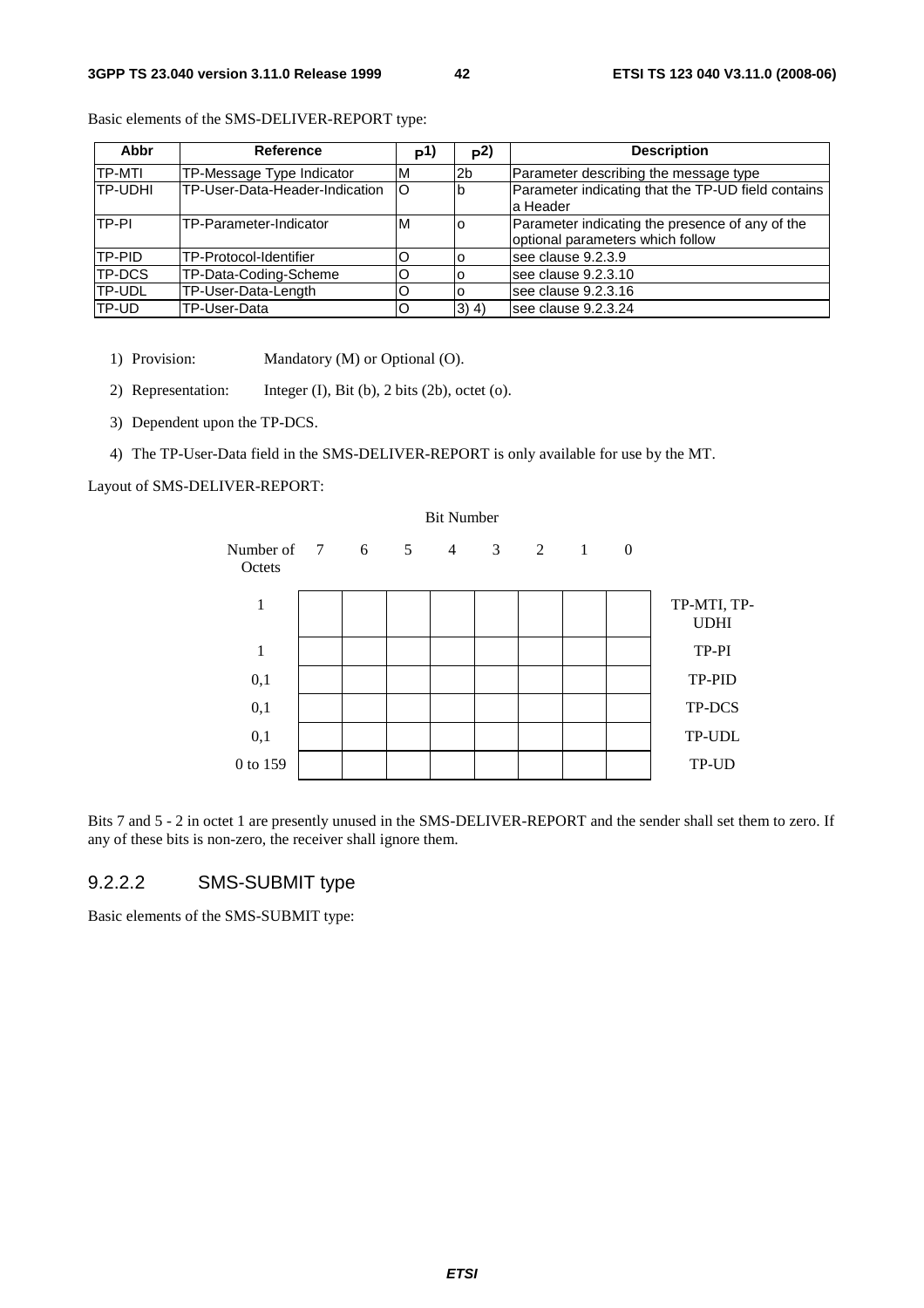| Abbr.   | <b>Reference</b>              | p(1)    | p2)            | <b>Description</b>                                                                                                                                                                                         |
|---------|-------------------------------|---------|----------------|------------------------------------------------------------------------------------------------------------------------------------------------------------------------------------------------------------|
| TP-MTI  | TP-Message-Type-Indicator     | M       | 2 <sub>b</sub> | Parameter describing the message type.                                                                                                                                                                     |
| TP-RD   | TP-Reject-Duplicates          | M       | h              | Parameter indicating whether or not the SC<br>shall accept an SMS-SUBMIT for an SM still<br>held in the SC which has the same TP-MR and<br>the same TP-DA as a previously submitted SM<br>from the same OA |
| TP-VPF  | TP-Validity-Period-Format     | M       | 2 <sub>b</sub> | Parameter indicating whether or not the TP-VP<br>field is present.                                                                                                                                         |
| TP-RP   | TP-Reply-Path                 | M       | $\mathbf b$    | Parameter indicating the request for Reply<br>Path.                                                                                                                                                        |
| TP-UDHI | TP-User-Data-Header-Indicator | O       | b              | Parameter indicating that the TP-UD field<br>contains a Header.                                                                                                                                            |
| TP-SRR  | TP-Status-Report-Request      | O       | b              | Parameter indicating if the MS is requesting a<br>status report.                                                                                                                                           |
| TP-MR   | TP-Message-Reference          | M       |                | Parameter identifying the SMS-SUBMIT.                                                                                                                                                                      |
| TP-DA   | <b>TP-Destination-Address</b> | M       | $2 - 120$      | Address of the destination SME.                                                                                                                                                                            |
| TP-PID  | TP-Protocol-Identifier        | M       | <sup>o</sup>   | Parameter identifying the above layer protocol,<br>if any.                                                                                                                                                 |
| TP-DCS  | TP-Data-Coding-Scheme         | M       | $\circ$        | Parameter identifying the coding scheme<br>within the TP-User-Data.                                                                                                                                        |
| TP-VP   | TP-Validity-Period            | $\circ$ | O/7O           | Parameter identifying the time from where the<br>message is no longer valid.                                                                                                                               |
| TP-UDL  | TP-User-Data-Length           | M       |                | Parameter indicating the length of the<br>TP-User-Data field to follow.                                                                                                                                    |
| TP-UD   | TP-User-Data                  | O       | 3)             |                                                                                                                                                                                                            |

1) Provision; Mandatory (M) or Optional (O).

2) Representation; Integer (I), bit (b), 2 bits (2b), Octet (o), 7 octets (7o), 2-12 octets (2-12o).

3) Dependent on the TP-DCS.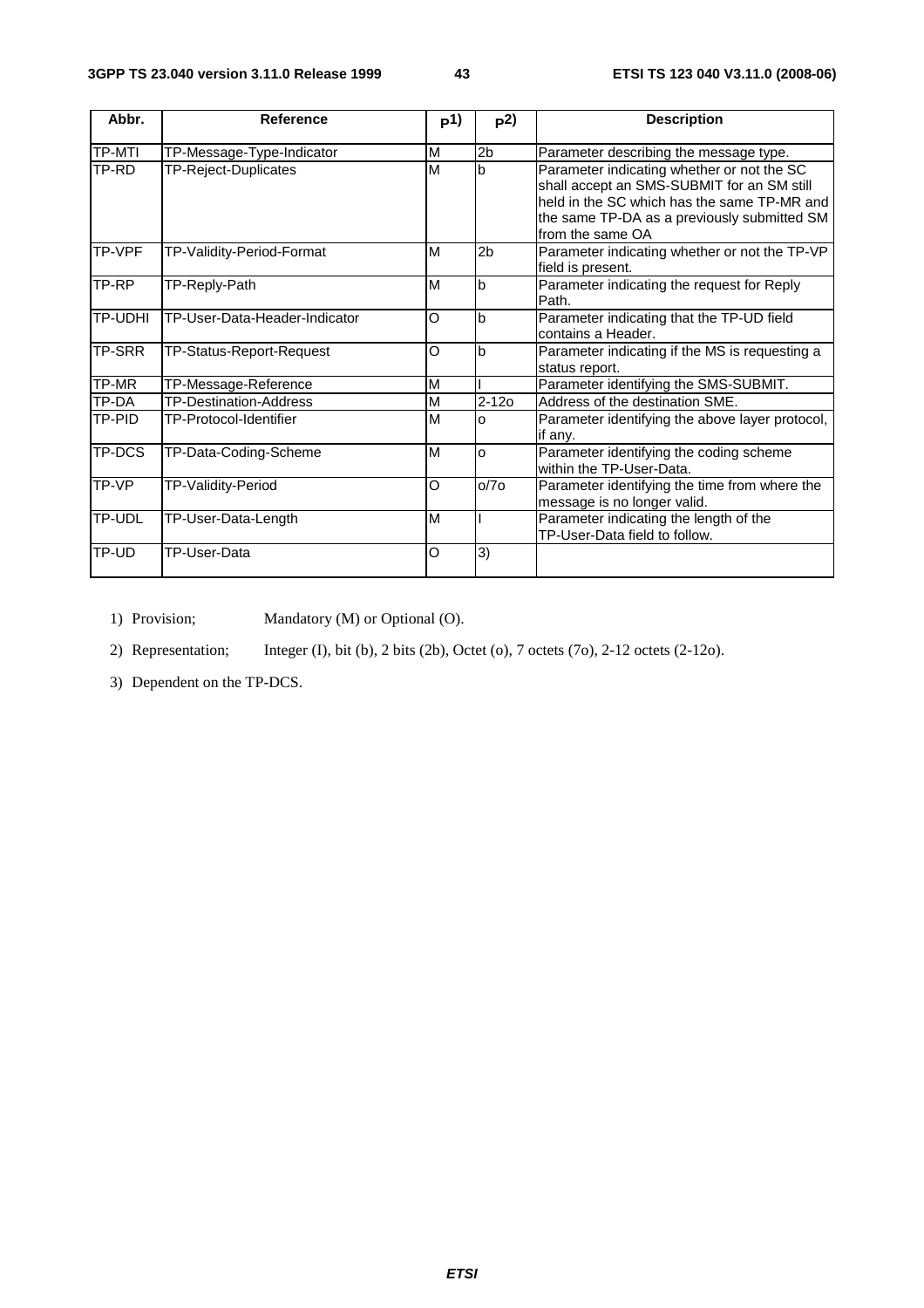

## Layout of SMS-SUBMIT: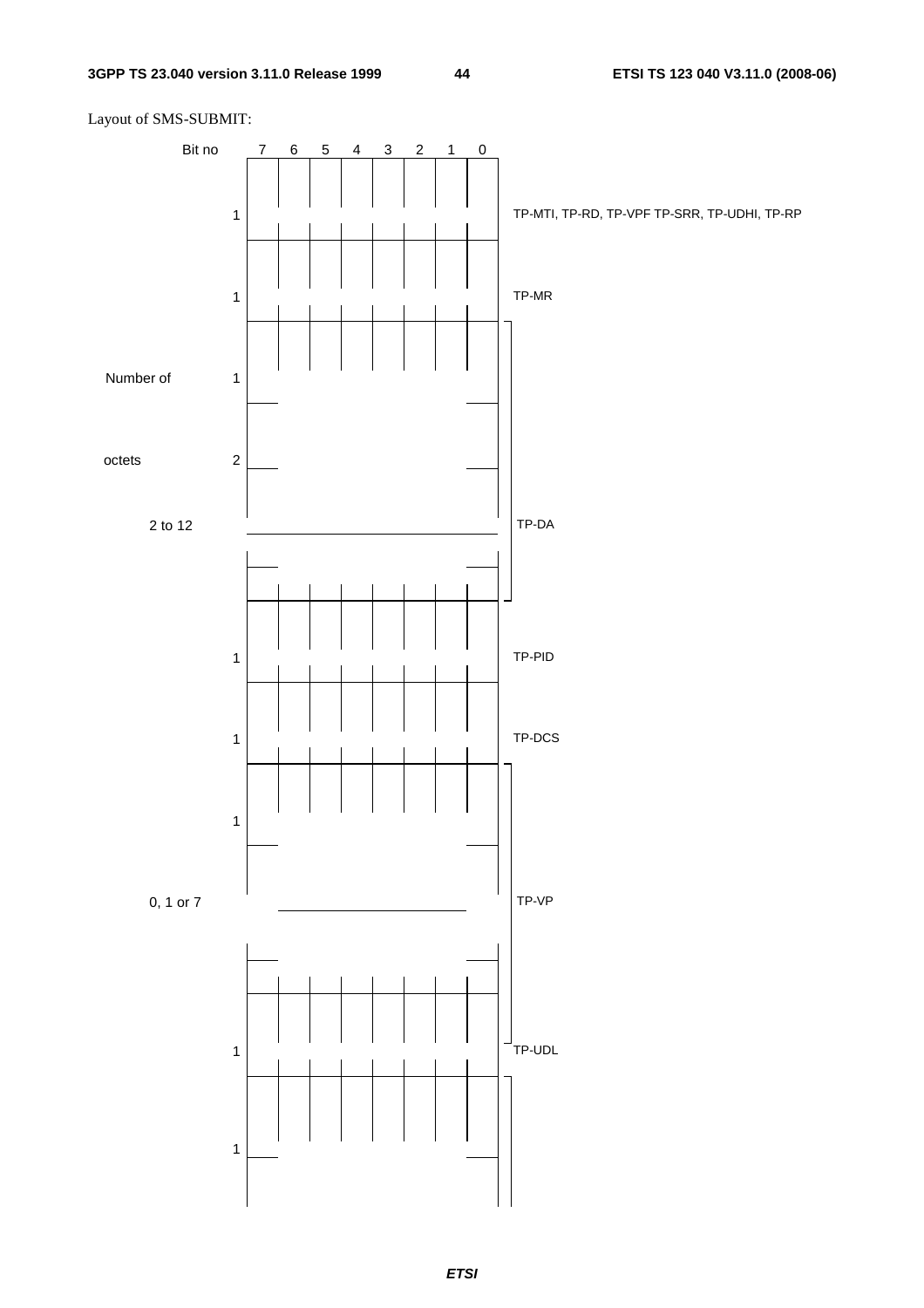

NOTE: Any unused bits shall be set to zero by the sending entity and shall be ignored by the receiving entity.

## 9.2.2.2a SMS-SUBMIT-REPORT type

An SMS-SUBMIT-REPORT TPDU is carried as a RP-User-Data element within an RP-ERROR PDU and is part of the negative acknowledgement to an SMS-SUBMIT or SMS-COMMAND.

An SMS-SUBMIT-REPORT TPDU is also carried as a RP-User-Data element with an RP-ACK PDU and is part of a positive acknowledgement to a SMS-SUBMIT or SMS-COMMAND.

#### **(i) SMS-SUBMIT-REPORT for RP-ERROR**

Basic elements of the SMS-SUBMIT-REPORT type:

| Abbr.         | Reference                      | P <sup>1</sup> | p <sup>2</sup>   | <b>Description</b>                                                                           |
|---------------|--------------------------------|----------------|------------------|----------------------------------------------------------------------------------------------|
| <b>TP-MTI</b> | TP-Message-Type-Indicator      | M              | 2 <sub>b</sub>   | Parameter describing the message type                                                        |
| TP-UDHI       | TP-User-Data-Header-Indication | O              | b                | Parameter indicating that the TP-UD field<br>contains a Header                               |
| TP-FCS        | <b>TP-Failure-Cause</b>        | M              |                  | Parameter indicating the reason for<br><b>SMS-SUBMIT failure</b>                             |
| TP-PI         | TP-Parameter-Indicator         | M              | O                | Parameter indicating the presence of any of<br>the optional parameters which follow          |
| TP-SCTS       | TP-Service-Centre-Time-Stamp   | М              | 7o<br>$\vert 5)$ | Parameter identifying the time when the SC<br>received the SMS-SUBMIT<br>See clause 9.2.3.11 |
| <b>TP-PID</b> | TP-Protocol-Identifier         | O              | O                | See clause 9.2.3.9                                                                           |
| TP-DCS        | TP-Data-Coding-Scheme          | Ο              | O                | see clause 9.2.3.10                                                                          |
| TP-UDL        | TP-User-Data-Length            | O              | O                | see clause 9.2.3.16                                                                          |
| TP-UD         | TP-User-Data                   | O              | $3)$ 4)          | see clause 9.2.3.24                                                                          |

- 1) Provision: Mandatory (M) or Optional (O).
- 2) Representation: Integer (I), bit (b), 2bits (2b), octet (o).
- 3) Dependent upon the TP-DCS.
- 4) The TP-User-Data field in the SMS-SUBMIT-REPORT is only available for use by the SC.
- 5) This same time value shall also be carried in the SMS-STATUS-REPORT relating to a particular SM. See clause 9.2.2.3. This shall allow the submitting SME to associate a particular SMS-SUBMIT with a subsequent SMS-STATUS-REPORT by correlating the TP-SCTS values.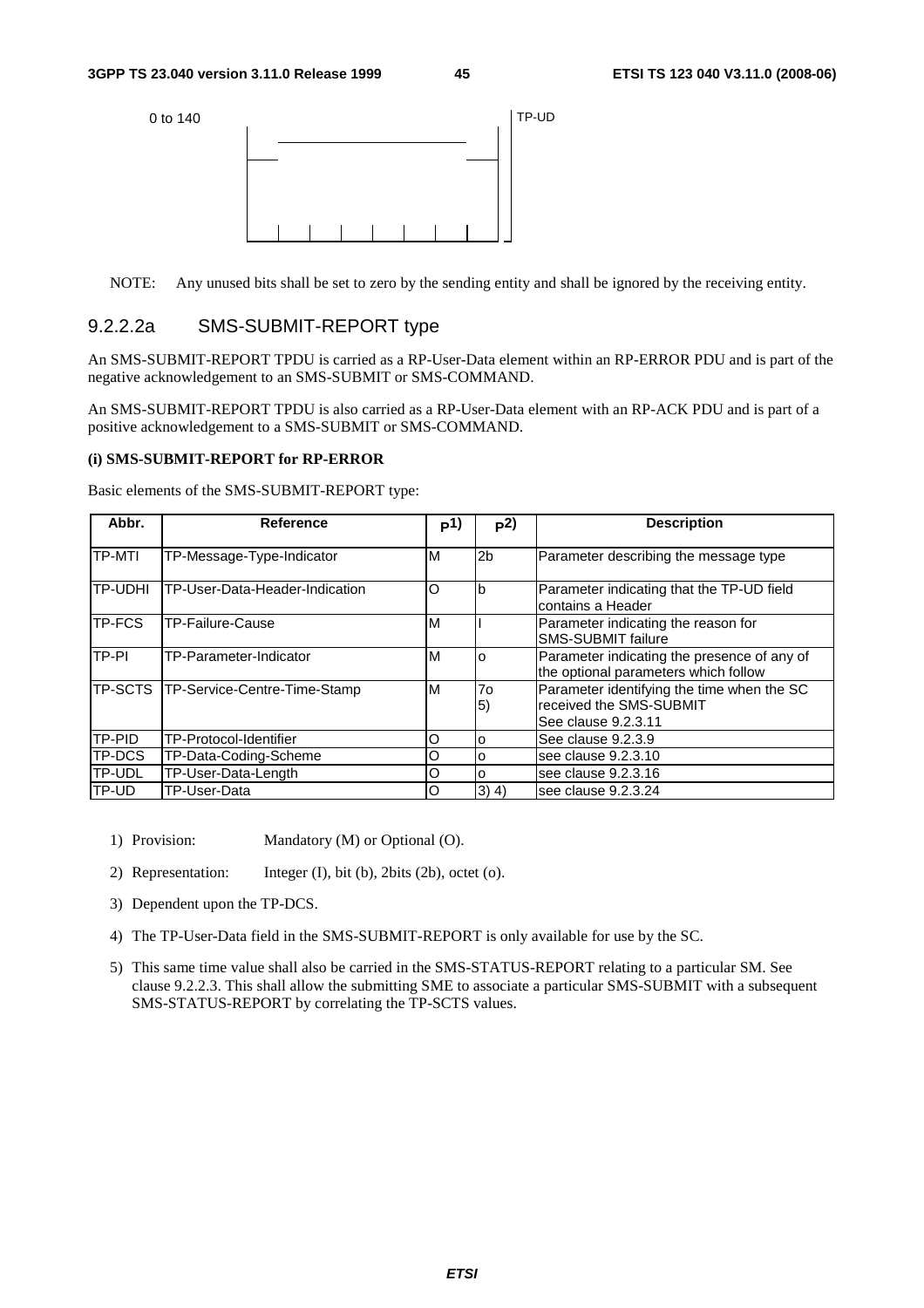Layout of SMS-SUBMIT-REPORT:



Bits 7 and 5 - 2 in octet 1 are presently unused and the sender shall set them to zero. If any of these bits is non-zero, the receiver shall not examine the other field and shall treat the TP-Failure-Cause as "Unspecified error cause".

#### **(ii) SMS-SUBMIT-REPORT for RP-ACK**

Basic elements of the SMS-SUBMIT\_REPORT type:

| <b>Abbr</b>    | <b>Reference</b>               | p <sub>1</sub> | p <sup>2</sup>          | <b>Description</b>                                                                           |
|----------------|--------------------------------|----------------|-------------------------|----------------------------------------------------------------------------------------------|
| ITP-MTI        | TP-Message Type-Indicator      | ΙM             | 2 <sub>b</sub>          | Parameter describing the message type                                                        |
| TP-UDHI        | TP-User-Data-Header-Indication | $\circ$        | lb                      | Parameter indicating that the TP-UD field contains<br>la Header                              |
| TP-PI          | TP-Parameter-Indicator         | M              |                         | Parameter indicating the presence of any of the<br>optional parameters which follow          |
| <b>TP-SCTS</b> | TP-Service-Centre-Time-Stamp   | ΙM             | <b>70</b><br>$\vert 5)$ | Parameter identifying the time when the SC<br>received the SMS-SUBMIT<br>See clause 9.2.3.11 |
| TP-PID         | TP-Protocol-Identifier         | O              | O                       | See clause 9.2.3.9                                                                           |
| <b>ITP-DCS</b> | TP-Data-Coding-Scheme          | O              | O                       | see clause 9.2.3.10                                                                          |
| TP-UDL         | TP-User-Data-Length            | O              | ١o                      | see clause 9.2.3.16                                                                          |
| TP-UD          | TP-User-Data                   | O              | $3)$ 4)                 | see clause 9.2.3.24                                                                          |

- 1) Provision: Mandatory (M) or Optional (O).
- 2) Representation: Integer (I), Bit (B), 2bits (2b), octet (o).
- 3) Dependent upon the TP-DCS.
- 4) The TP-User-Data field in the SMS-SUBMIT-REPORT is only available for use by the SC.
- 5) This same time value shall also be carried in the SMS-STATUS-REPORT relating to a particular SM. See clause 9.2.2.3. This shall allow the submitting SME to associate a particular SMS-SUBMIT with a subsequent SMS-STATUS-REPORT by correlating the TP-SCTS values.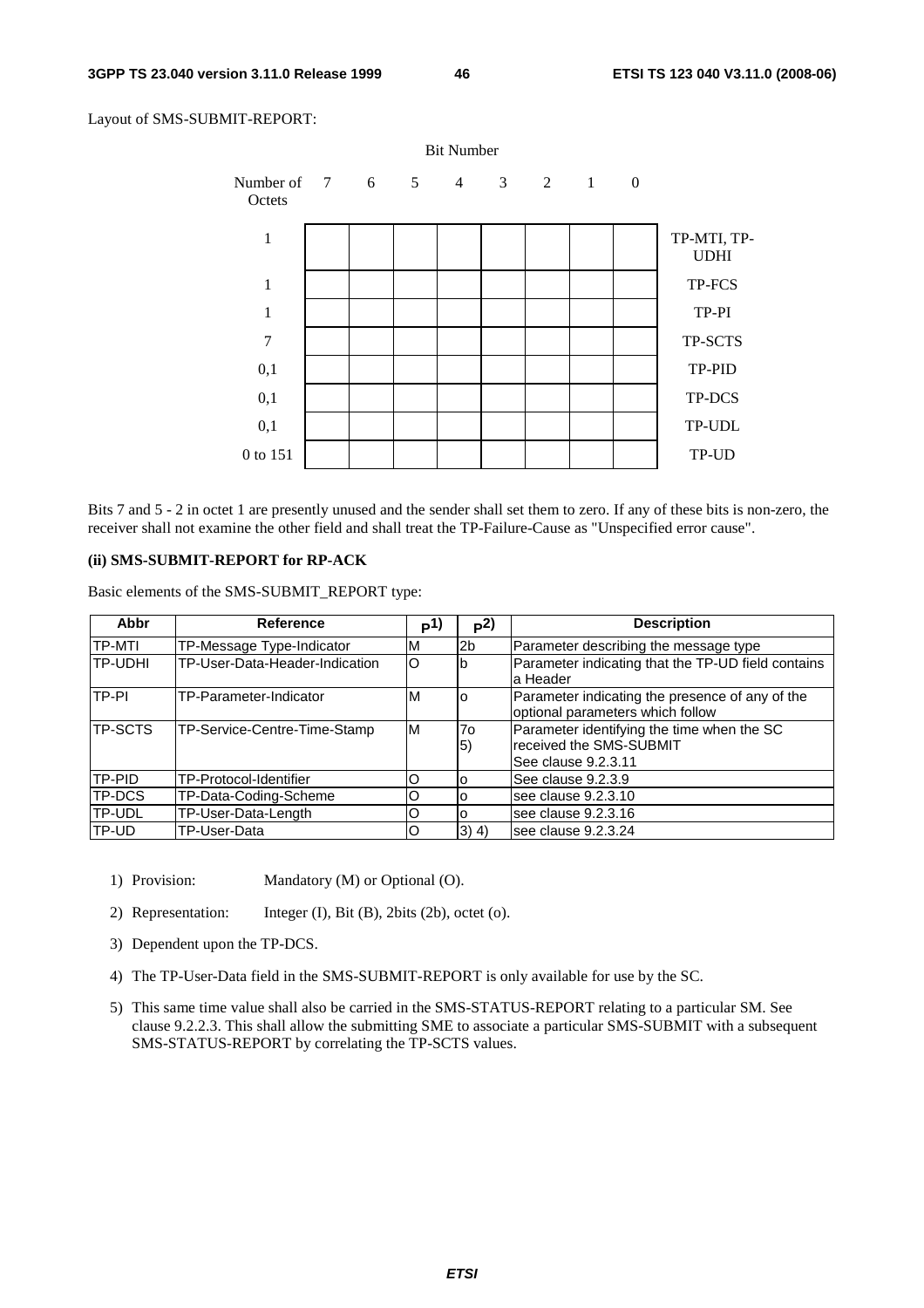#### Layout of SMS-SUBMIT REPORT



Bits 7 and 5 - 2 in octet 1 are presently unused in the SMS-SUBMIT-REPORT and the sender shall set them to zero. If any of these bits is non-zero, the receiver shall ignore them.

# 9.2.2.3 SMS-STATUS-REPORT type

Basic elements of the SMS-STATUS-REPORT type:

| Abbr.          | <b>Reference</b>               | p(1)                   | R <sup>2</sup>  | <b>Description</b>                                                                                   |
|----------------|--------------------------------|------------------------|-----------------|------------------------------------------------------------------------------------------------------|
| <b>TP-MTI</b>  | TP-Message-Type-Indicator      | M                      | 2 <sub>b</sub>  | Parameter describing the message type                                                                |
| TP-UDHI        | TP-User-Data-Header-Indication | O                      | b               | Parameter indicating that the TP-UD field<br>contains a Header                                       |
| <b>TP-MMS</b>  | TP-More-Messages-to-Send       | M                      | b               | Parameter indicating whether or not there are<br>more messages to send                               |
| <b>TP-SRO</b>  | TP-Status-Report-Qualifier     | M                      | b               | Parameter indicating whether the previously<br>submitted TPDU was an SMS-SUBMIT or an<br>SMS-COMMAND |
| TP-MR          | TP-Message-Reference 3)        | M                      |                 | Parameter identifying the previously submitted<br>SMS-SUBMIT or SMS-COMMAND                          |
| TP-RA          | TP-Recipient-Address           | M                      | $2 - 120$       | Address of the recipient of the previously<br>submitted mobile originated short message              |
| <b>TP-SCTS</b> | TP-Service-Centre-Time-Stamp   | M                      | $\overline{70}$ | Parameter identifying time when the SC<br>received the previously sent SMS-SUBMIT                    |
| TP-DT          | TP-Discharge-Time              | M                      | 7o              | Parameter identifying the time associated with<br>a particular TP-ST outcome                         |
| TP-ST          | <b>TP-Status</b>               | M                      | O               | Parameter identifying the status of the<br>previously sent mobile originated short<br>message        |
| TP-PI          | TP-Parameter-Indicator         | O<br>$\left( 4\right)$ | o               | Parameter indicating the presence of any of<br>the optional parameters which follow                  |
| <b>TP-PID</b>  | TP-Protocol-Identifier         | O                      | o               | see clause 9.2.3.9. TP-PID of original SMS-<br><b>SUBMIT</b>                                         |
| <b>TP-DCS</b>  | TP-Data-Coding-Scheme          | O                      | o               | see clause 9.2.3.10                                                                                  |
| <b>TP-UDL</b>  | TP-User-Data-Length            | O                      | o               | see clause 9.2.3.16                                                                                  |
| <b>TP-UD</b>   | TP-User-Data                   | $\overline{\circ}$     | $\overline{5}$  | see clause 9.2.3.24                                                                                  |

1) Provision: Mandatory (M) or Optional (O).

2) Representation: Integer (I), bit (b), 2 bits (2b), Octet (o), 7 octets (7o), 2-12 octets (2-12o).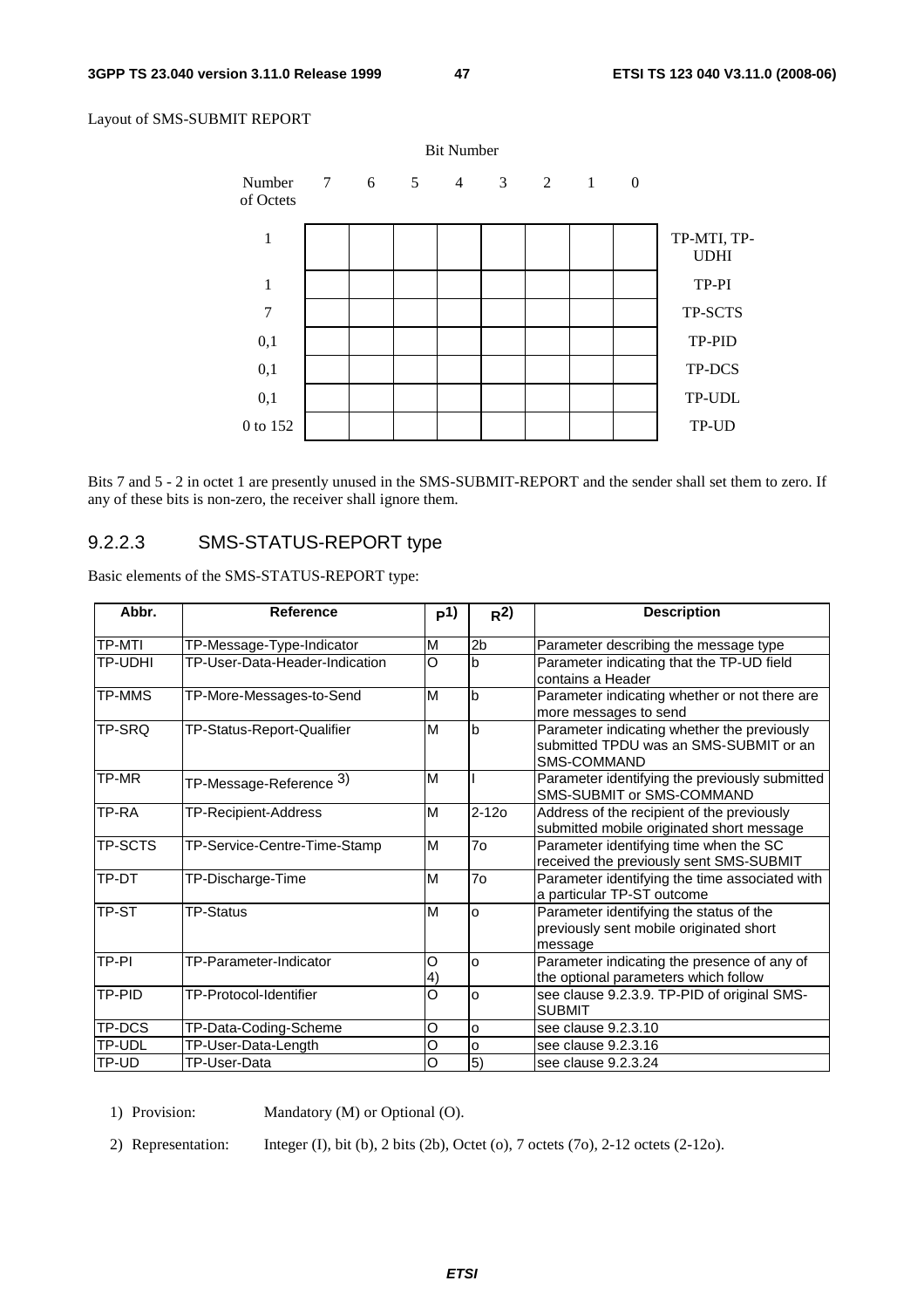- 3) Where the SMS-STATUS-REPORT is the result of an SMS-COMMAND and the TP-Command-Type was an Enquiry, the TP-MR returned in the SMS-STATUS-REPORT shall be the TP-MN which was sent in the SMS-COMMAND (i.e. the TP-MR of the previously submitted SM to which the Enquiry refers).
- 4) Mandatory if any of the optional parameters following TP-PI is present, otherwise optional.
- 5) TP-UD contains information related to a SMS-DELIVER; can contain information transported in the TP-UD of SMS-DELIVER-REPORT, and information inserted by the SMSC. The length of the TP-UD field is limited and might not be long enough to fit information both from the original receiving terminal (as included into the SMS-DELIVER-REPORT) and information added by the SMSC. In these cases the former information has higher priority, and the latter shall be truncated.

Bit no. 7 6 5 4 3 2 1 0 Number of octets 1 TP-MTI, TP-MMS, TP-SRQ, TP-UDHI 1 TP-MR 1 **2** —TP-RA 2 to 12 7 TP-SCTS 7 —TP-DT<br>TP-ST 1 TP-ST 1 TP-PI 1 TP-PID 1 TP-DCS 1 . . . . . . TP-UDL 1 0 to 143 . . . . . . . . . . . . . . TP-UD

Layout of SMS-STATUS-REPORT:



 The maximum guaranteed length of TP-UD is 131 octets. In order to achieve the maximum stated above (143 octets), the TP-RA field must have a length of 2 octets and TP-PID and TP-DCS must not be present.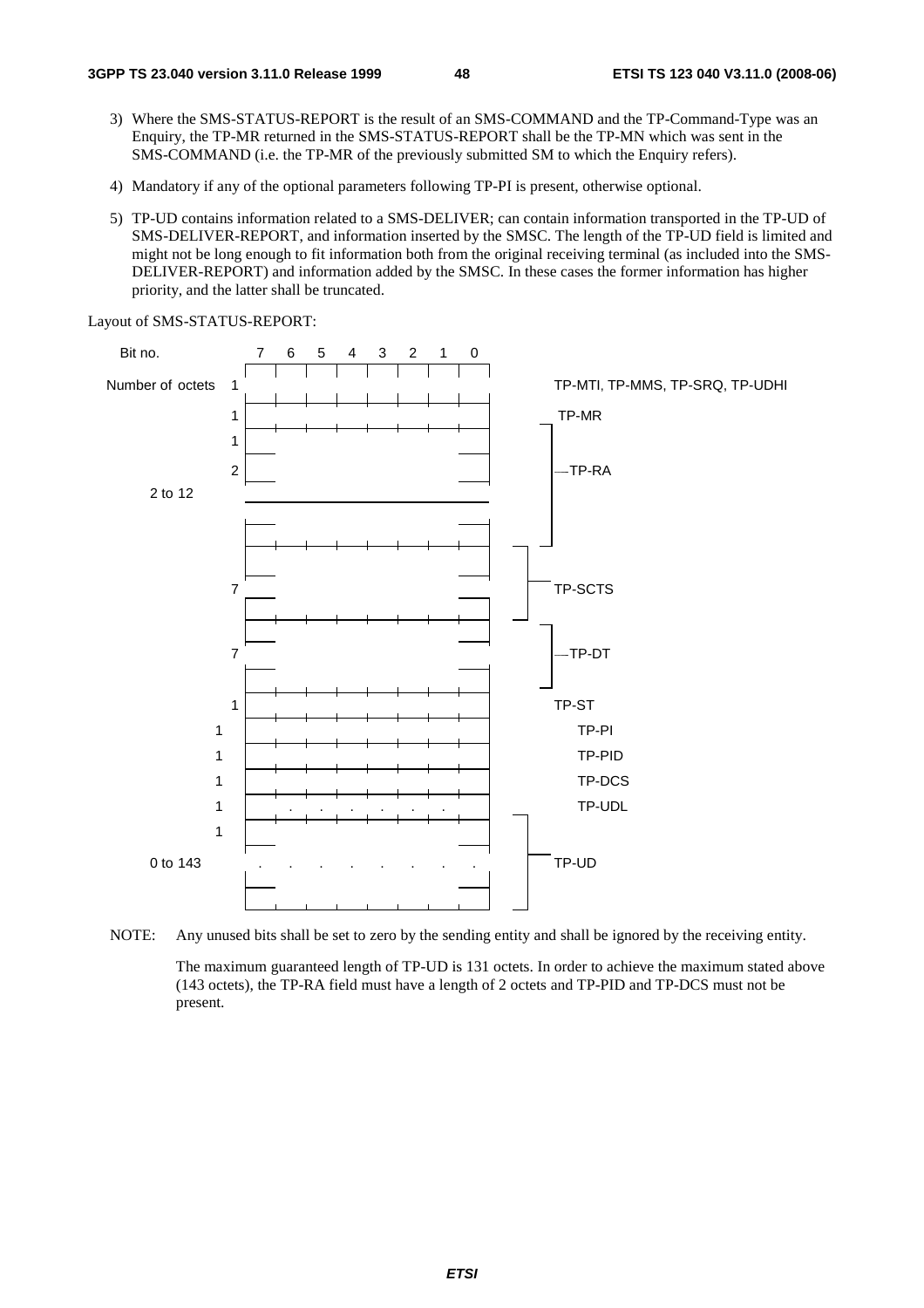# 9.2.2.4 SMS-COMMAND type

Basic elements of the SMS-COMMAND type:

| Abbr.   | <b>Reference</b>               | p1)            | R <sup>2</sup> | <b>Description</b>                                                             |
|---------|--------------------------------|----------------|----------------|--------------------------------------------------------------------------------|
| TP-MTI  | TP-Message-Type-Indicator      | M              | 2b             | Parameter describing the type                                                  |
| TP-UDHI | TP-User-Data-Header-Indication | Ω              | b              | Parameter indicating that the TP-CD field<br>contains a Header                 |
| TP-SRR  | TP-Status-Report- Request      | $\Omega$       | b              | Parameter indicating if the SMS Command is<br>requesting a status report.      |
| TP-MR   | TP-Message Reference           | M              |                | Parameter identifying the SMS-COMMAND                                          |
| TP-PID  | <b>TP-Protocol- Identifier</b> | M              | $\Omega$       | Parameter identifying the above layer<br>protocol, if any                      |
| TP-CT   | TP-Command-Type                | M              | $\Omega$       | Parameter specifying which operation is to be<br>performed on a SM             |
| TP-MN   | TP-Message-Number              | M <sup>3</sup> | o              | Parameter indicating which SM in the SC to<br>operate on                       |
| TP-DA   | <b>TP-Destination-Address</b>  | M <sup>4</sup> | $2 - 120$      | Parameter indicating the Destination Address<br>to which the TP-Command refers |
| TP-CDL  | TP-Command-Data-Length         | M              | O              | Parameter indicating the length of the TP-CD<br>field in octets                |
| TP-CD   | TP-Command-Data                | O              | o              | Parameter containing user data                                                 |

- 1) Provision: Mandatory (M) or Optional (O).
- 2) Representation: Integer (I), bit (b), 2bits (2b), octet (o).
- 3) For TP-Command-Types which are not for a specific SM this field shall be ignored when received. Its value is of no concern but the field must be present to maintain the structure.
- 4) For certain TP-Command-Types which operate on a specific SM (e.g. Enquire, Delete etc.) the full TP-DA must be specified. For TP-Command-Types which do not operate on a specific SM, the address length must be set to zero indicating that the Address-Value fields are not present. The Type-of-Address field must be present (see 9.1.2.5) and shall be set to zero and ignored.

Layout of SMS-COMMAND:

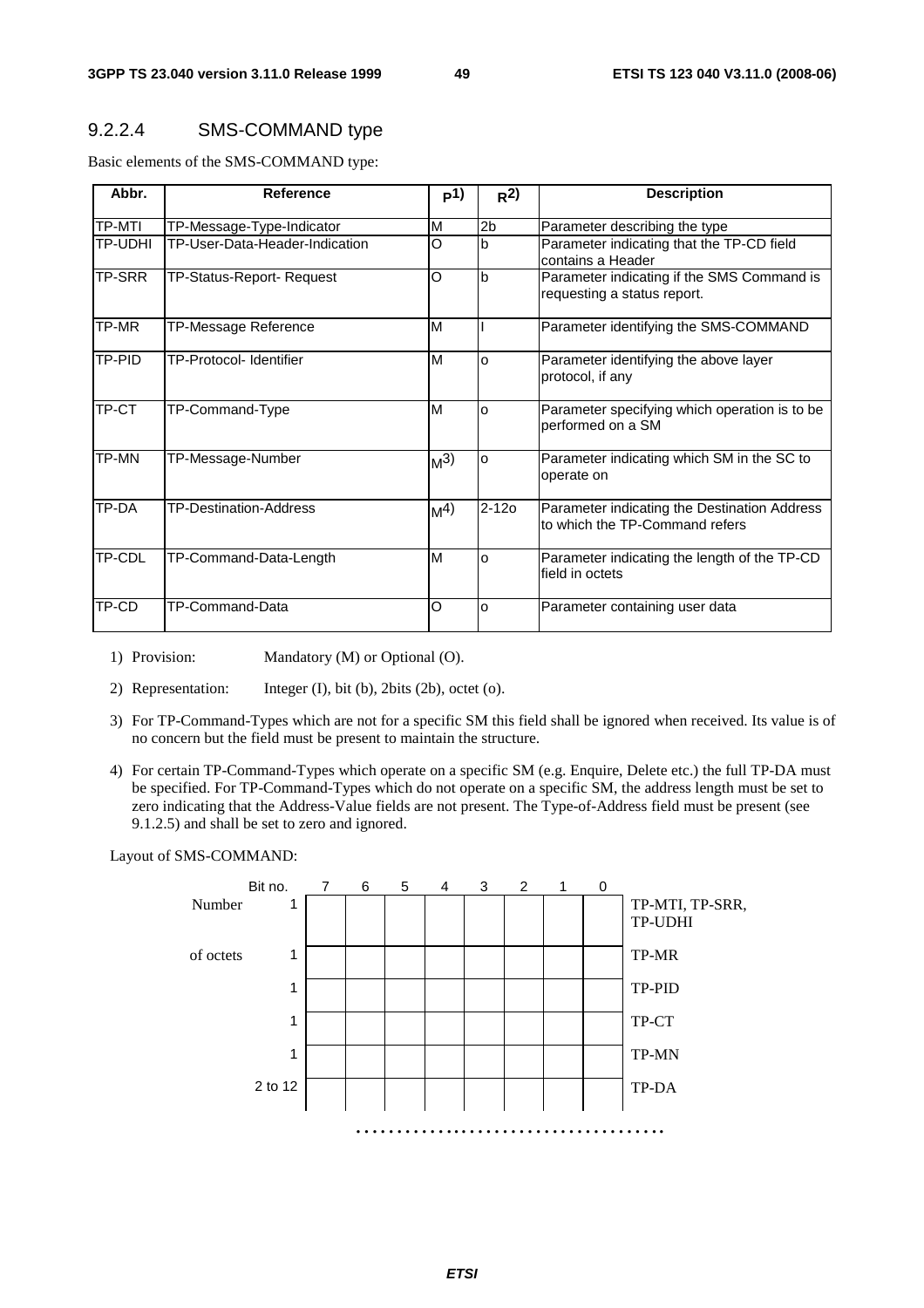

NOTE: The maximum guaranteed length of TP-CD is 146 octets. In order to achieve the maximum stated above (156 octets), the TP-DA field must have a length of 2 octets.

# 9.2.3 Definition of the TPDU parameters

## 9.2.3.1 TP-Message-Type-Indicator (TP-MTI)

The TP-Message-Type-Indicator is a 2-bit field, located within bits no 0 and 1 of the first octet of all PDUs which can be given the following values:

| bit1     | bit <sub>0</sub> | Message type                                   |
|----------|------------------|------------------------------------------------|
| $\theta$ | $\theta$         | SMS-DELIVER (in the direction SC to MS)        |
| $\Omega$ | $\Omega$         | SMS-DELIVER REPORT (in the direction MS to SC) |
|          | $\theta$         | SMS-STATUS-REPORT (in the direction SC to MS)  |
|          | $\Omega$         | SMS-COMMAND (in the direction MS to SC)        |
| 0        |                  | SMS-SUBMIT (in the direction MS to SC)         |
| $\theta$ |                  | SMS-SUBMIT-REPORT (in the direction SC to MS)  |
|          |                  | Reserved                                       |

If an MS receives a TPDU with a "Reserved" value in the TP-MTI it shall process the message as if it were an "SMS-DELIVER" but store the message exactly as received.

#### 9.2.3.2 TP-More-Messages-to-Send (TP-MMS)

The TP-More-Messages-to-Send is a 1-bit field, located within bit no 2 of the first octet of SMS-DELIVER and SMS-STATUS-REPORT, and to be given the following values:

- Bit no 2: 0 More messages are waiting for the MS in this SC
	- 1 No more messages are waiting for the MS in this SC
- NOTE: In the case of SMS-STATUS-REPORT this parameter refers to messages waiting for the mobile to which the status report is sent. The term message in this context refers to SMS-messages or status reports.

# 9.2.3.3 TP-Validity-Period-Format (TP-VPF)

The TP-Validity-Period-Format is a 2-bit field, located within bit no 3 and 4 of the first octet of SMS-SUBMIT, and to be given the following values:

bit4 bit3

- 0 0 TP-VP field not present
- 1 0 TP-VP field present relative format
- 0 1 TP-VP field present enhanced format
- 1 1 TP-VP field present absolute format

Any unsupported value may be rejected by the SC by returning the "TP-VPF not supported" TP-FCS value in the SMS Submit Report for RP-Error.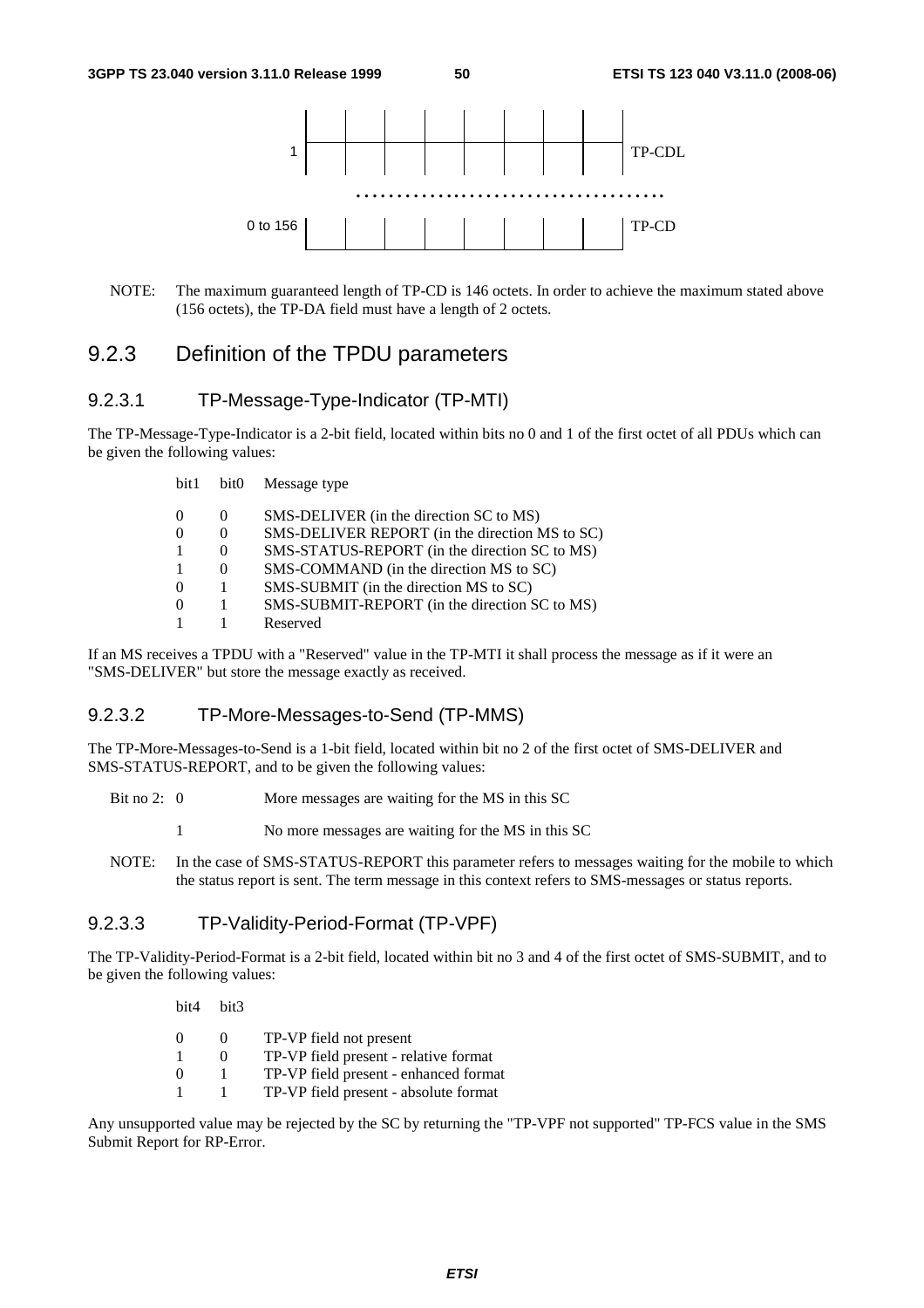## 9.2.3.4 TP-Status-Report-Indication (TP-SRI)

The TP-Status-Report-Indication is a 1-bit field, located within bit no. 5 of the first octet of SMS-DELIVER, and to be given the following values:

| Bit no. $5:0$ | A status report shall not be returned to the SME |  |  |
|---------------|--------------------------------------------------|--|--|
|               | A status report shall be returned to the SME     |  |  |

## 9.2.3.5 TP-Status-Report-Request (TP-SRR)

The TP-Status-Report-Request is a 1-bit field, located within bit no. 5 of the first octet of SMS-SUBMIT and SMS-COMMAND, and to be given the following values:

| Bit no. $5:0$ | A status report is not requested |
|---------------|----------------------------------|
|               | A status report is requested     |

### 9.2.3.6 TP-Message-Reference (TP-MR)

The TP-Message-Reference field gives an integer representation of a reference number of the SMS-SUBMIT or SMS-COMMAND submitted to the SC by the MS. The MS increments TP-Message-Reference by 1 for each SMS-SUBMIT or SMS-COMMAND being submitted. The value to be used for each SMS-SUBMIT is obtained by reading the Last-Used-TP-MR value from the SMS Status data field in the (U)SIM (see GSM TS 11.11 [16] and 3GPP TS 31.102 [30]) and incrementing this value by 1. After each SMS-SUBMIT has been submitted to the network, the Last-Used-TP-MR value in the (U)SIM is updated with the TP-MR that was used in the SMS-SUBMIT operation. The reference number may possess values in the range 0 to 255. The value in the TP-MR assigned by the MS is the same value which is received at the SC.

In the case where no response or an RP-ERROR with an appropriate cause value (see 3GPP TS 24.011 [13]) is received in response to an SMS-SUBMIT or SMS-COMMAND, then the MS shall automatically repeat the SMS-SUBMIT or SMS-COMMAND but must use the same TP-MR value and set the TP-RD bit to 1 (see 9.2.3.25). The number of times the MS automatically repeats the SMS-SUBMIT or SMS-COMMAND shall be in the range 1 to 3 but the precise number is an implementation matter. The automatic repeat mechanism should be capable of being disabled through MMI.

If all automatic attempts fail (or in the case of no automatic attempts the first attempt fails), the user shall be informed. The failed message shall be stored in the mobile in such a way that the user can request a retransmission using the same TP-MR value, without the need to re-enter any information. Such storage need only be provided for a single failed message, i.e. the one most recently attempted.

The SC should discard an SMS-SUBMIT or SMS-COMMAND which has the TP-RD bit set to a 1 and which has the same TP-MR value as the previous SMS-SUBMIT or SMS-COMMAND received from the same originating address. In the case of a discarded SMS-SUBMIT or SMS-COMMAND, the SC should respond with an RP-ERROR, in which case the RP-ERROR shall include a SMS-SUBMIT-REPORT with TP-FCS indicating 'SM Rejected – Duplicate SM'. In some cases, for backward compatibility with earlier phases and versions of this specification, the SC may be configured to respond with an RP-ACK..

The SMS-STATUS-REPORT also contains a TP-Message-Reference field. The value sent to the MS shall be the same as the TP-Message-Reference value generated by the MS in the earlier SMS-SUBMIT or SMS-COMMAND to which the status report relates.

## 9.2.3.7 TP-Originating-Address (TP-OA)

The TP-Originating-Address field is formatted according to the formatting rules of address fields.

#### 9.2.3.8 TP-Destination-Address (TP-DA)

The TP-Destination-Address field is formatted according to the formatting rules of address fields.

## 9.2.3.9 TP-Protocol-Identifier (TP-PID)

The TP-Protocol-Identifier parameter serves the purposes indicated in clause 3.2.3. It consists of one octet, and the bits in the octet are used as follows: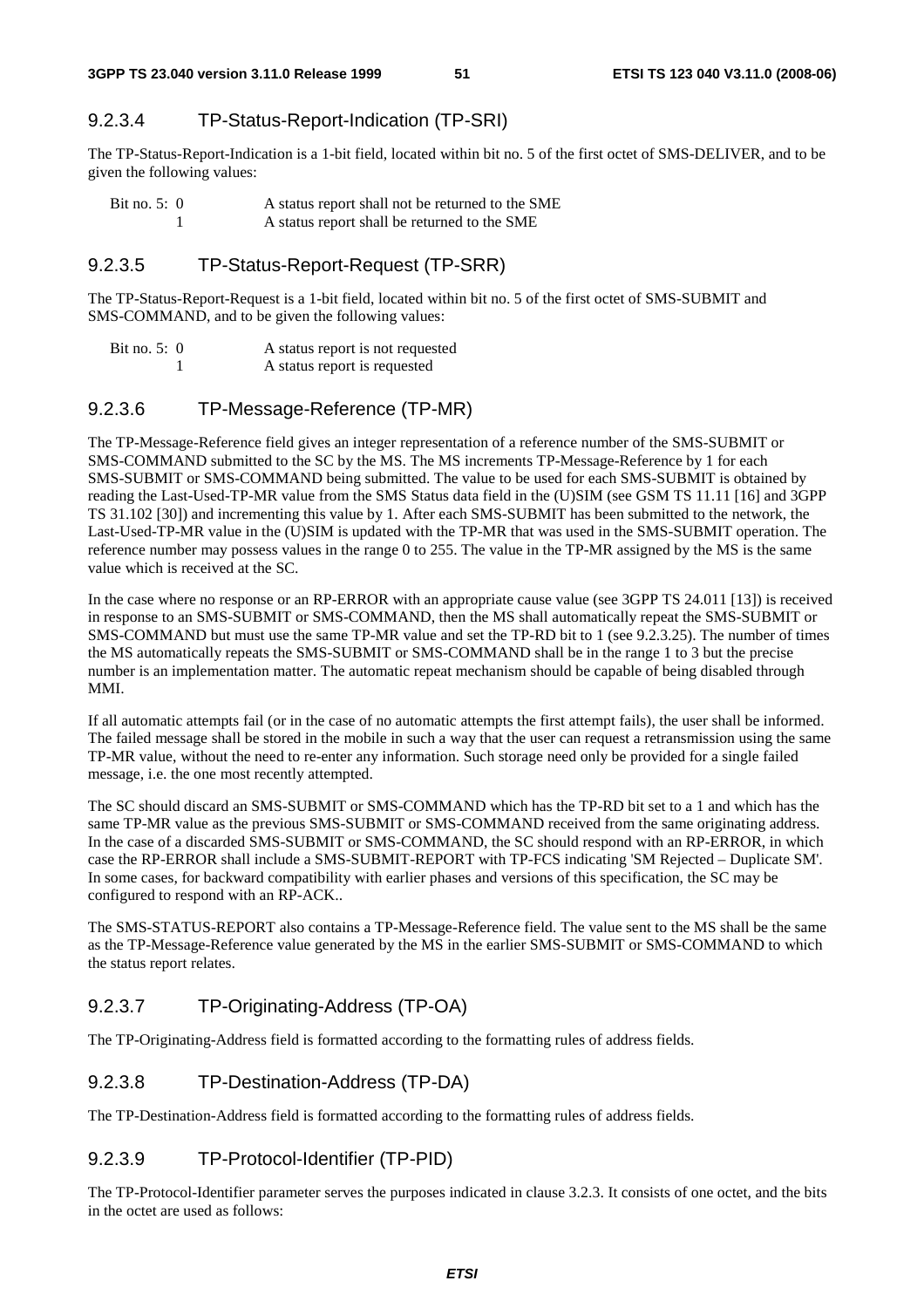The MS shall interpret reserved, obsolete, or unsupported values as the value 00000000 but shall store them exactly as received.

The SC may reject messages with a TP-Protocol-Identifier containing a reserved value or one which is not supported.

bits usage

 $\begin{array}{cc} 7 & 6 \\ 0 & 0 \end{array}$ Assigns bits  $0.5$  as defined below 0 1 Assigns bits 0..5 as defined below

- 
- 1 0 reserved<br>1 1 Assigns b
- Assigns bits 0-5 for SC specific use

In the case where bit  $7 = 0$  and bit  $6 = 0$ ,

bit 5 indicates telematic interworking:

value  $= 0$ : no interworking, but SME-to-SME protocol

value =  $1$  : telematic interworking

 $\alpha$ 

In the case of telematic interworking, the following five bit patterns in bits 4..0 are used to indicate different types of telematic devices:

| 4 v        |                                                                                                |
|------------|------------------------------------------------------------------------------------------------|
| 00000      | implicit - device type is specific to this SC, or can be concluded on the basis of the address |
| 00001      | telex (or teletex reduced to telex format)                                                     |
| 00010      | group 3 telefax                                                                                |
| 00011      | group 4 telefax                                                                                |
| 00100      | voice telephone (i.e. conversion to speech)                                                    |
| 00101      | ERMES (European Radio Messaging System)                                                        |
| 00110      | National Paging system (known to the SC)                                                       |
| 00111      | Videotex (T.100 [20] /T.101 [21])                                                              |
| 01000      | teletex, carrier unspecified                                                                   |
| 01001      | teletex, in PSPDN                                                                              |
| 01010      | teletex, in CSPDN                                                                              |
| 01011      | teletex, in analog PSTN                                                                        |
| 01100      | teletex, in digital ISDN                                                                       |
| 01101      | UCI (Universal Computer Interface, ETSI DE/PS 3 01-3)                                          |
| 0111001111 | (reserved, 2 combinations)                                                                     |
| 10000      | a message handling facility (known to the SC)                                                  |
| 10001      | any public X.400-based message handling system                                                 |
| 10010      | Internet Electronic Mail                                                                       |
| 1001110111 | (reserved, 5 combinations)                                                                     |
| 1100011110 | values specific to each SC, usage based on mutual agreement between the SME and the SC         |
|            | (7 combinations available for each SC)                                                         |
| 11111      | A GSM/UMTS mobile station. The SC converts the SM from the received                            |
|            | TP-Data-Coding-Scheme to any data coding scheme supported by that MS (e.g. the                 |
|            | default).                                                                                      |

If bit 5 has value 1 in an SMS-SUBMIT PDU, it indicates that the SME is a telematic device of a type which is indicated in bits 4..0, and requests the SC to convert the SM into a form suited for that device type. If the destination network is ISDN, the SC must also select the proper service indicators for connecting to a device of that type.

If bit 5 has value 1 in an SMS-DELIVER PDU, it indicates that the SME is a telematic device of a type which is indicated in bits  $4.0$ .

If bit 5 has value 0 in an SMS-DELIVER PDU, the value in bits 4..0 identifies the SM-AL protocol being used between the SME and the MS.

Note that for the straightforward case of simple MS-to-SC short message transfer the Protocol Identifier is set to the value 0.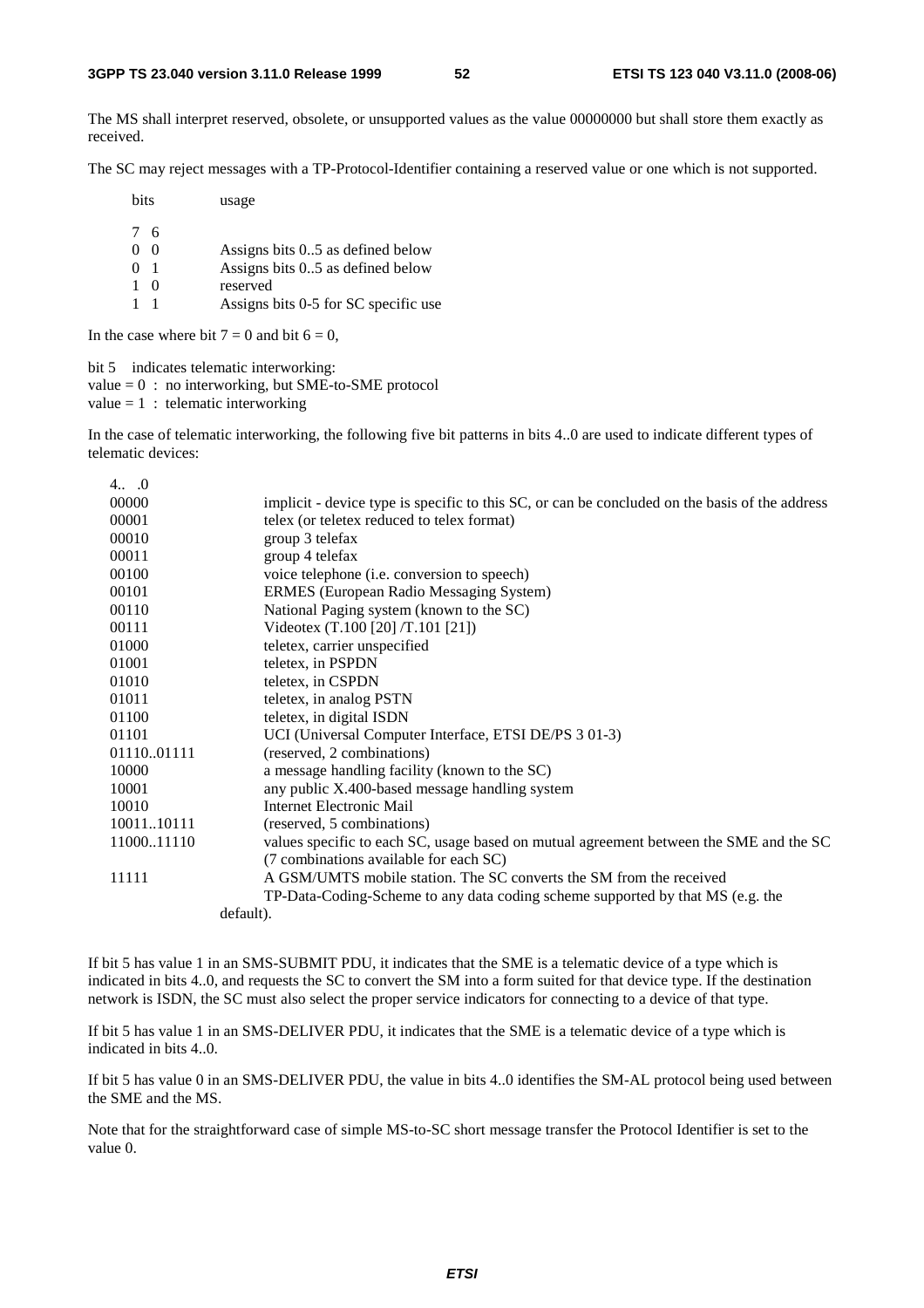In the case where bit  $7 = 0$ , bit  $6 = 1$ , bits 5..0 are used as defined below

| $5 \ldots 0$ |                                            |
|--------------|--------------------------------------------|
| 000000       | Short Message Type 0                       |
| 000001       | Replace Short Message Type 1               |
| 000010       | Replace Short Message Type 2               |
| 000011       | Replace Short Message Type 3               |
| 000100       | Replace Short Message Type 4               |
| 000101       | Replace Short Message Type 5               |
| 000110       | Replace Short Message Type 6               |
| 000111       | Replace Short Message Type 7               |
| 001000011101 | Reserved                                   |
| 011110       | <b>Enhanced Message Service (Obsolete)</b> |
| 001000011110 | Reserved                                   |
| 011111       | Return Call Message                        |
| 100000111011 | Reserved                                   |
| 111100       | ANSI-136 R-DATA                            |
| 111101       | ME Data download                           |
| 111110       | ME De-personalization Short Message        |
| 111111       | (U)SIM Data download                       |
|              |                                            |

A short message type 0 indicates that the ME must acknowledge receipt of the short message but may discard its contents.

NOTE: It is highly recommended that the MS discards the type 0 short message. This means that the MS is able to receive the type 0 short message irrespective of whether there is memory available in the (U)SIM or ME or not, the MS does not indicate the receipt of the type 0 short message to the user, and the message is not stored in the (U)SIM or ME.

The Replace Short Message feature is optional for the ME and the (U)SIM but if implemented it shall be performed as described here.

For MT short messages, on receipt of a short message from the SC, the MS shall check to see if the associated Protocol Identifier contains a Replace Short Message Type code.

If such a code is present, then the MS shall check the originating address and replace any existing stored message having the same Protocol Identifier code and originating address with the new short message and other parameter values. If there is no message to be replaced, the MS shall store the message in the normal way. The MS may also check the SC address as well as the Originating Address. However, in a network which has multiple SCs, it is possible for a Replace Message type for a SM to be sent via different SCs and so it is recommended that the SC address should not be checked by the MS unless the application specifically requires such a check.

If a Replace Short Message Type code is not present then the MS shall store the message in the normal way.

In MO short messages the SC reacts similarly but only the address of the originating MS or any other source is checked.

A Return Call Message indicates to the MS to inform the user that a call (e.g. a telephone call) can be established to the address specified within the TP-OA. The RP-OA contains the address of the SC as usual. The message content (if present) gives displayable information (e.g. the number of waiting voice messages). The message is handled in the same way as all other messages of the Replace Short Message Types.

The ME De-personalization Short Message is a ME-specific message which instructs the ME to de-personalities the ME (see 3GPP TS 22.022 [25]). The TP-DCS shall be set to Uncompressed, Default Alphabet, and Message Class 1 (ME-specific), which corresponds to a bit coding of 00010001. The TP-UD field contains de-personalization information coded according to 3GPP TS 22.022 [25]. This information shall not be displayed by an ME which supports the scheme. The acknowledgement to this message is a SMS-DELIVER-REPORT for RP-ACK in which the TP-User-Data shall be coded according to 3GPP TS 22.022 [25].

(U)SIM Data download is a facility whereby the ME must pass the short message in its entirety including all SMS elements contained in the SMS deliver to the (U)SIM using the mechanism described in GSM TS 11.11 [16] and 3GPP TS 31.102 [30]. The DCS shall be set to 8 bit message class 2 (either bit coding 1111 0110 or 00010110). The entire user data field is available for (U)SIM Data download. If the DCS is not set to 8-bit message class 2 then the message shall be handled in the normal way by the ME.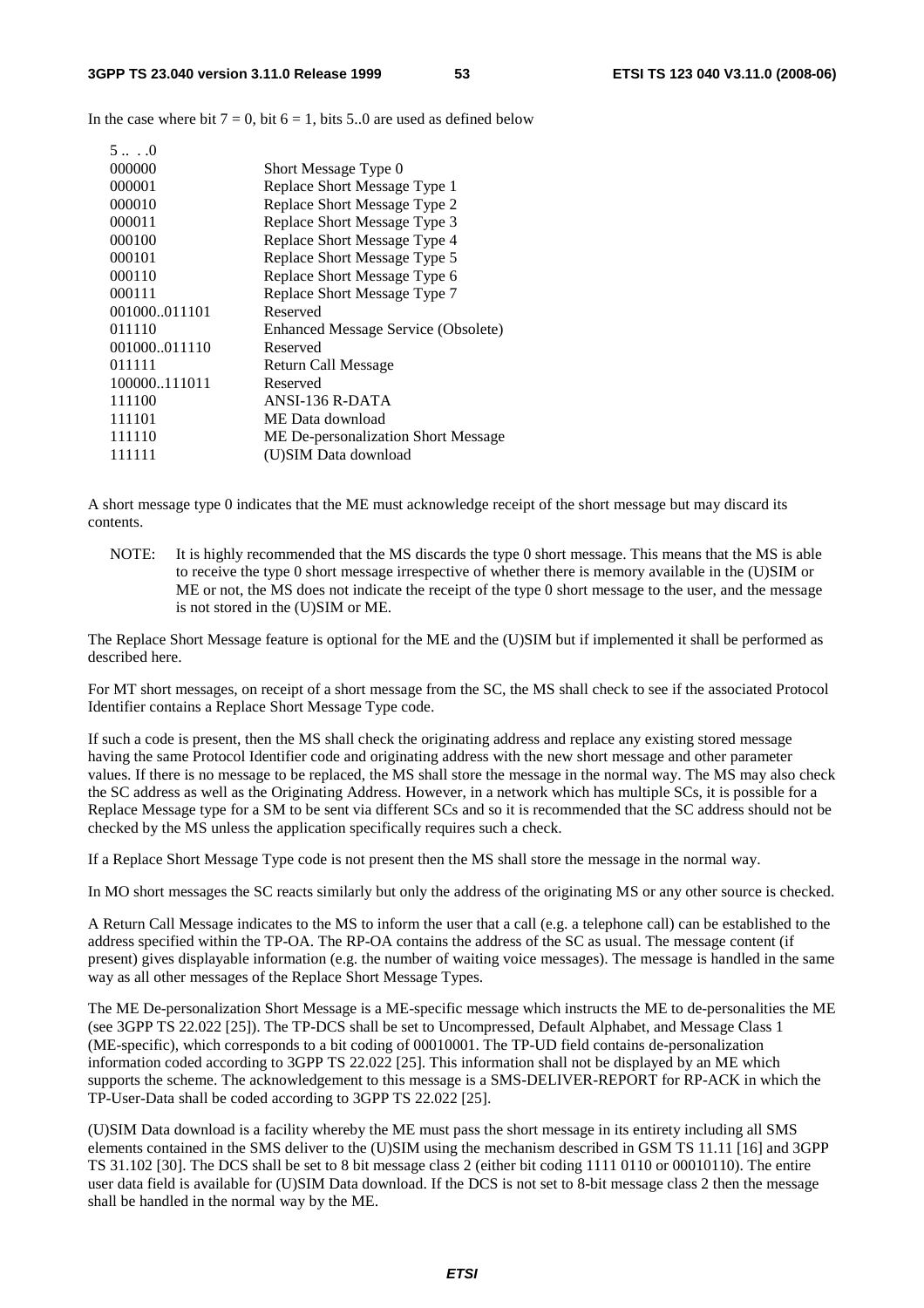ME Data download is a facility whereby the ME shall process the short message in its entirety including all SMS elements contained in the SMS deliver to the ME. The DCS should normally be set to message class 1. If the DCS is set to message class 1 and no application in the ME exists, which is able to process the short message, the ME may discard the short message. The entire user data field is available for ME data download. The TPDU parameters required for the SMS-DELIVER should be passed transparently by all involved SCs, so no TPDU parameter in the entire short message is modified, other than the changes required to convert an SMS-SUBMIT into an SMS-DELIVER.

ANSI-136 R-DATA is a facility whereby the ME must pass the short message in its entirety, including all elements contained in the SMS DELIVER, to the (U)SIM using the mechanism described in GSM TS 11.14 [16] and 3GPP TS 31.102 [30]. The DCS shall be set to 8-bit message class 2 (either bit coding 11110110 or 00010110). If the DCS is not set to 8-bit message class 2 then the message shall be handled in the normal way by the ME.

# 9.2.3.10 TP-Data-Coding-Scheme (TP-DCS)

The TP-Data-Coding-Scheme is defined in 3GPP TS 23.038 [9].

## 9.2.3.11 TP-Service-Centre-Time-Stamp (TP-SCTS)

The TP-Service-Centre-Time-Stamp field is given in semi-octet representation, and represents the local time in the following way:

|               | Vear: | Month: | Dav: | Hour: | <b>Minute:</b> | Second: | <b>Time Zone</b> |
|---------------|-------|--------|------|-------|----------------|---------|------------------|
| Digits:       |       | -      | -    |       |                |         | ı                |
| (Semi-octets) |       |        |      |       |                |         |                  |

The Time Zone indicates the difference, expressed in quarters of an hour, between the local time and GMT. In the first of the two semi-octets, the first bit (bit 3 of the seventh octet of the TP-Service-Centre-Time-Stamp field) represents the algebraic sign of this difference (0: positive, 1: negative).

The Service-Centre-Time-Stamp, and any other times coded in this format that are defined in the present document, represent the time local to the sending entity.

If the MS has knowledge of the local time zone, then any time received (e.g. Service-Centre-Time-Stamp) at the MS may be displayed in the local time rather than the time local to the sending entity. Messages shall be stored as received without change to any time contained therein.

The Time Zone code enables the receiver to calculate the equivalent time in GMT from the other semi-octets in the Service-Centre-Time-Stamp, or indicate the time zone (GMT, GMT+1H etc.), or perform other similar calculations as required by the implementation. The value contained in the Time Zone field must take into account daylight saving time, such that when the sending entity changes from regular (winter) time to daylight saving (summer) time, there is a change to the value in the Time Zone field, for example in the UK the winter setting is 00000000 and the summer setting is 01000000.

If the MS receives a non-integer value in the SCTS, it shall assume that the digit is set to 0 but shall store the entire field exactly as received.

## 9.2.3.12 TP-Validity-Period (TP-VP)

#### 9.2.3.12.1 TP-VP (Relative format)

The TP-Validity-Period comprises 1 octet in integer representation, giving the length of the validity period, counted from when the SMS-SUBMIT is received by the SC.

The representation of time is as follows:

| TP-VP value | Validity period value                                               |
|-------------|---------------------------------------------------------------------|
| 10 to 143   | $(TP-VP + 1)$ x 5 minutes (i.e. 5 minutes intervals up to 12 hours) |
| 144 to 167  | $ 12 \text{ hours} + ((TP-VP - 143) \times 30 \text{ minutes})$     |
| 168 to 196  | $I(TP-VP - 166) \times 1$ day                                       |
| 197 to 255  | $I(TP-VP - 192) \times 1$ week                                      |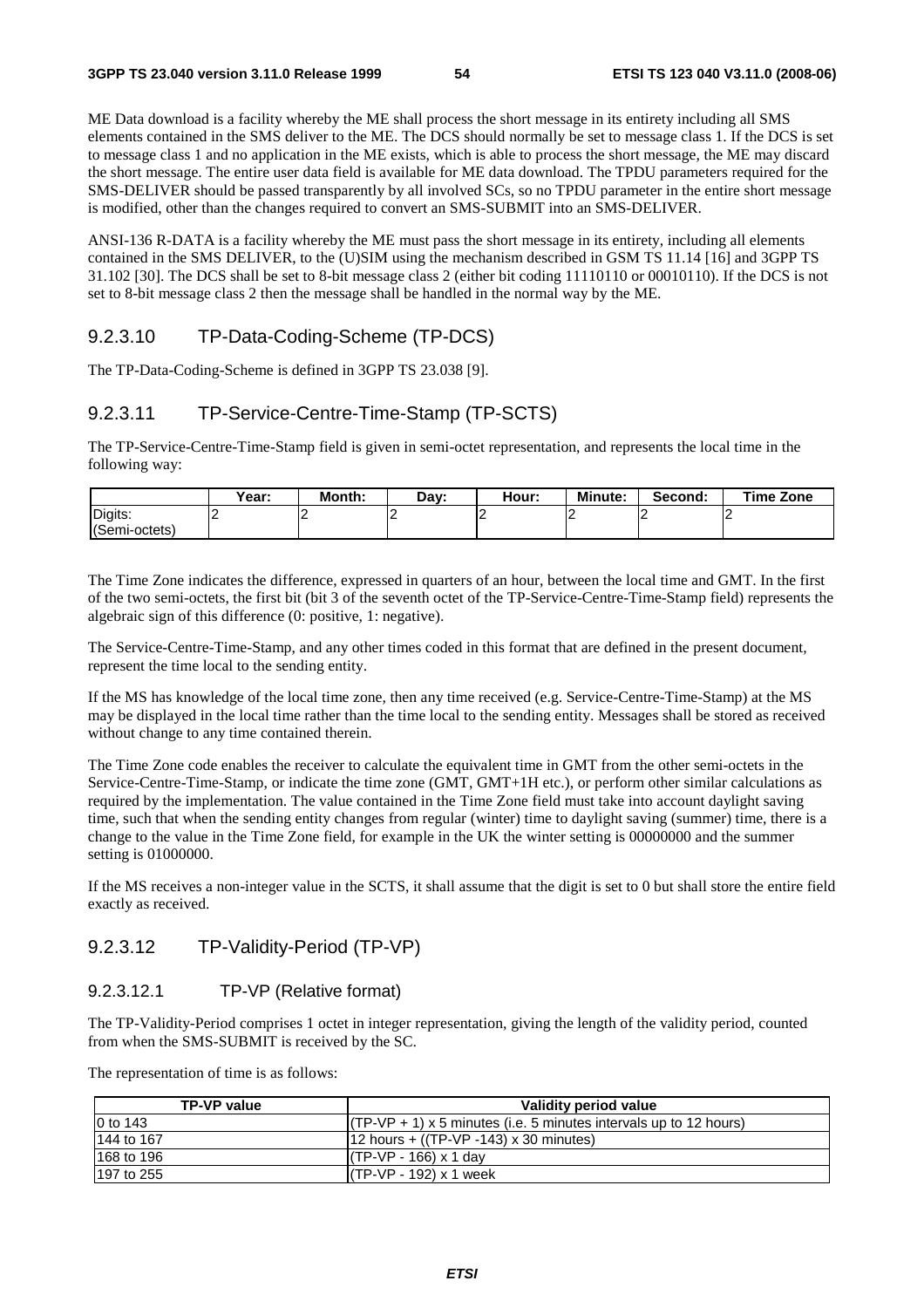#### 9.2.3.12.2 TP-VP (Absolute format)

The TP-Validity Period comprises 7 octets in semi octet representation giving the absolute time of the validity period termination.

The representation of time is identical to the representation of the TP-Service-Centre-Time-Stamp.

#### 9.2.3.12.3 TP-VP (Enhanced format)

The TP-Validity Period comprises 7 octets. The presence of all octets is mandatory although they may not all be used. The first octet indicates the way in which the following 6 octets are used. Any reserved/unused bits or octets must be set to zero.

#### Octet 1 TP-VP functionality indicator

bit 7 Extension bit

Set to 1 if the TP-VP functionality indicator is to be extended to another octet. A setting of 0 indicates that there are no more TP-VP functionality indicator extension octets to follow.

Any such extension octet shall immediately follow the previous TP-VP functionality indicator.

bit 6 Single shot SM.

Set to 1 if the SC is required to make up to one delivery attempt. The TP-Validity Period, where present, shall be applicable to the Single shot SM.

bits 5, 4, 3 Reserved

bits 2, 1, 0 Validity Period Format.

**Value bits 2 1 0** 

| $0\quad 0\quad 0$ | No Validity Period specified                                                                                                                                                                                                                                                                                                                                                         |
|-------------------|--------------------------------------------------------------------------------------------------------------------------------------------------------------------------------------------------------------------------------------------------------------------------------------------------------------------------------------------------------------------------------------|
| $0 \t 0 \t 1$     | Validity Period is as specified for the relative case. The following octet contains the TP-<br>VP value as described in 9.2.3.12.1                                                                                                                                                                                                                                                   |
| 010               | Validity period is relative in integer representation and the following octet contains the<br>TP-VP value in the range 0 to 255 representing 0 to 255 seconds. A TP-VP value of<br>zero is undefined and reserved for future use.                                                                                                                                                    |
| 0 1 1             | Validity period is relative in semi-octet representation. The following 3 octets contain<br>the relative time in Hours, Minutes and Seconds giving the length of the validity period<br>counted from when the SMS-SUBMIT is received by the SC. The representation of time<br>uses the same representation as the Hours, Minutes and Seconds in the<br>TP-Service-Centre-Time-Stamp. |
| 1 0 0             | Reserved                                                                                                                                                                                                                                                                                                                                                                             |
| $1 \t0 \t1$       | Reserved                                                                                                                                                                                                                                                                                                                                                                             |
| 1 1 0             | Reserved                                                                                                                                                                                                                                                                                                                                                                             |
| 1 1 1             | Reserved                                                                                                                                                                                                                                                                                                                                                                             |

The SC shall reject any Unsupported/ Reserved values received by returning the "TP-VP not supported" TP-FCS value in the Submit SM Report for RP-Error.

## 9.2.3.13 TP-Discharge-Time (TP-DT)

The TP-Discharge-Time field indicates the time at which a previously submitted SMS-SUBMIT was successfully delivered to or attempted to deliver to the recipient SME or disposed of by the SC.

In the case of "transaction completed" the time shall be the time of the completion of the transaction. In the case of "SC still trying to transfer SM" the time shall be the time of the last transfer attempt. In the case of "permanent or temporary error - SC not making any more transfer attempts" the time shall be the time of either the last transfer attempt or the time at which the SC disposed of the SM according to the Status outcome in TP-ST.

The TP-Discharge-Time is given in semi-octet representation in a format identical to the TP-SCTS.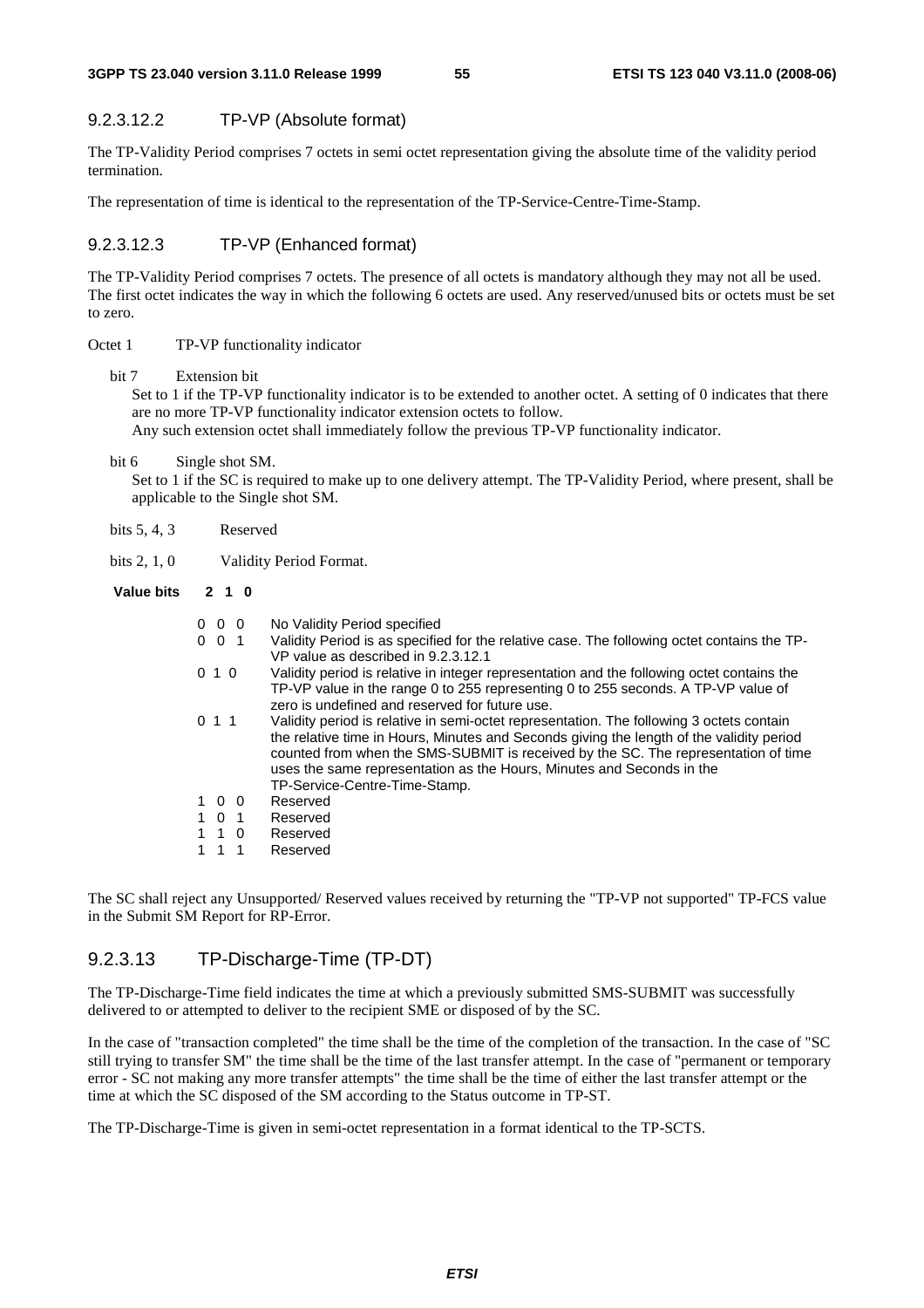## 9.2.3.14 TP-Recipient-Address (TP-RA)

The TP-Recipient-Address field indicates the address of the SME that was the destination of the previously submitted mobile originated short message being subject to the status report. The field is formatted according to the formatting rules of address fields.

## 9.2.3.15 TP-Status (TP-ST)

The TP-Status field indicates the status of a previously submitted SMS-SUBMIT and certain SMS COMMANDS for which a Status -Report has been requested. It consists of one octet and the bits in the octet are used as follows:

The MS shall interpret any reserved values as "Service Rejected" (01100011) but shall store them exactly as received.

bits value/usage

7 0 Bits 0..6 as defined below:

6....0 Indicate whether the previously submitted short message was successfully forwarded to the SME, or whether an error condition has been encountered, as follows:

Short message transaction completed

| 0000000 | Short message received by the SME                          |
|---------|------------------------------------------------------------|
| 0000001 | Short message forwarded by the SC to the SME but the SC is |
|         | unable to confirm delivery                                 |
| 0000010 | Short message replaced by the SC                           |

Reserved values

| 00000110001111 | Reserved                   |
|----------------|----------------------------|
| 00100000011111 | Values specific to each SC |

Temporary error, SC still trying to transfer SM

| 0100000        | Congestion                       |
|----------------|----------------------------------|
| 0100001        | SME busy                         |
| 0100010        | No response from SME             |
| 0100011        | Service rejected                 |
| 0100100        | Quality of service not available |
| 0100101        | Error in SME                     |
| 01001100101111 | Reserved                         |
| 01100000111111 | Values specific to each SC       |

Permanent error, SC is not making any more transfer attempts

| 1000000        | Remote procedure error                                                                                                |
|----------------|-----------------------------------------------------------------------------------------------------------------------|
| 1000001        | Incompatible destination                                                                                              |
| 1000010        | Connection rejected by SME                                                                                            |
| 1000011        | Not obtainable                                                                                                        |
| 1000100        | Quality of service not available                                                                                      |
| 1000101        | No interworking available                                                                                             |
| 1000110        | SM Validity Period Expired                                                                                            |
| 1000111        | SM Deleted by originating SME                                                                                         |
| 1001000        | SM Deleted by SC Administration                                                                                       |
| 1001001        | SM does not exist (The SM may have previously existed in the SC but the SC<br>no longer has knowledge of it or the SM |
|                | may never have previously existed in the SC)                                                                          |
| 10010101001111 | Reserved                                                                                                              |
| 10100001011111 | Values specific to each SC                                                                                            |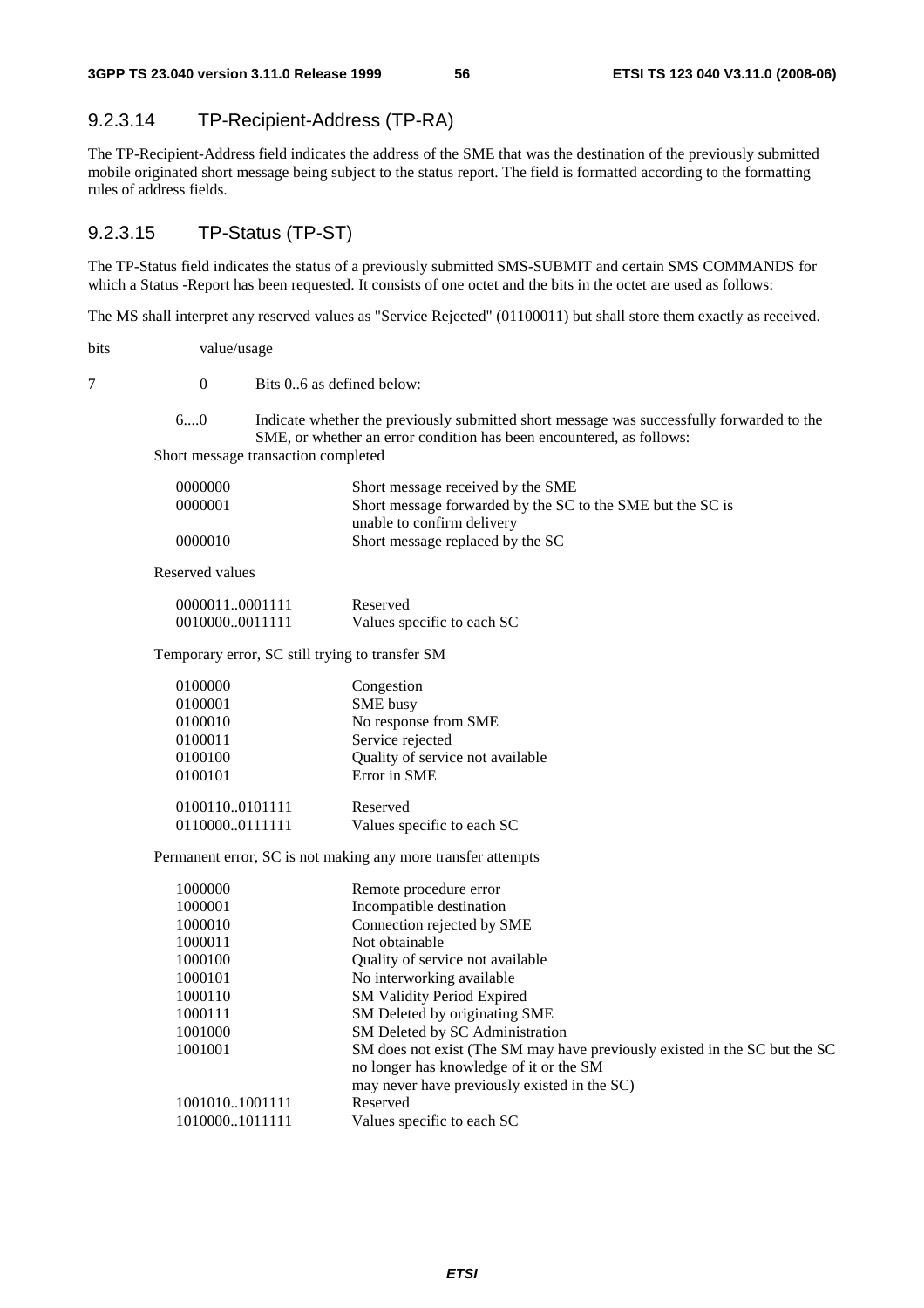Temporary error, SC is not making any more transfer attempts

|      | 1100000        | Congestion                       |
|------|----------------|----------------------------------|
|      | 1100001        | SME busy                         |
|      | 1100010        | No response from SME             |
|      | 1100011        | Service rejected                 |
|      | 1100100        | Quality of service not available |
|      | 1100101        | Error in SME                     |
|      | 11001101101001 | Reserved                         |
|      | 11010101101111 | Reserved                         |
|      | 11100001111111 | Values specific to each SC       |
| bits | value/usage    |                                  |

# 7 1 Bits 0..6 reserved

## 9.2.3.16 TP-User-Data-Length (TP-UDL)

If the TP-User-Data is coded using the GSM 7 bit default alphabet, the TP-User-Data-Length field gives an integer representation of the number of septets within the TP-User-Data field to follow. If the 7bit default-alphabet extension mechanism is used within the TP-User-Data (see 3GPP TS 23.038 [9]), the actual number of characters in the message shall be less than the number of septets. If a TP-User-Data-Header field is present, then the TP-User-Data-Length value is the sum of the number of septets in the TP-User-Data-Header field (including any padding) and the number of septets in the TP-User-Data field which follows. See figure 9.2.3.24 (a). If the TP-User-Data is coded using 8-bit data, the TP-User-Data-Length field gives an integer representation of the number of octets within the TP-User-Data field to follow. If a TP-User-Data-Header field is present, then the TP-User-Data-Length value is the sum of the number of octets in the TP-User-Data-Header field and the number of octets in the TP-User-Data field which follows. See figure 9.2.3.24 (b).

If the TP-User-Data is coded using UCS2 [24] data, the TP-User-Data-Length field gives an integer representation of the number of octets within the TP-User-Data field to follow. If a TP-User-Data-Header field is present, then the TP-User-Data-Length value is the sum of the number of octets in the TP-User-Data-Header field and the number of octets in the TP-User-Data field which follows. See figure 9.2.3.24 (b).

If the TP-User-Data is coded using compressed GSM 7 bit default alphabet or compressed 8 bit data or compressed UCS2 [24] data, the TP-User-Data-Length field gives an integer representation of the number of octets after compression within the TP-User-Data field to follow. If a TP-User-Data-Header field is present, then the TP-User-Data-Length value is the sum of the number of uncompressed octets in the TP-User-Data-Header field and the number of octets in the compressed TP-User-Data field which follows. See figure 9.2.3.24 (c)

For other Data Coding Schemes, see 3GPP TS 23.038 [9]. If this field is zero, the TP-User-Data field shall not be present.

## 9.2.3.17 TP-Reply-Path (TP-RP)

The TP-Reply-Path is a 1-bit field, located within bit no 7 of the first octet of both SMS-DELIVER and SMS-SUBMIT, and to be given the following values:

Bit no 7: 0 TP-Reply-Path parameter is not set in this SMS-SUBMIT/DELIVER

1 TP-Reply-Path parameter is set in this SMS-SUBMIT/DELIVER

Please refer to annex D for details about the Reply procedures.

## 9.2.3.18 TP-Message-Number (TP-MN)

The TP-Message-Number is an 8-bit field allowing an MS to refer uniquely to an SM in the SC which that MS has previously submitted. The TP-MN value is the TP-MR value of a previously submitted SM.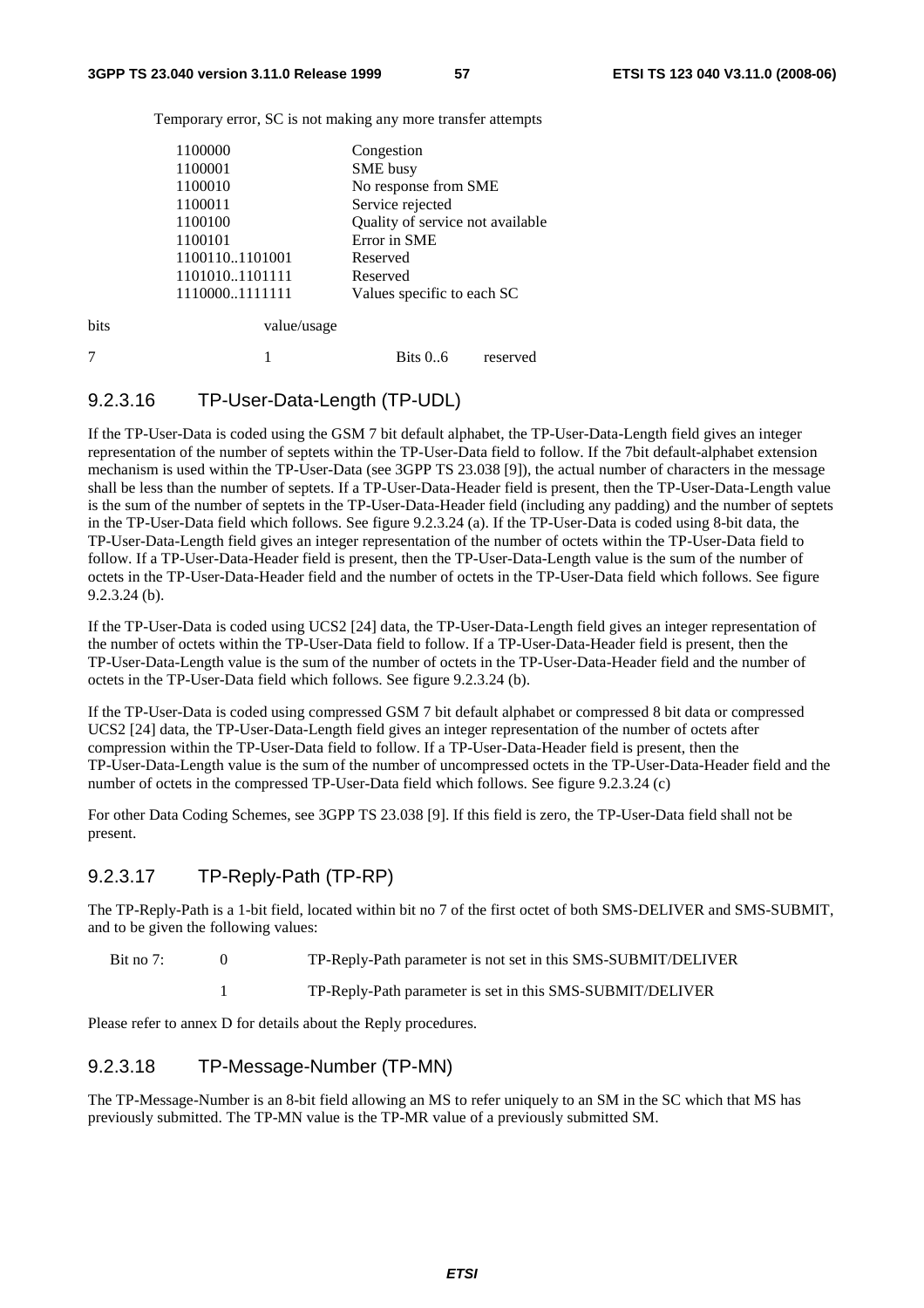# 9.2.3.19 TP-Command-Type (TP-CT)

The TP-Command-Type is an 8-bit field specifying the type of operation that the SC is to perform. It has the following values:

| Value (bit 7  0)  | <b>Command Description</b>                                                     | <b>Status Report</b><br><b>Request Value</b> |
|-------------------|--------------------------------------------------------------------------------|----------------------------------------------|
| 00000000          | Enquiry relating to previously submitted short message                         |                                              |
| 00000001          | Cancel Status Report Request relating to previously<br>submitted short message |                                              |
| 00000010          | Delete previously submitted Short Message                                      |                                              |
| 00000011          | Enable Status Report Request relating to previously<br>submitted short message |                                              |
| 0000010000011111  | Reserved                                                                       | unspecified                                  |
| 11110000011111111 | Values specific for each SC                                                    | 1 or 0                                       |

The SC shall return an RP-Error with an appropriate TP-Failure-Cause for any TP-Command value which is reserved, unsupported or invalid or the actioning of the command has failed.

The SC shall return an RP-ACK if the actioning of the Command has succeeded.

A successful Enquiry shall result in the SC sending a SMS-STATUS-REPORT for the SM to which the Enquiry refers. In the case where the SC has a number of SMs which have the same TP-MR, the same TP-DA and have come from the same originating address the SC shall send a SMS-STATUS-REPORT for each SM.

In the case where a TP-Command is to Delete a previously submitted short message, the SC shall send a Status Report indicating that the SM has been deleted if the original Submit SM request requested a status Report.

## 9.2.3.20 TP-Command-Data-Length (TP-CDL)

The TP-Command-Data-Length field is used to indicate the number of octets contained within the TP-Command-Data-field. If this field is set to zero, the TP-Command-Data field shall not be present.

#### 9.2.3.21 TP-Command-Data (TP-CD)

The TP-Command-Data field contains data relating to the operation requested by the MS which is to be performed at the SC. The maximum length of this field is 157 octets. The usage and provision of the optional TP-Command-Data field shall be determined by the function selected by the TP-Command-Type field.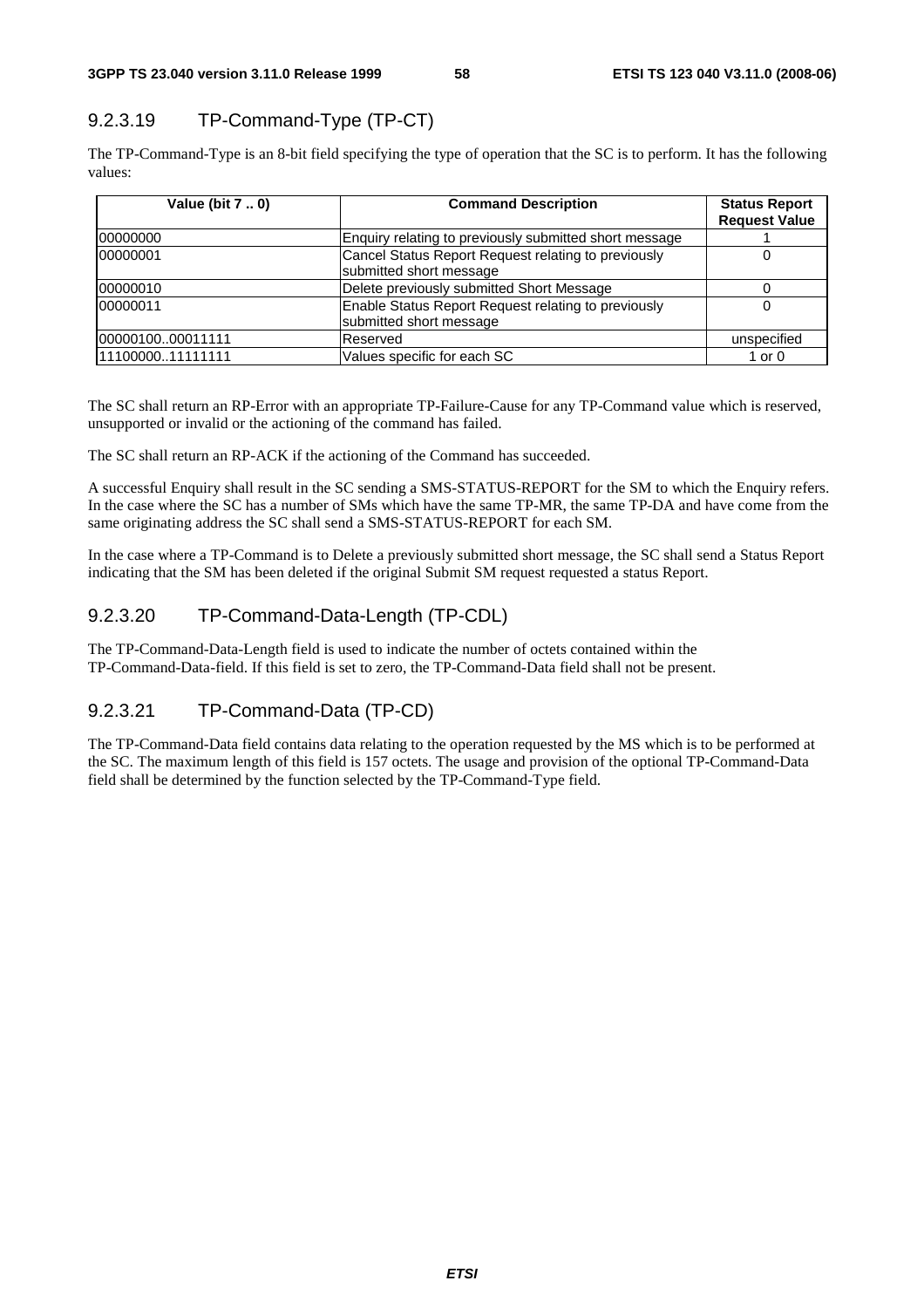# 9.2.3.22 TP-Failure-Cause (TP-FCS)

The TP-Failure-Cause field is used to report the reason for failure to transfer or process a short message. It consists of a single octet used as follows:

| <b>TP-FCS</b><br>Value<br>(Hex)  | <b>Meaning</b>                                   | When used |    |
|----------------------------------|--------------------------------------------------|-----------|----|
|                                  |                                                  | MО        | МT |
| $00 - 7F$                        | Reserved                                         |           |    |
| 80 - 8F                          | TP-PID errors                                    |           |    |
| 80                               | Telematic interworking not supported             | х         |    |
| 81                               | Short message Type 0 not supported               | x         | x  |
| 82<br>83 - 8E                    | Cannot replace short message<br>Reserved         | x         | x  |
| 8F                               | Unspecified TP-PID error                         | x         | x  |
| 90 - 9F                          | TP-DCS errors                                    |           |    |
| 90                               | Data coding scheme (alphabet) not supported      | x         |    |
| 91                               | Message class not supported                      |           | x  |
| 92 - 9E                          | Reserved                                         |           |    |
| 9F                               | Unspecified TP-DCS error                         | x         | x  |
| <b>A0 - AF</b>                   | TP-Command Errors                                |           |    |
| A0                               | Command cannot be actioned                       | x         |    |
| A1                               | Command unsupported                              | x         |    |
| A2 - AE                          | Reserved                                         |           |    |
| AF                               | Unspecified TP-Command error                     | x         |    |
| IB0                              | TPDU not supported                               | x         | x  |
| B <sub>1</sub> - BF              | Reserved                                         |           |    |
| C <sub>0</sub>                   | SC busy                                          | х         |    |
| C <sub>1</sub>                   | No SC subscription                               | x         |    |
| C <sub>2</sub>                   | SC system failure                                | х         |    |
| C <sub>3</sub>                   | Invalid SME address                              | x         |    |
| C <sub>4</sub>                   | Destination SME barred                           | х         |    |
| C <sub>5</sub><br>C <sub>6</sub> | SM Rejected-Duplicate SM<br>TP-VPF not supported | x<br>х    |    |
| C7                               | TP-VP not supported                              | X         |    |
| $C8 - CF$                        | Reserved                                         |           |    |
| ID0                              | (U)SIM SMS storage full                          |           | x  |
| D <sub>1</sub>                   | No SMS storage capability in (U)SIM              |           | x  |
| D <sub>2</sub>                   | Error in MS                                      |           | x  |
| ID3                              | Memory Capacity Exceeded                         |           | X  |
| D4                               | (U)SIM Application Toolkit Busy                  |           | x  |
| D <sub>5</sub>                   | (U)SIM data download error                       |           | x  |
| D6 - DF                          | Reserved                                         |           |    |
| IE0 - FE                         | Values specific to an application                | x         | x  |
| FF                               | Unspecified error cause                          | x         | x  |

NOTE: Any reserved codes which are received should be treated as an unspecified error cause. MT and MO refer to the overall mobile terminated and mobile originated services; not the direction of transmission of TP-FCS.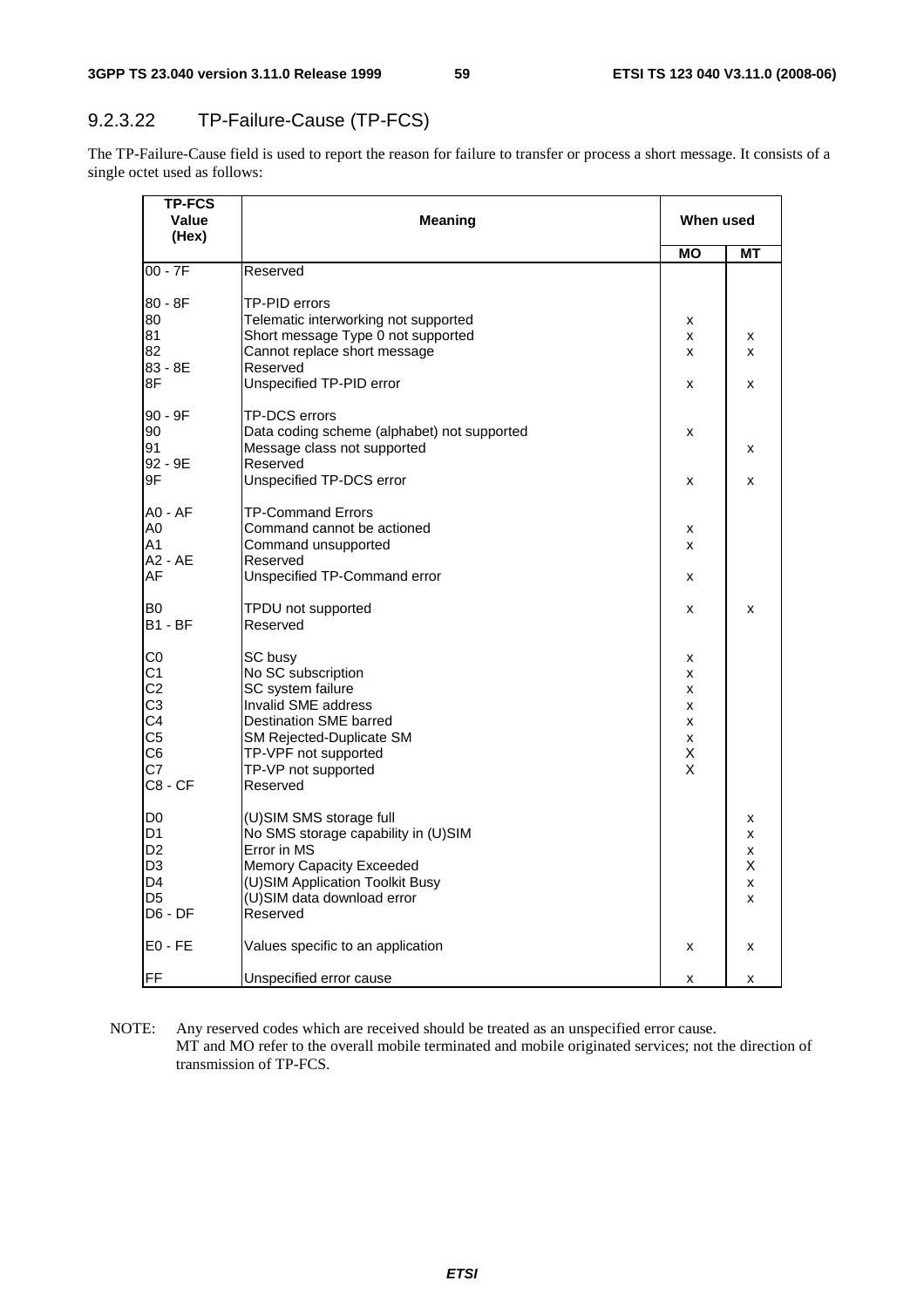## 9.2.3.23 TP-User-Data-Header-Indicator (TP-UDHI)

The TP-User-Data-Header-Indicator is a 1 bit field within bit 6 of the first octet of the following six PDUs:

- SMS-SUBMIT,
- SMS-SUBMIT-REPORT,
- SMS-DELIVER,
- SMS-DELIVER-REPORT,
- SMS-STATUS-REPORT,
- SMS-COMMAND.

TP-UDHI has the following values.

- Bit no. 6 0 The TP-UD field contains only the short message
	- 1 The beginning of the TP-UD field contains a Header in addition to the short message

# 9.2.3.24 TP-User Data (TP-UD)

The length of the TP-User-Data field is defined in the PDU"s of the SM-TL (see clause 9.2.2).

The TP-User-Data field may comprise just the short message itself or a Header in addition to the short message depending upon the setting of TP-UDHI.

Where the TP-UDHI value is set to 0 the TP-User-Data field comprises the short message only, where the user data can be 7 bit (default alphabet) data, 8 bit data, or 16 bit (UCS2 [24]) data.

Where the TP-UDHI value is set to 1 the first octets of the TP-User-Data field contains a Header in the following order starting at the first octet of the TP-User-Data field.

Irrespective of whether any part of the User Data Header is ignored or discarded, the MS shall always store the entire TPDU exactly as received.

| FIELD                              | <b>LENGTH</b>     |
|------------------------------------|-------------------|
| Length of User Data Header         | 1 octet           |
| Information-Element-Identifier "A" | 1 octet           |
| Length of Information-Element "A"  | 1 octet           |
| Information-Element "A" Data       | $0$ to "n" octets |
| Information-Element-Identifier "B" | 1 octet           |
| Length of Information-Element "B"  | 1 octet           |
| Information-Element "B" Data       | $0$ to "n" octets |
| Information-Element-Identifier "X" | 1 octet           |
| Length of Information-Element "X"  | 1 octet           |
| Information-Element "X" Data       | $0$ to "n" octets |

The diagram below shows the layout of the TP-User-Data-Length and the TP-User-Data for uncompressed GSM 7 bit default alphabet data. The UDHL field is the first octet of the TP-User-Data content of the Short Message.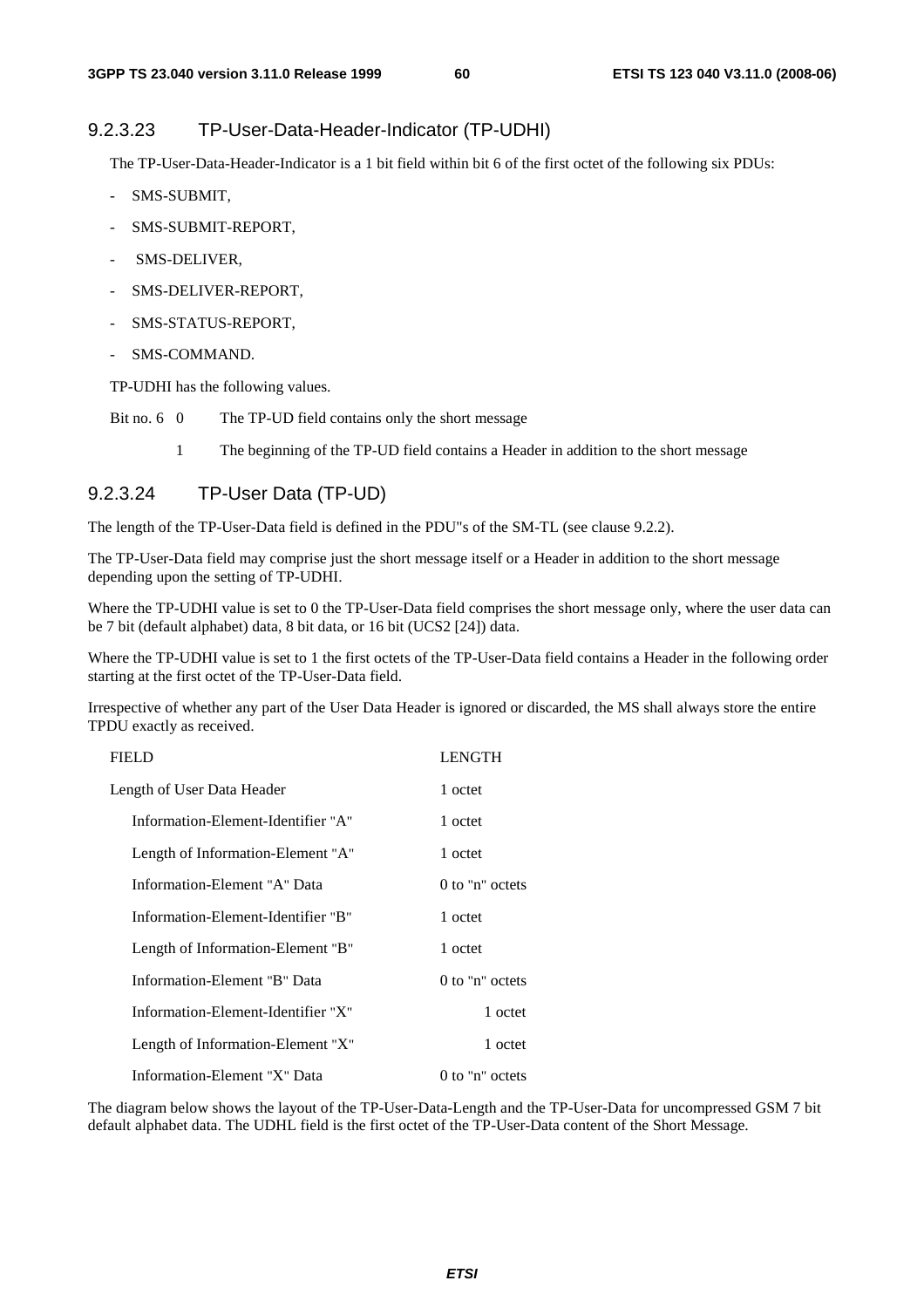

**Figure 9.2.3.24 (a)** 

The diagram below shows the layout of the TP-User-Data-Length and the TP-User-Data for uncompressed 8 bit data or uncompressed UCS2 data. The UDHL field is the first octet of the TP-User-Data content of the Short Message.



#### **Figure 9.2.3.24 (b)**

The diagram below shows the layout of the TP-User-Data-Length and the TP-User-Data for compressed GSM 7 bit default alphabet data, compressed 8 bit data or compressed UCS2 data. The UDHL field is the first octet of the TP-User-Data content of the Short Message.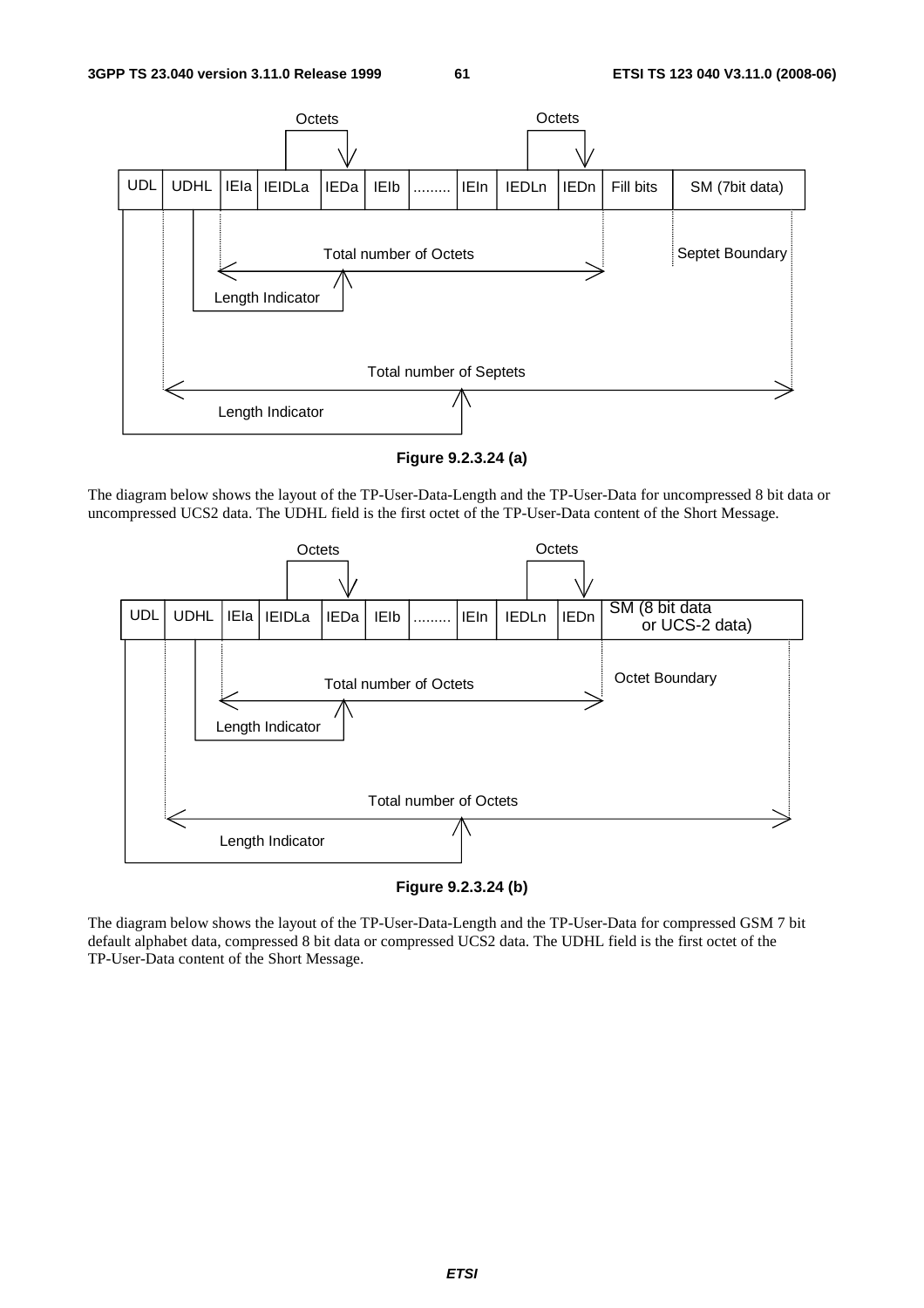

**Figure 9.2.3.24 (c)** 

The definition of the TP-User-Data-Length field which immediately precedes the "Length of User Data Header" is unchanged and shall therefore be the total length of the TP-User-Data field including the Header, if present. (see 9.2.3.16)

The "Length-of-Information-Element" fields shall be the integer representation of the number of octets within its associated "Information-Element-Data" field which follows and shall not include itself in its count value.

The "Length-of-User-Data-Header" field shall be the integer representation of the number of octets within the "User-Data-Header" information fields which follow and shall not include itself in its count or any fill bits which may be present (see text below).

Information Elements may appear in any order and need not necessarily follow the order used in the present document.

In the case where there are no multiple instances of any Information Element type: If Information Elements are duplicated (either with the same or different content), within one single SM or within one segment of a concatenated message then the contents of the last occurrence of the Information Element shall be used.

In the case where there are multiple instances of any Information Element type: If certain types of Information Elements are duplicated (either with the same or different content) within one single SM or within one segment of a concatenated message and there is a contradiction in meaning (e.g. more than one Special Message Indication for voice) or there is a contradiction of Information Element types (e.g. an 8bit port address and a 16bit port address), then the contents of the last occurrence of the Information Element shall be used. Other types of Information Elements may occur more than once when there is additional information of the same type to be conveyed. The individual specifications for each Information Element will state if multiple use is permitted and in such a case will also indicate the maximum number of occurrences within one User Data Header.

If the length of the User Data Header overall is such that there appear to be too few or too many octets in the final Information Element then the whole User Data Header shall be ignored.

If any reserved values are received within the content of any Information Element then that part of the Information Element shall be ignored.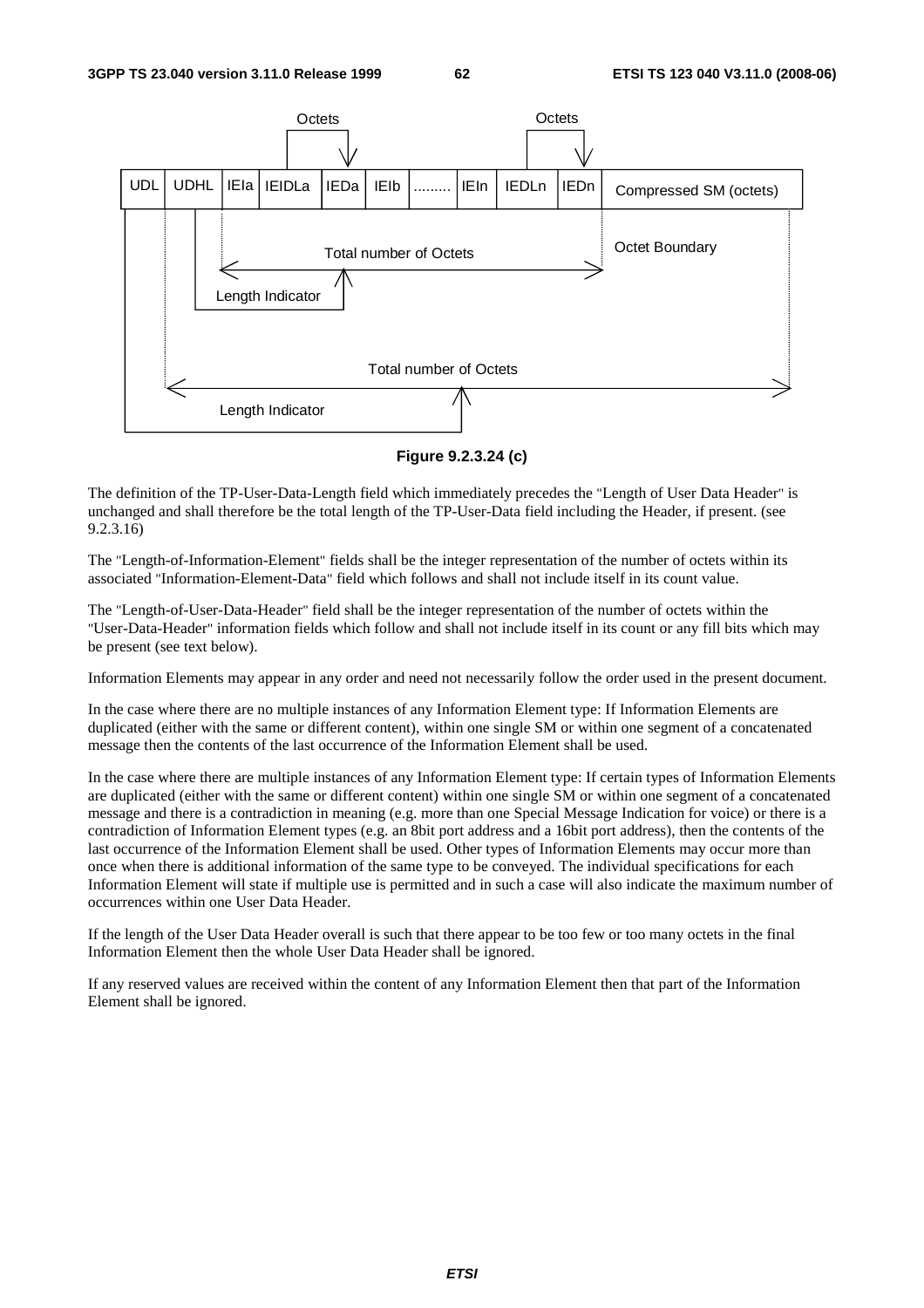VALUE (hex) **MEANING** 00 Concatenated short messages, 8-bit reference number 01 Special SMS Message Indication 02 Reserved<br>03 Value not Value not used to avoid misinterpretation as <LF> character 04 Application port addressing scheme, 8 bit address<br>05 Application port addressing scheme, 16 bit address 05 Application port addressing scheme, 16 bit address<br>06 SMSC Control Parameters 06 SMSC Control Parameters<br>07 UDH Source Indicator 07 UDH Source Indicator<br>08 Concatenated short m Concatenated short message, 16-bit reference number 09 Wireless Control Message Protocol 0A Text Formatting 0B Predefined Sound<br>0C User Defined Sour 0C User Defined Sound (iMelody max 128 bytes)<br>0D Predefined Animation 0D Predefined Animation<br>0E Large Animation (16\*1 Large Animation (16\*16 times  $4 = 32*4 = 128$  bytes) 0F Small Animation  $(8*8 \times 4 = 8*4 = 32 \text{ bytes})$ 10 Large Picture (32\*32 = 128 bytes) 11 Small Picture (16\*16 = 32 bytes) 12 Variable Picture<br>13-1F Reserved for fut Reserved for future EMS features (see clause 3.10) 20 RFC 822 E-Mail Header 21-6F Reserved for future use<br>
70 – 7F (U)SIM Toolkit Security 70 – 7F (U)SIM Toolkit Security Headers<br>80 – 9F SME to SME specific use 80 – 9F SME to SME specific use<br>A0 – BF Reserved for future use A0 – BF Reserved for future use<br>C0 – DF SC specific use C0 – DF SC specific use<br>E0 – FF Reserved for fut Reserved for future use

The Information Element Identifier octet shall be coded as follows:

A receiving entity shall ignore (i.e. skip over and commence processing at the next information element) any information element where the IEI is Reserved or not supported. The receiving entity calculates the start of the next information element by looking at the length of the current information element and skipping that number of octets.

The SM itself may be coded as 7, 8 or 16 bit data.

If 7 bit data is used and the TP-UD-Header does not finish on a septet boundary then fill bits are inserted after the last Information Element Data octet up to the next septet boundary so that there is an integral number of septets for the entire TP-UD header. This is to ensure that the SM itself starts on an septet boundary so that an earlier Phase mobile shall be capable of displaying the SM itself although the TP-UD Header in the TP-UD field may not be understood.

It is optional to make the first character of the SM itself a Carriage Return character encoded according to the default 7 bit alphabet so that earlier Phase mobiles, which do not understand the TP-UD-Header, shall over-write the displayed TP-UD-Header with the SM itself.

If 16 bit (USC2) data is used then padding octets are not necessary. The SM itself shall start on an octet boundary.

If 8 bit data is used then padding is not necessary. An earlier Phase mobile shall be able to display the SM itself although the TP-UD header may not be understood.

It is also possible for mobiles not wishing to support the TP-UD header to check the value of the TP-UDHI bit in the SMS-Deliver PDU and the first octet of the TP-UD field and skip to the start of the SM and ignore the TP-UD header.

#### 9.2.3.24.1 Concatenated Short Messages

This facility allows short messages to be concatenated to form a longer message.

In the case of uncompressed 8-bit data, the maximum length of the short message within the TP-UD field is 134 (140-6) octets.

In the case of uncompressed GSM 7 bit default alphabet data, the maximum length of the short message within the TP-UD field is 153 (160-7) characters.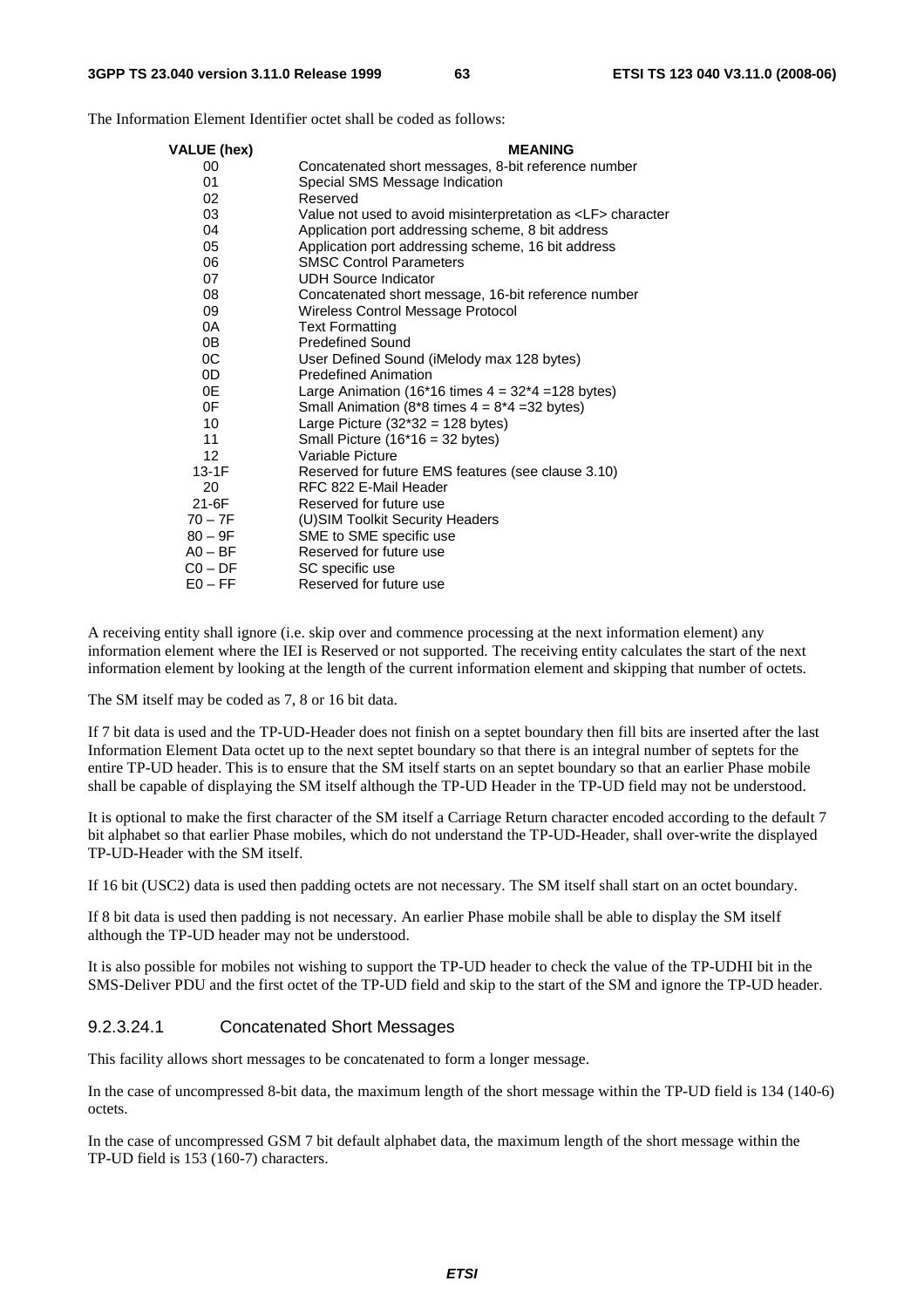In the case of 16 bit uncompressed USC2 data, the maximum length of the short message within the TP-UD field is 67 ((140-6)/2) characters. A UCS2 character must not be split in the middle; if the length of the User Data Header is odd, the maximum length of the whole TP-UD field is 139 octets.

In the case of compressed GSM 7 bit default alphabet data, 8 bit data or UCS2 the maximum length of the compressed short message within the TP-UD field is 134 (140-6) octets including the Compression Header and Compression Footer, both or either of which may be present (see clause 3.9).

The maximum length of an uncompressed concatenated short message is 39015 (255\*153) default alphabet characters, 34170 (255\*134) octets or 17085 (255\*67) UCS2 characters.

The maximum length of a compressed concatenated message is 34170 (255\*134) octets including the Compression Header and Compression Footer (see clause 3.9 and figure 9.2.3.24.1(a) below).





First segment Intermediate segments Final segment

#### **Figure 9.2.3.24.1 (a): Concatenation of a Compressed short message**

The Information-Element-Data field contains information set by the application in the SMS-SUBMIT so that the receiving entity is able to re-assemble the short messages in the correct order. Each concatenated short message contains a reference number which together with the originating address and Service Centre address allows the receiving entity to discriminate between concatenated short messages sent from different originating SMEs and/or SCs. In a network which has multiple SCs, it is possible for different segments of a concatenated SM to be sent via different SCs and so it is recommended that the SC address should not be checked by the MS unless the application specifically requires such a check.

The TP elements in the SMS-SUBMIT PDU, apart from TP-MR, TP-SRR, TP-UDL and TP-UD, should remain unchanged for each SM which forms part of a concatenated SM, otherwise this may lead to irrational behaviour. TP-MR must be incremented for every segment of a concatenated message as defined in clause 9.2.3.6. A SC shall handle segments of a concatenated message like any other short message. The relation between segments of a concatenated message is made only at the originator, where the message is segmented, and at the recipient, where the message is reassembled. SMS-COMMANDs identify messages by TP-MR and therefore apply to only one segment of a concatenated message. It is up to the originating SME to issue SMS-COMMANDs for all the required segments of a concatenated message.

The Information-Element-Data octets shall be coded as follows.

Octet 1 Concatenated short message reference number.

 This octet shall contain a modulo 256 counter indicating the reference number for a particular concatenated short message. This reference number shall remain constant for every short message which makes up a particular concatenated short message.

Octet 2 Maximum number of short messages in the concatenated short message.

 This octet shall contain a value in the range 0 to 255 indicating the total number of short messages within the concatenated short message. The value shall start at 1 and remain constant for every short message which makes up the concatenated short message. If the value is zero then the receiving entity shall ignore the whole Information Element.

Octet 3 Sequence number of the current short message.

 This octet shall contain a value in the range 0 to 255 indicating the sequence number of a particular short message within the concatenated short message. The value shall start at 1 and increment by one for every short message sent within the concatenated short message. If the value is zero or the value is greater than the value in octet 2 then the receiving entity shall ignore the whole Information Element.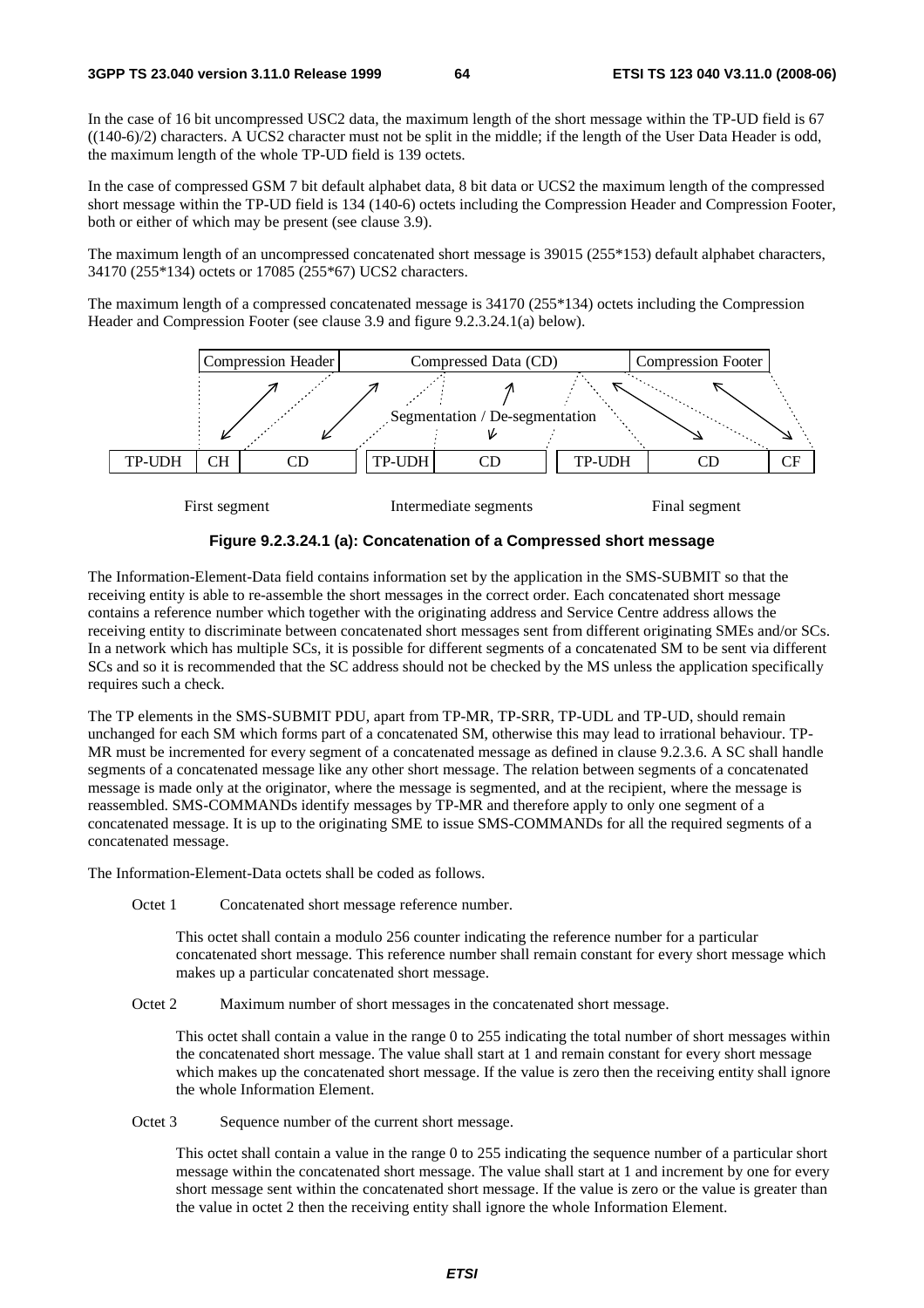The IEI and associated IEI length and IEI data shall be present in every segment of the concatenated SM.

#### 9.2.3.24.2 Special SMS Message Indication

There are three levels of "Message Waiting" indication provided within the present document. The first level is to set the Protocol Identifier to "Return Call message", which indicates that a message is waiting and relies on the text of the message to supply the detail. The second level uses the Data Coding Scheme with or without Return Call Message (see 3GPP TS 23.038 [9]) to indicate the type of message waiting and whether there are some messages or no messages. The third level is described here, and provides the maximum detail level for analysis by the mobile, i.e. an indication of the number and type of messages waiting in systems connected to the PLMN. This third level is provided for future flexibility, as it cannot immediately be used without compatibility problems with the earliest Phase mobiles. It is envisaged that this scheme can start to be used once mobiles supporting TP-UDH become widely available.

This information may be stored by the MS in a form other than an SMS message, for example an indicator may be shown if the number of messages is non-zero or removed if the number of messages is zero. The MS may also store actual number of messages waiting and provide some other MMI to access this information. Text may be included by the SMS Service Centre for backward compatibility with the earliest Phase mobiles and the Data Coding Scheme may also be used to convey this information in parallel for backward compatibility with "middle" Phase mobiles (which support the use of Data Coding Scheme for Message Waiting Indication but not the use of TP-UDH for Message Waiting Indication).

The information-Element octets shall be coded as follows:

Octet 1 Message Indication type and Storage.

Bit 7 Indicates whether or not the message shall be stored.

Bit 7

- 0 Discard message after updating indication
- 1 Store message

In the event of a conflict between this setting and the setting of the Data Coding Scheme (see 3GPP TS 23.038 [9]) then the message shall be stored if either the DCS indicates this, or Octet 1 above indicates this.

Bits 6..0 show the message indication type

| 000 0000 | Voice Message Waiting                                                    |
|----------|--------------------------------------------------------------------------|
| 000 0001 | Fax Message Waiting                                                      |
| 000 0010 | Electronic Mail Message Waiting                                          |
| 000 0011 | Other Message Waiting (see 3GPP TS 23.038 [9] for definition of "other") |

Other values are reserved for future use.

Octet 2 Message Count.

 This octet shall contain a value in the range 0 to 255 indicating the number of messages of the type specified in Octet 1 waiting. The value 255 shall be taken to mean 255 or greater. In the event of a conflict between this setting and the setting of the Data Coding Scheme (see 3GPP TS 23.038 [9]) then the Message Count in the TP-UDH shall override the indication in the TP-DCS.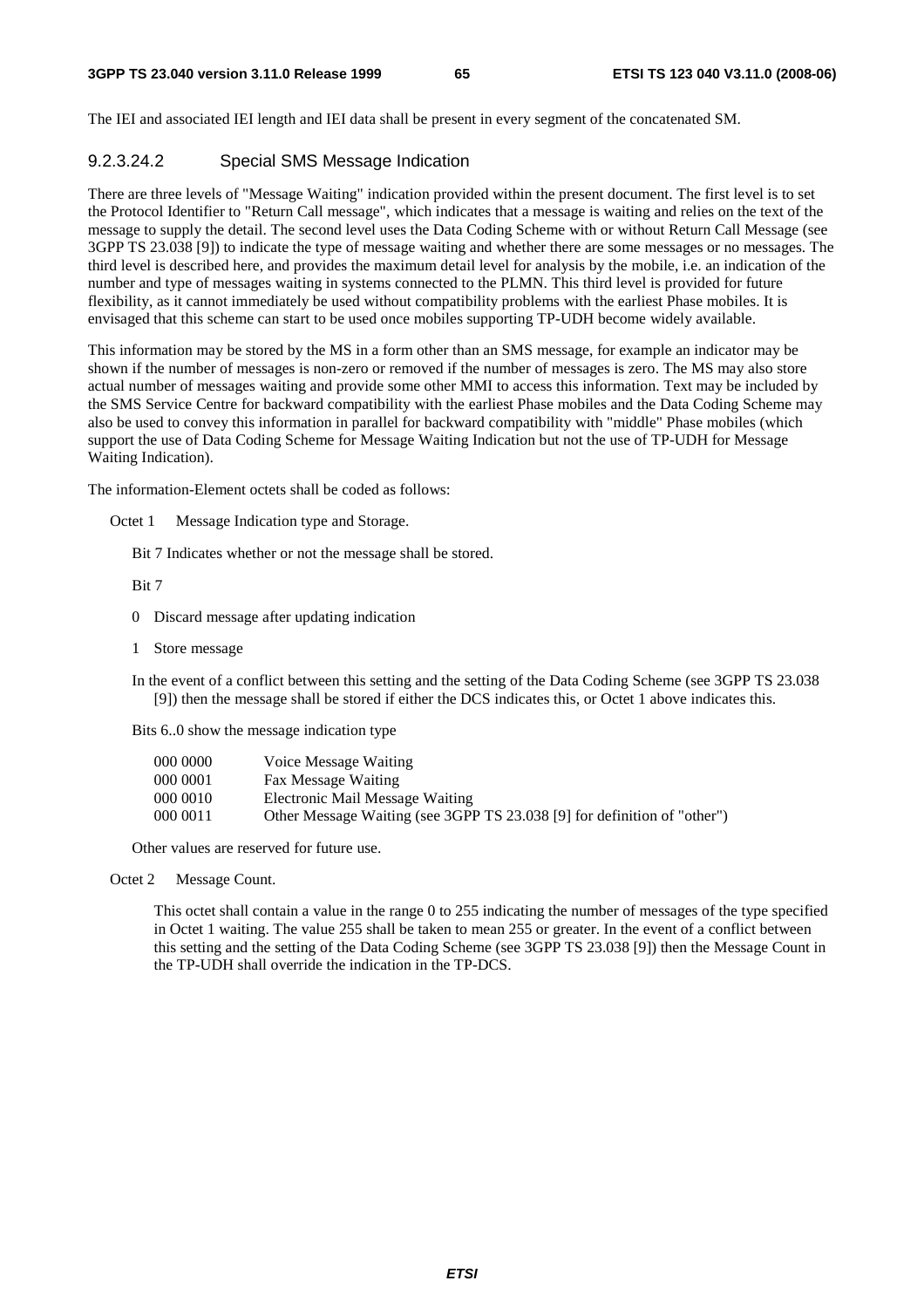If more than one type of message is required to be indicated within one SMS message, then further octets must be used, as in the following example:

- [00] TP-UDL [1E] (30 decimal septets)
- [01] Length of TP-UDH [08]
- [02] IEI = Special SMS Message Indication [01]
- $[03]$  Length = 02
- [04] Octet  $1 = \text{Voice Mail}$ , do not store [00]
- [05] Octet  $2 = 04$  Messages
- [06] IEI = Special SMS Message Indication [01]
- $[07]$  Length = 02
- [08] Octet  $1 = \text{Fax Mail}$ , Store [81]
- [09] Octet  $2 = 02$  Messages
- $+ 5$  Fill bits
- + 19 seven-bit character message text

The Total number of bits is 210.

In the case where this IEI is to be used in a concatenated SM then the IEI, its associated IEI length and IEI data shall be contained in the first segment of the concatenated SM. The IEI, its associated IEI length and IEI data should also be contained in every subsequent segment of the concatenated SM although this is not mandatory. However, in the case where these elements are not contained in every subsequent segment of the concatenated SM and where an out of sequence segment delivery occurs or where the first segment is not delivered then processing difficulties may arise at the receiving entity which may result in the concatenated SM being totally or partially discarded.

#### 9.2.3.24.3 Application Port Addressing 8 bit address

This facility allows short messages to be routed to one of multiple applications in the TE (terminal equipment), using a method similar to TCP/UDP ports in a TCP/IP network. An application entity is uniquely identified by the pair of TP-DA/TP-OA and the port address. The port addressing is transparent to the transport, and also useful in Status Reports.

The total length of the IE is 2 octets

octet 1 Destination port.

This octet contains a number indicating the receiving port, i.e. application, in the receiving device.

octet 2 Originator port.

This octet contains a number indicating the sending port, i.e. application, in the sending device.

The port range is up to 255 using 8 bit addressing space. The Integer value of the port number is presented as in 3GPP TS 23.040 clause 9.1.2.1.

| VALUE (port number) | <b>MEANING</b>                           |
|---------------------|------------------------------------------|
| $0 - 239$           | Reserved                                 |
| $240 - 255$         | Available for allocation by applications |

A receiving entity shall ignore (i.e. skip over and commence processing at the next information element) any information element where the value of the Information-Element-Data is Reserved or not supported.

In the case where this IE is to be used in a concatenated SM then the IEI, its associated IEI length and IEI data shall be contained in the first segment of the concatenated SM. The IEI, its associated IEI length and IEI data shall also be contained in every subsequent segment of the concatenated SM.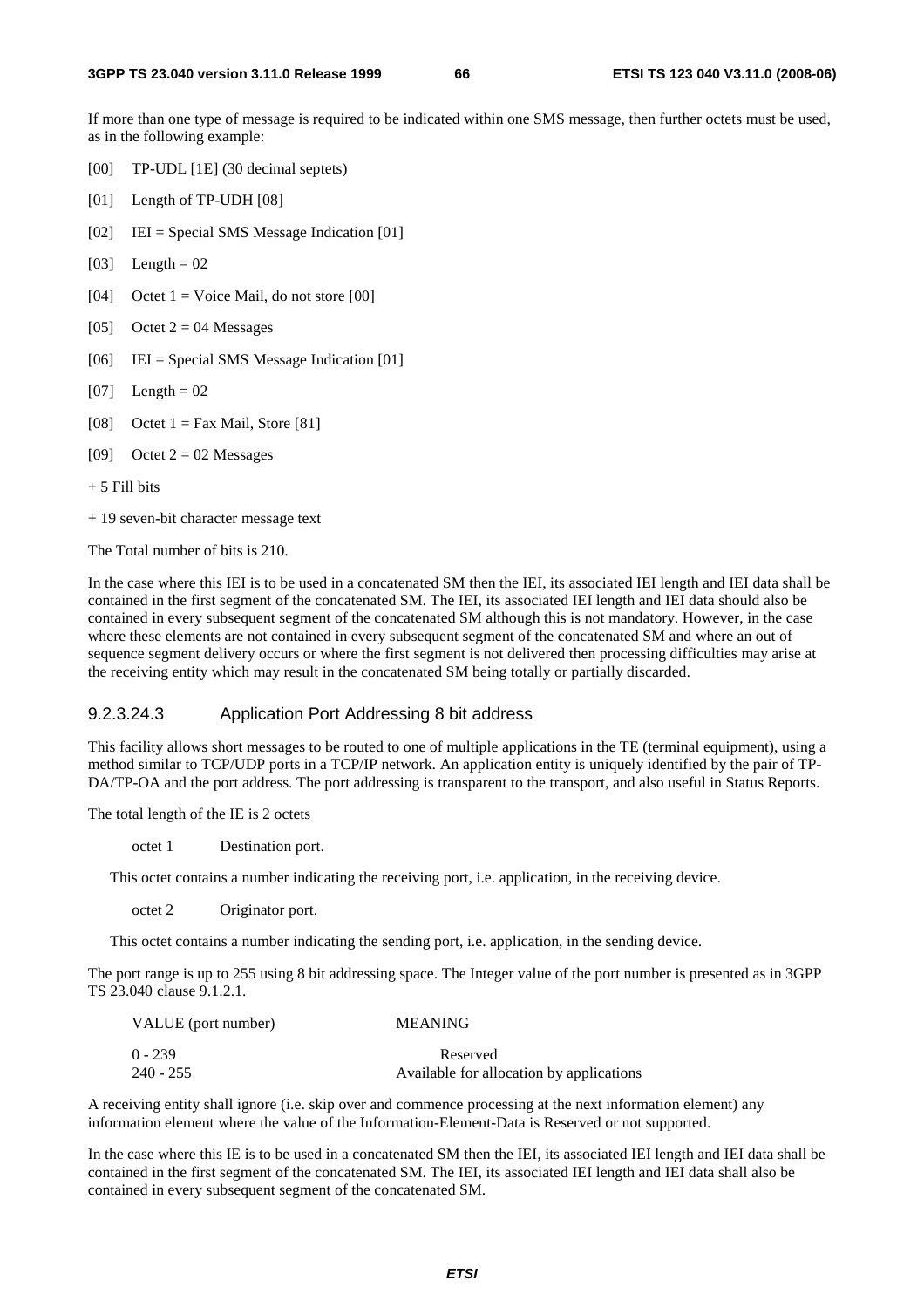#### 9.2.3.24.4 Application Port Addressing 16 bit address

This facility allows short messages to be routed to one of multiple applications in the TE (terminal equipment), using a method similar to TCP/UDP ports in a TCP/IP network. An application entity is uniquely identified by the pair of TP-DA/TP-OA and the port address. The port addressing is transparent to the transport, and also useful in Status Reports.

The total length of the IE is 4 octets

octet 1,2 Destination port

These octets contain a number indicating the receiving port, i.e. application, in the receiving device.

octet 3,4 Originator port

These octets contain a number indicating the sending port, i.e. application, in the sending device.

The port range is up to 65535 using 16 bit addressing space. The Integer value of the port number is presented as in 3GPP TS 23.040 clause 9.1.2.1.

| VALUE (port number) | <b>MEANING</b>                              |
|---------------------|---------------------------------------------|
| $0 - 15999$         | As allocated by IANA (http://www.IANA.com/) |
| 16000 - 16999       | Available for allocation by applications    |
| 17000 - 65535       | Reserved                                    |

A receiving entity shall ignore (i.e. skip over and commence processing at the next information element) any information element where the value of the Information-Element-Data is Reserved or not supported.

In the case where this IE is to be used in a concatenated SM then the IEI, its associated IEI length and IEI data shall be contained in the first segment of the concatenated SM. The IEI, its associated IEI length and IEI data shall also be contained in every subsequent segment of the concatenated SM.

#### 9.2.3.24.5 SMSC Control Parameters

The facility enables the SMS protocol headers to be expanded using a flexible method. It may be used to control the SMSC, but is also passed transparently to the receiving mobile. The Information Element must be present in every short message affected by it, i.e. in every short message in a concatenated message.

The Information Element data octets shall be coded as follows:

#### octet 1 Selective Status Report

 This facility is used to control the creation of Status Reports, depending on the error code of the particular message. It is also used by the sending entity to request inclusion of the original UDH into the Status Report. In this case the original UDH must be separated from the rest of the UDH using the Source Indicator. The TP-SRR must be set in order for the Selective Status Report to be enabled. The bits are defined as follows:

bit 0

- 0 No Status Report for short message transaction completed.
- 1 Status Report for short message transaction completed.

bit 1

- 0 No Status Report for permanent error when SC is not making any more transfer attempts.
- 1 Status Report for permanent error when SC is not making any more transfer attempts.

bit 2

- 0 No Status Report for temporary error when SC is not making any more transfer attempts.
- 1 Status Report for temporary error when SC is not making any more transfer attempts.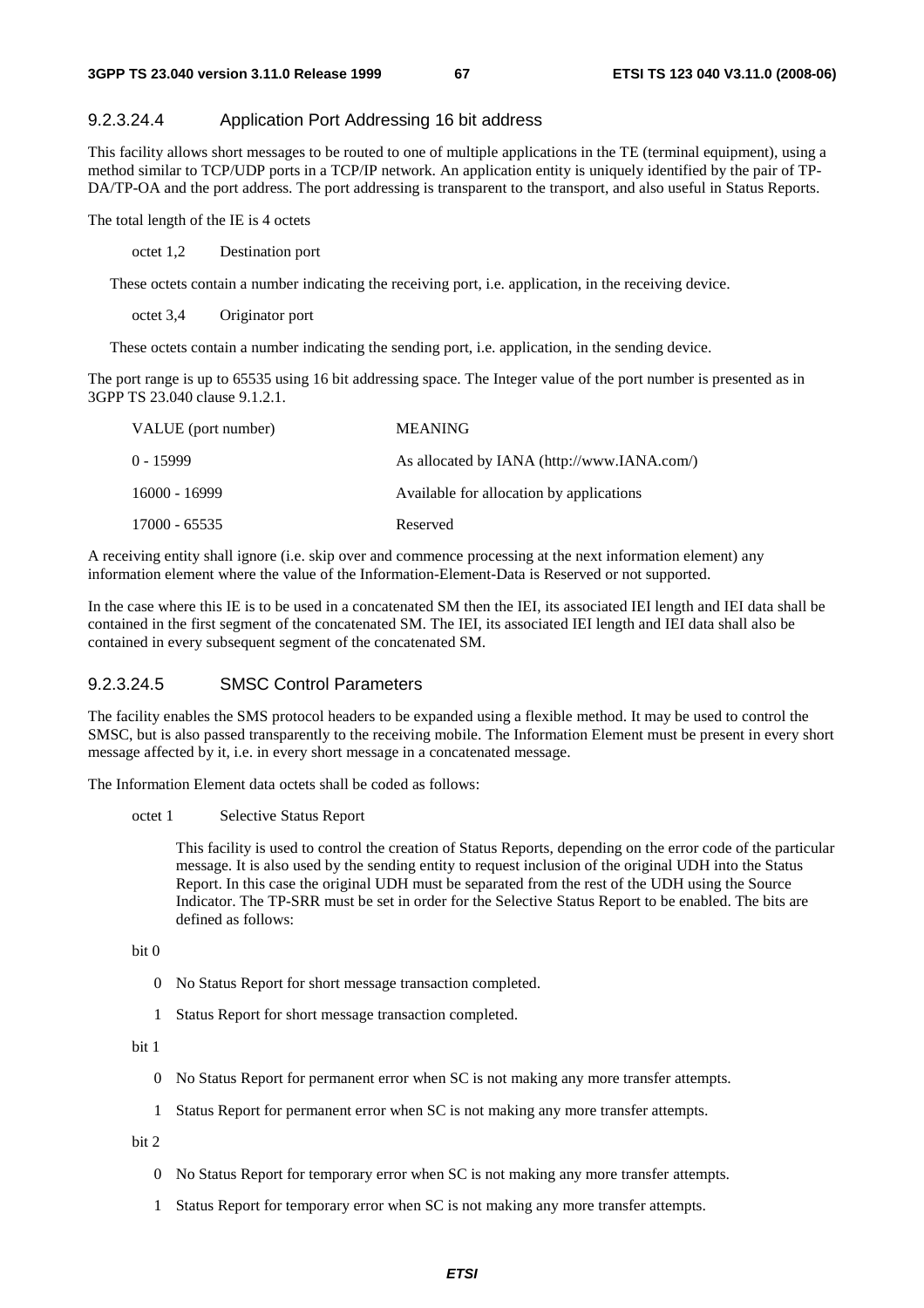bit 3

- 0 No Status Report for temporary error when SC is still trying to transfer SM.
- 1 Status Report for temporary error when SC is still trying to transfer SM.

bits 4 and 5

reserved for future use.

bit 6

- 0 No activation.
- 1 A Status Report generated by this Short Message, due to a permanent error or last temporary error, cancels the SRR of the rest of the Short Messages in a concatenated message. This feature can only be used where a SC is aware of the segmentation of a concatenated SM and is therefore an implementation matter.

bit 7

- 0 Do not include original UDH into the Status Report.
- 1 Include original UDH into the Status Report.

#### 9.2.3.24.6 UDH Source Indicator

The facility is used to separate the UDH of the original message, a UDH created by the SMSC, and a UDH provided by the original receiving entity. The Source Indicator is placed in front of the content inserted by the source. The indicated content (one or more Information-Elements) ends at the next UDH-Source-Indicator, or at the end of the UDH. The Separator is intended to be used especially in Status Reports, but can also be used by the SMSC to add information into Short Message (for example Message waiting). The default content for a UDH in a SMS-DELIVERY is the headers inserted by the sending device, and the default content for a UDH in a SMS-STATUS-REPORT is the headers copied from the SMS-DELIVERY-REPORT.

Values of octet:

- 01 The following part of the UDH is created by the original sender (valid in case of Status Report).
- 02 The following part of the UDH is created by the original receiver (valid in case of Status Report).
- 03 The following part of the UDH is created by the SMSC (can occur in any message or report).

In the case where this IEI is to be used in a concatenated SM then the IEI, its associated IEI length and IEI data shall be contained in the first segment of the concatenated SM. The IEI, its associated IEI length and IEI data should also be contained in every subsequent segment of the concatenated SM although this is not mandatory. However, in the case where these elements are not contained in every subsequent segment of the concatenated SM and where an out of sequence segment delivery occurs or where the first segment is not delivered then processing difficulties may arise at the receiving entity which may result in the concatenated SM being totally or partially discarded.

#### 9.2.3.24.7 (U)SIM Toolkit Security Headers

There are no IEI data values associated with these IEI values and so the associated Length of Information element field is present but set to zero.

These IEI values implicitly define that a Security Header is always present at the start of the TP-User-Data field which immediately follows the TP-User-Data-Header. Details of the Security Header will be found in GSM TS 03.48 [28].

In the case where a concatenated message contains a Security Header then the Security Header will only be present in the first segment of a concatenated message.

In the case where SMS compression is applied to a TP-User-Data field which contains a Security Header then the SMS compression header (3GPP TS 23.042 [26]) shall immediately precede the Security Header.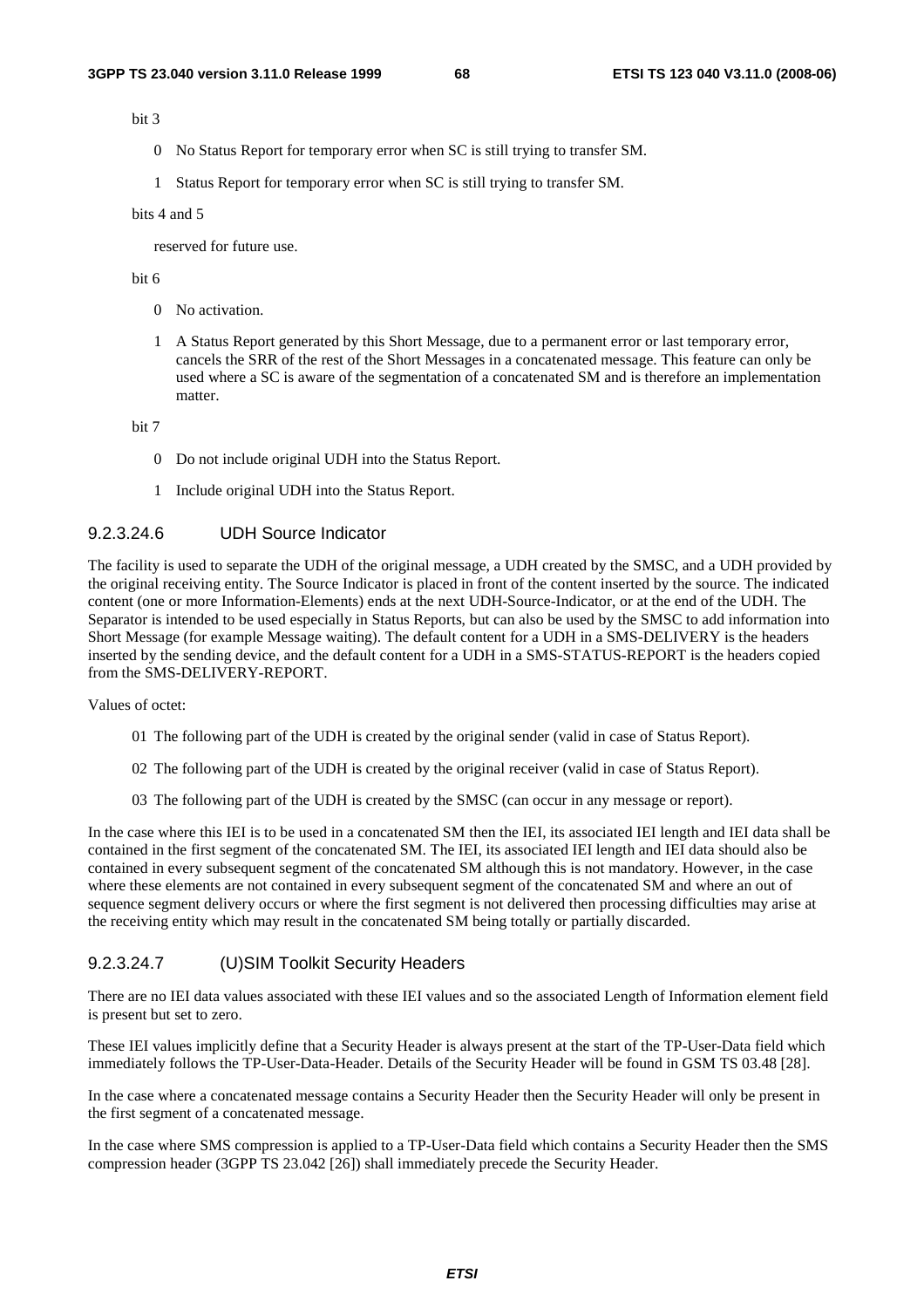#### 9.2.3.24.8 Concatenated short messages, 16-bit reference number

This facility is an enhanced variant of the Concatenated Short Message facility (see clause 9.2.3.24.1). The enhancement is a 16-bit reference number, instead of the short 8-bit reference number. The larger reference number reduces the probability that two different concatenated messages are mistakenly sent with identical reference numbers to a receiver. Except for the size of the reference number this facility is identical to the Concatenated Short Message facility (see clause 9.2.3.24.1).

In the case of uncompressed 8-bit data, the maximum length of the short message within the TP-UD field is 133 (140-7) octets.

In the case of uncompressed GSM 7 bit default alphabet data, the maximum length of the short message within the TP-UD field is 151 (160-9) characters.

In the case of 16 bit uncompressed USC2 data, the maximum length of the short message within the TP-UD field is 66  $((140-7)/2)$  characters. A UCS2 character must not be split in the middle; if the length of the User Data Header is odd, the maximum length of the whole TP-UD field is 139 octets.

In the case of compressed GSM 7 bit default alphabet data, 8 bit data or UCS2 the maximum length of the compressed short message within the TP-UD field is 133 (140-7) octets including the Compression Header and Compression Footer, both or either of which may be present (see clause 3.9).

The relation between compression and concatenation is the same as for Concatenated Short Messages (see clause 9.2.3.24.1).

The Information-Element-Data field contains information set by the application in the SMS-SUBMIT so that the receiving entity is able to re-assemble the short messages in the correct order. Each concatenated short message contains a reference number which together with the originating address and Service Centre address allows the receiving entity to discriminate between concatenated short messages sent from different originating SMEs and/or SCs. In a network which has multiple SCs, it is possible for different segments of a concatenated SM to be sent via different SCs and so it is recommended that the SC address should not be checked by the MS unless the application specifically requires such a check.

The TP elements in the SMS-SUBMIT PDU, apart from TP-MR, TP-UDL and TP-UD, should remain unchanged for each SM which forms part of a concatenated SM, otherwise this may lead to irrational behaviour. TP-MR must be incremented for every segment of a concatenated message as defined in clause 9.2.3.6. A SC shall handle segments of concatenated message like any other short message. The relation between segments of a concatenated message is made at the originator, where the message is segmented, and at the recipient, where the message is reassembled. SMS-COMMANDs identify messages by TP-MR and therefore apply to only one segment of a concatenated message. It is up to the originating SME to issue SMS-COMMANDs for all the required segments of a concatenated message.

The Information-Element-Data octets shall be coded as follows.

Octet 1-2 Concatenated short messages, 16-bit reference number.

 This octet shall contain a modulo 65536 counter indicating the reference number for a particular enhanced concatenated short message. This reference number shall remain constant for every short message which makes up a particular enhanced concatenated short message.

Octet 3 Maximum number of short messages in the enhanced concatenated short message.

 This octet shall contain a value in the range 0 to 255 indicating the total number of short messages within the concatenated short message. The value shall start at 1 and remain constant for every short message which makes up the enhanced concatenated short message. If the value is zero then the receiving entity shall ignore the whole Information Element.

Octet 4 Sequence number of the current short message.

 This octet shall contain a value in the range 0 to 255 indicating the sequence number of a particular short message within the concatenated short message. The value shall start at 1 and increment by one for every short message sent within the concatenated short message. If the value is zero or the value is greater than the value in octet 3 then the receiving entity shall ignore the whole Information Element.

The IEI and associated IEI length and IEI data shall be present in every segment of the concatenated SM.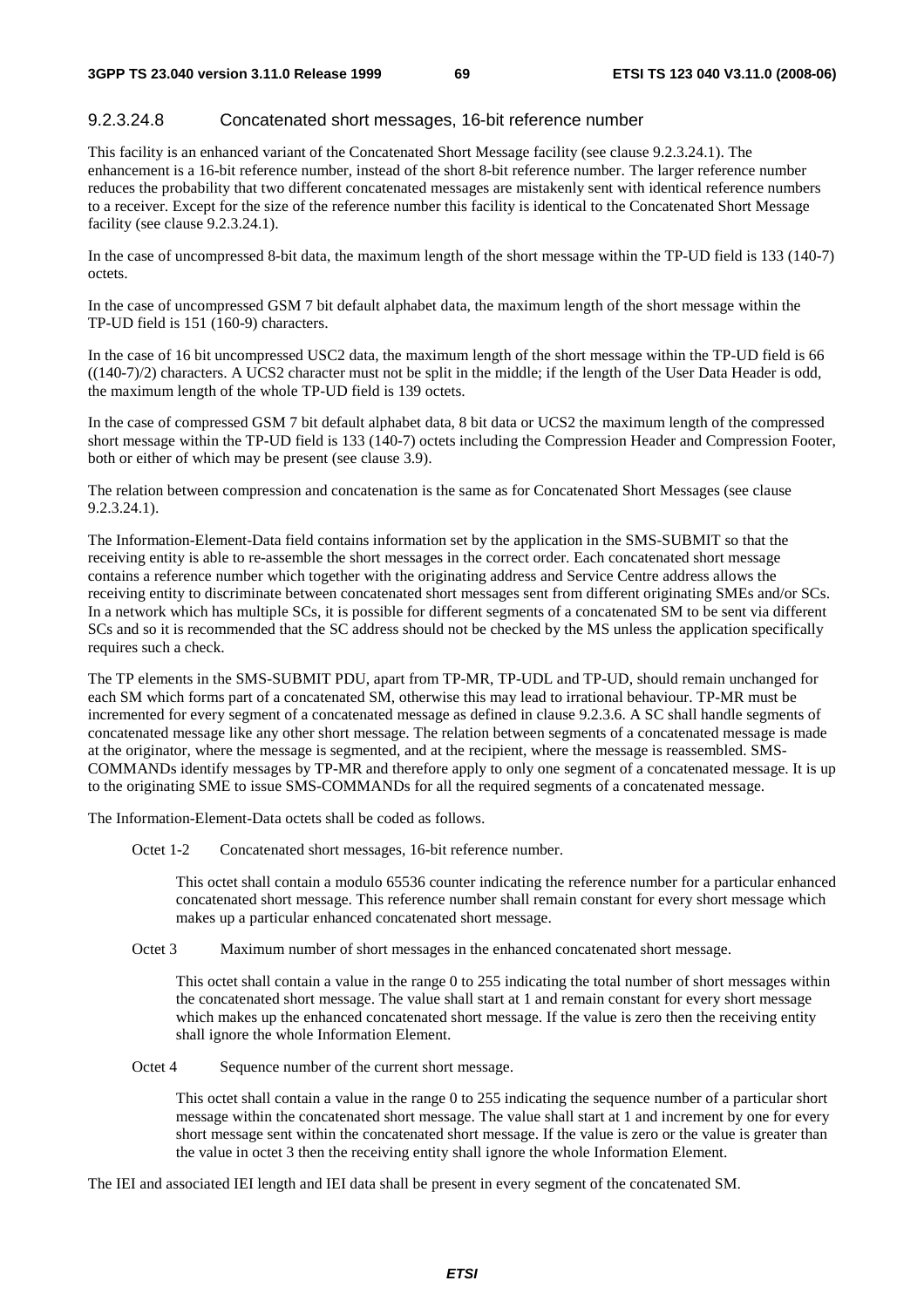#### 9.2.3.24.9 Wireless Control Message Protocol

The Wireless Control Message Protocol (WCMP) is part of the WAP suite of protocols; an open standard specified by the WAP Forum Ltd.

The protocol specifies a set of messages that can be used by the receiver to notify the sender if an error occurs. This can be due to routing problems, no application listening at the destination port number, or due to insufficient buffer capacity. The error messages can be used by the sender to avoid retransmitting packets, that can not be properly handled at the receiver. WCMP can also be used for diagnostics and informational purposes. WCMP messages are usually generated by a datagram transport layer or a management entity.

The Information-Element-Data octet(s) shall be coded as follows:

Octet 1-n Protocol Data Unit of WCMP.

This octet(s) shall contain a WCMP protocol data unit.

In the case where this IE is to be used in a concatenated SM then the IEI, its associated IEI length and IEI data shall be contained in the first segment of the concatenated SM. The IEI, its associated IEI length and IEI data shall also be contained in every subsequent segment of the concatenated SM.

#### 9.2.3.24.10 Enhanced Messaging Service

9.2.3.24.10.1 EMS Coding

Enhanced Messaging is based on standard mechanism in GSM SMS messaging. The first mechanism is called **user data header** (TP-UDH), which makes it possible to include binary data in a normal SM prior the text message itself (clause 9.2.3.24). The binary data is in the TP-UD field (message), which means that it steels a part of the 140 bytes. Each object within the SM shall be identified by a IE in the TP-UD Header. The IE will contain a **octet** (refer to clause 9.2.3.24.10.1) that identifies the absolute position of the object within and from the beginning of the SM data. In case of formatting text, an additional octet will give the number of characters for which the formatting applies. Next mechanism that is used is **concatenation,** see clause 9.2.3.24.1. This mechanism permits longer messages than 140 bytes, in fact 255 messages a 140 bytes each can be concatenated to one message up to about 38k bytes.

EMS IEs of the same type may occur more than once in a single message or one segment of a concatenated SM.

#### 9.2.3.24.10.1.1 Text Formatting

The Information-Element-Data octet(s) shall be coded as follows.

Octet 1 Start position of the text formatting. Set to the number of characters after the formatting shall be applied from the beginning of the SM data.

This octet shall be coded as an integer value in the range 0 (beginning of the SM data) to the maximum number of characters included in the SM data of one single SM or one segment of a concatenated SM.

Octet 2 Text formatting length. Gives the number of formatted characters.

This octet shall be coded as an integer value in the range 1 to the maximum number of characters for which the formatting applies in one single SM or one segment of a concatenated SM.

Octet 3 formatting mode value coded as following:

Octet 3: Bit 7 Bit 6 Bit 5 Bit 4 Bit 3 Bit 2 Bit 1 Bit 0 Bit 1 Bit 0 \*Alignment  $0 \t 0$  Left<br> $0 \t 1$  Cent Center 1 0 Right 1 1 Language dependent (default)

\*in case formatting text is inserted on the same line as previous non formatting text or with a different mode value, the alignment value shall be set to the same value as the previous formatted predefined object.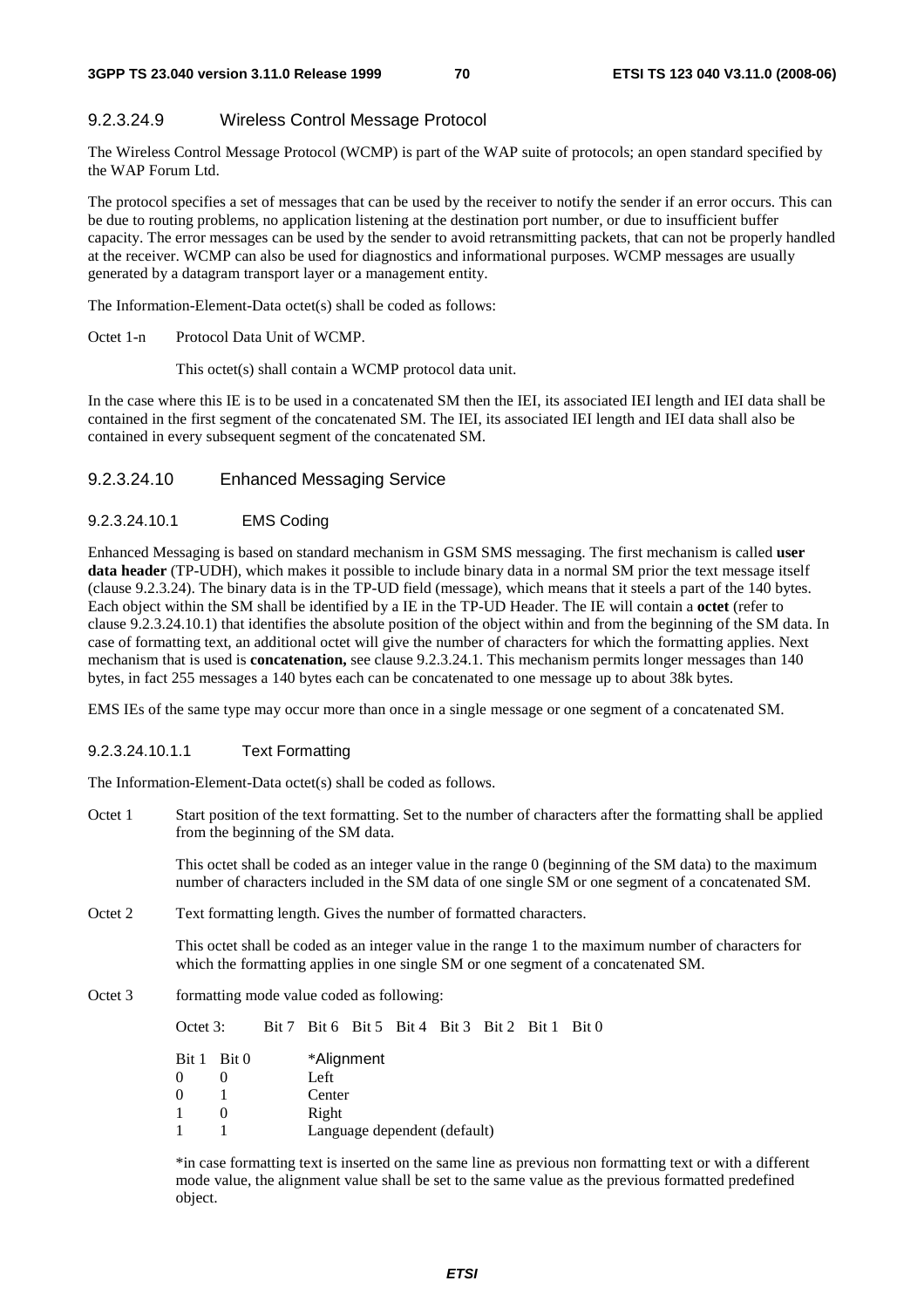| Bit 3 Bit 2<br>0<br>0<br>1   | 0<br>-1<br>$\overline{0}$ | Font Size<br>Normal (default)<br>Large<br>Small              |
|------------------------------|---------------------------|--------------------------------------------------------------|
| 1                            | 1                         | reserved                                                     |
| Bit 4<br>1<br>$\theta$       |                           | Style <b>bold</b><br>Bold on<br>Bold off                     |
| Bit 5<br>1<br>$\overline{0}$ |                           | Style Italic<br>Italic on<br>Italic off                      |
| Bit 6<br>1<br>$\overline{0}$ |                           | Style Underlined<br>Underlined on<br>Underlined off          |
| Bit 7<br>1<br>0              |                           | Style Strikethrough<br>Strikethrough on<br>Strikethrough off |

If bit 4,5,6 and 7 are set to 0, it will mean normal style (default).

#### 9.2.3.24.10.1.2 Predefined Sound

The Information-Element-Data octet(s) shall be coded as follows.

Octet 1 position indicating in the SM data the instant after which the sound shall be played. It will be set to the number of characters from the beginning of the SM data after which the sound shall be played.

> This octet shall be coded as an integer value in the range 0 (beginning of the SM data) to the maximum number of characters included in the SM data of one single SM or one segment of a concatenated SM.

- Octet 2 sound number. Shall be encoded as a integer value.
- 9.2.3.24.10.1.3 User Defined Sound

The Information-Element-Data octet(s) shall be coded as follows.

- Octet 1 position indicating in the SM data the instant the after which the sound shall be played (refer to clause 9.2.3.24.10.1.2).
- Octet 2-n Protocol Data Unit as described in clause 9.2.3.24.10.3.1.

This octet(s) shall contain a User Defined Sound.

#### 9.2.3.24.10.1.4 Predefined Animation

The Information-Element-Data octet(s) shall be coded as follows.

Octet 1 position indicating in the SM data the instant the animation shall be displayed. Set to the number of characters from the beginning of the SM data after which the animation shall be displayed.

> This octet shall be coded as an integer value in the range 0 (beginning of the SM data) to the maximum number of characters included in the SM data of one single SM or one segment of a concatenated SM

Octet 2 animation number. Shall be encoded as an integer value.

9.2.3.24.10.1.5 Large Animation

The Information-Element-Data octet(s) shall be coded as follows: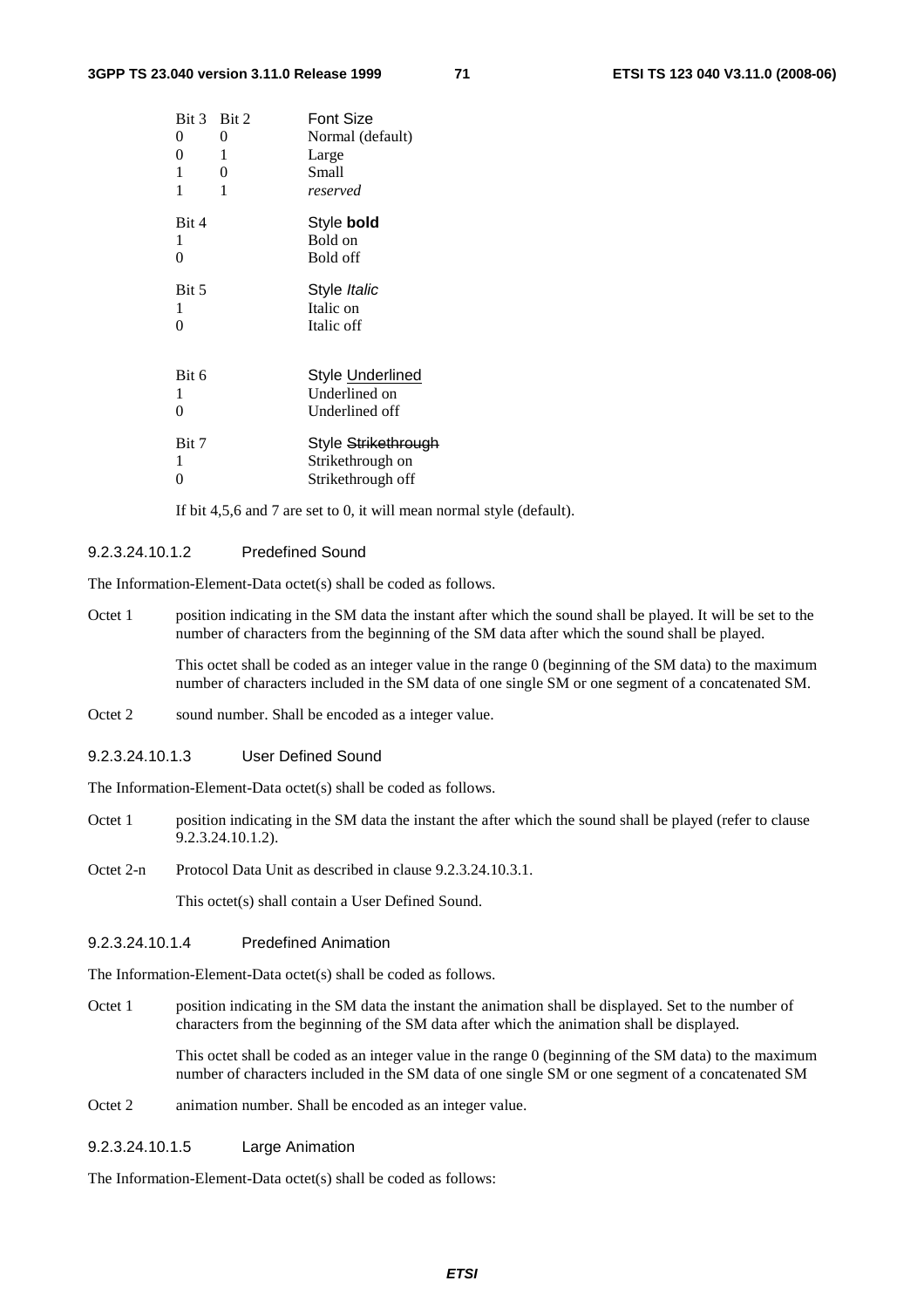- Octet 1 position indicating the instant the animation shall be displayed in the SM data (refer clause 9.2.3.24.10.1.4).
- Octet 2-n Protocol Data Unit as described in clause 9.2.3.24.10.3.3.

This octet(s) shall contain a Large Animation.

#### 9.2.3.24.10.1.6 Small Animation

The Information-Element-Data octet(s) shall be coded as follows:

- Octet 1 position indicating the instant the animation shall be displayed in the SM data (refer clause 9.2.3.24.10.1.4).
- Octet 2-n Protocol Data Unit as described in clause 9.2.3.24.10.3.3.

This octet(s) shall contain a Small Animation.

#### 9.2.3.24.10.1.7 Large Picture

The Information-Element-Data octet(s) shall be coded as follows:

- Octet 1 position indicating in the SM data the instant the picture shall be displayed. Set to the number of characters from the beginning of the SM data after which the picture shall be displayed; this octet shall be coded as an integer value in the range 0 (beginning of the SM data) to the maximum number of characters included in the SM data of one single SM or one segment of a concatenated SM.
- Octet 2-n Protocol Data Unit as described in 9.2.3.24.10.3.2.

This octet(s) shall contain a Large Picture.

#### 9.2.3.24.10.1.8 Small Picture

The Information-Element-Data octet(s) shall be coded as follows:

- Octet 1 position indicating in the SM data the instant the picture shall be displayed in the SM data (refer clause 9.2.3.24.10.1.7).
- Octet 2-n Protocol Data Unit as described in clause 9.2.3.24.10.3.2.

This octet(s) shall contain a Small Picture.

#### 9.2.3.24.10.1.9 Variable Picture

The Information-Element-Data octet(s) shall be coded as follows:

- Octet 1 position indicating in the SM data the instant the picture shall be displayed in the SM data (refer clause 9.2.3.24.10.1.7).
- Octet 2 Horizontal dimension of the picture.

 This octet shall contain the horizontal number of 8 pixels i.e. this value shall be multiplied by 8 to get the whole number of horizontal pixels.

Octet 3 Vertical dimension of the picture.

This octet shall contain the vertical number of pixels.

Octet 4-n Protocol Data Unit as described in clause 9.2.3.24.10.3.2.

This octet(s) shall contain a Variable Picture line by line from top left to bottom right.

The values of the horizontal and vertical dimensions must be chosen properly by the sending entity. If the calculated size of this IE exceeds the limits of a single SM or segment it shall be discarded by the receiving entity.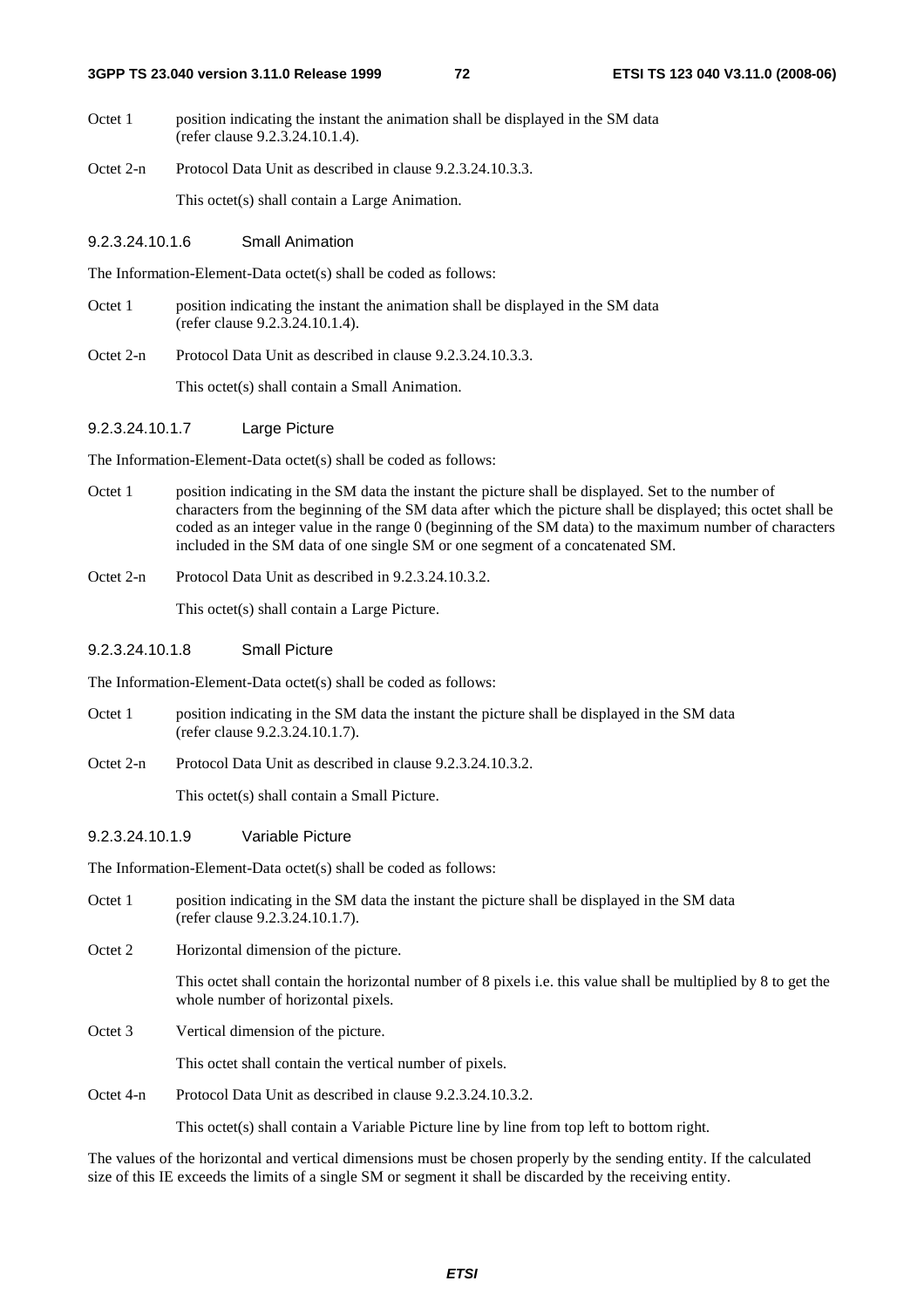Examples of EMS coding

All IE values in the TP-UD are hexadecimal values.

9.2.3.24.10.2.1 Example of Basic text formatting and predefined EMS coding

An example of the basic concept of coding is given as follows:

TP-UDHI=1

SMS User Data Header: UDHL=05, IEI=0A, IEDL=03, IED<sub>1</sub>=0F, IED<sub>2</sub>=12, IED<sub>3</sub>=10

SMS User Data: This is a text with bold option on following with normal text.

Should be displayed as:

This is a text **with bold option on** following with normal text.

It is also possible to add predefined sounds in the message.

Example:

 $TP-UDHI=1$ 

```
SMS User Data Header: UDHL=08, IEI=0B, IEDL=02, IED<sub>1</sub>=09,<sound5>, IEI=0B, IEDL=2, IED<sub>1</sub>=1C,
   <sound7>
```
SMS User Data: this is a message with two different sounds

The sound nr5 shall be played after the  $9<sup>th</sup>$  received character ("a") and sound nr7 shall be played after the  $28<sup>th</sup>$  received character ("e").

9.2.3.24.10.2.2 Example of User defined Objects EMS coding

Example of a message including one small picture is coded as follows:

TP UDHI=1

```
SMS User Data Header: UDHL=24, IEI=11, IEIDL=22, IED<sub>i</sub>=08, < \quad \otimes (small picture 32bytes)>
```
SMS User Data: Hello!<CR><LF><CR><LF>One small picture in here.

Should be displayed as:

Hello!

☎

One small picture in here

If the message starts with <CR>, then the "unreadable" data in an old terminal will be overwritten by the text, and the user will not see any strange characters. It is possible to insert the same picture several times in the same message. In that case, the TP-UD header shall contain as many IE as the number of occurrences contained in the SM or one segment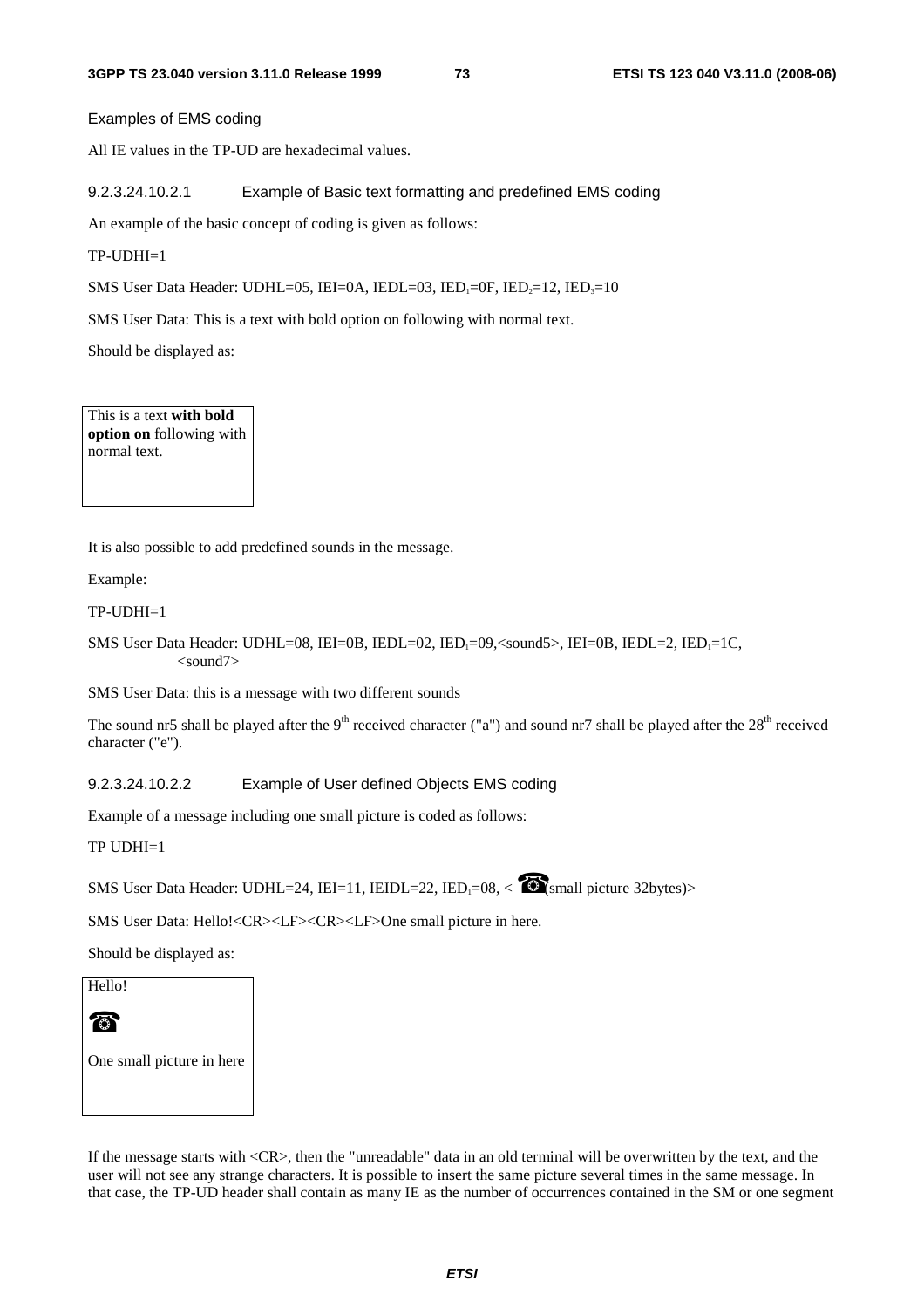of a concatenated message. Using defined elements will normally imply that more than one SM is required and therefore concatenation is required.

## 9.2.3.24.10.2.3 Concatenation of SMS messages

Concatenated messages are required in most cases required when using several types of EMS elements, since it is only possible to send one large picture/large animation/melody in one single SM. After including either of these elements, there are only 4 (or 9 if no concatenation is used) characters left to the text part, and this is usually too little.

If one or more objects are embedded in one segment of a concatenated message, the IE octet indicating its/their position within the SM data cannot be set to a value that would refer to a position in the next segment(s) so that received segments should be processed before all of them have been received. It means that a formatting text that could not be conveyed in one segment shall be split in as many segments as necessary. In that case, the IE relating to the formatting shall be repeated in all the segments in which it will apply.

Example of a message including 2 Large Pictures, 4 Small animations and 2 User defined Melodies together with some text.

The EMS message: <Large Picture1> <User Defined Melody 1> Hello All, This is a real Enhanced Message <Small Animation 1>. I can send <Small Animation 2> and receive <Small Animation 3> really advanced EMS messages <Animation 4> Isn"t it impressive? /Lars <User Defined Melody2> <Large Picture 2>

This EMS message has to use concatenated messages and the SM will typically contain the following data:

| <b>SM</b>      | User Data Header                                      | <b>User Data</b>                                     |
|----------------|-------------------------------------------------------|------------------------------------------------------|
| 1              | IEI=10 (Large Picture)                                | [ <cr><lf>]</lf></cr>                                |
|                | $IED1=00$ (beginning of the SM)                       |                                                      |
|                | <large (128="" 1="" bytes)="" picture=""></large>     |                                                      |
| $\overline{2}$ | IEI=0C (User Defined Sound)                           | Hello                                                |
|                | $IED1=00$ (beginning of the SM)                       |                                                      |
|                | <user (129bytes="" 1="" max)="" melody=""></user>     |                                                      |
| l3             | IEI=0F (Small Animation)                              | All, This is a real Enhanced Message. I can send and |
|                | $IED1=24$ (36 <sup>th</sup> position)                 |                                                      |
|                | <small (32="" 1="" animation="" bytes)=""></small>    |                                                      |
|                | IEI=0F (Small Animation)                              |                                                      |
|                | $IED1=2F (47th position)$                             |                                                      |
|                | <small (32="" 2="" animation="" bytes)=""></small>    |                                                      |
| $\overline{4}$ | IEI=0F (Small Animation)                              | receive really advanced EMS messages. Isn"t it       |
|                | $\text{IED}_1 = 07$ (7 <sup>th</sup> position)        | impressive? /Lars.                                   |
|                | <small (32="" 3="" animation="" bytes)=""></small>    |                                                      |
|                | IEI=0F (Small Animation)                              |                                                      |
|                | $IED1=25 (37th position)$                             |                                                      |
|                | <small (32="" 4="" animation="" bytes)=""></small>    |                                                      |
| 5              | IEI=0C (User Defined Sound)                           | $[<$ CR> <lf><math>]</math></lf>                     |
|                | $IED1=00$ (beginning of the SM)                       |                                                      |
|                | <user (128="" 1="" bytes="" max)="" melody=""></user> |                                                      |
| l6             | IEI=10 (Large Picture)                                |                                                      |
|                | $IED1=00$ (beginning of the SM)                       |                                                      |
|                | <large (128="" 2="" bytes)="" picture=""></large>     |                                                      |

## 9.2.3.24.10.3 EMS Formats

9.2.3.24.10.3.1 Sounds

### **Predefined Sounds**

There are a number of fixed predefined sounds. Each sound nr corresponds to a specific sound according to the table below. The presentations of these sounds are manufacturer specific.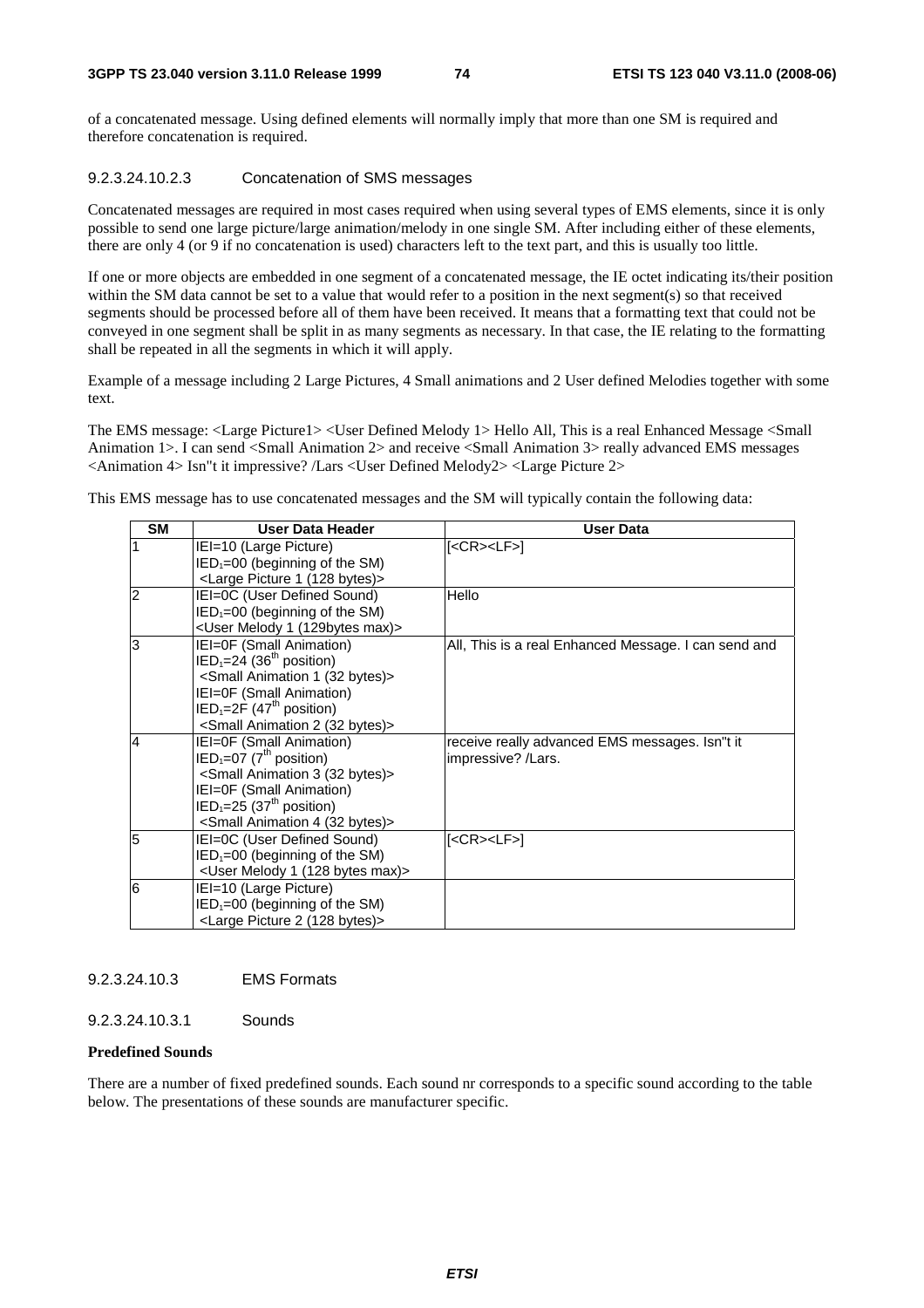| Sound nr       | <b>Description</b> |
|----------------|--------------------|
| 0              | Chimes high        |
|                | Chimes low         |
| $\overline{c}$ | Ding               |
| 3              | TaDa               |
| 4              | <b>Notify</b>      |
| 5              | Drum               |
| 6              | Claps              |
| 7              | FanFar             |
| 8              | Chord high         |
| 9              | Chord low          |

#### **User defined sounds**

The user defined sounds are coded according to the iMelody format[33]. The maximum length of a sound is 128 bytes.

#### 9.2.3.24.10.3.2 Pictures

Pictures are coded from upper left to lower right and in each byte the most significant bit represent the pixel at the left. The pictures are plain black and white, no colours or grey scales are supported. The bitvalue "0" represents a white pixel and the bitvalue "1" represents a black pixel.

Example 16\*16 picture

| Byte 1  | Byte 2  |
|---------|---------|
| Byte 3  | Byte 4  |
|         |         |
|         |         |
| Byte 31 | Byte 32 |

#### 9.2.3.24.10.3.3 Animation

#### **Predefined**

There are a number of predefined animations. Each animation nr corresponds to a specific animation according to the table below. The way of displaying the animation is manufacturer specific.

| <b>Animation nr</b> | <b>Description</b>  |  |
|---------------------|---------------------|--|
| 10                  | I am ironic, flirty |  |
|                     | I am glad           |  |
| $\overline{2}$      | I am sceptic        |  |
| 13                  | l am sad            |  |
| 14                  | WOW!                |  |
| 5                   | am crying           |  |

#### **User Defined**

Animations are coded as 4 sequential pictures, with the first picture sent first.

#### 9.2.3.24.11 RFC 822 E-Mail Header

This information element is used to indicate the existence of an RFC 822 Internet electronic mail in the data part of the short message. Both, E-Mail Header and (optional) E-Mail Body shall be parts of the SM"s data and shall be compliant with the syntax specified in RFC 822 [34]. The character set used for encoding of E-Mail Header and E-Mail body, however, shall be according to 3GPP TS 23.038 [9]. Encoding of E-Mail Header and E-Mail Body shall be done using the same character set.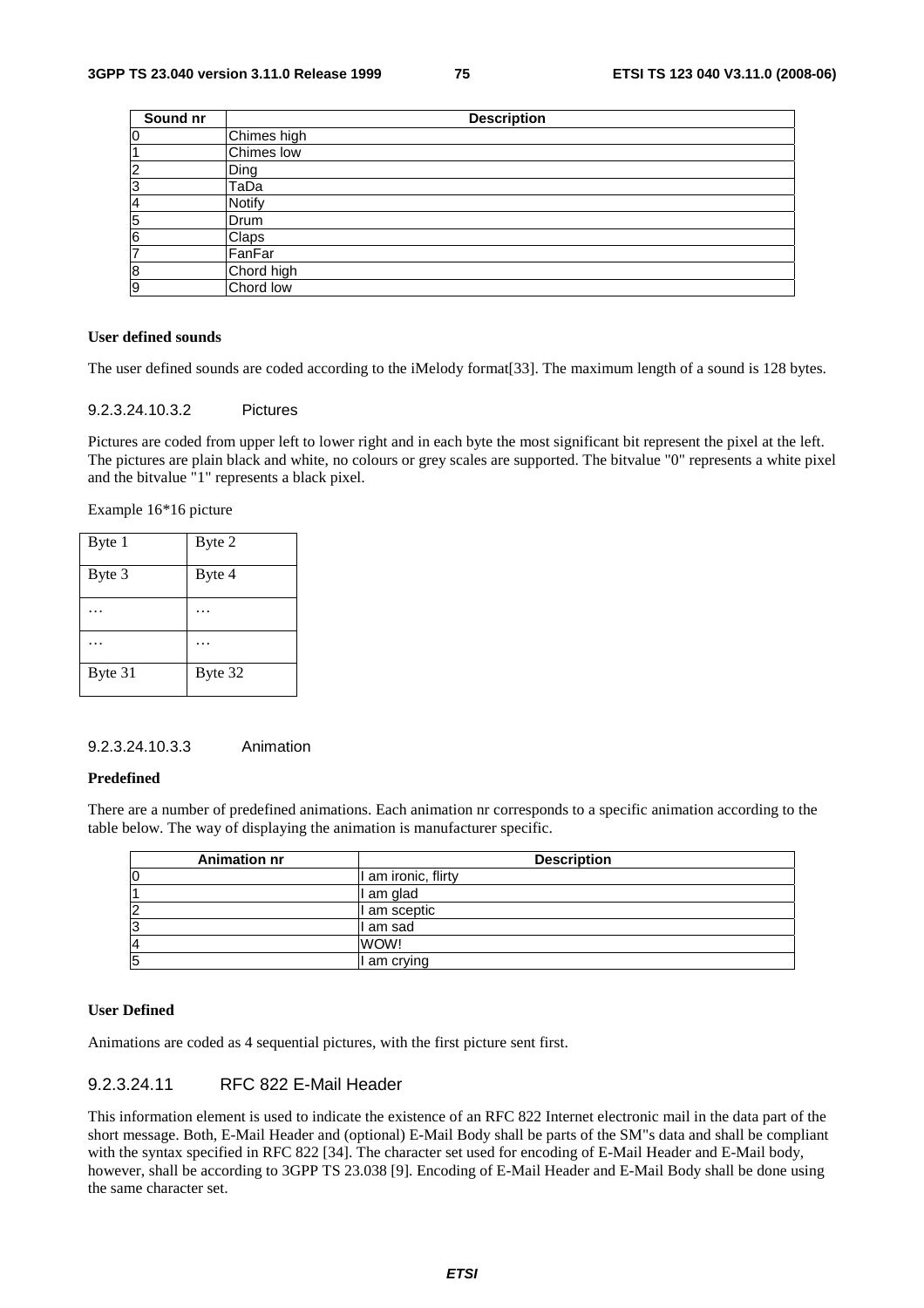In compliance with RFC 822 [34] the E-Mail Header shall always be located at the very beginning of the SM"s data part. It shall always be present in the "unfolded" format as it is specified in RFC 822 [34]. Not the <CRLF> character defined in RFC 822 [34] but the <LF> character according to 3GPP TS 23.038 [9] shall be used for the separation of different E-Mail Header fields.

If an RFC 822 E-Mail Body exists, it shall immediately follow the E-Mail Header in the SM"s data part.

- NOTE 1: The null line defined in RFC 822 for the separation of E-Mail Header and E-Mail Body may be discarded.
- NOTE 2: The sending of extended SMTP headers is allowed and the MS should not reject the message if there are header fields in the email header part that are not specified in RFC 822.

In case of an RFC 822 E-Mail Header exceeding the data part of a single SM, concatenation shall be used. In this case the E-Mail Header starts in the first segment of a concatenated SM and continues in one or several subsequent segments. The RFC 822 E-Mail Body shall immediately follow the final fraction of the RFC 822 E-Mail Header and may also be spread over several segments of the concatenated SM.

In case where this IEI is to be used in a concatenated SM then the IEI, its associated IEDL, and IED fields shall be contained in the first segment of the concatenated SM and shall also be contained in every subsequent segment of the concatenated SM.

The Information-Element-Data octet shall be coded as follows:

Octet 1 RFC 822 E-Mail Header length indicator

This octet shall indicate the length of the RFC 822 E-Mail Header that is located at the beginning of the data part of the SM. In case of an E-Mail Header exceeding the data part of a single SM, this octet shall indicate the length of that fraction of the RFC 822 E-Mail Header that is located at the beginning of the data part of the current segment of the concatenated SM.

If the user data is coded using the GSM 7 bit default alphabet, this IED octet shall give an integer representation of the number of septets within (that fraction of) the RFC 822 E-Mail Header that is located at the beginning of the data part of the current (segment of the concatenated) SM. See figure 9.2.3.24.11 (a).

If the user data is coded using 8-bit data, this IED octet shall give an integer representation of the number of octets within (that fraction of) the RFC 822 E-Mail Header that is located at the beginning of the data part of the current (segment of the concatenated) SM. See figure 9.2.3.24.11 (b).

If the user data is coded using UCS2 [24] data, this IED octet shall give an integer representation of the number of UCS2 characters (consisting of 2 octets) within (that fraction of) the RFC 822 E-Mail Header that is located at the beginning of the data part of the current (segment of the concatenated) SM. See figure 9.2.3.24.11 (c).

NOTE 3: If the user data is coded using compressed GSM 7 bit default alphabet or compressed 8 bit data or compressed UCS2 [24] data the RFC 822 E-Mail Header length indicator"s value shall be based on the amount of uncompressed data, i.e. before compression is performed.

The diagram below shows the layout of the IED for GSM 7 bit default alphabet data.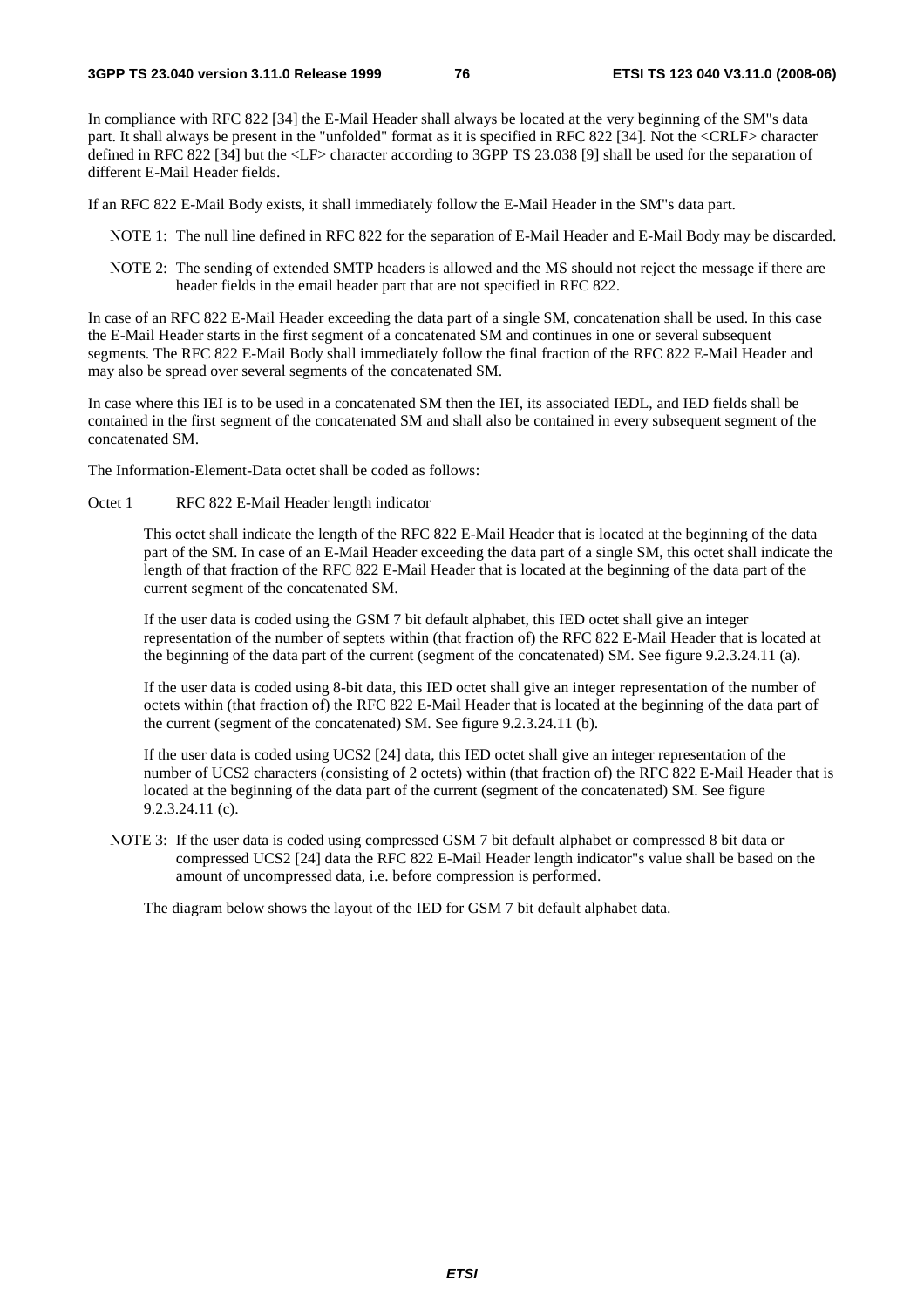

**Figure 9.2.3.24.11 (a)** 

The diagram below shows the layout of the IED for 8 bit data.



**Figure 9.2.3.24.11 (b)**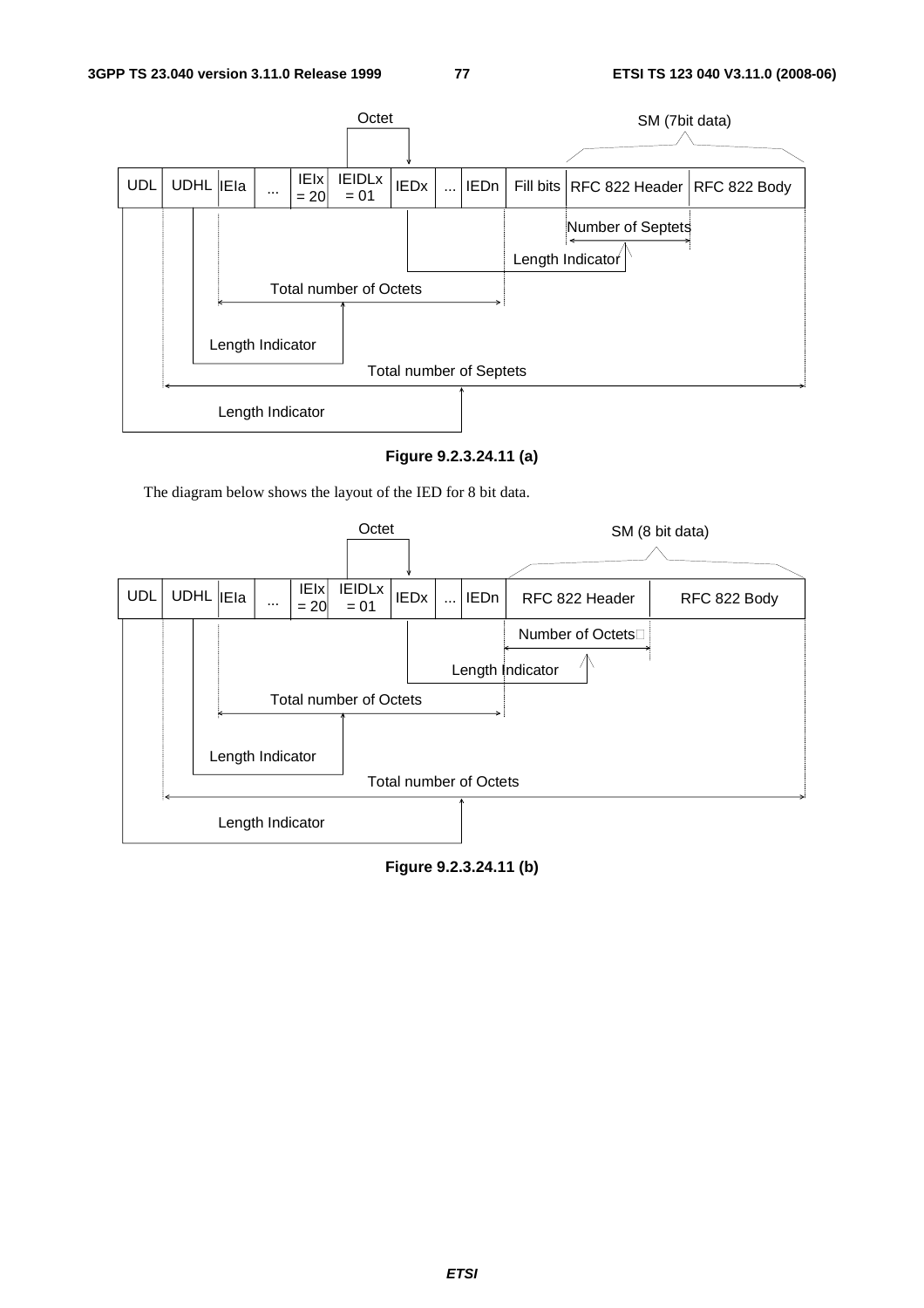The diagram below shows the layout of the IED for UCS2 data.



**Figure 9.2.3.24.11 (c)** 

## 9.2.3.25 TP-Reject-Duplicates (TP-RD)

The TP-Reject-Duplicates is a 1 bit field located within bit 2 of the first octet of SMS-SUBMIT and has the following values.

Bit no. 2: 0 Instruct the SC to accept an SMS-SUBMIT for an SM still held in the SC which has the same TP-MR and the same TP-DA as a previously submitted SM from the same OA.

> 1 Instruct the SC to reject an SMS-SUBMIT for an SM still held in the SC which has the same TP-MR and the same TP-DA as the previously submitted SM from the same OA. In this case the response returned by the SC is as specified in 9.2.3.6.

### 9.2.3.26 TP-Status-Report-Qualifier (TP-SRQ)

The TP-Status-Report-Qualifier is a 1 bit field located within bit 5 of the first octet of SMS-STATUS-REPORT and has the following values.

| Bit no. 5: | The SMS-STATUS-REPORT is the result of a SMS-SUBMIT.       |
|------------|------------------------------------------------------------|
|            | The SMS-STATUS-REPORT is the result of an SMS-COMMAND e.g. |
|            | an Enquiry.                                                |

### 9.2.3.27 TP-Parameter-Indicator (TP-PI)

The TP-Parameter-Indicator comprises a number of octets between 1 and n where each bit when set to a 1 indicates that a particular optional parameter is present in the fields which follow. The TP-PI is present as part of the RP-User-Data in the RP-ACK for both the SMS-DELIVER TPDU and the SMS-SUBMIT TPDU.

The structure of the TP-PI is as follows:

Octet 1

| bit 7                   | bit<br>. . | Ibit 5   | 'bit      | lbit 3   | .<br>lbit 2                         | <b>bit</b> | IЫ<br>. . |
|-------------------------|------------|----------|-----------|----------|-------------------------------------|------------|-----------|
| . .<br>bit<br>≞xtensior | Reserved   | Reserved | IReserved | Reserved | $\overline{\phantom{a}}$<br>тn<br>◡ | v          | חומ<br>   |

The most significant bit in octet 1 and any other TP-PI octets which may be added later is reserved as an extension bit which when set to a 1 shall indicate that another TP-PI octet follows immediately afterwards.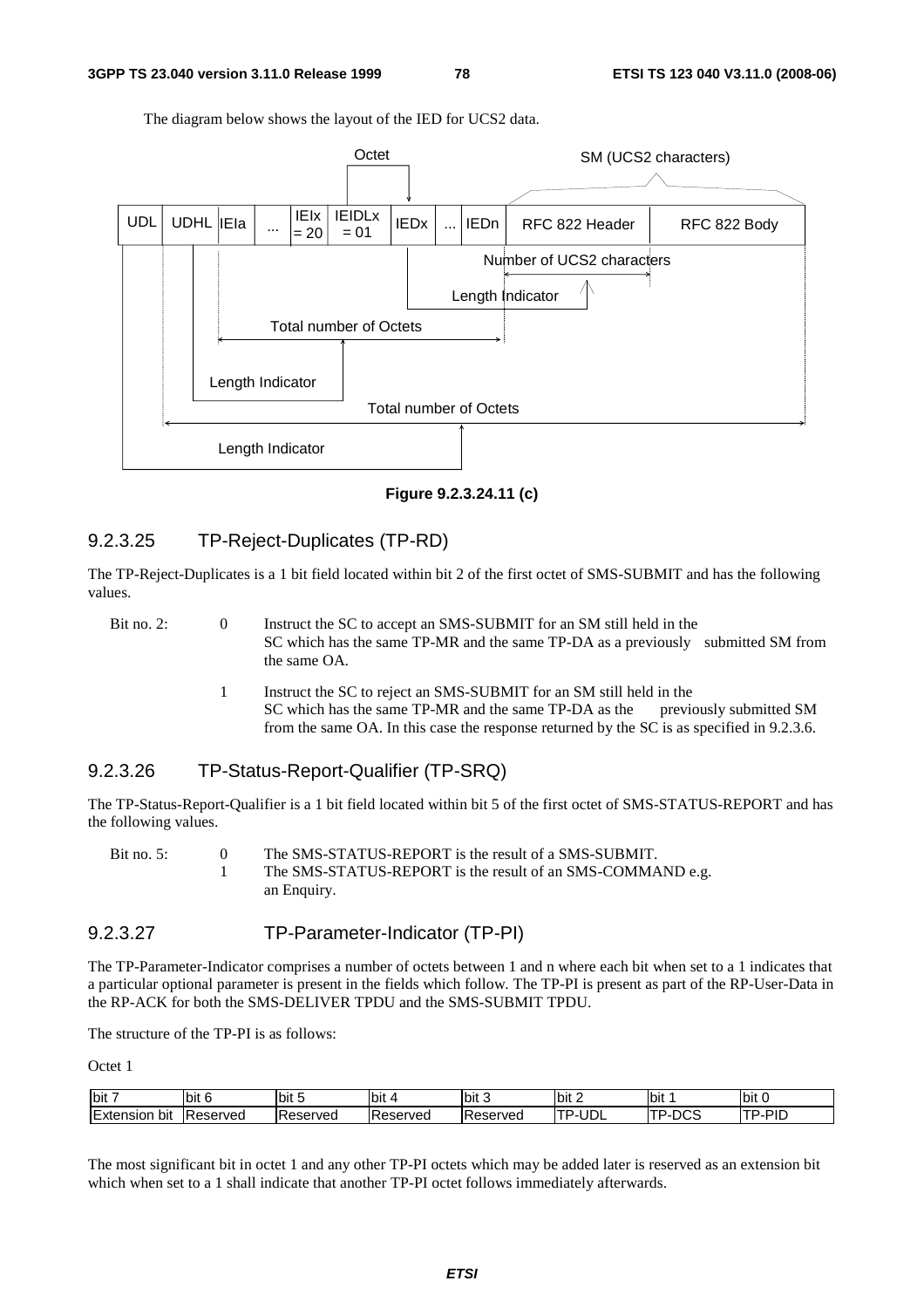If the TP-UDL bit is set to zero then by definition then neither the TP-UDL field or the TP-UD field can be present.

If a Reserved bit is set to "1" then the receiving entity shall ignore the setting. The setting of this bit shall mean that additional information will follow the TP-User-Data, so a receiving entity shall discard any octets following the TP-User-Data.

## 9.3 Service provided by the SM-RL

## 9.3.1 General

The Short Message Relay Layer (SM-RL) provides a service to the Short Message Transfer Layer (SM-TL). This service enables the SM-TL to send Transfer Protocol Data Units (TPDUs) to its peer entity, receive TPDUs from its peer entity and receive reports about earlier requests for TPDUs to be transferred.

In order to keep track of TPDUs and reports about those TPDUs, primitives between the SM-TL and SM-RL contain a Short Message Identifier (SMI), which is a reference number for the TPDU associated with the primitive. This Short Message Identifier is not carried via the SM-RL protocol of clause 9.3.2. It is carried via the relay layer service between the SC and GMSC. It is also carried by SM-RL of 3GPP TS 24.011 [13], between the visited MSC and MS. The parameter is not carried by MAP but is mapped to and from the TCAP dialogue Identifier (see ITU-T Recommendation Q.771, "Blue Book" [19]) at the GMSC and the visited MSC (therefore the Message Identifier at the SC/GMSC interface is not the same as at the visited MSC/MS interface).

The SM-RL communicates with its peer entity by the protocol described in the following clauses.

## 9.3.2 Protocol element repertoire at SM-RL

Different protocols are required between different pairs of SM-RL entities. Those are described in other GSM/UMTS specifications. This clause gives a survey of the different information elements which have to be conveyed between those entities. (Note that the notation of the protocol and information elements may vary between different GSM/UMTS specifications).

The SM-RL comprises the following 6 protocol elements:

|                              | for transferring a TPDU from MS to SC                                                |
|------------------------------|--------------------------------------------------------------------------------------|
|                              | for transferring a TPDU from SC to MS                                                |
|                              | for acknowledging an RP-MO-DATA, an RP-MT-DATA or an                                 |
|                              | RP-SM-MEMORY-AVAILABLE                                                               |
|                              | for informing of an unsuccessful RP-MO-DATA or an RP-MT-DATA transfer attempt        |
|                              | for alerting the SC that the MS has recovered operation (information                 |
| sent from the HLR to the SC) |                                                                                      |
|                              | RP-SM-MEMORY-AVAILABLE for notifying the network that the MS has memory available to |
|                              | accept one or more short messages (information sent from the MS to                   |
|                              |                                                                                      |
|                              | the HLR)                                                                             |

### 9.3.2.1 RP-MO-DATA

Basic elements of the RP-MO-DATA type.

| Abbr.        | Reference                     | <b>р1</b> | <b>Description</b>             |
|--------------|-------------------------------|-----------|--------------------------------|
| <b>RP-OA</b> | <b>RP-Originating-Address</b> | ++-       | Address of the originating MS. |
| <b>RP-DA</b> | IRP-Destination-Address       | -++       | Address of the destination SC. |
| RP-UD        | IRP-User-Data                 | $^{++}$   | Parameter containing the TPDU  |

1) Provision on the links SC<->MSC, MSC<->MSC or MSC<->SGSN, and MSC<->MS or SGSN<->MS indicated by "xxx", where x may be either "+" or "-", dependent on whether the parameter is mandatory or not on the respective link.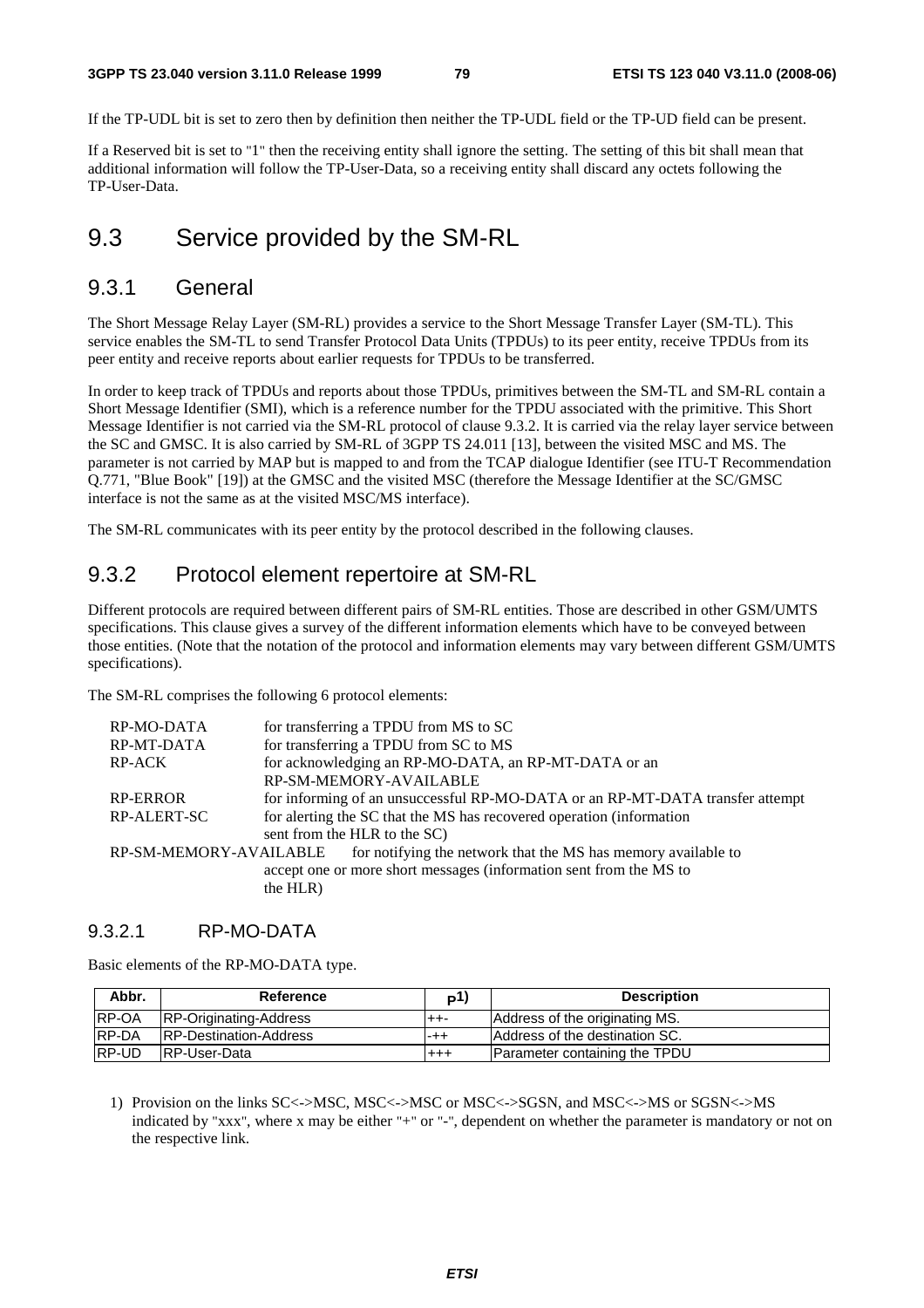### 9.3.2.2 RP-MT-DATA

Basic elements of the RP-MT-DATA type.

| Abbr.          | Reference                         | p1)      | <b>Description</b>                                                                                                                                   |
|----------------|-----------------------------------|----------|------------------------------------------------------------------------------------------------------------------------------------------------------|
| RP-PRI         | RP-Priority-Request               | $+ - -$  | Parameter indicating whether or not the short<br>message transfer should be stopped if the originator<br>SC address is already contained in the MWD. |
| <b>RP-MMS</b>  | RP-More-Messages-To-Send          | OO-      | Parameter indicating that there are more messages<br>waiting in the SC                                                                               |
| <b>RP-OA</b>   | RP-Originating-Address            | $^{+++}$ | Address of the originating SC.                                                                                                                       |
| <b>RP-DA</b>   | <b>RP-Destination-Address</b>     | $++-$    | Address of the destination MS.                                                                                                                       |
| RP-UD          | RP-User-Data                      | $+ + +$  | Parameter containing the TPDU                                                                                                                        |
| <b>RP-MTI</b>  | RP-Message Type Indicator         | O--      | Parameter indicating if the TPDU is a SMS Deliver or<br>a SMS Status Report 2)                                                                       |
| <b>RP-SMEA</b> | <b>RP-originating SME-Address</b> | $O-$     | Address of the originating SME 2)                                                                                                                    |

1) Provision on the links SC<->MSC, MSC<->MSC or MSC<->SGSN, and MSC<->MS or SGSN<->MS indicated by "xxx", where x may be "+", "-" or "O", dependent on whether the parameter is mandatory, not

present or optional on the respective link.

2) These information elements may be included in the "Send Routing Information for SM" sent by the SMS-GMSC to the HLR.

When transmitted, the RP-SMEA shall take the TP-OA value.

When transmitted, the RP-MTI shall be given the following values:

- 0 SMS Deliver
- 1 SMS Status Report.

 This may be used by the HLR to distinguish the two cases in order not to apply any filtering mechanism based on the RP-SMEA value in case of a SMS-Status Report transmission.

## 9.3.2.3 RP-ACK

The RP-ACK contains the RP-User-Data which is a parameter containing the TPDU (see 9.2.2.1a and 9.2.2.2a).

### 9.3.2.4 RP-ERROR

Basic elements of the RP-ERROR type.

| Abbr.         | <b>Reference</b>                 | p1)     | <b>Description</b>                                                                                                                                                                                                                                                                                                        |
|---------------|----------------------------------|---------|---------------------------------------------------------------------------------------------------------------------------------------------------------------------------------------------------------------------------------------------------------------------------------------------------------------------------|
| <b>RP-MSI</b> | RP-MW-Set-Indication             | +--     | Parameter indicating whether or not the MWI has been                                                                                                                                                                                                                                                                      |
|               |                                  |         | $up$ -dated. $2)$                                                                                                                                                                                                                                                                                                         |
| <b>RP-CS</b>  | RP-Cause                         | $+ + +$ | Parameter identifying the error type. The RP-Cause<br>parameter gives the reason why a short message<br>transfer attempt fails. In practice three relay layer<br>protocols are used - SC to GMSC/IWMSC (see<br>GSM TS 03.47 [11]), MAP (see 3GPP TS 29.002 [15])<br>and via the radio interface (see 3GPP TS 24.011 [13]) |
| RP-MSIsdn     | RP-international--MS-ISDN-number | $+--$   | MSIsdn-Alert of the MS, see clause $3.2.73$ )                                                                                                                                                                                                                                                                             |
| RP-UD         | <b>RP-User-Data</b>              | 000     | Parameter containing a TPDU                                                                                                                                                                                                                                                                                               |

- 1) Provision on the links SC<->MSC, MSC<->MSC or MSC<->SGSN, and MSC<->MS or SGSN<->MS indicated by "xxx", where x may be "+", "-" or "O" dependent on whether the parameter is mandatory, not present or optional on the respective link.
- 2) Only present when the RP-ERROR is transferred from the SMS-GMSC to the SC.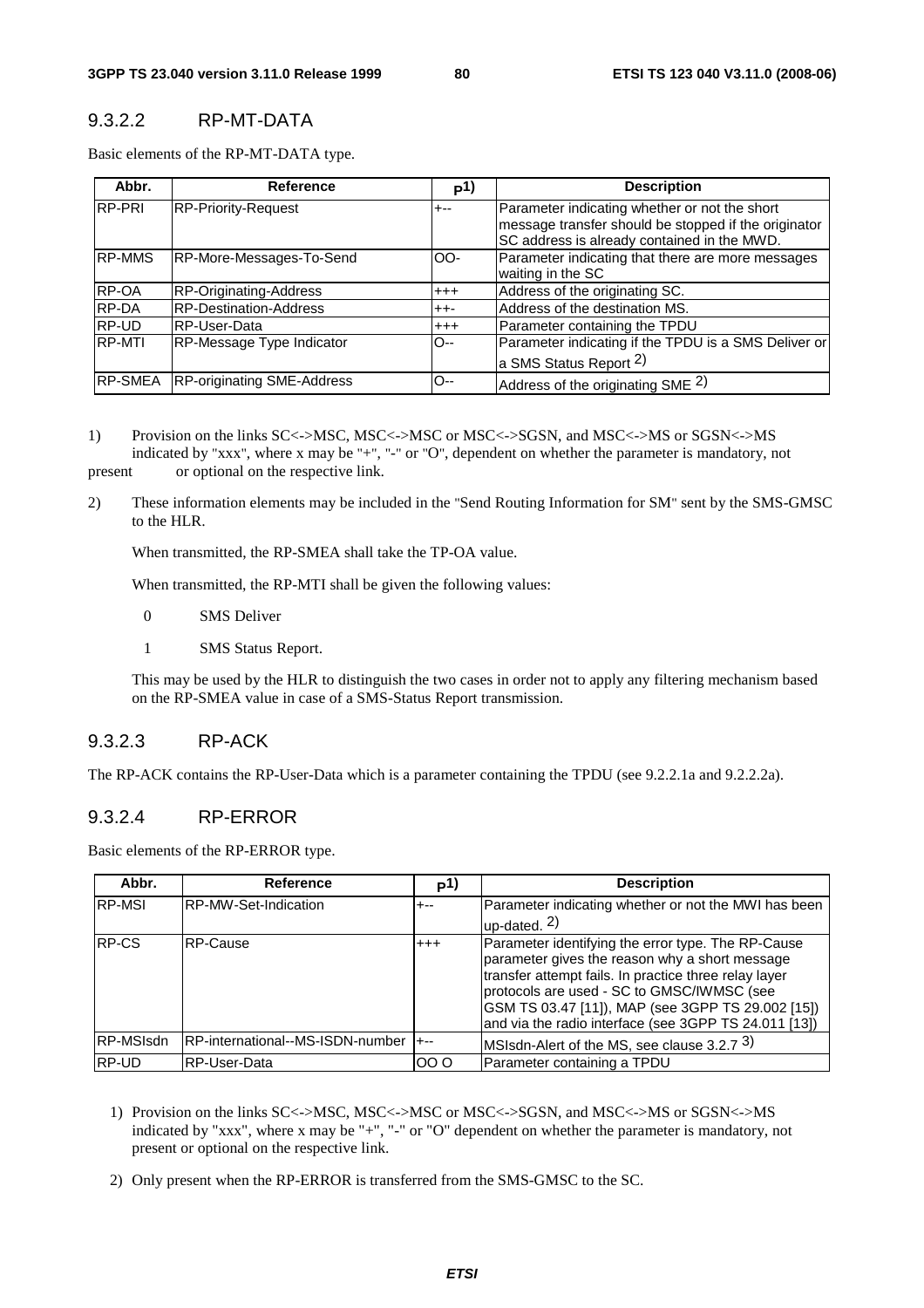3) Only present when the RP-MT-DATA transfer attempt failed because the MS is not reachable or because the MS memory capacity was exceeded and the MSIsdn-Alert is different from the MSIsdn used by the SC to address the recipient MS.

### 9.3.2.5 RP-ALERT-SC

Basic elements of the RP-ALERT-SC type:

| Abbr      | Reference                        |    | <b>Description</b> |
|-----------|----------------------------------|----|--------------------|
| RP-MSIsdn | IRP-International-MS-ISDN-Number | ΙM | IMSIsdn of the MS. |

1) Provision; Mandatory (M).

#### 9.3.2.6 RP-SM-MEMORY-AVAILABLE

Basic elements of the RP-SM-MEMORY-AVAILABLE type:

| Abbr.          | Reference                                             | D | <b>Description</b>     |
|----------------|-------------------------------------------------------|---|------------------------|
| <b>RP-IMSI</b> | IRP-International-Mobile-Subscriber- I++-<br>Identity |   | <b>IMSI</b> of the MS. |

1) Provision on the links HLR<->VLR or HLR<->SGSN, VLR<->MSC and MSC<->MS or SGSN<->MS indicated by "xxx", where x may be either "+" or "-", dependent on whether the parameter is mandatory or not present on the respective link.

## 10 Fundamental procedures within SMS

The SMS comprises 3 fundamental procedures:

- 1) Short message mobile terminated. This procedure consists of all necessary operations to:
	- a) transfer a short message or status report from the SC to the MS;
	- b) return a report to the SC, containing the result of the message transfer attempt.
- 2) Short message mobile originated. This procedure consists of all necessary operations to:
	- a) transfer a short message from the MS to the SC;
	- b) return a report to the MS, containing the result of the message transfer attempt.
- 3) Transfer of an Alert. This procedure consists of all necessary operations for an HLR or a VLR to initiate a transfer of an Alert to a specific SC, informing the SC that the MS has recovered operation.

3GPP TS 29.002 [15] defines operations necessary for the provision of the Short Message Service. The operations defined in clause 10 describe the requirement that the Short Message Service puts upon the network functionality. If discrepancies exist in nomenclature, it is the 3GPP TS 29.002 [15] that shall be the reference.

Annex C indicates the flow of primitives and parameters during the short message transfer between the SC and the MS. Both the Mobile terminated and the Mobile originated cases are covered.

## 10.1 Short message mobile terminated

The entities involved in this procedure are depicted in figure 14.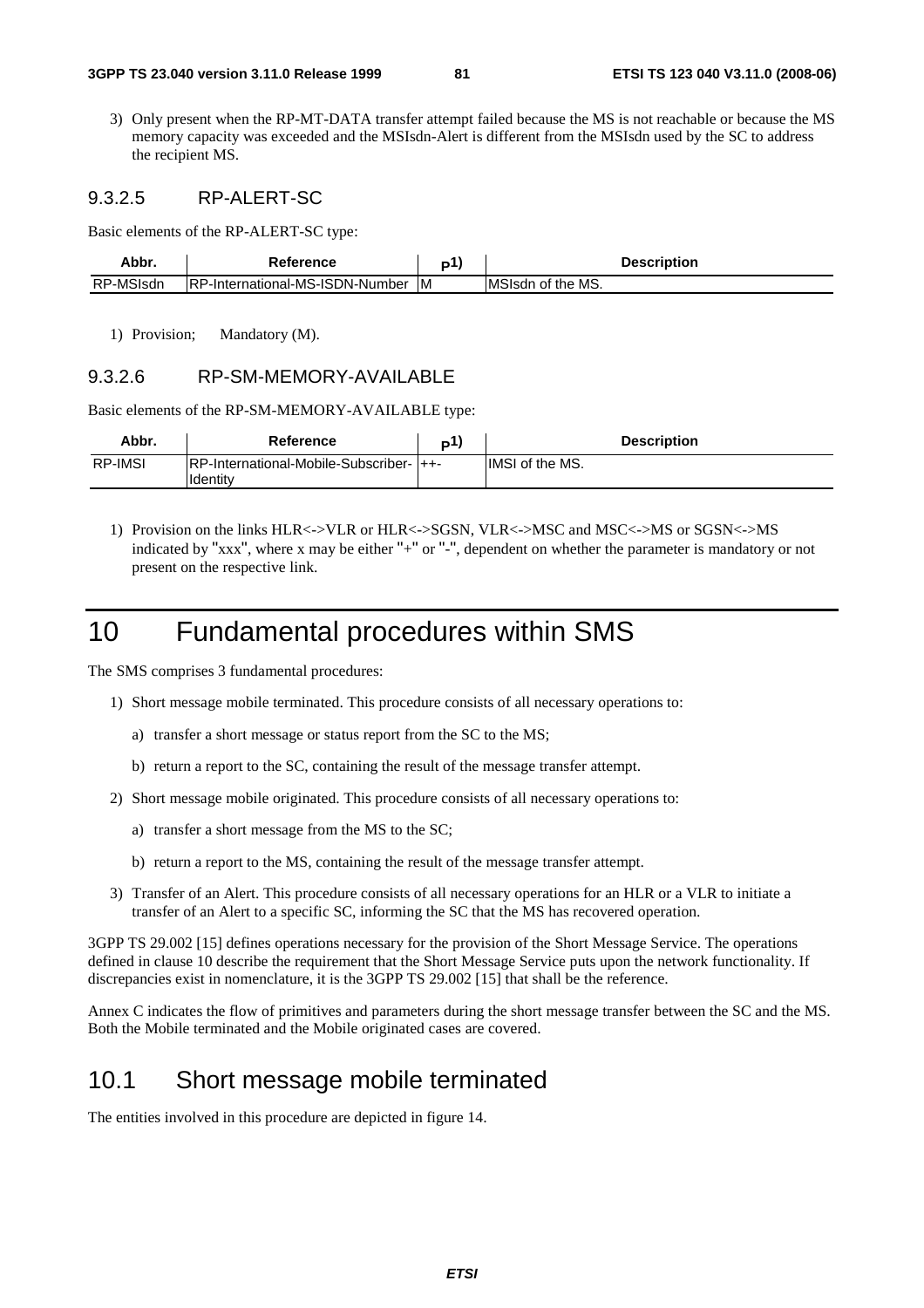

NOTE: Since the short message mobile terminated procedure covers the functionality required at SM-RL for transferring TPDUs from SC to MS, the procedure described covers both short message (SMS-DELIVER) and status report (SMS-STATUS-REPORT) transfer. The term "short message transfer" therefore, in this clause, covers both cases.

#### **Figure 14: Interfaces involved in the Short message mobile terminated procedure. GSM TS 03.02 [5]. X is the interface between an MSC and an SC as defined in clause 5**

In figure 15, sequence diagrams are shown for the following basic situations of short message mobile terminated transfer attempt:

- Successful short message transfer via the MSC or the SGSN;
- Short message transfer attempt failing due to error at the SMS-GMSC;
- Short message transfer attempt failing due to negative outcome of HLR information retrieval;
- Short message transfer attempt failing due to error at the MSC or SGSN;
- Short message transfer attempt failing due to negative outcome of VLR information retrieval;
- Short message transfer attempt failing due to erroneous message transfer on the radio path;
- Short message transfer attempt failing over the first path (e.g. SGSN) and succeeding over the second path (e.g. MSC);
- Short message transfer attempt failing over the first path (e.g. SGSN) and over the second path (e.g. MSC).

References to the relevant specifications of the different operations are given in clause 4.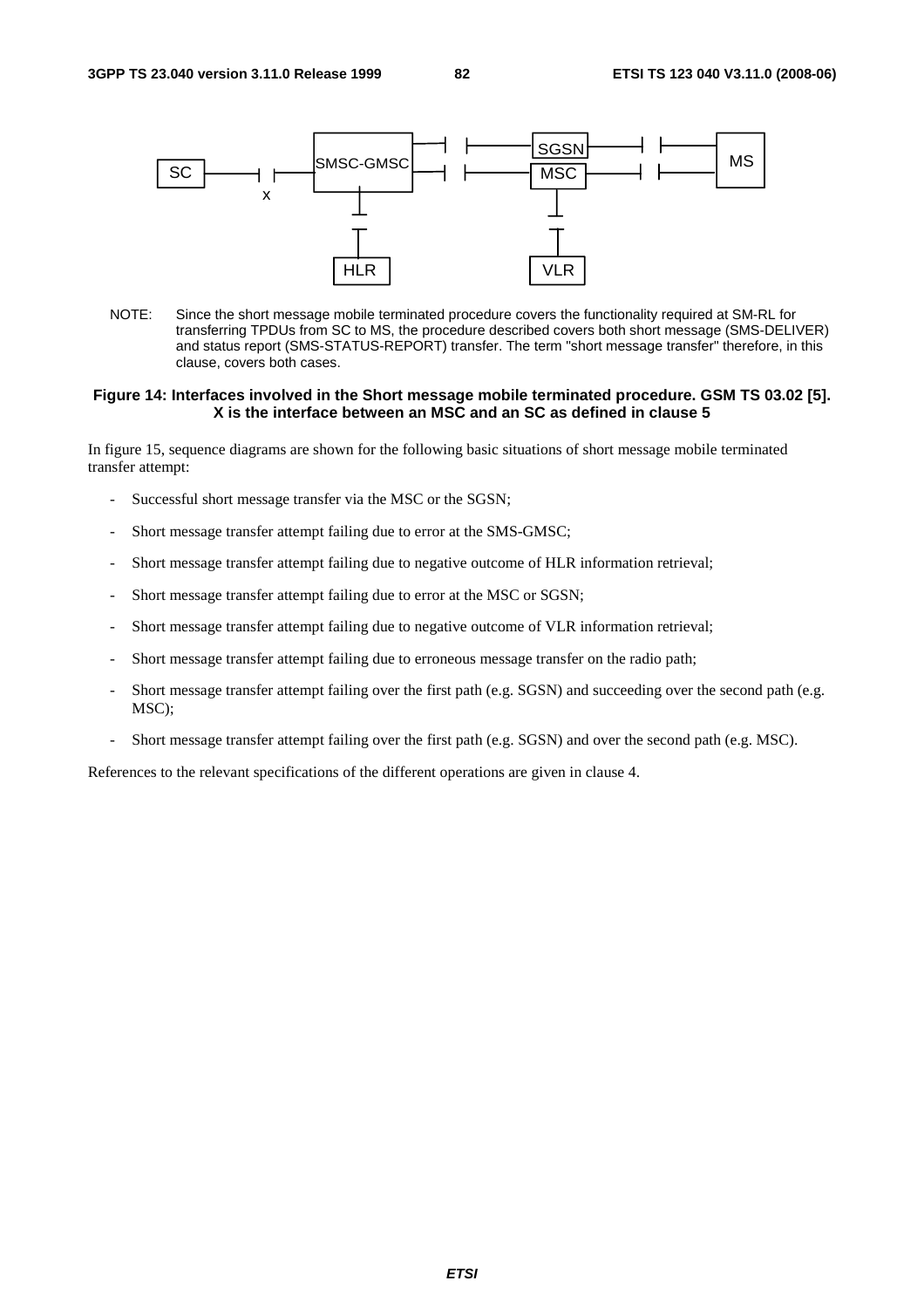



Operation invocation or message transfer.

Successful operation invocation or message transfer including report.

NOTE 1): This operation is not used by the SGSN.

#### **Figure 15a): Successful short message transfer attempt via the MSC or the SGSN**





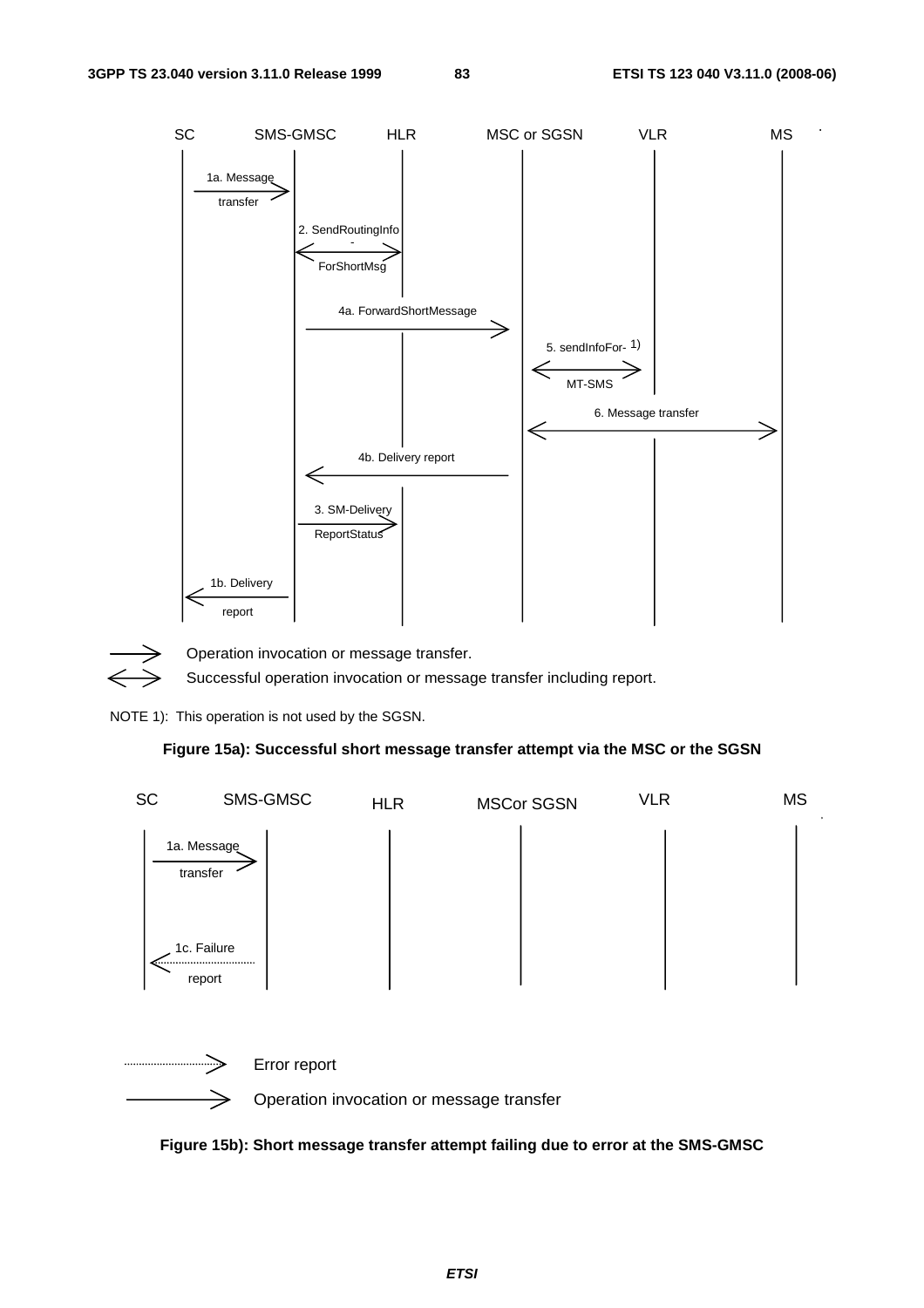



Operation invocation or message transfer.

Error report

Unsuccessful operation invocation ro message transfer including report

#### **Figure 15c): Short message transfer attempt failing due to negative outcome of HLR information retrieval**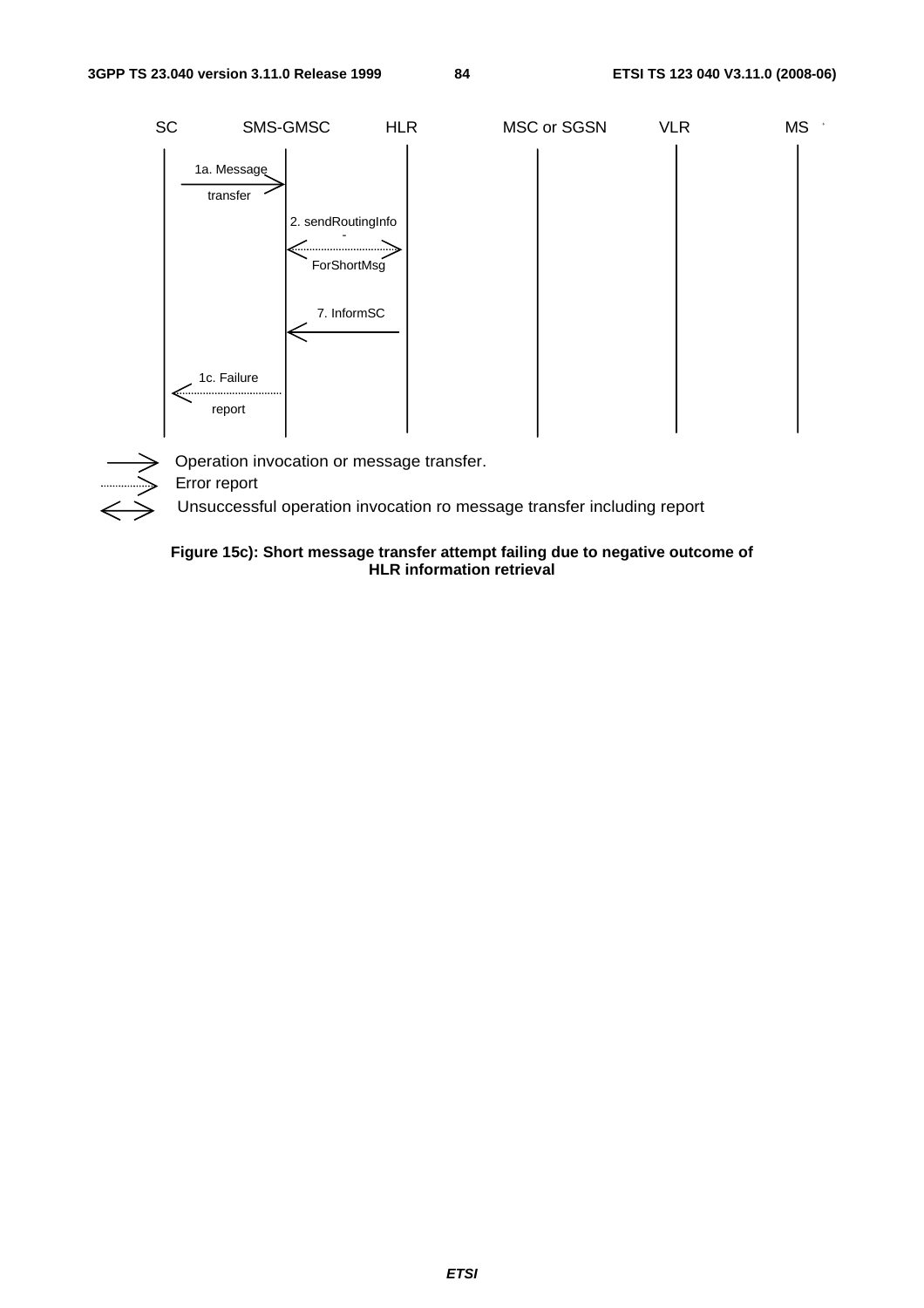

Error report

 $\Longleftrightarrow$ 

Unsuccessful operation invocation or message transfer including report. (or with missing confirmation)

**Figure 15d): Short message transfer attempt failing due to error at the MSC or SGSN**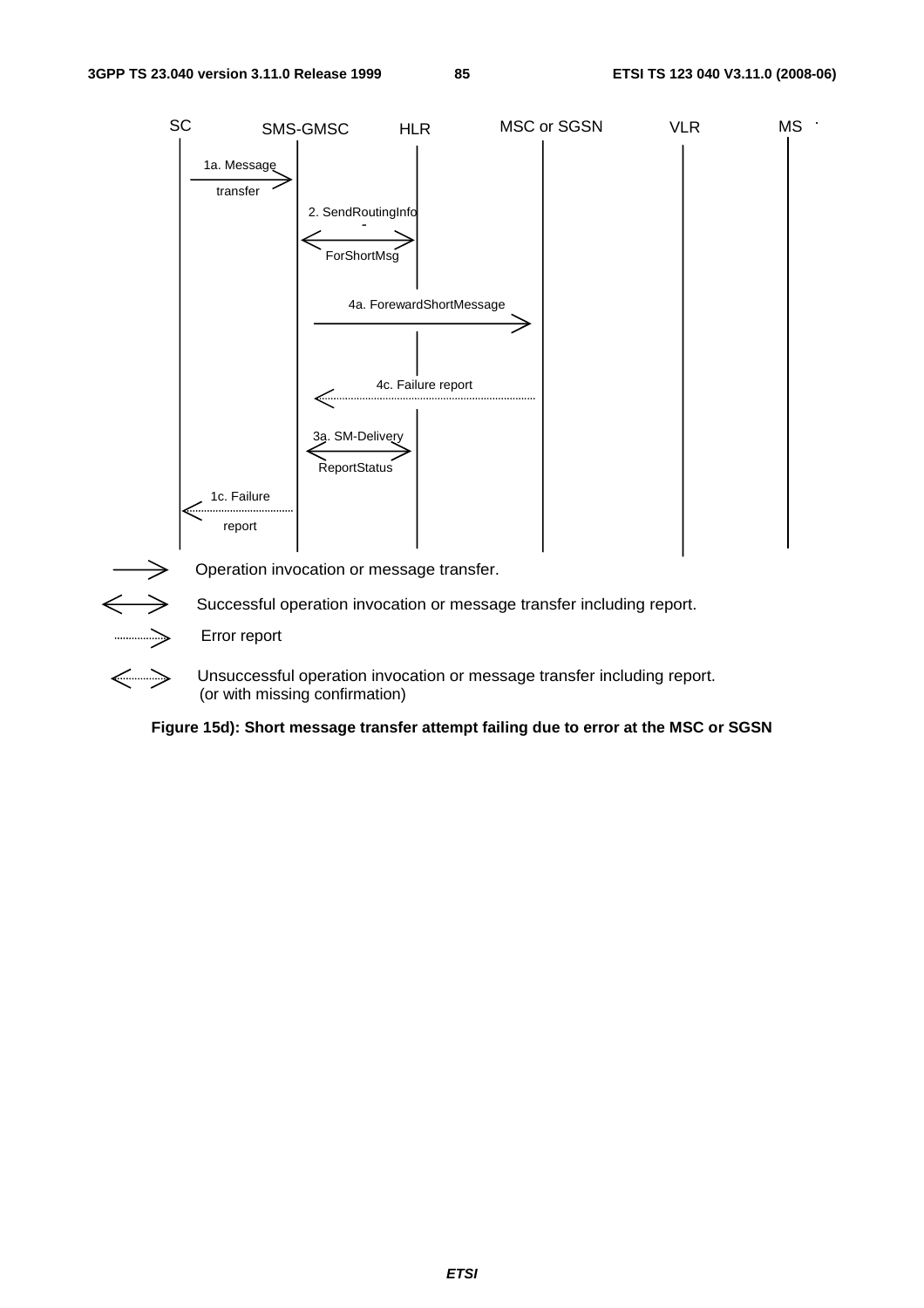

Error report

Unsuccessful operation invocation or message transfer including report. (or with missing confirmation)

#### **Figure 15e): Short message transfer attempt failing due to negative outcome of VLR information retrieval**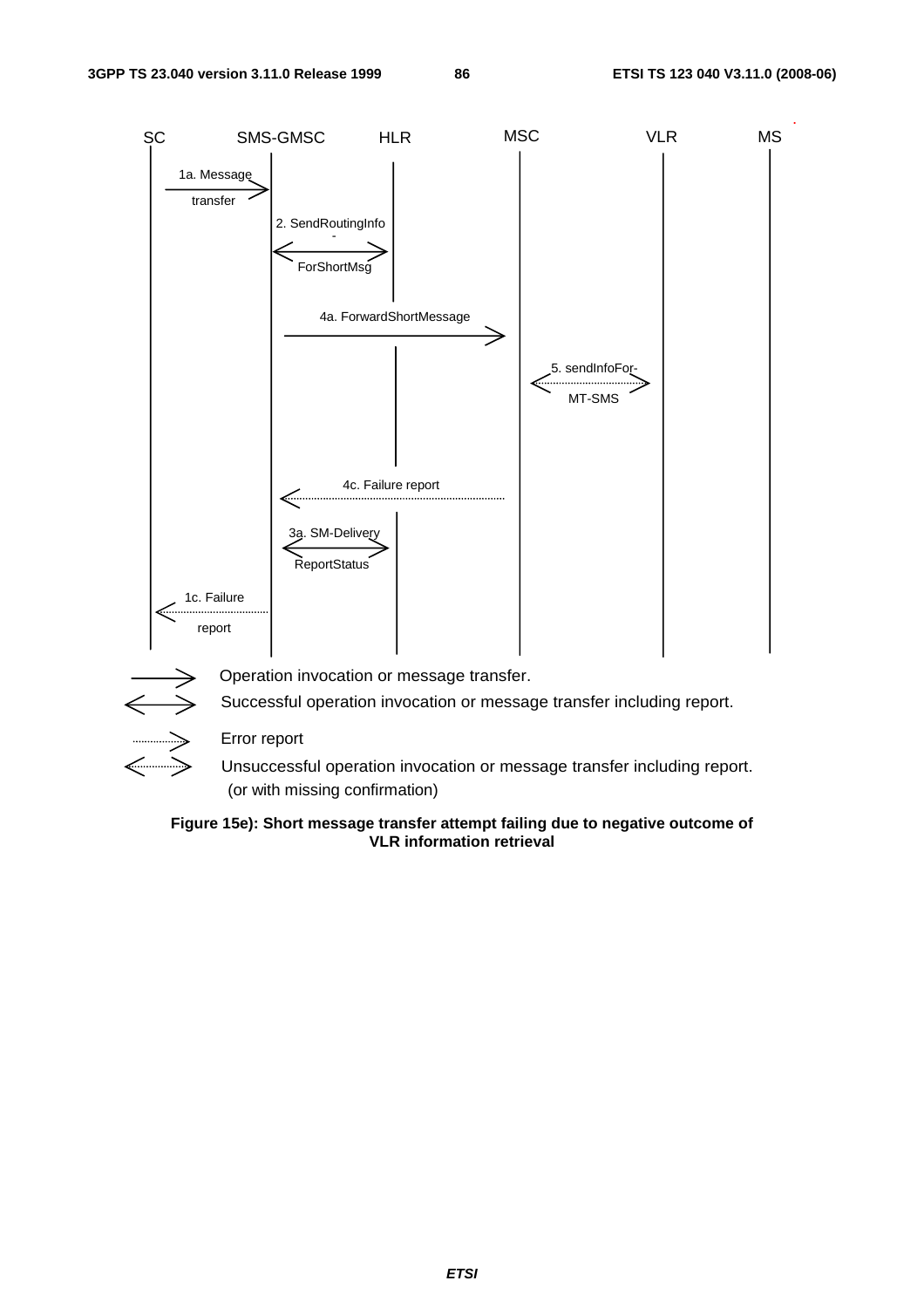.



- Successful operation invocation or message transfer including report.
- $\implies$ Error report
- $\Longleftrightarrow$ Unsuccessful operation invocation or message transfer including report. (or with missing confirmation)

NOTE 1): This operation is not used by the SGSN.

#### **Figure 15f): Short message transfer attempt failing due to erroneous message transfer on the radio path**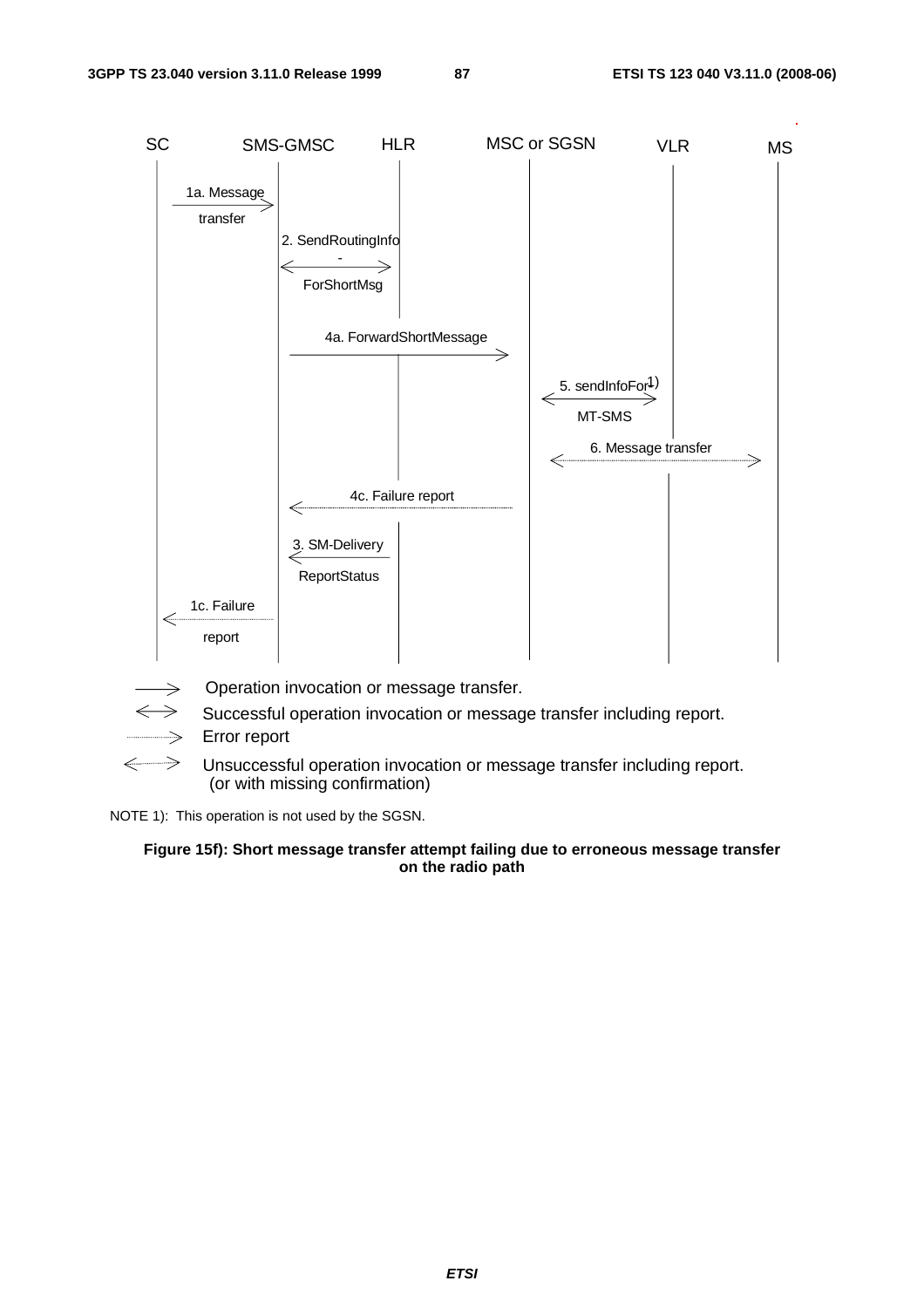

- NOTE 1): This operation is not used by the SGSN.
- NOTE 2): Two addresses (SGSN and MSC) are received from HLR.
- NOTE 3): Successful transfer over second path and unsuccessful transfer over first path (e.g. Absent subscriber) are sent to HLR.
- NOTE 4): The SMS transfer towards the second path is only triggered by the reception of some MAP errors on the first path as described in clause 8.1.1.

#### **Figure 15g): Short message transfer attempt failing over the first path (e.g. SGSN) and succeeding over the second path (e.g. MSC)**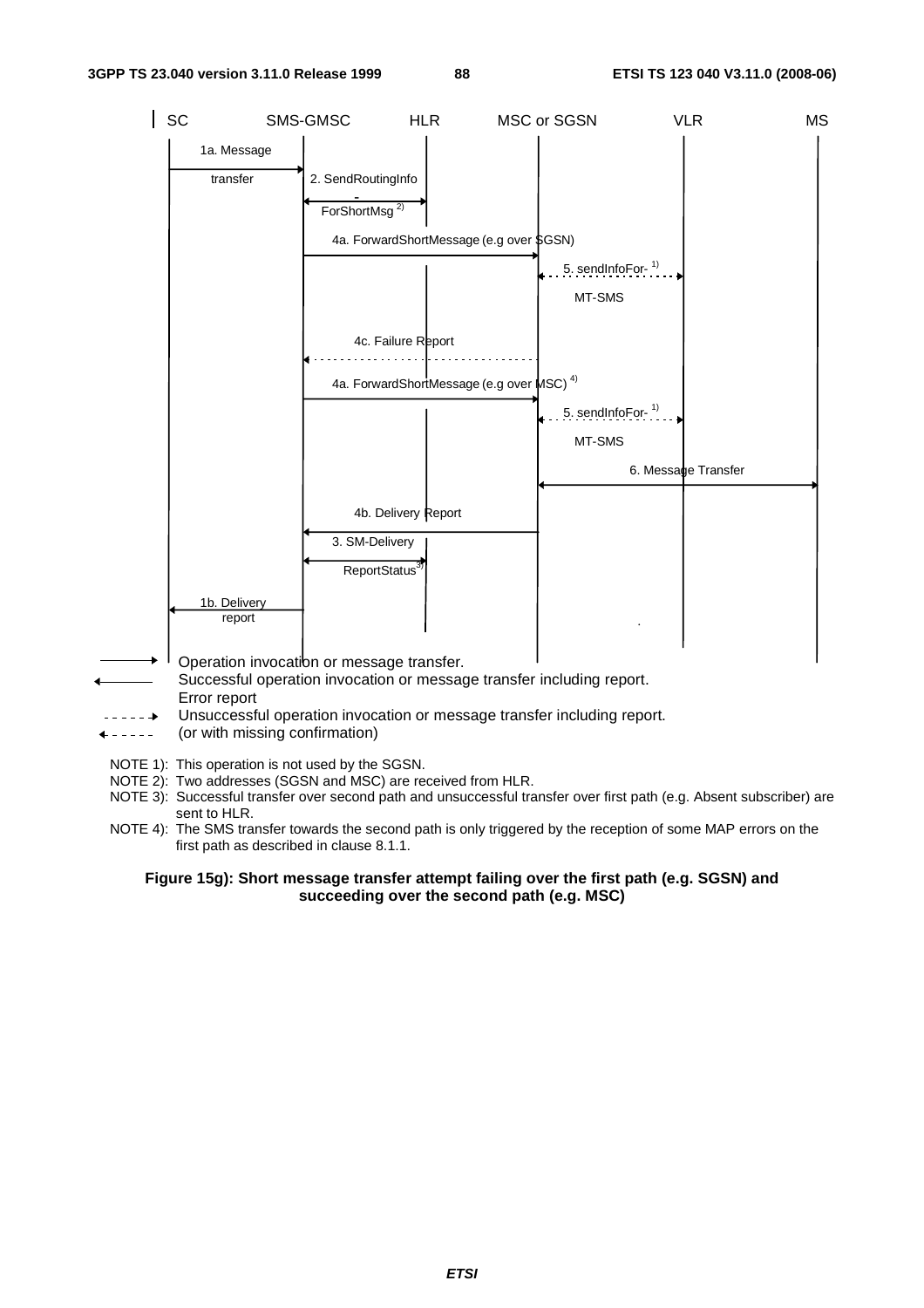

- Operation invocation or message transfer.
- Successful operation invocation or message transfer including report. Error report
- $--$ Unsuccessful operation invocation or message transfer including report.
- $- - -$ (or with missing confirmation)
- NOTE 1): This operation is not used by the SGSN.
- NOTE 2): Two addresses (SGSN and MSC) are received from HLR.
- NOTE 3): Unsuccessful transfer over the second path (e.g. MemoryCapacityExceeded) and over the first path (e.g. Absent subscriber) are sent to HLR.
- NOTE 4): The SMS transfer towards the second path is only triggered by the reception of some MAP errors on the first path as described in clause 8.1.1.

#### **Figure 15h): Short message transfer attempt failing over the first path (e.g. SGSN) and over the second path (e.g. MSC)**

#### **Operation 1: Message transfer SC -> SMS-GMSC.**

This operation is used to transfer a short message from an SC to an SMS-GMSC.

The operation consists of:

- the transfer of a message containing the TPDU from the SC to the SMS-GMSC (see "1a. Message transfer" in figure 15); and
- the return of either a "Failure report" (see 1c. in figure 15) or a "Delivery report" (see 1b. in figure 15).

"Failure report" is returned to the SC when the SMS-GMSC has received indication from another entity (MSC, SGSN or HLR) the procedure was unsuccessful. The error indications which the SMS-GMSC may receive from the MSC, SGSN, HLR, VLR or MS enable the SMS-GMSC to return one of the error indications given in clause 3.3 back to the SC.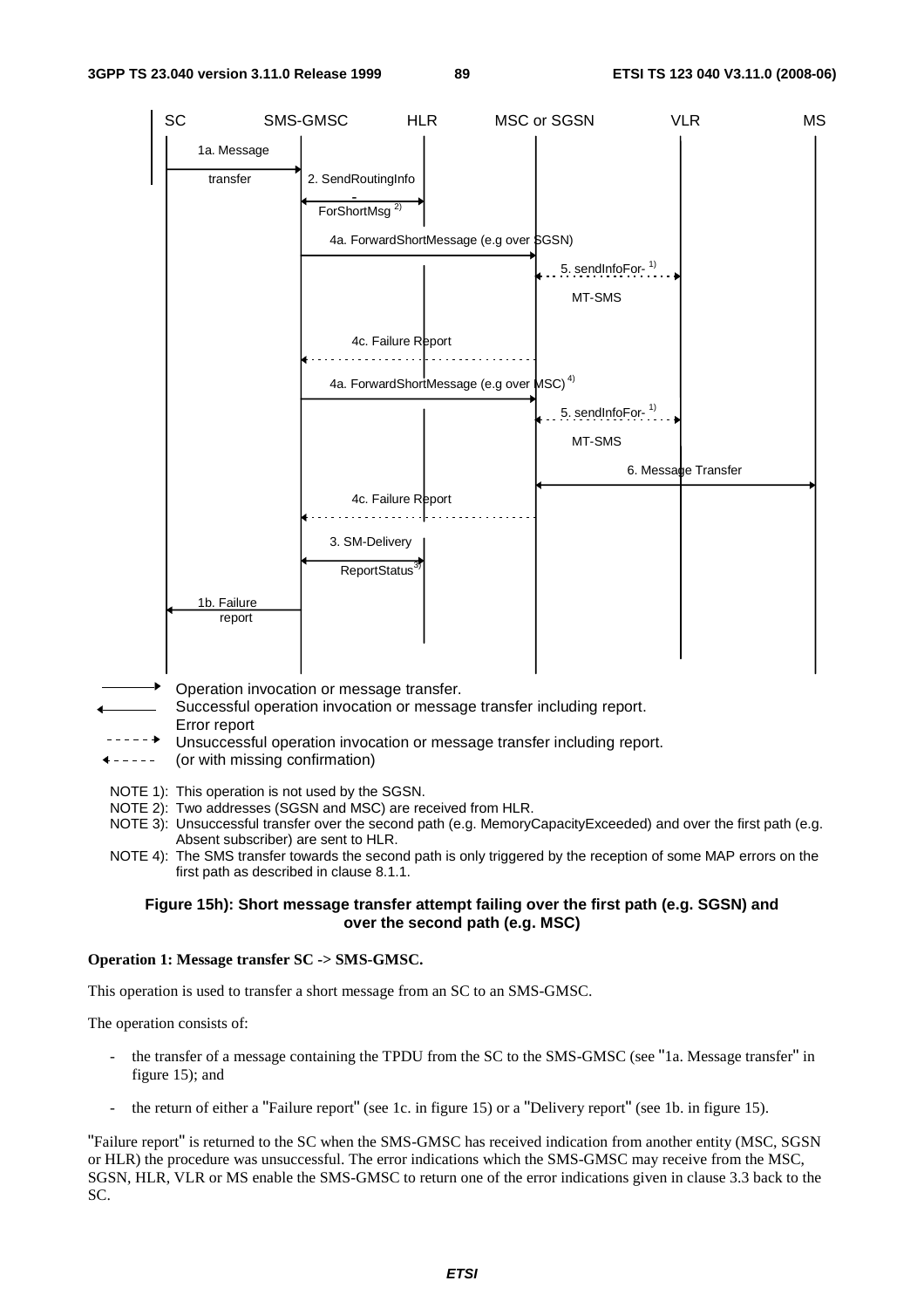#### **Operation 2: sendRoutingInfoForShortMsg.**

The operation is an interrogation of the HLR by the SMS-GMSC to retrieve information necessary to forward the short message.

The result may contain the MSC, SGSN or both addresses, and shall also indicates which address belongs the MSC and the SGSN.

#### **Operation 3: SM-DeliveryReportStatus.**

The operation provides a means for the SMS-GMSC to request the HLR to add an SC address to the MWD, and is activated when the SMS-GMSC receives an absent subscriber indication from the MSC, SGSN or both, and/or when the SMS-GMSC receives a failure report for a short message transfer with cause MS Memory Capacity Exceeded via the MSC or SGSN. The Return Result optionally contains the MSIsdn-Alert.

This operation is also activated at successful delivery short message when the MNRF, MNRG or both are set in HLR.

The operation consists of:

the transfer of a message, containing the MSISDN of the MS to which the short message was addressed, the SC-address, the successful outcome and/or the causes (Absent Subscriber, MS memory capacity exceeded or both) for updating the MWD, from the SMS-GMSC to the HLR (see 3. in figure 15).

#### **Operation 4: forwardShortMessage.**

The operation provides a means for the SMS-GMSC to transfer a short message to the MSC or to the SGSN at which the MS is currently located.

The operation works in tandem with the forwarding of the short message from the MSC or from the SGSN to the MS. Thus, the outcome of the operation comprises either success, i.e. that the message has been delivered to the MS; or a failure that may be caused by several reasons, e.g. failure in the transfer SMS-GMSC -> MSC or SMS-GMSC -> SGSN, MS being detached, or no paging response.

It should be noted that the MNRG setting is implicitly carried out in SGSN when the message transfer is denied due to GPRS DETACH.

#### **Operation 5: sendInfoForMT-SMS.**

The operation provides a means for the MSC to retrieve subscriber information from VLR for mobile terminated short message transfer. The operation may be associated with an authentication procedure, as shown in figure 16. Unsuccessful retrieval (e.g. absent subscriber) is indicated by a cause indication to the SMS-GMSC.

An overall depiction of how operation 5 interacts with signalling on the radio path is given in figure 16.

It should be noted that the MNRF setting is implicitly carried out when the message transfer is denied due to IMSI DETACH.

NOTE: This operation is not used by the SGSN.

#### **Operation 6: Message transfer MSC -> MS.**

The operation is used to transfer a short message from the MSC to the MS.

If the transfer is not successful, e.g. due to the MS losing radio coverage after having successfully authenticated, a failure report (RP-ERROR) is returned to the SMS-GMSC. In this case, MWD and MCEF in the HLR shall be updated only for the case where the transfer fails with cause MS Memory Capacity Exceeded.

If the MS notifies the network that the MS has been unable to accept a short message because its memory capacity has been exceeded, then the ME shall set the memory capacity Exceeded Notification flag if present.

#### **Operation 7: InformSC.**

The operation is used to transfer the MSIsdn-Alert from the HLR to the SMS-GMSC in case of the error Absent Subscriber or positive result given as an answer to the operation SendRoutingInfoForSM.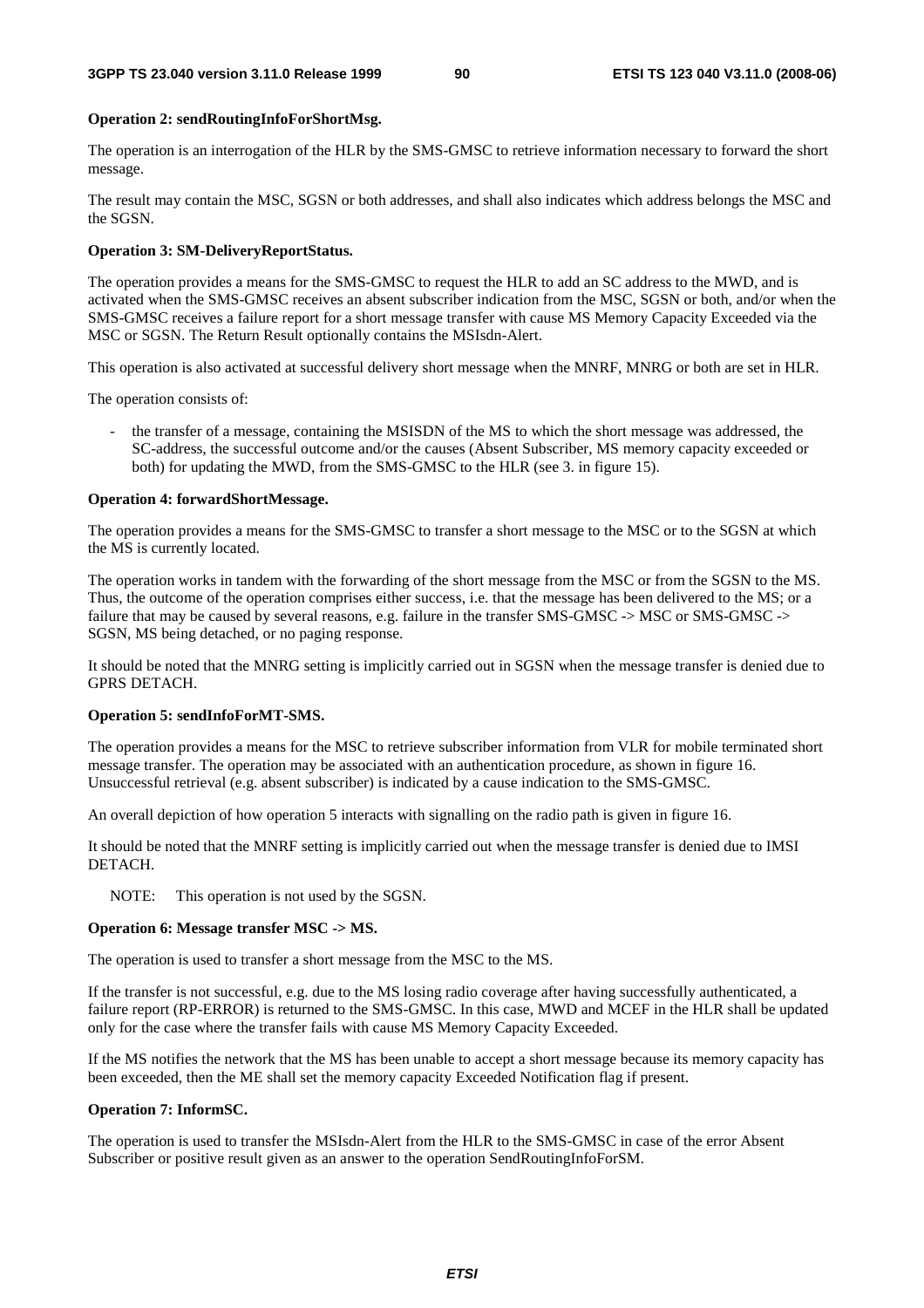

<----------->

: Operation invocation or message transfer Successful operation invocation or message transfer incl. report

NOTE 1): Described in GSM 04.08 [12] and 3GPP TS 29.002 [15].

If the SGSN is used, Paging and Authentication are performed from SGSN.

NOTE 2): This operation is not used by the SGSN.

**Figure 16a): "Send information for MT SMS" procedure; error free case**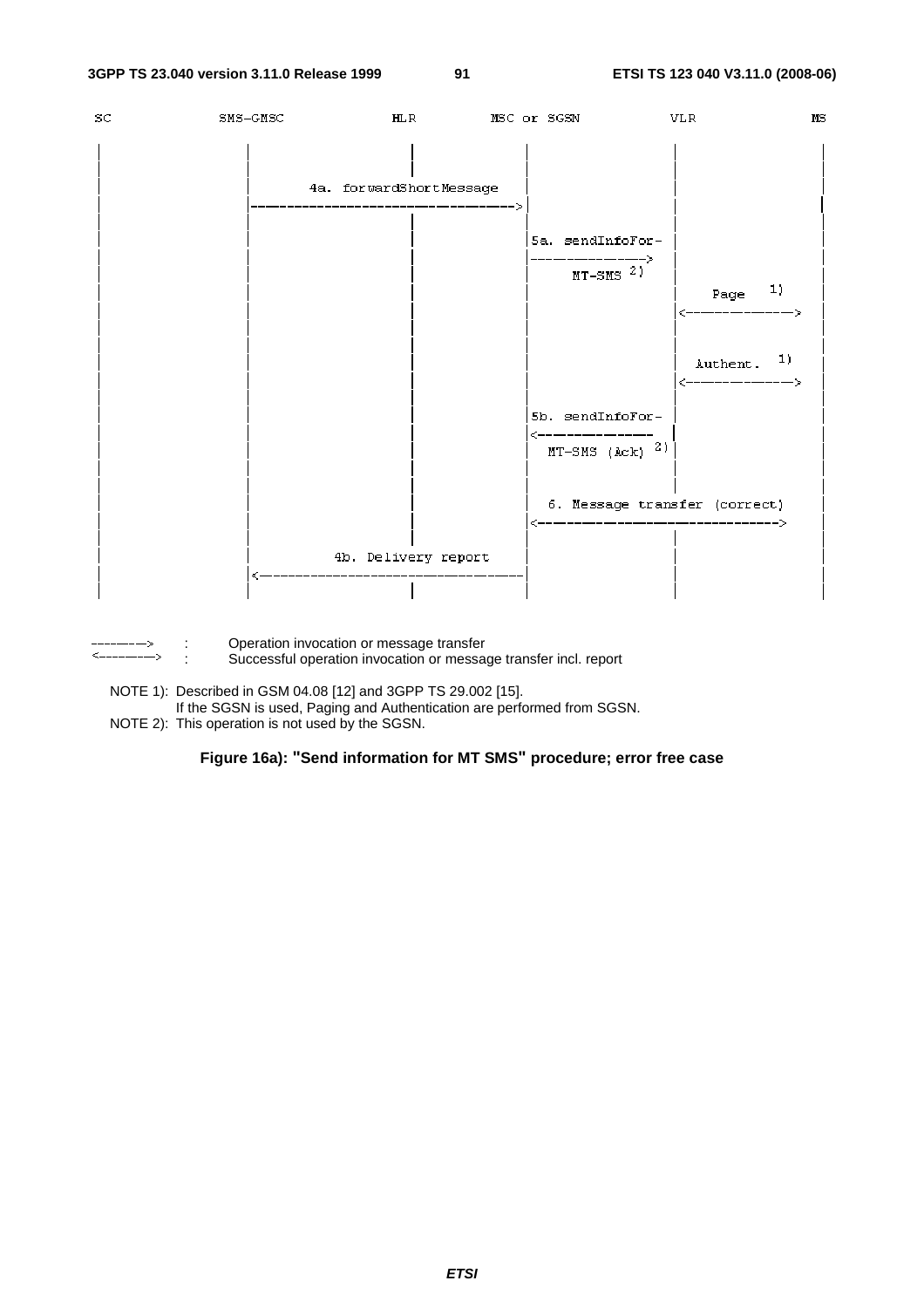

: Error report

NOTE 1): The GPRS DETACH information is in the SGSN. This operation is not used by the SGSN.

> **Figure 16b): "Send information for MT SMS" procedure; erroneous case: absent subscriber (e.g. IMSI DETACH or GPRS DETACH)**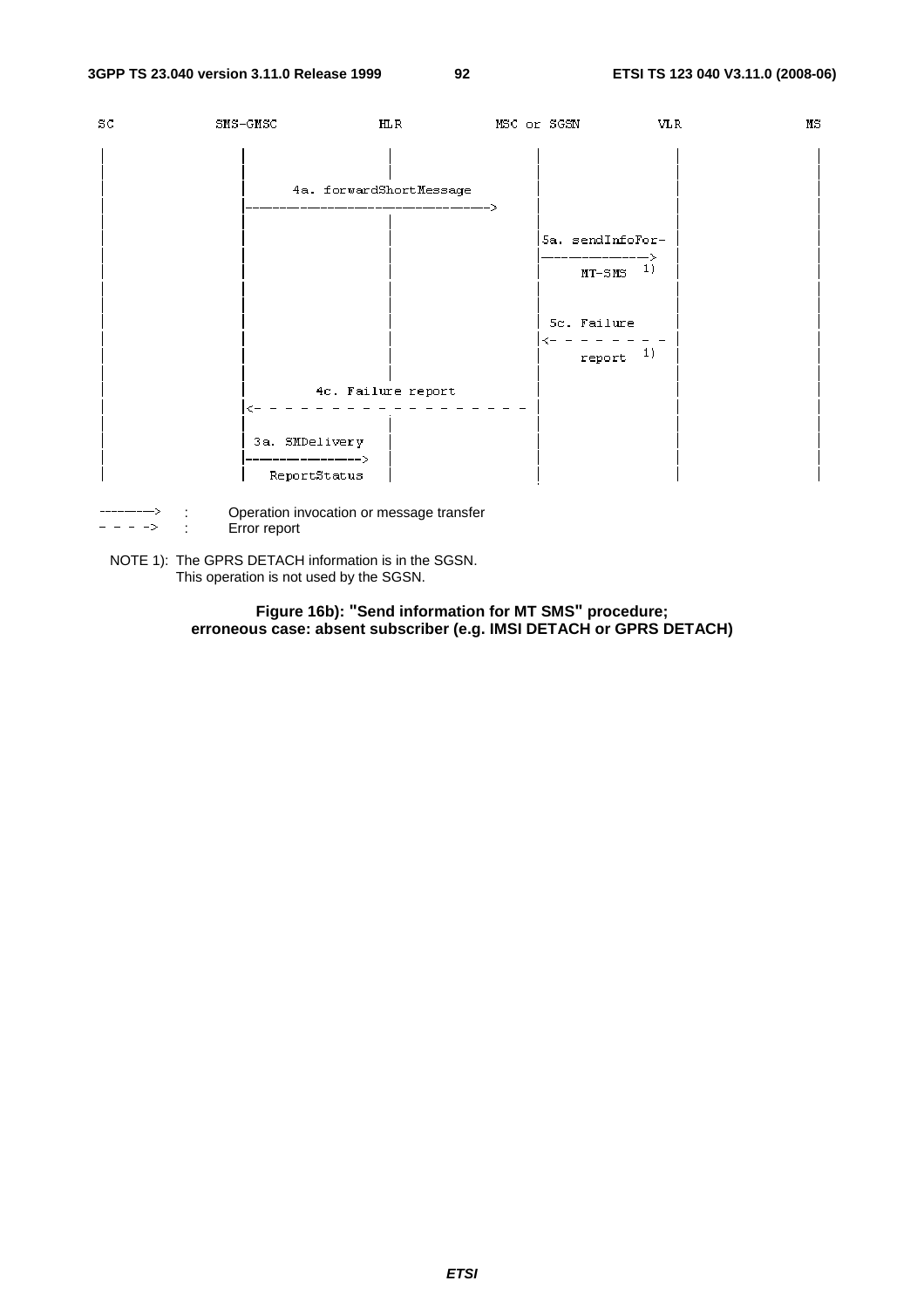

- $\frac{1}{2} \left( \frac{1}{2} \right) = \frac{1}{2} \left( \frac{1}{2} \right)$ : Error report
- NOTE 1): Described in GSM 04.08 [12] and 3GPP TS 29.002 [15]. If the SGSN is used, Paging is performed from SGSN. NOTE 2): This operation is not used by the SGSN.

**Figure 16c): "Send information for MT SMS" procedure; erroneous case: Absent subscriber (e.g. no paging response)**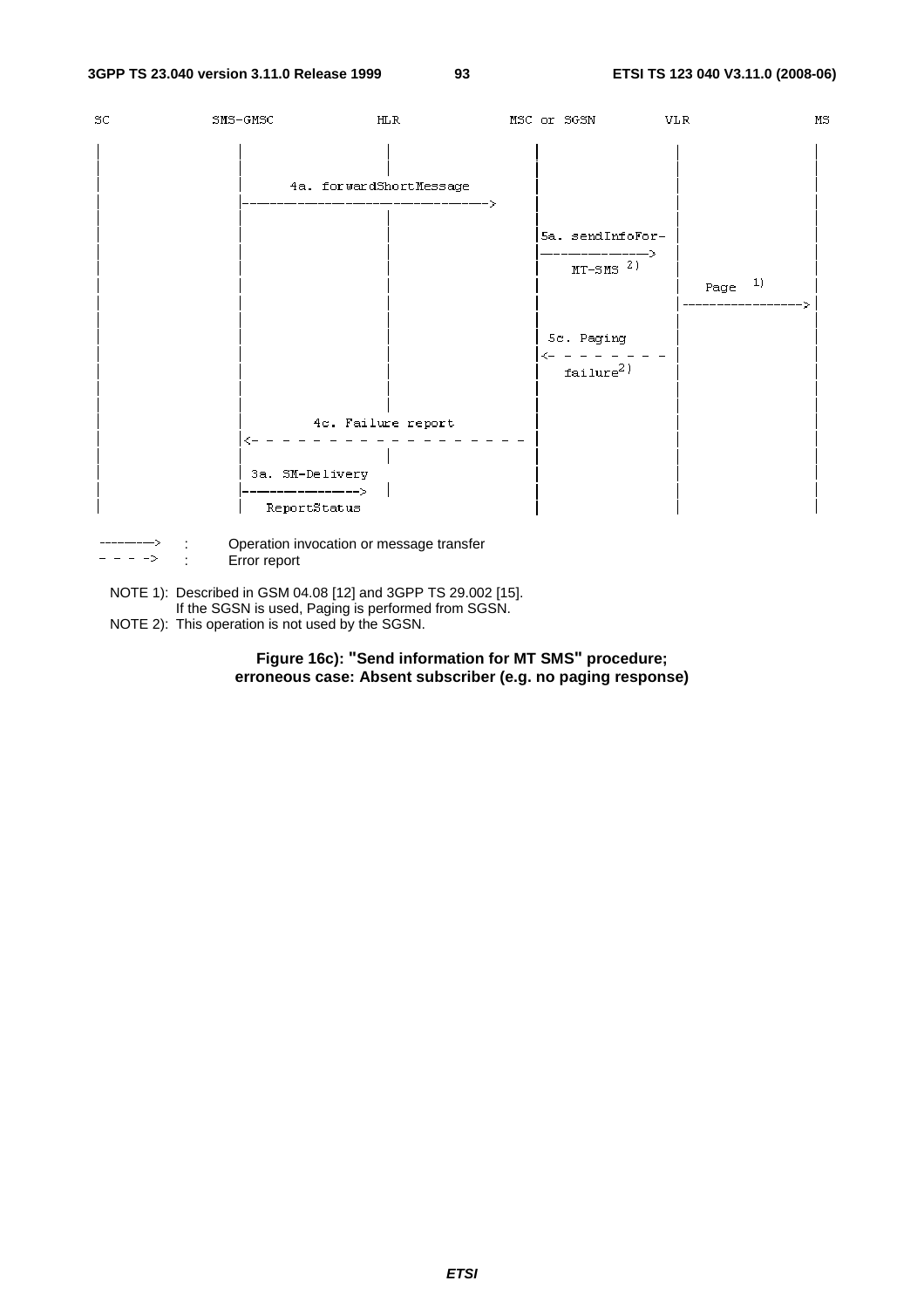

NOTE 1): Described in GSM 04.08 [12] and 3GPP TS 29.002 [15].

If the SGSN is used, Paging and Authentication are performed from SGSN.

NOTE 2): This operation is not used by the SGSN.

#### **Figure 16d): "Send information for MT SMS" procedure; incorrect authentication**

## 10.2 Short message mobile originated

The entities involved in this procedure is depicted in figure 17.



#### **Figure 17: Interfaces involved in the Short message mobile originated procedure**

GSM TS 03.02 [5]. X is the interface between an MSC or an SGSN and an SC as defined in clause 5.

NOTE: Since the short message mobile originated procedure covers the functionality required at SM-RL for transferring TPDUs from SC to MS, the procedure described covers both short message (SMS-SUBMIT) and command (SMS-COMMAND) transfer. The term "short message transfer" therefore in this clause, covers both cases.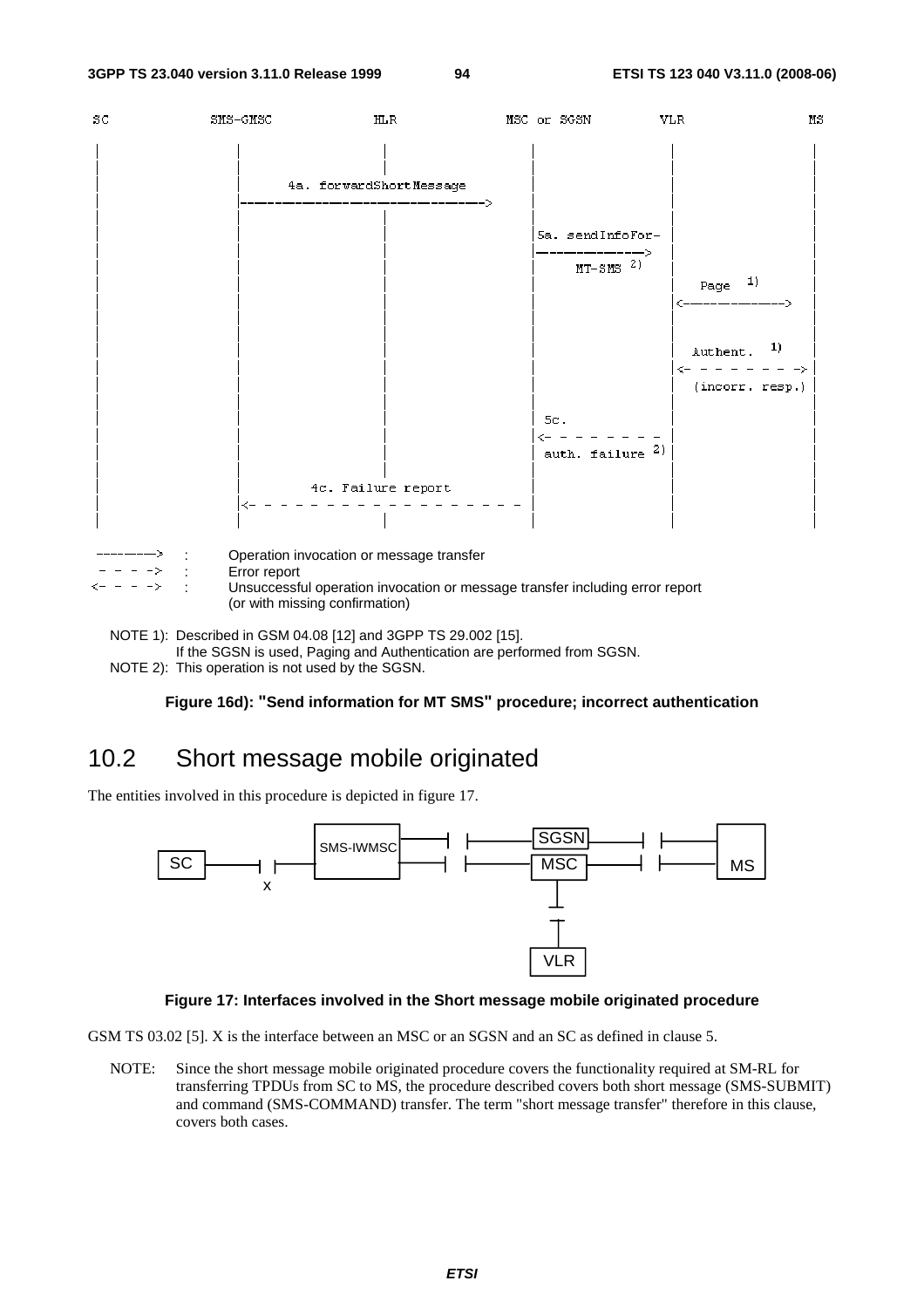In figure 18, sequence diagrams for the following basic situations of short message mobile terminated transfer attempt:

- Successful short message transfer;
- Short message transfer attempt failing due to error at the MSC or SGSN;
- Short message transfer attempt failing due to negative outcome of VLR information retrieval;
- Short message transfer attempt failing due to error at the SMS-IWMSC;
- Short message transfer attempt failing due to error at the SC.

References to the relevant specifications of the different operations are given in clause 4.



NOTE 1): Described in [12] and 3GPP TS 29.002 [15].

NOTE 2): This operation is not used by the SGSN.

#### **Figure 18a): Successful short message transfer attempt**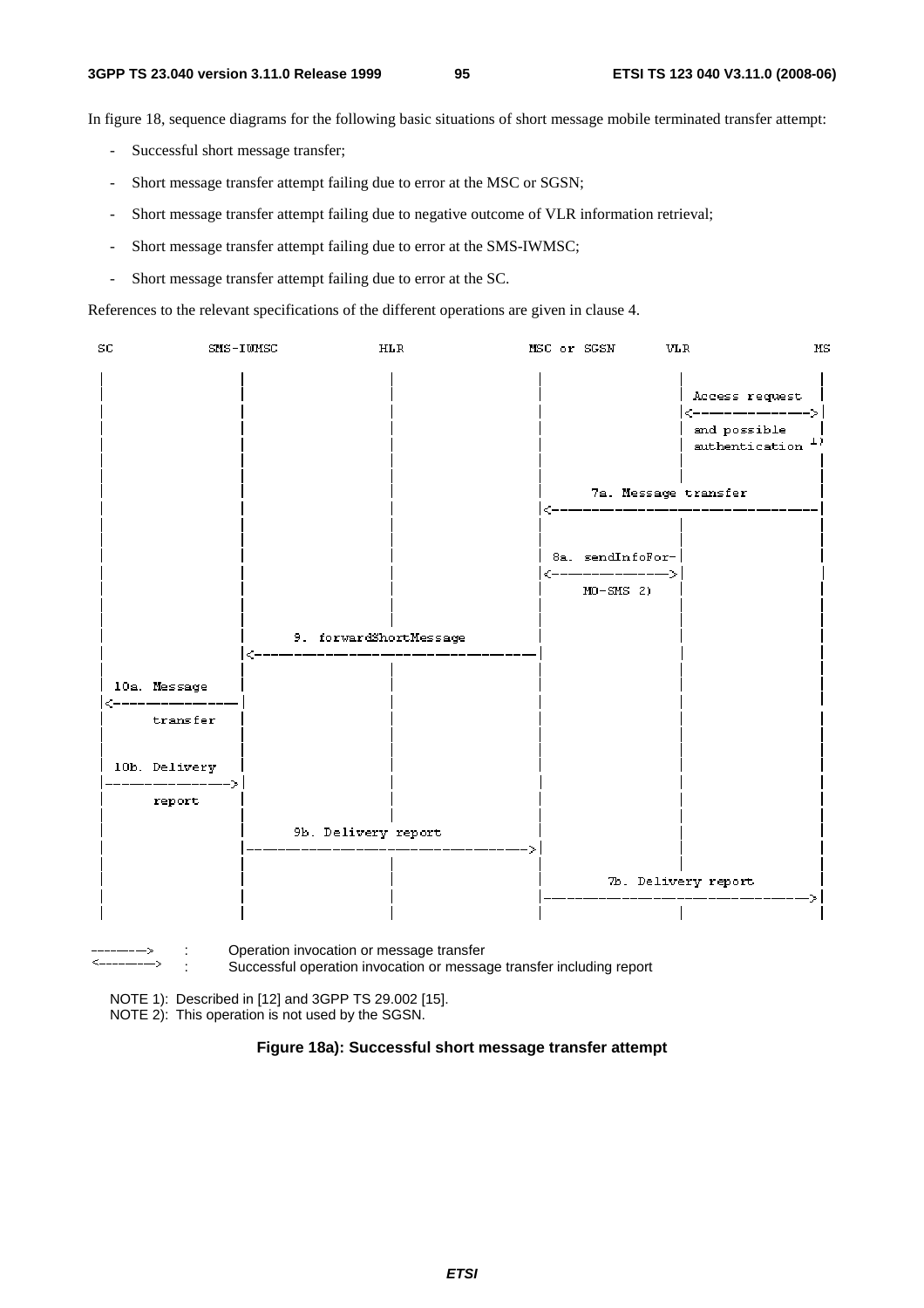

NOTE 1): Described in GSM 04.08 [12] and 3GPP TS 29.002 [15].



| SC.                                                                      | SMS-IWMSC    | <b>HLR</b>                               | MSC or SGSN                                                                                                                                      | <b>VLR</b>           | $_{\rm MS}$                            |
|--------------------------------------------------------------------------|--------------|------------------------------------------|--------------------------------------------------------------------------------------------------------------------------------------------------|----------------------|----------------------------------------|
|                                                                          |              |                                          |                                                                                                                                                  | and possible         | Access request<br>T)<br>authentication |
|                                                                          |              |                                          |                                                                                                                                                  | 7a. Message transfer |                                        |
|                                                                          |              |                                          | 8. sendInfoFor-<br>$MO-SMS$ 2)                                                                                                                   |                      |                                        |
|                                                                          |              |                                          |                                                                                                                                                  | 7c. Failure report   |                                        |
| ------------><br>$\langle \ldots \rangle \rangle \langle \ldots \rangle$ | Error report | Operation invocation or message transfer | Successful operation invocation or message transfer including report<br>Unsuccessful operation invocation or message transfer incl. error report |                      |                                        |

(or with missing confirmation)

NOTE 1): Described in GSM 04.08 [12] and 3GPP TS 29.002 [15]. NOTE 2): This operation is not used by the SGSN.

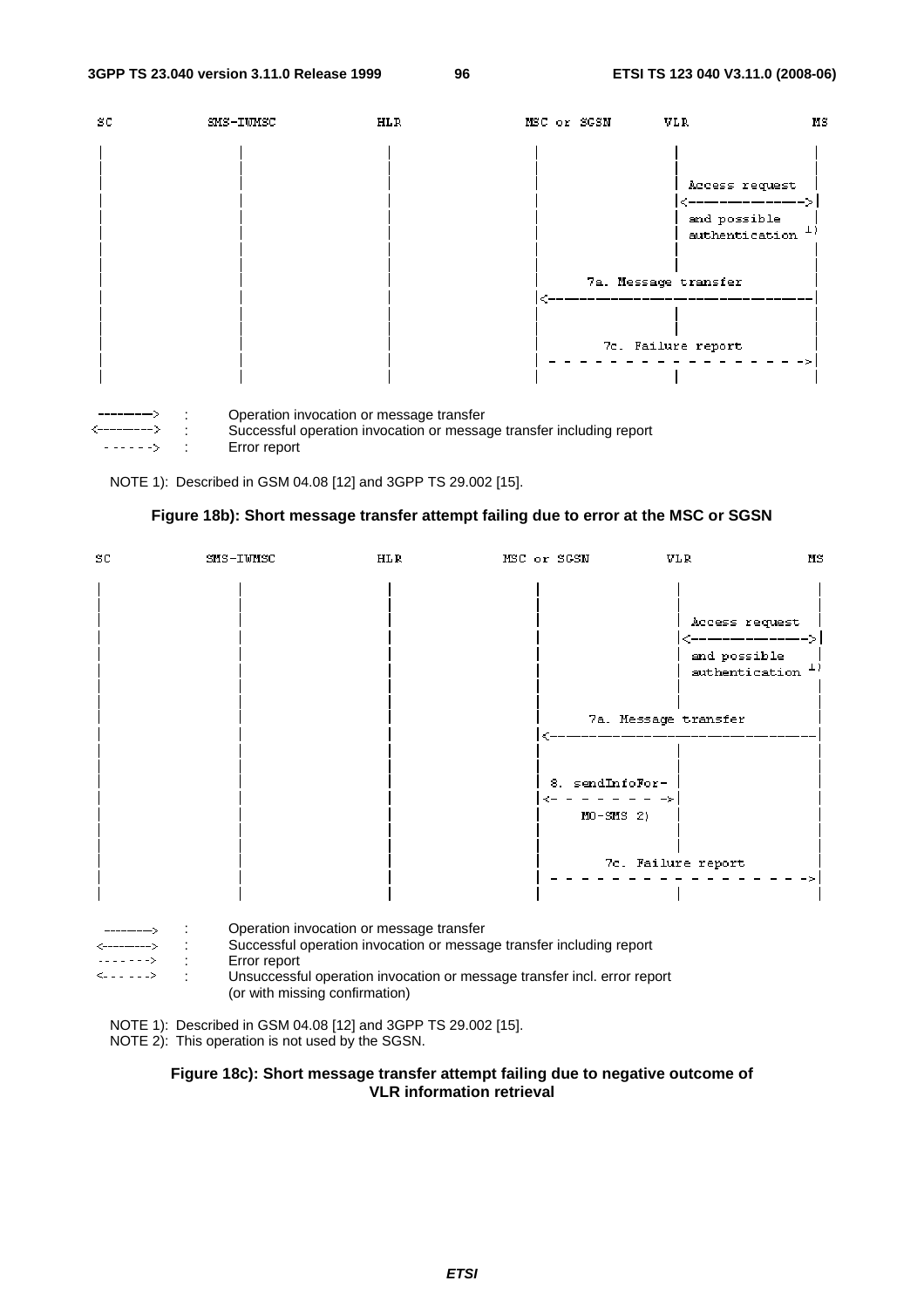

NOTE 1): Described in GSM 04.08 [12] and 3GPP TS 29.002 [15]. NOTE 2): This operation is not used by the SGSN.

**Figure 18d): Short message transfer attempt failing due to error at the SMS-IWMSC**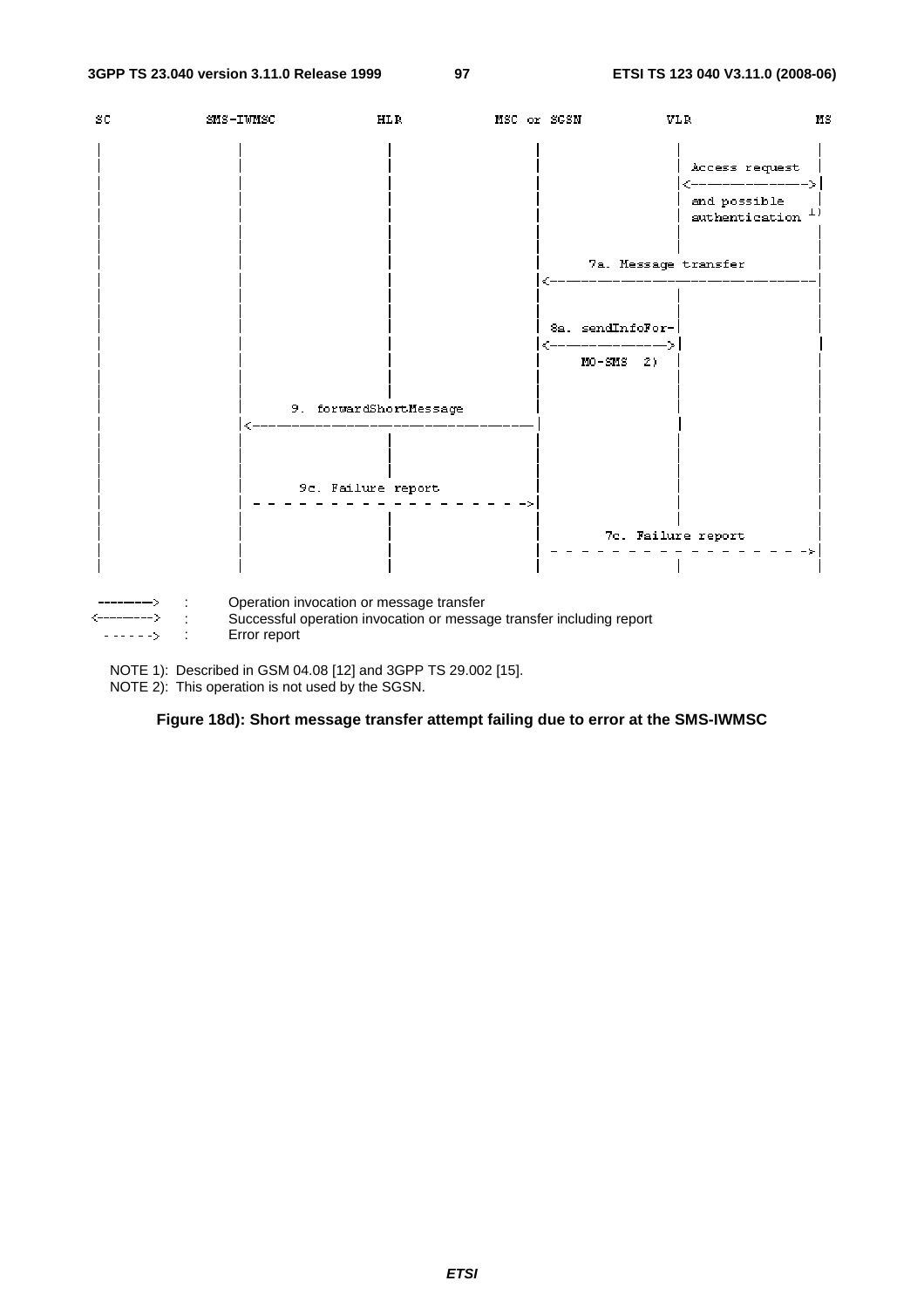

NOTE 1): Described in GSM 04.08 [12] and 3GPP TS 29.002 [15]. NOTE 2): This operation is not used by the SGSN.

#### **Figure 18e): Short message transfer attempt failing due to error at the SC**

#### **Operation 7: Message transfer MS -> MSC or MS -> SGSN.**

The operation is used to transfer a short message from the MS to the MSC or to the SGSN.

#### **Operation 8: sendInfoForMO-SMS.**

The operation provides a means for the MSC to verify from the VLR that the mobile originated short message transfer does not violate supplementary services invoked or restrictions imposed using the network feature Operator Determined Barring.

A successful VLR response carries the MSIsdn of the originating MS being transferred to the SC at SM-RL.

NOTE: This operation is not used by SGSN.

#### **Operation 9: forwardShortMessage.**

The operation provides a means for the MSC or for the SGSN to transfer a short message to the SMS-IWMSC.

The procedure is required if the serving MSC or SGSN cannot access the SC directly, e.g. because it has no connection to SC (see clause 5).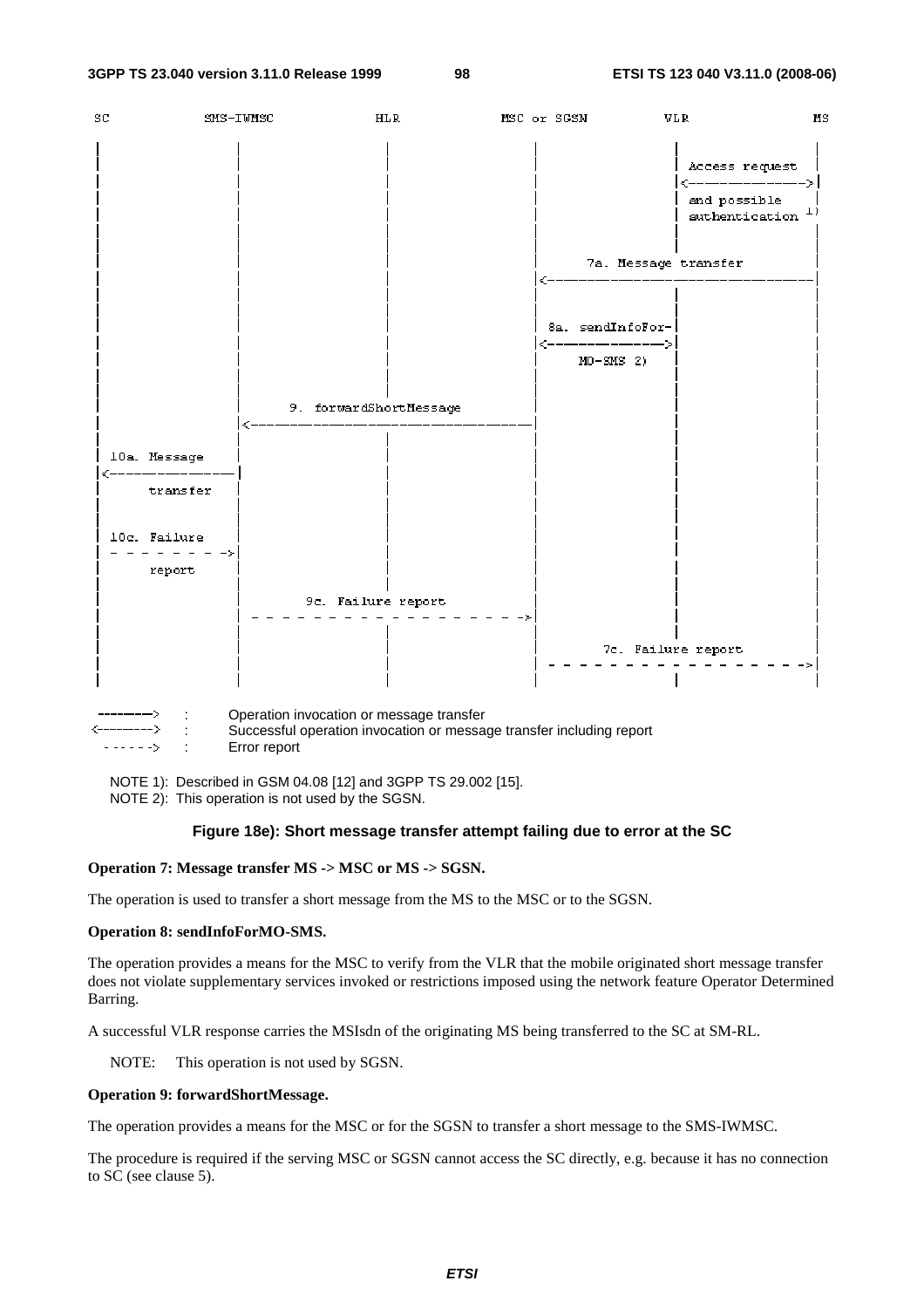The procedure works in tandem with the forwarding of the short message from the SMS-IWMSC to the SC. Thus, the outcome of the operation comprises either success, i.e. that the message has been delivered to the SC; or a failure that may be caused by several reasons, e.g. failure in the transfer MSC --> SMS-IWMSC or SGSN --> SMS-IWMSC, SC does not comply.

#### **Operation 10: Message transfer SMS-IWMSC -> SC.**

The operation is used to transfer a short message from an SMS-IWMSC to an SC, and consists of:

- the transfer of a message containing the TPDU from the SMS-IWMSC to the SC (see "10a. Message transfer" in figure 18); and
- the return of either a "Failure report" (see 10c. in figure 18) or a "Delivery report" (see 10b. in figure 18).

"Failure report" is returned to the MS when the SMS-IWMSC has received indication from the network or the SC that the procedure was unsuccessful.

## 10.3 Alert transfer

The entities involved in this procedure are depicted in figure 19.



**Figure 19: Interfaces involved in the Alert procedure. X is the interface between an SC and an MSC as defined in clause 5** 

This procedure consists of the operations shown in figure 20.

Three cases are distinguished:

- the MS becomes reachable when the MNRF, MNRG or both are set but the MCEF is not set (figure 20a);
- the MS becomes reachable when the MNRF, MNRG or both, and the MCEF are set (figure 20b);
- the MS notifies the network that it has memory available to receive one or more short messages when the MCEF is set (figure 20c).

The operations between MSC and VLR, between HLR and VLR or SGSN and between HLR and SMS-IWMSC are specified in 3GPP TS 29.002 [15]. The operation between MS and MSC or SGSN is specified in 3GPP TS 24.011 [13]. References to specifications of other operations are given in clause 4.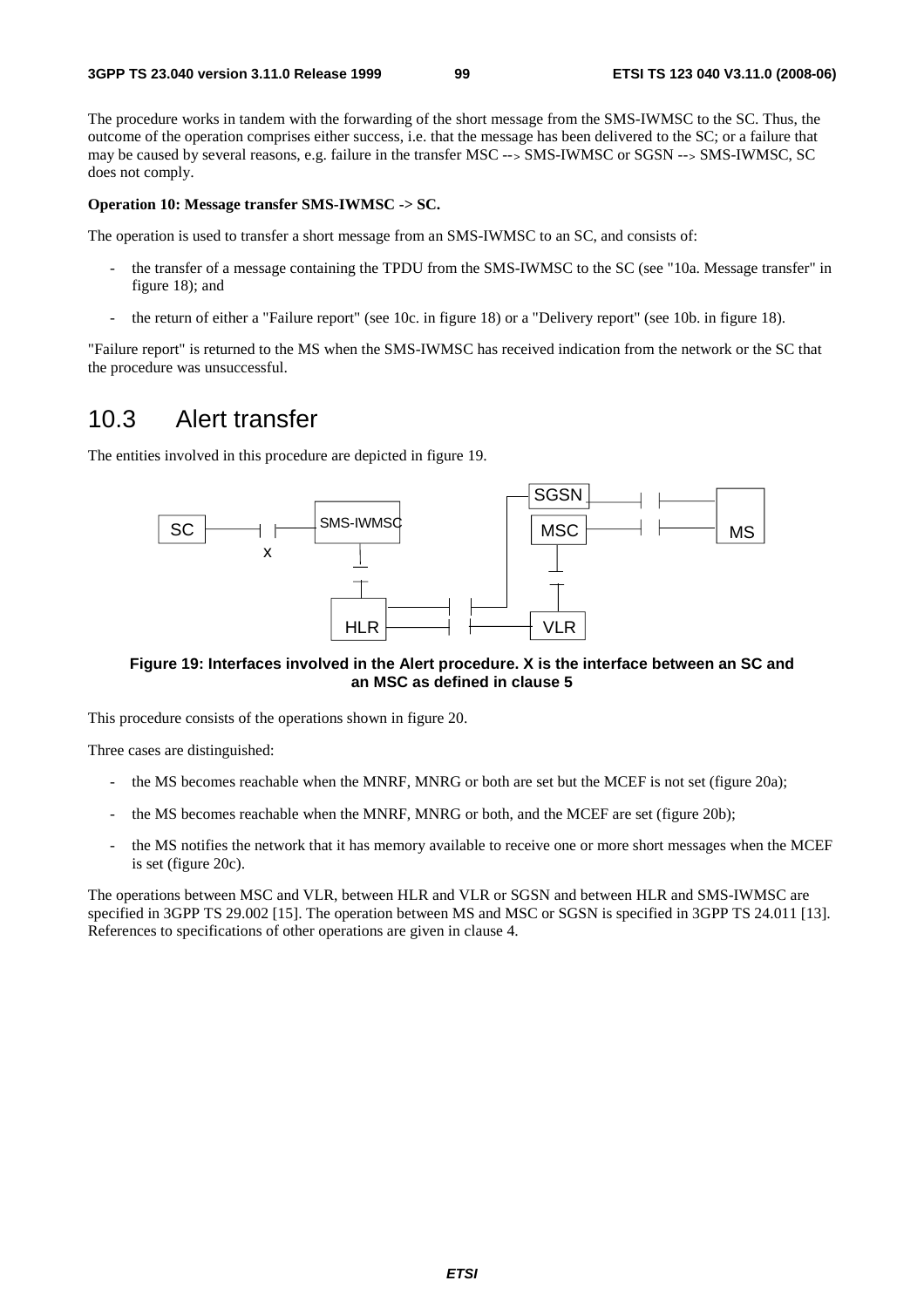

---------> : Operation invocation or message transfer

NOTE 1): In case ReadyForSM is sent by the SGSN, the reason may be MS reachable via the SGSN, or MS reachable via the SGSN and the MSC (see3GPP TS 23.060 [27]).

#### **Figure 20a: The alert procedure when the MS becomes reachable, MNRF, MNRG or both are set and MCEF is not set**

| SC | SMS-IWMSC | HLR. | MSC                                              | VLR or SGSN | ИS |
|----|-----------|------|--------------------------------------------------|-------------|----|
|    |           |      | 11. ReadyForSM<br>$(MS$ reachable) <sup>1)</sup> |             |    |

 $\Rightarrow$  : Operation invocation or message transfer

NOTE 1): In case ReadyForSM is sent by the SGSN, the reason may be MS reachable via the SGSN, or MS reachable via the SGSN and the MSC (see 3GPP TS 23.060 [27]).

#### **Figure 20b: The alert procedure when the MS becomes reachable, MNRF, MNRG or both are set and MCEF is set**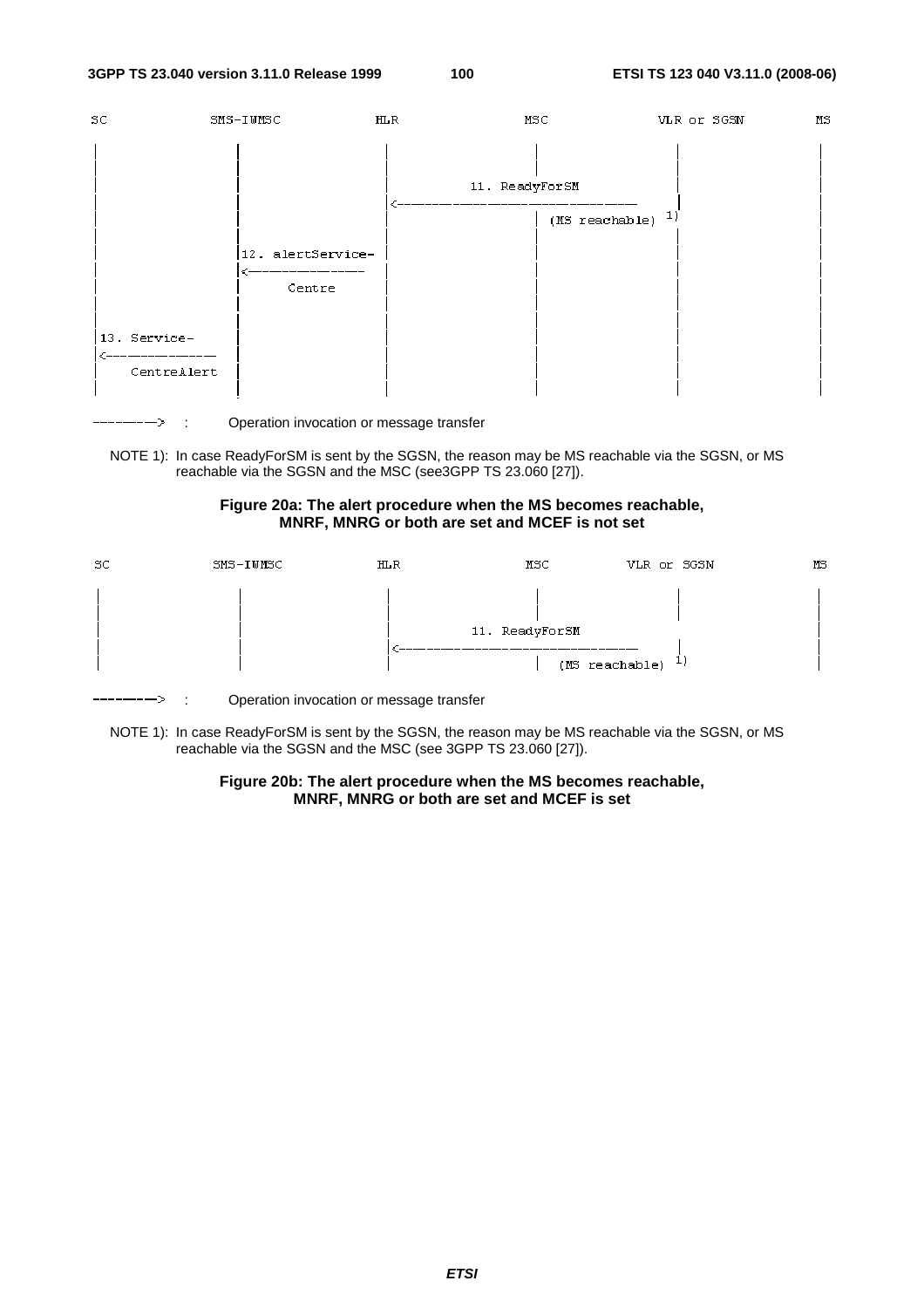



NOTE 1): Described in 3GPP TS 24.011 [13] and 3GPP TS 29.002 [15].

#### **Figure 20c: The alert procedure when the MS notifies the network that it has memory available to receive one or more short messages and MCEF is set**

#### **Operation 11: ReadyForSM (MS reachable).**

The operation provides a means to transfer alert information from VLR or SGSN to HLR.

The procedure is activated when the VLR or the SGSN detects that the MS is active, i.e. when the MS responds to a paging request.

#### **Operation 12: alertServiceCentre.**

The operation provides a means to transfer alert information from HLR to MSC.

#### **Operation 13: ServiceCentrealert.**

The operation provides a means to transfer alert information from an SMS-IWMSC to an SC.

The operation consists of transfer of a message ("RP-ALERT-SC") from the SMS-IWMSC to the SC.

#### **Operation 14: ReadyForSM (smMemoryCapacityAvailable).**

The operation provides a means for the MS to notify the network that it has memory available to receive one or more short messages.

The following applies if the memory capacity available notification flag is implemented in the (U)SIM.

The operation consists of transfer of a message ("RP-SM-MEMORY-AVAILABLE") from the MS to the HLR, and the return of an acknowledgement to the MS. When the MS rejects a short message due to lack of available memory capacity the need to transfer notification shall be stored in the (U)SIM. After a attempt to transfer the RP-SM-Memory-Available message the following applies:

- If the MS receives a positive acknowledgement it shall unset the memory capacity exceeded notification flag in the (U)SIM and exit this procedure.
- If the MS receives a negative acknowledgement indicating a permanent failure condition (as specified in 3GPP TS 24.011 [13]) it shall unset the memory capacity exceeded notification flag in the (U)SIM and exit the procedure.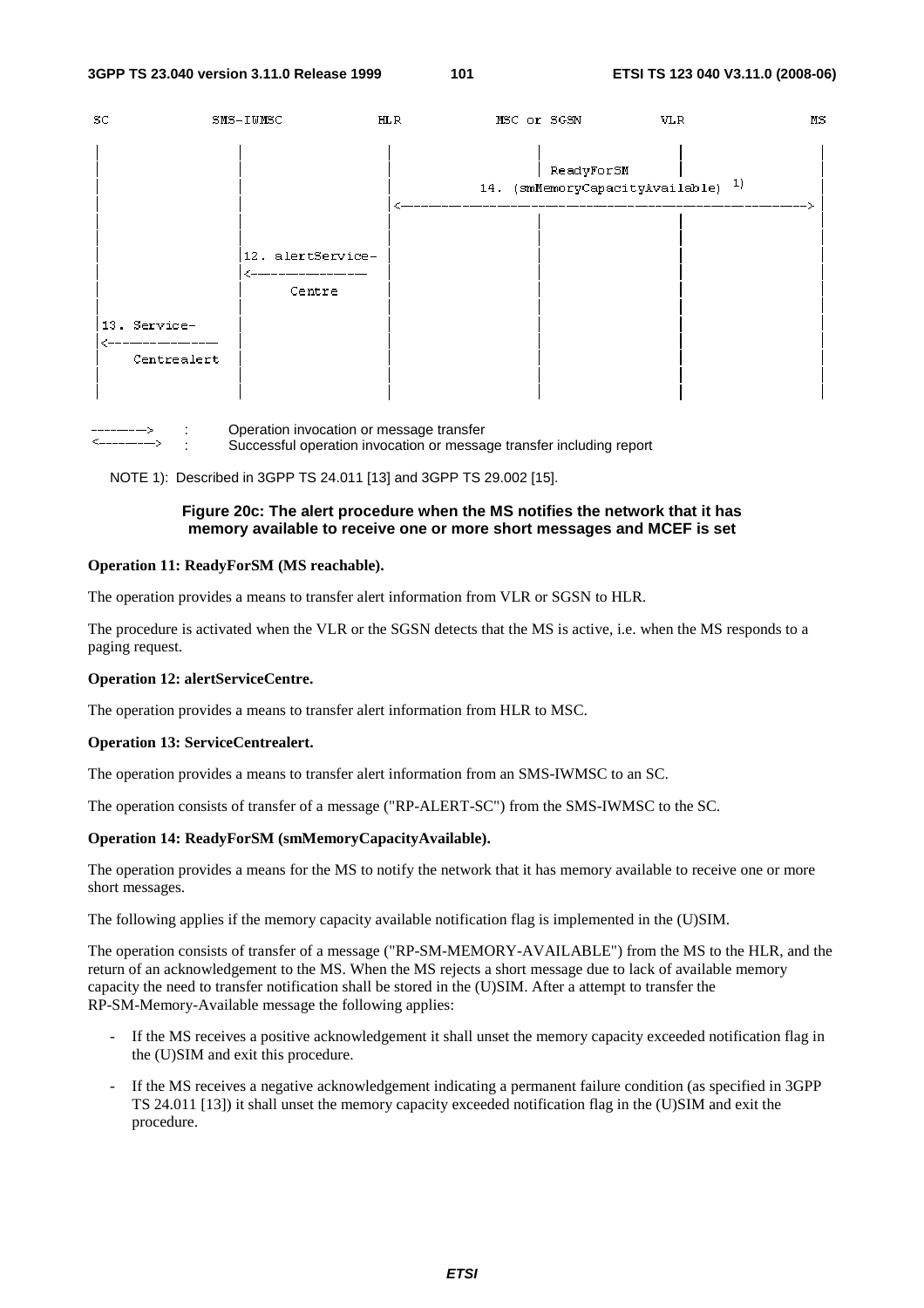- If the MS receives a negative acknowledgement indicating a temporary failure condition (as specified in 3GPP) TS 24.011 [13]) or receives no acknowledgement or an indication of failure by lower layers, it shall repeat the attempt to transfer the message in accordance with procedures defined in 3GPP TS 24.011 [13]. If these repeat procedures fail, the mobile shall unset the memory capacity exceeded notification flag in the (U)SIM and exit this procedure.
- If memory capacity has become available because memory is cleared, the value of the memory capacity exceeded notification flag is read. If the flag is set, the MS notifies the network that memory capacity is now available as described above.

When the mobile is powered up or the SIM/UICC is inserted, the mobile shall check the memory capacity exceeded notification flag in the (U)SIM; if the flag is set and the (U)SIM has memory available to receive a short message the mobile shall attempt to notify the network that it has memory available, as described above.

## 11 Mapping of error causes between RP layers

This clause describes the interworking between the relay layers on the radio interface (i.e. between the servicing MSC/SGSN and the mobile station), and within the network (i.e. between servicing MSC/SGSN, VLR, HLR, or GMSC).

## 11.1 Mobile Terminated short message transfer

If errors are indicated by the VLR after invocation of the "sendInfoFor-MT-SMS" operation, the appropriate error information is returned to the SMS-GMSC in a failure report as specified in 3GPP TS 29.002 [15] (negative outcome of "forwardShortMessage" see clause 10).

If errors are detected by the MSC or by the SGSN during the transfer on the radio interface, the error cause returned in the return error of the MAP procedure ForwardShortMessage shall be set as follows:

| <b>Failure at the MSC or SGSN</b>                                                                       | Return error to be included in the MAP-proc                             |
|---------------------------------------------------------------------------------------------------------|-------------------------------------------------------------------------|
| <b>RP-ERROR message with error cause:</b>                                                               |                                                                         |
| 22 Memory capacity exceeded                                                                             | SM_DeliveryFailure with                                                 |
| IOther error causes                                                                                     | cause "MemoryCapacityExceeded" <sup>1)</sup><br>SM_DeliveryFailure with |
|                                                                                                         | cause "equipmentProtocolError"1)                                        |
| CP or lower layer error                                                                                 | <b>SM</b> Delivery Failure with                                         |
| (e.g. RR, layer 2 failure) $^{2)}$                                                                      | cause "equipmentProtocolError" <sup>1)</sup>                            |
| Mobile has no SM capability                                                                             | SM_DeliveryFailure with                                                 |
|                                                                                                         | cause "equipmentNotSM-Equipped" <sup>1)0</sup>                          |
| TR <sub>1</sub> N timeout <sup>2)</sup>                                                                 | <b>SM</b> Delivery Failure with                                         |
| MNSMS-error-ind (No SAPI 3)                                                                             | cause "equipmentProtocolError" <sup>1)</sup>                            |
| 1)<br>For definition of MAP error SM_DeliveryFailure and its parameter "cause" see 3GPP TS 29.002 [15]. |                                                                         |
| $\overline{2}$<br>The error causes of the RP-ERROR message, the CP layer and timer TR1N are defined in  |                                                                         |
| 3GPP TS 24.011 [13].                                                                                    |                                                                         |

## 11.2 Memory available notification

If errors are indicated by the HLR (via the VLR or the SGSN) after invocation of the "ReadyForSM" operation, the MSC or the SGSN shall return the appropriate error information to the MS in a failure report (i.e. a RP-ERROR message) containing the following error cause: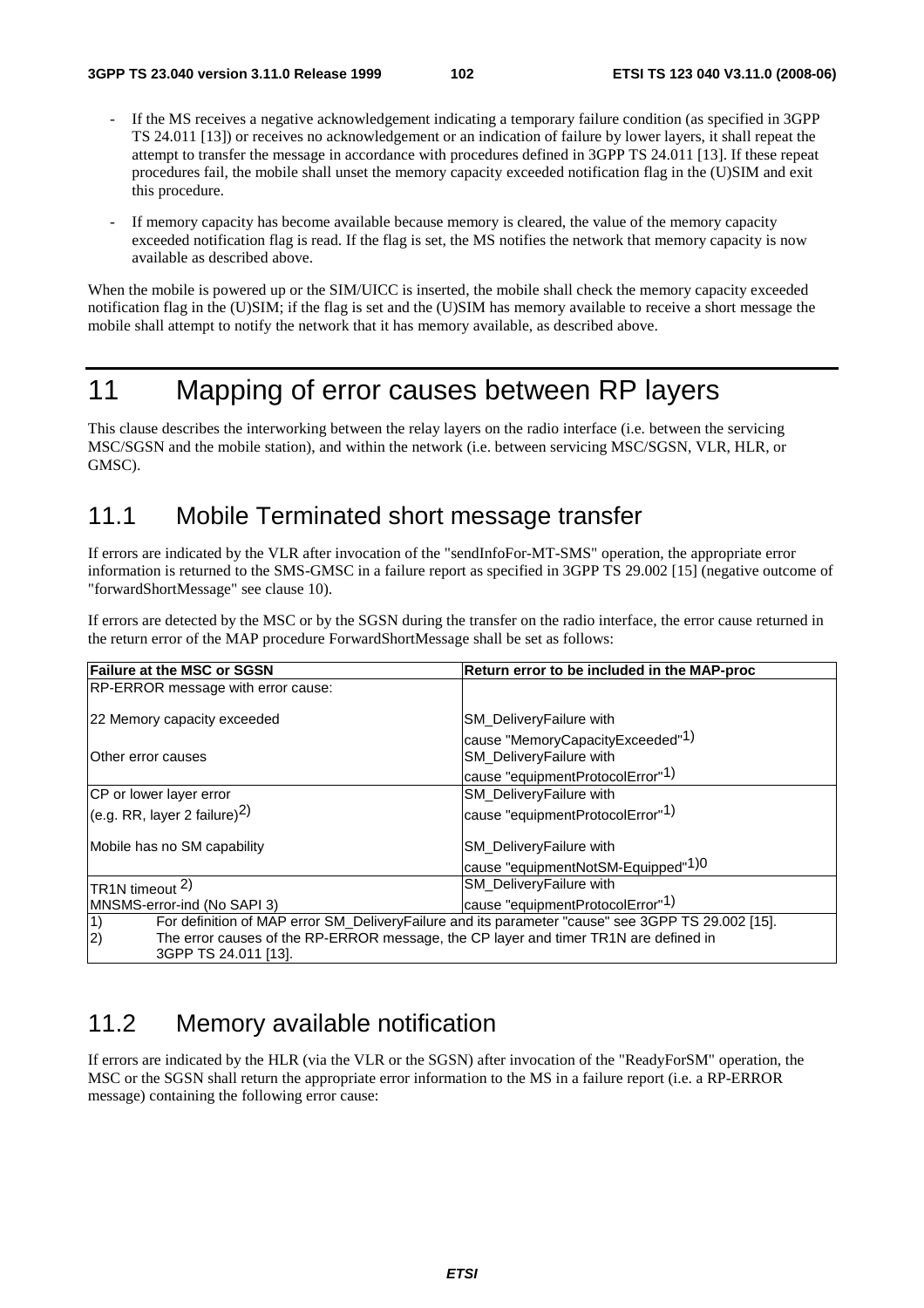| <b>Return error from ReadyForSM</b><br>(Alert Reason is "memory available") | Cause value in the RP-ERROR message   |
|-----------------------------------------------------------------------------|---------------------------------------|
| DataMissing                                                                 | I38 Network out of order              |
| UnexpectedDataValue                                                         | 38 Network out of order               |
| UnknownSubscriber                                                           | 130 Unknown Subscriber                |
| FacilityNotSupported                                                        | 69 Requested facility not implemented |
| <b>System Failure</b>                                                       | 38 Network out of order               |
| Local or lower layer failure                                                | l38 Network out of order              |
| (e.g. reject condition, timer expired or transaction abort)                 |                                       |

NOTE: The coding and the use of the RP-ERROR message is specified in 3GPP TS 24.011 [13].

## 11.3 Mobile Originated short message transfer

If errors are indicated by the VLR after invocation of the "sendInfoForMO-SMS" operation.(see clause 10), the MSC shall return the appropriate error information to the MS in a failure report (i.e. a RP-ERROR message) containing the following error cause:

| <b>Return error from SendInfoForMO-SMS</b> | Cause value in the RP-ERROR message  |
|--------------------------------------------|--------------------------------------|
| DataMissing                                | 38 Network out of order              |
| UnexpectedDataValue                        | 38 Network out of order              |
| lTeleserviceNotProvisioned                 | 50 Requested facility not subscribed |
|                                            |                                      |
| CallBarred                                 |                                      |
| - barringServiceActive                     | 10 Call barred                       |
| - operatorBarring                          | 8 Operator determined barring        |

#### NOTE: The coding and the use of the RP-ERROR message is specified in 3GPP TS 24.011 [13]. The operation SendInfoForMO-SMS is not used by the SGSN.

If errors are indicated by the SMS-IWMSC (negative outcome of the "forwardShortMessage),) the MSC or the SGSN shall send a failure report (i.e. a RP-ERROR message) to the MS, with the error cause coded as follows:

| <b>Return error from ForwardShortMessage</b>            | Cause value in the RP-ERROR message   |
|---------------------------------------------------------|---------------------------------------|
| DataMissing                                             | 38 Network out of order               |
| FacilityNotSupported                                    | 69 Requested facility not implemented |
| UnexpectedDataValue                                     | 38 Network out of order               |
| SM-DeliveryFailure<br>cause: unknownSC                  | 1 Unassigned number                   |
| SM-DeliveryFailure<br>cause: SC-Congestion              | 42 Congestion                         |
| SM-DeliveryFailure<br>cause: invalidSME-Addr            | 21 Short message transfer rejected    |
| SM-DeliveryFailure<br>cause: subscriberNotSC-Subscriber | 28 Unidentified subscriber            |
| Local or lower layer failure                            | 38 Network out of order               |
| (e.g. reject condition,                                 |                                       |
| timer expired or transaction abort)                     |                                       |

NOTE: The coding and the use of the RP-ERROR message is specified in 3GPP TS 24.011 [13].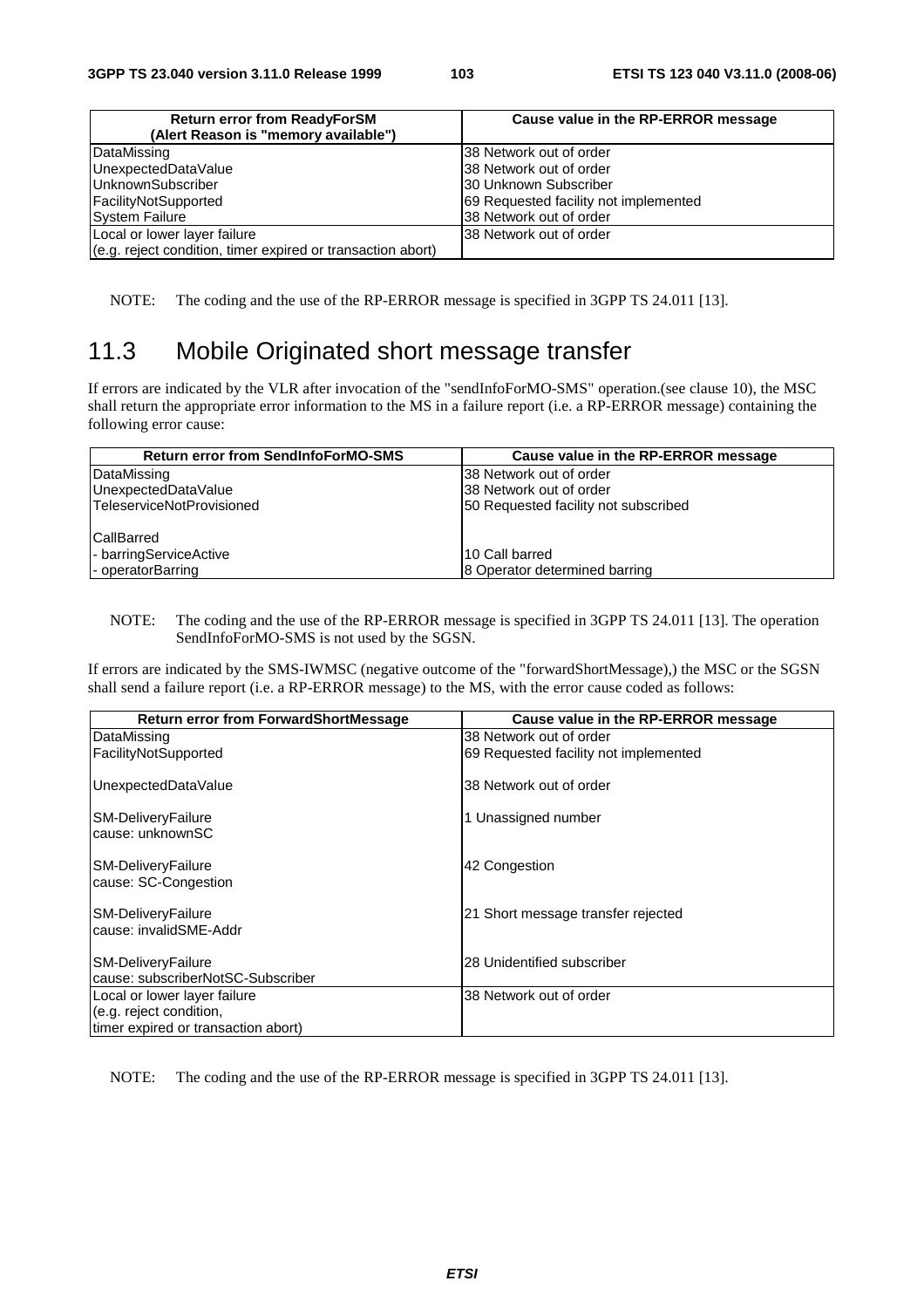# Annex A (informative): Protocol stacks for interconnecting SCs and MSCs

No mandatory protocol between the Service Centre (SC) and the Mobile Switching Centre (MSC) below the transfer layer is specified by GSM/UMTS specifications; this is a matter of agreement between SC and PLMN operators.

Some example protocols are provided in GSM TS 03.47 [11] to assist SC and PLMN operators. These are based on the following principles, which SC and PLMN operators are recommended to follow even if they choose not to use one of the examples given in GSM TS 03.47 [11]:

The protocol(s) between SC and MSC below transfer layer should:

- a) provide the service defined for SM-RL (see Clause 9.3);
- b) be based on widely accepted telecommunications protocols in the public domain;
- c) permit open interconnection.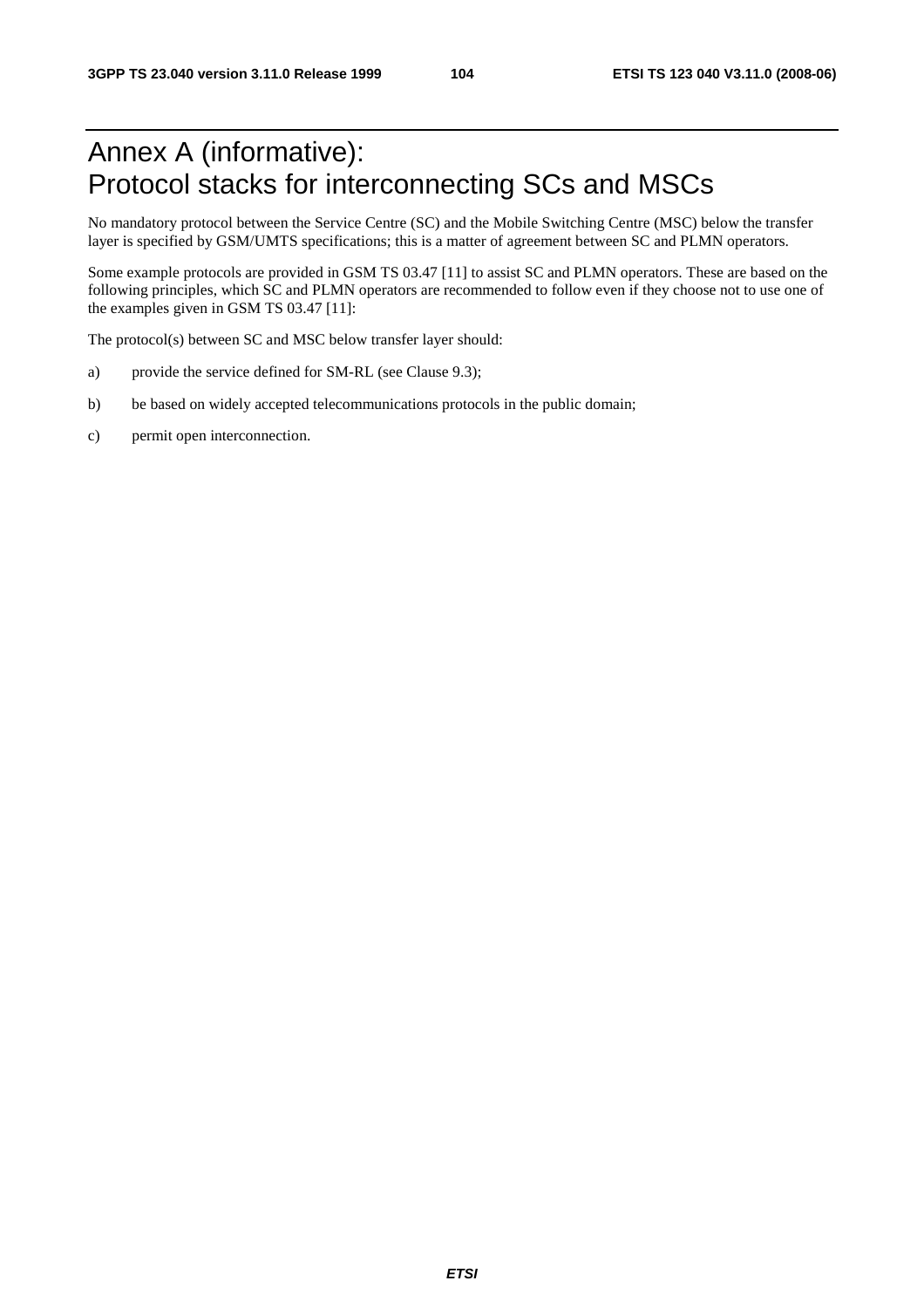# Annex B (informative): Information now contained in 3GPP TS 23.038 [9]

Annex B held information that is now contained in 3GPP TS 23.038 [9].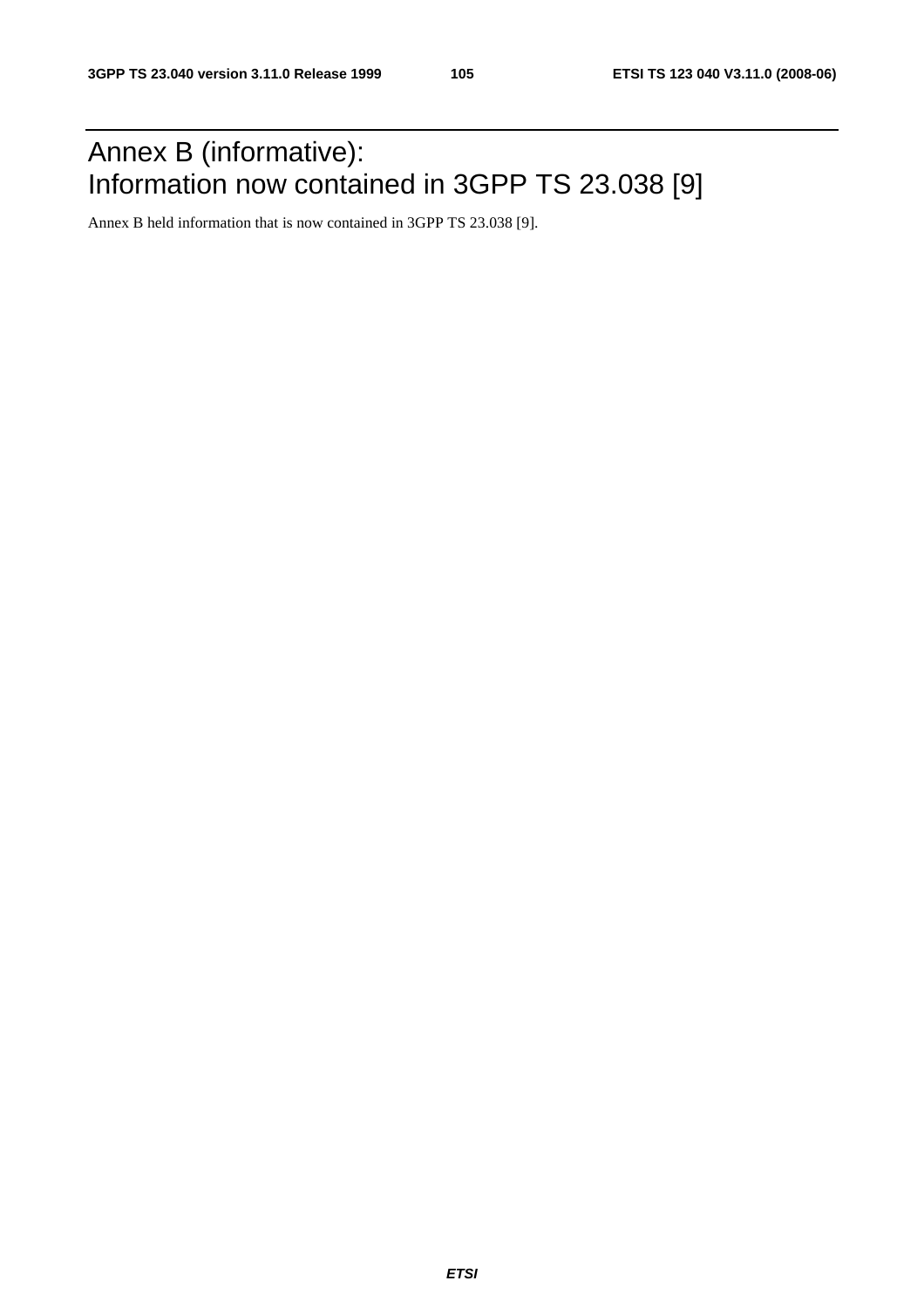# Annex C (informative): Short message information flow

The diagrams in this annex describe the flow of primitives and parameters during the short message transfer. These diagrams refer to specifications 3GPP TS 23.040, 3GPP TS 24.011[13] and 3GPP TS 29.002 [15]. The parameters in dotted lines are optional. The abbreviations used in diagrams are listed below. The relevant specifications are given in parentheses. (\*) stands for a common GSM/UMTS abbreviations and (-) for a general abbreviation.

| <b>CM</b>   | Call Management (*)                                     |
|-------------|---------------------------------------------------------|
| <b>CS</b>   | CauSe $(-)$                                             |
| DA          | Destination Address (-)                                 |
| DCS         | Data Coding Scheme (3GPP TS 23.040)                     |
| DI          | Dialogue Identifier TCAP                                |
| GMSCA       | Gateway MSC Address                                     |
| <b>GPRS</b> | General Packet Radio Services 3GPP TS 23.060 [27])      |
| <b>HLR</b>  | Home Location Register (*)                              |
| IMSI        | International Mobile Subscriber Identity (*)            |
| MAL         | MSIsdn-Alert (3GPP TS 23.040)                           |
| <b>MMS</b>  | More Messages to Send (3GPP TS 23.040)                  |
| MR          | Message Reference (3GPP TS 23.040)                      |
| MS          | Mobile Station (*)                                      |
| <b>MSC</b>  | Mobile services Switching Centre (*)                    |
| MSCA        | <b>MSC</b> Address                                      |
| MSI         | Mobile waiting Set Indication (3GPP TS 23.040)          |
| MSIsdn      | Mobile Station ISDN number (*)                          |
| MSM         | More Short Messages (3GPP TS 29.002 [15])               |
|             | Mobile Station Roaming Number (*)                       |
| <b>MSRN</b> | Message Type (3GPP TS 24.011[13])                       |
| МT          |                                                         |
| MTI         | Message Type Indicator (3GPP TS 24.011[13])             |
| MWS         | Message Waiting Set (3GPP TS 23.040)                    |
| ОA          | Originating Address (-)                                 |
| OС          | Operation Code (3GPP TS 29.002 [15])                    |
| <b>PCI</b>  | Protocol Control Information (-)                        |
| PDI         | Protocol DIscriminator (*)                              |
| PRI         | PRIority (3GPP TS 23.040)                               |
| <b>RCT</b>  | ReCeption Time (3GPP TS 23.040)                         |
| REA         | REcipient Address (3GPP TS 23.040)                      |
| RL          | ReLay function (3GPP TS 24.011[13])                     |
| RP          | Reply Path (3GPP TS 23.040)                             |
| SC          | Service Centre (3GPP TS 23.040)                         |
| SCA         | Service Centre Address (3GPP TS 23.040)                 |
| SCTS        | Service Centre Time Stamp (3GPP TS 23.040)              |
| SGSN        | Serving GPRS Support Node (3GPP TS 23.060 [27]          |
| SΜ          | Short Message (3GPP TS 23.040)                          |
| SM-AL       | Short Message Application Layer (3GPP TS 23.040)        |
| SME         | Short Message Entity (3GPP TS 23.040)                   |
| SMI         | Short Message Identifier (3GPP TS 23.040)□              |
| SM-RL       | Short Message Relay Layer (3GPP TS 23.040, 24.011[13])  |
| SMS-GMSC    | Short Message Service Gateway MSC (3GPP TS 23.040)      |
| SMS-IWMSC   | Short Message Service Interworking MSC (3GPP TS 23.040) |
| SoR         | Status of Report (3GPP TS 23.040)                       |
| SM-TL       | Short Message Transfer Layer (3GPP TS 23.040)           |
| SRI         | Status Report Indication (3GPP TS 23.040)               |
| <b>SRR</b>  | Status Report Request (3GPP TS 23.040)                  |
| <b>TCAP</b> | Transaction Capabilities Application Part (-)           |
| TID         | Transaction Identifier (*)                              |
| UD          | User Data $(-)$                                         |
| <b>UDL</b>  | User Data Length (3GPP TS 23.040)                       |
| <b>VLR</b>  | Visitor Location Register (*)                           |
| VP          | Validity Period (3GPP TS 23.040)                        |
| <b>VPF</b>  | Validity Period Format (3GPP TS 23.040)                 |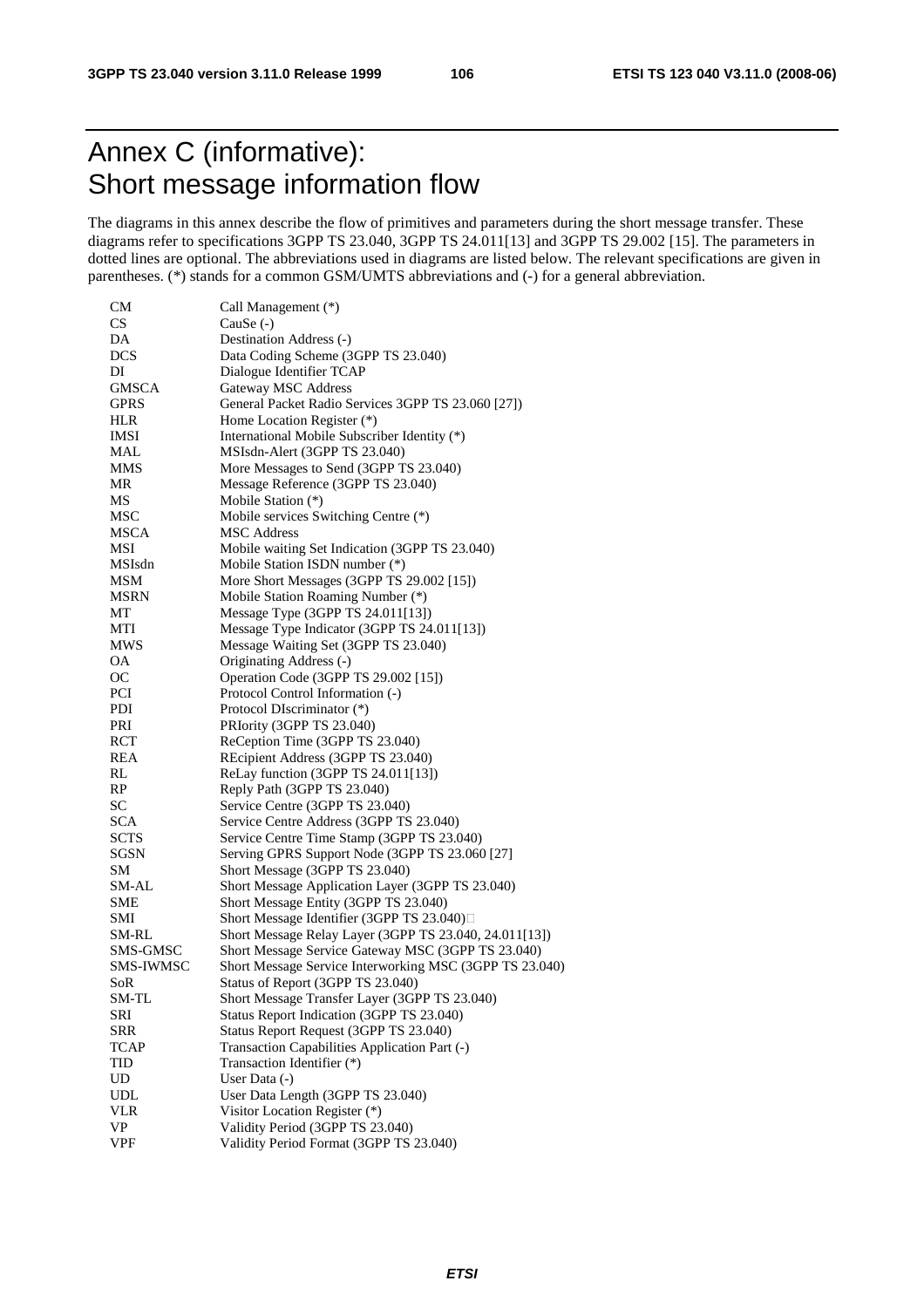SERVICE CENTRE MSISDNSME SC TS-DELIVER.REQSM ALD | DCS | PRI | SM SMI | SRI | DA | OA A |SCA | RP | PID PRI RP MTI MMSRP SRI OA | PID DCS SCTS UDL | UD SMS-DELIVER NZ. SMI DA OA MMS PRI UD RS-MT-DATA.REQ SM TL NZ



NOTE: SMI is not carried via SM-RL of clause 9.3.5 but is carried via the relay service between the SC and GMSC (see clause 9.3.4.1).

**Figure C.1: Mobile terminated short message** 

.

*ETSI*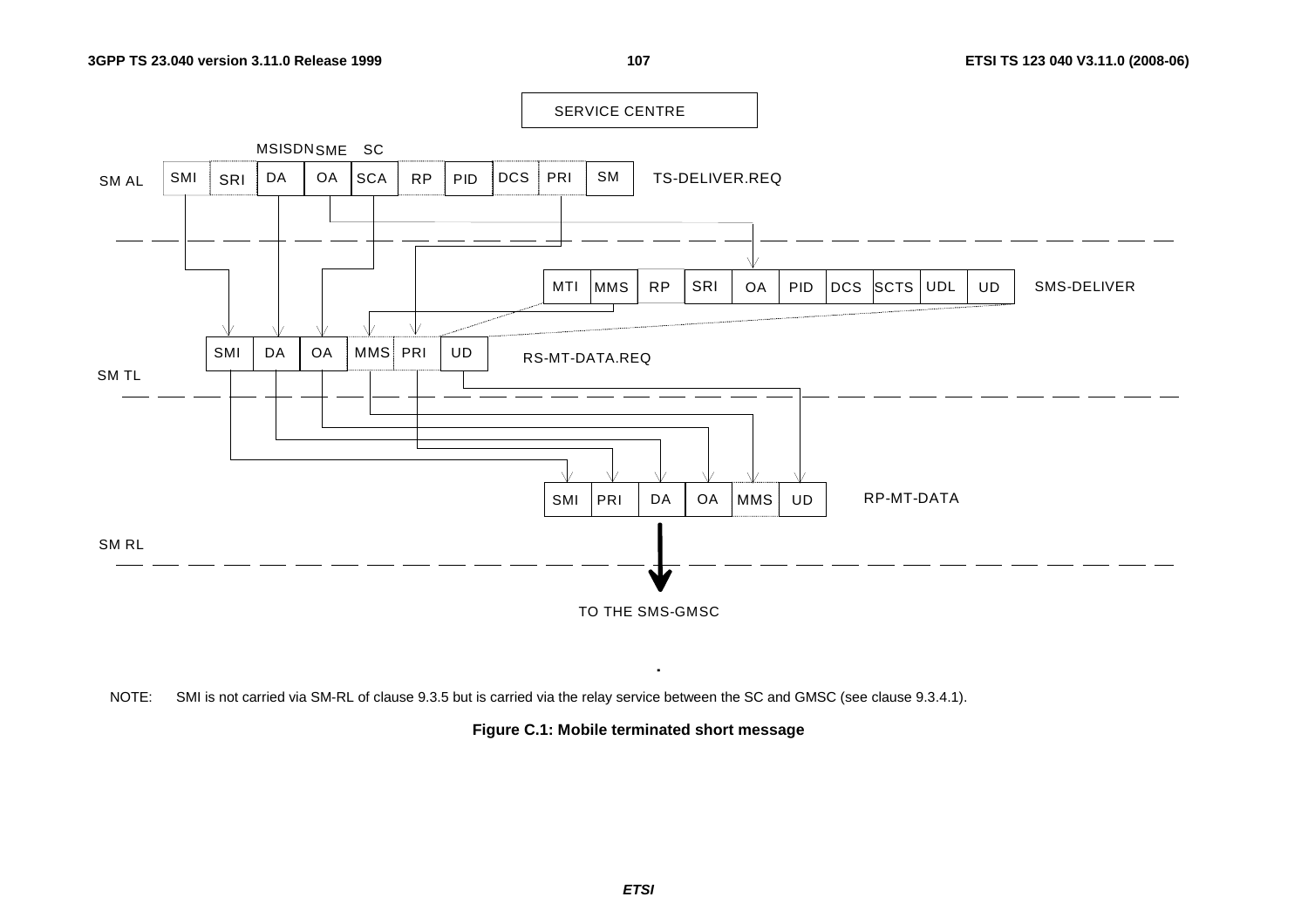

NOTE: A sequence of short messages shall have MMS set to 1 in each RP-MT-DATA except the last (last shall have MMS set to 0). Each RP-MT-DATA shall be carried via FORWARD SHORT MESSAGE via TCAP and shall be assigned the same Dialogue Identifier as previous RP-MT-DATAS in the sequence. **Figure C.2: Mobile terminated short message**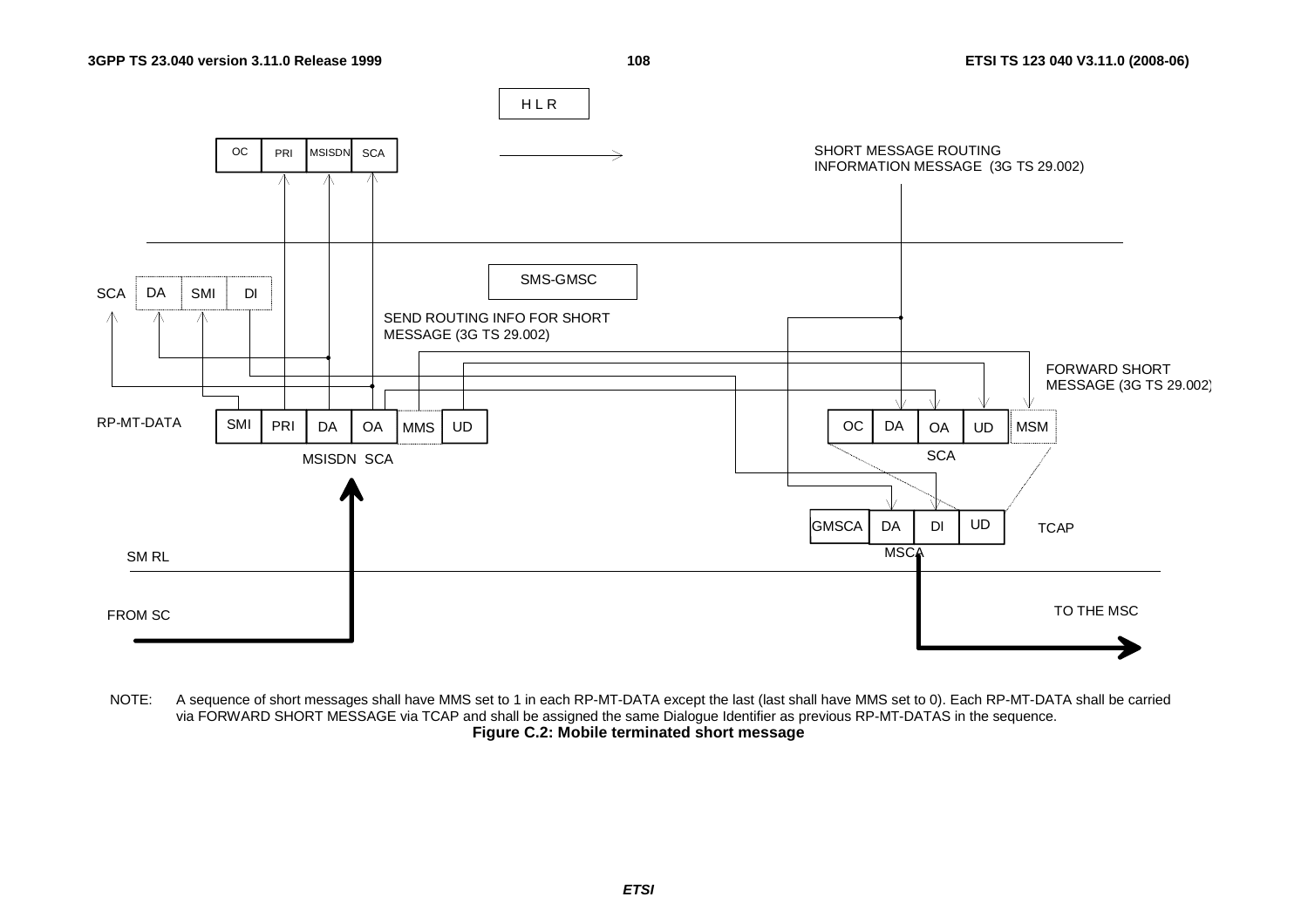MSC



NOTE: MR is of local significance to the MSC/MS interface and is not the value supplied to the MSC.

**Figure C.3: Mobile terminated short message**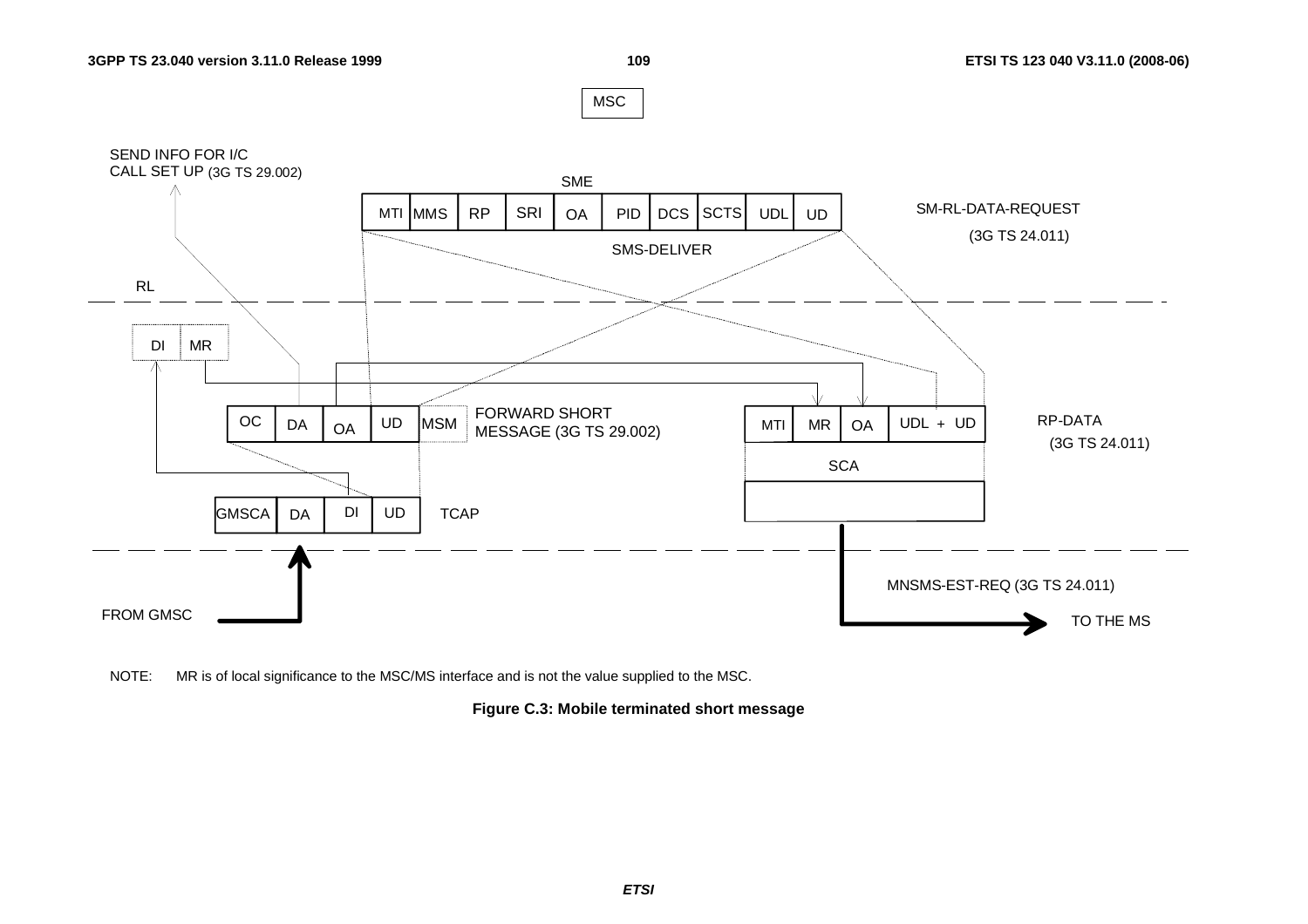

SM-AL



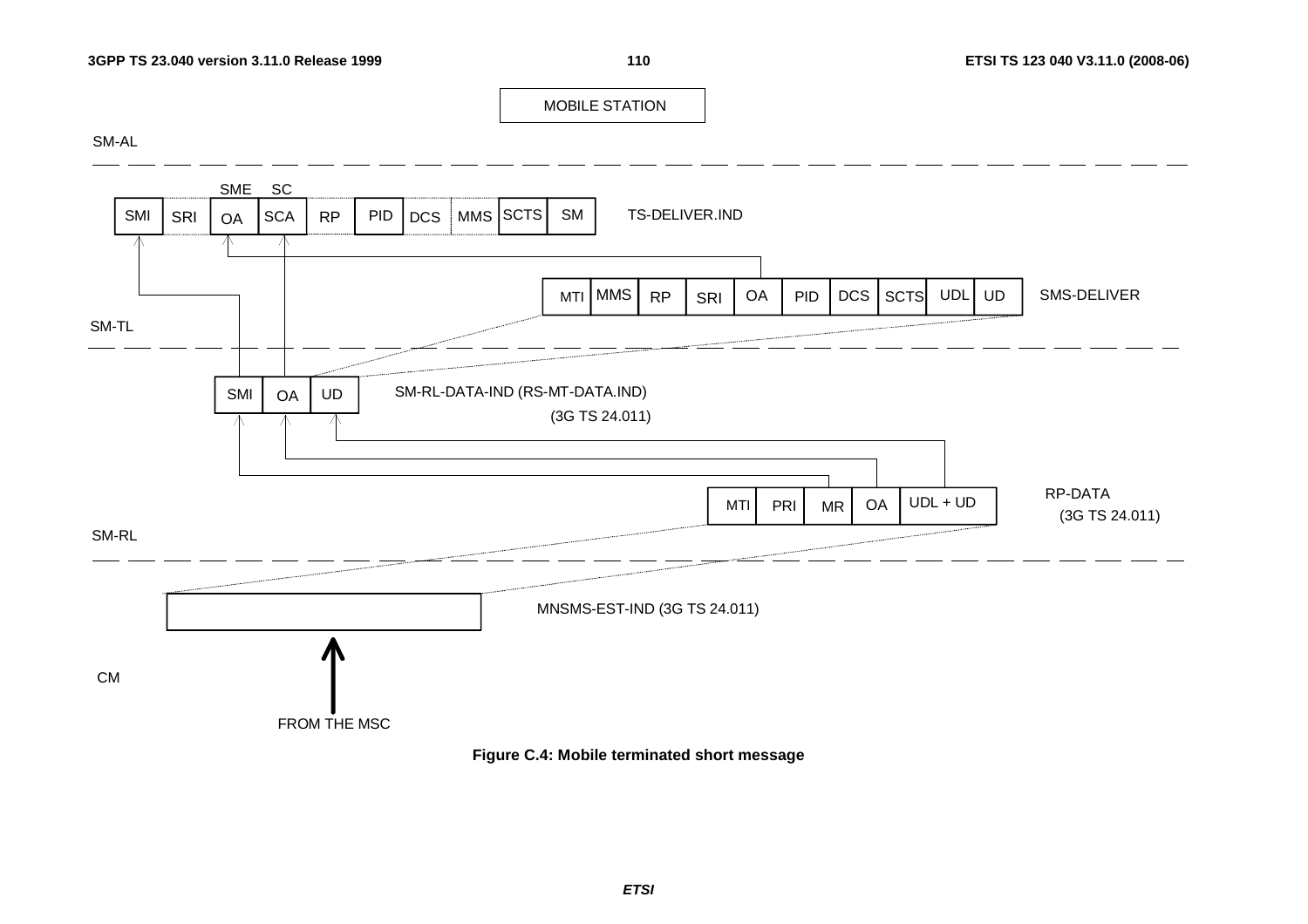



**Figure C.5: Acknowledgement in the MT case**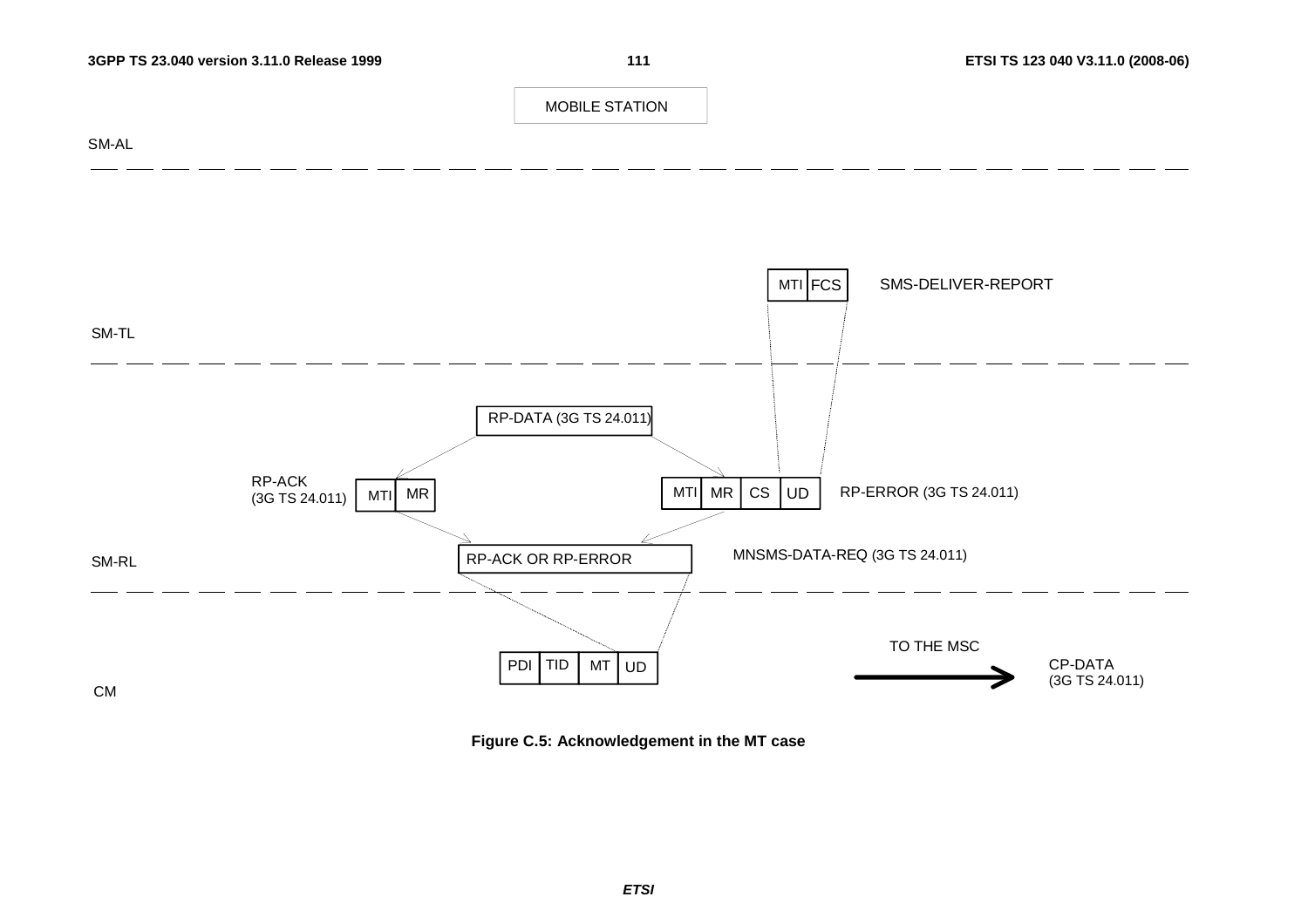

NOTE: The cause carried via UD of TCAP is not the cause supplied via RP-ERROR but is the cause resulting from application of the mapping specified by table 8.5 of 24.011[13].

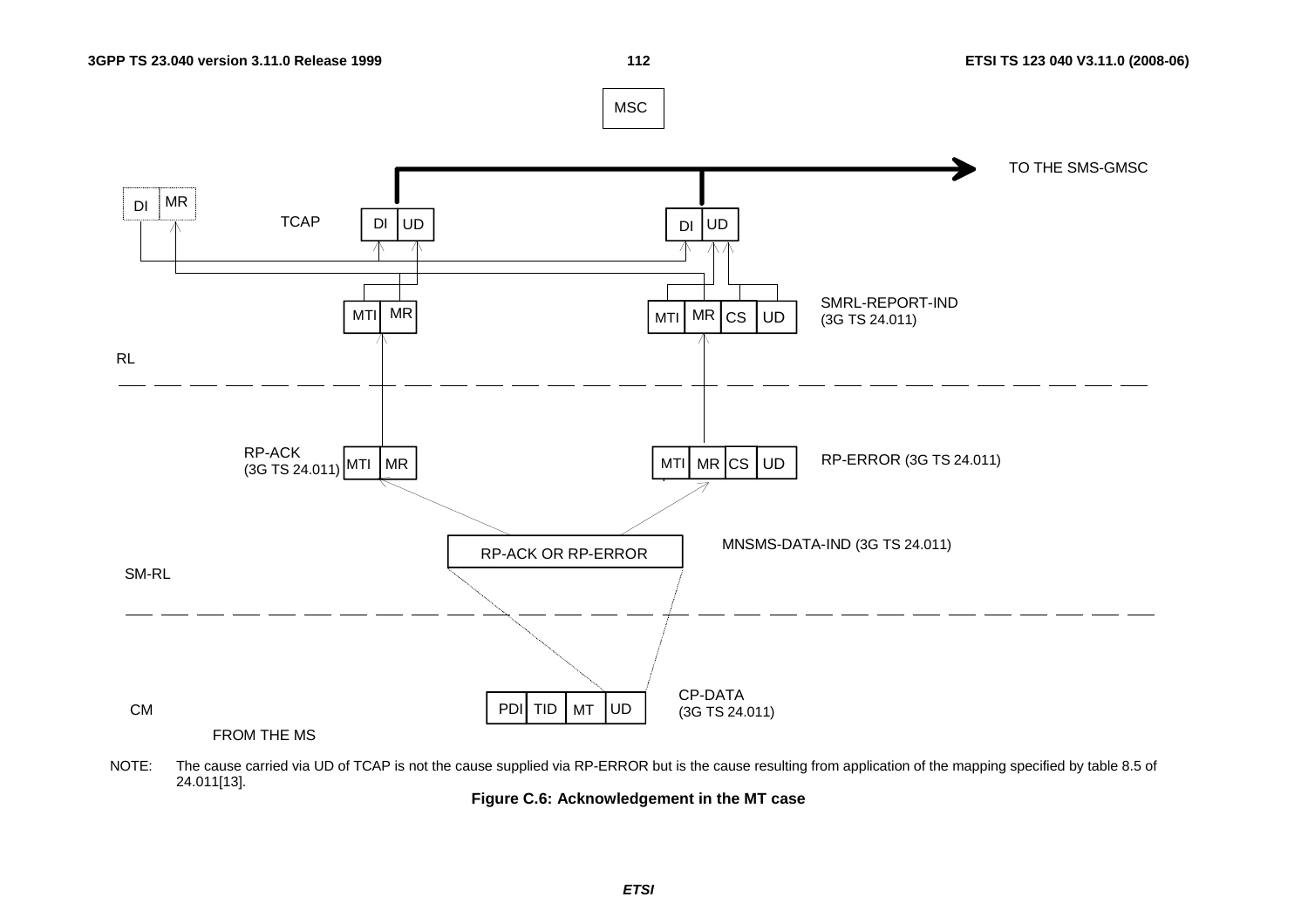

NOTE 1: The MAP operation "SetMessageWaitingData" is invoked only if a cause "Absent Subscriber" is carried in TCAP UD.

NOTE 2: The cause delivered to the SC is not necessarily the cause carried via TCAP but is one of the set specified by table 03.40/1.

**Figure C.7: Acknowledgement in the MT case**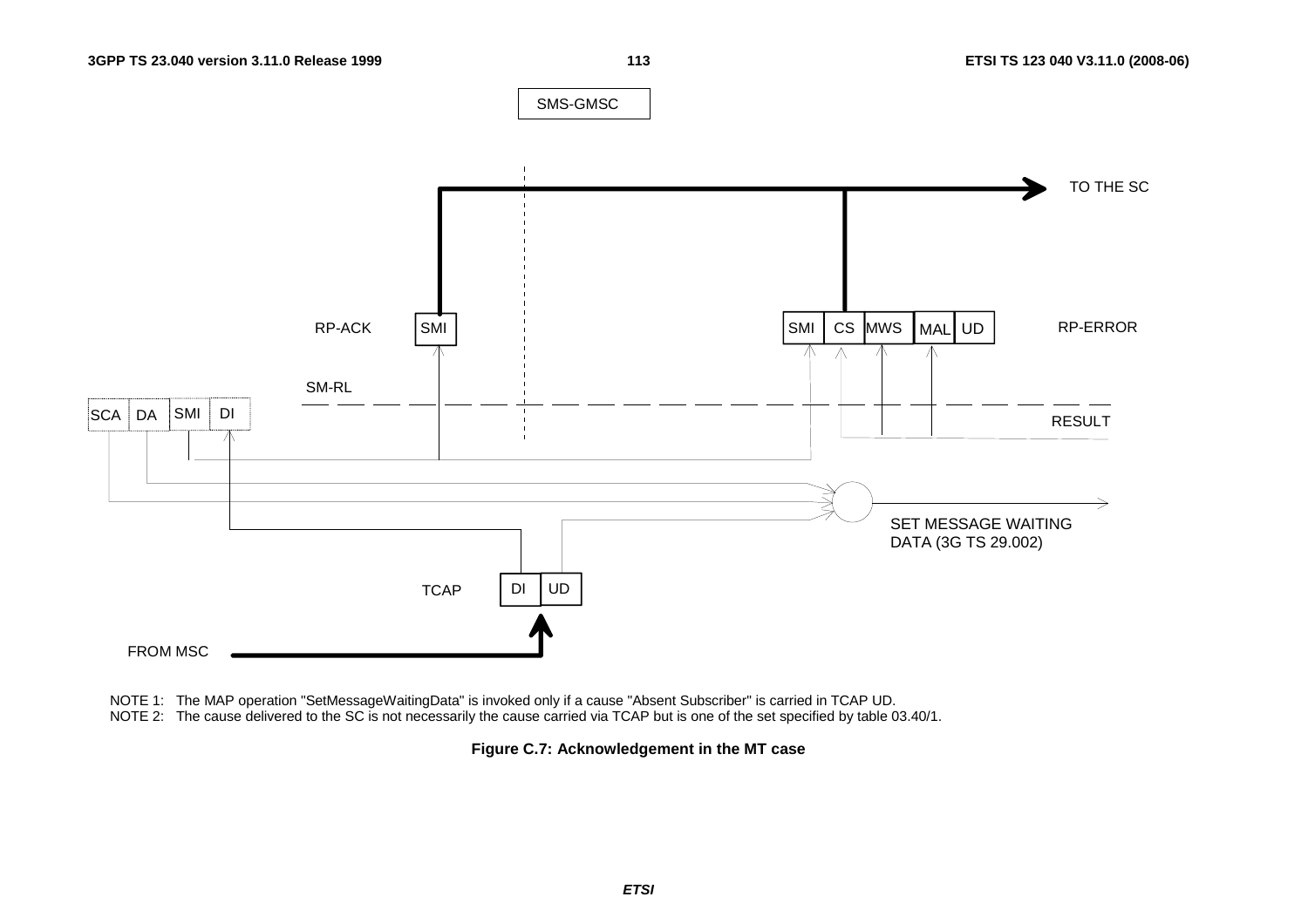

**Figure C.8: Acknowledgement in the MT case**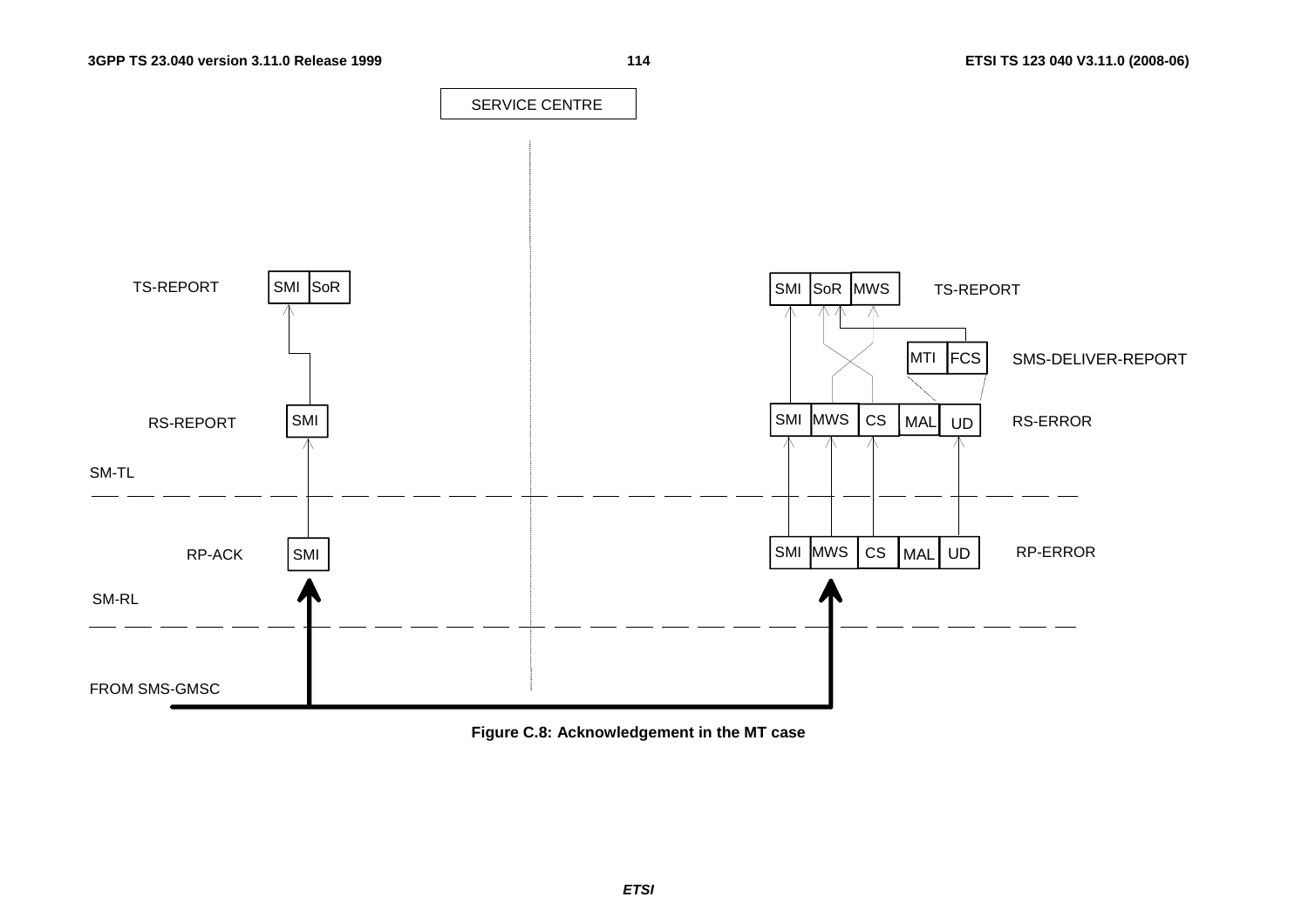

**Figure C.9: Mobile originated short message**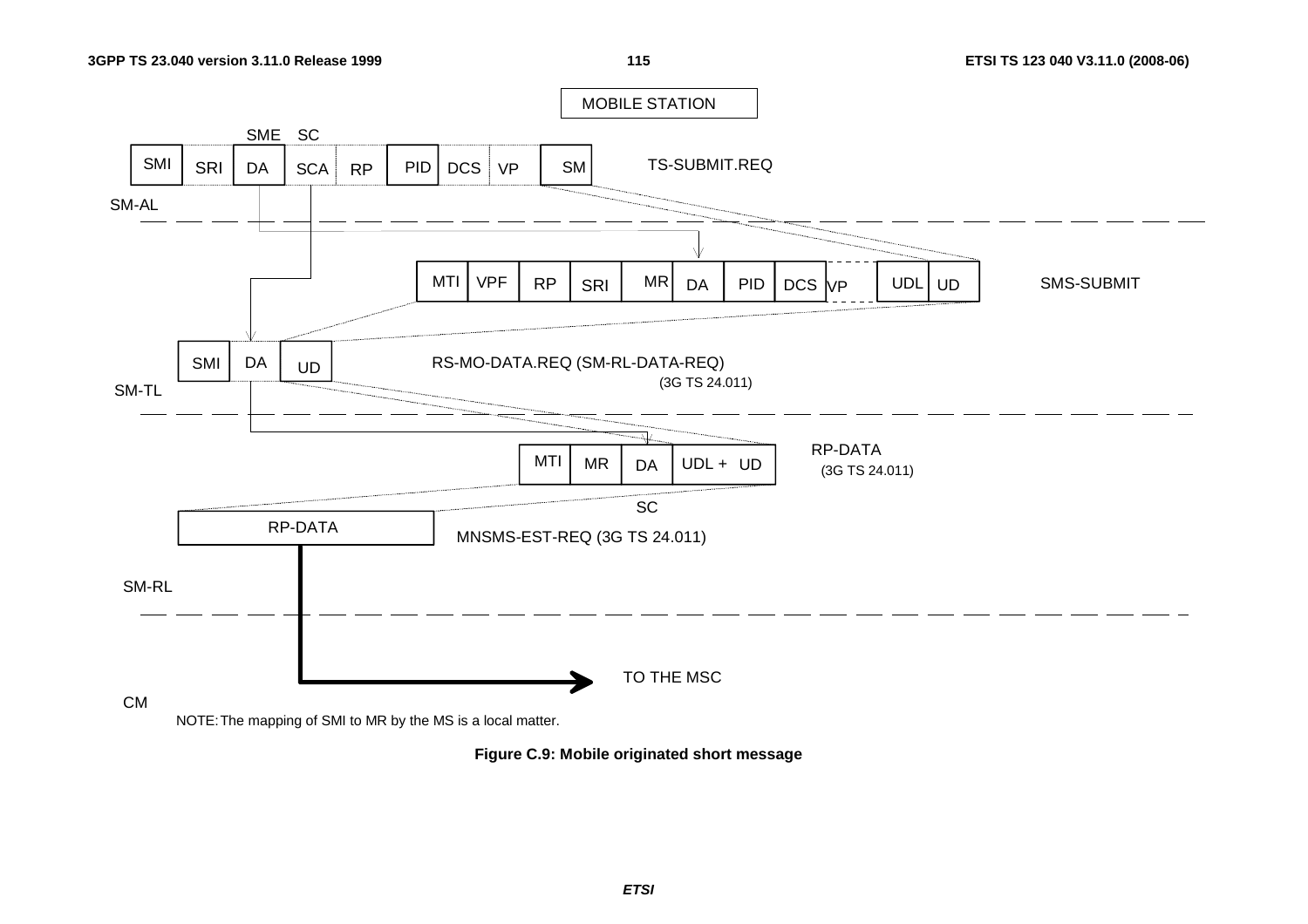

**Figure C.10: Mobile originated short message**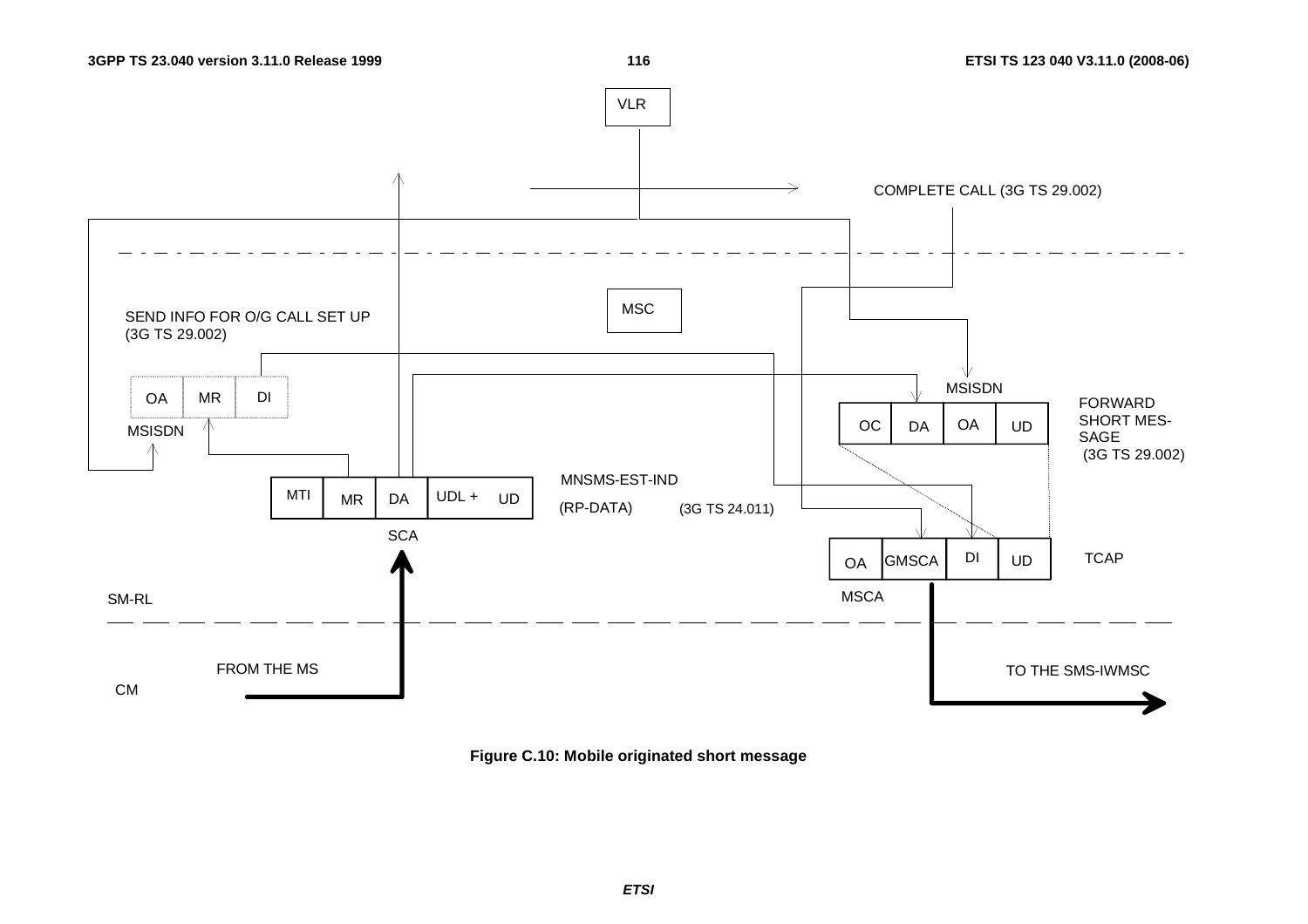$\pm$ 

SMS-IWMSC





**Figure C.11: Mobile originated short message**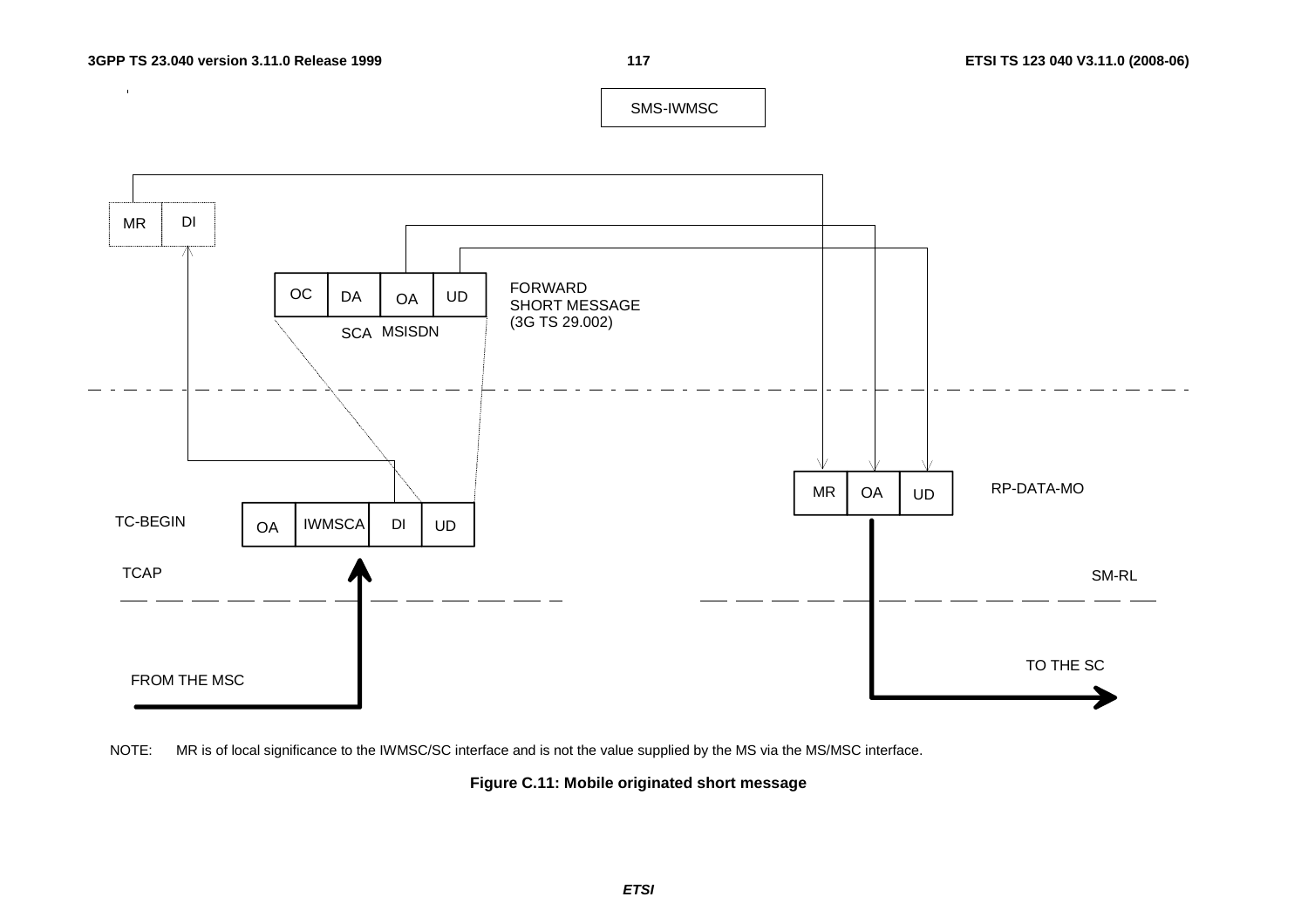SERVICE CENTRE

SM-AL



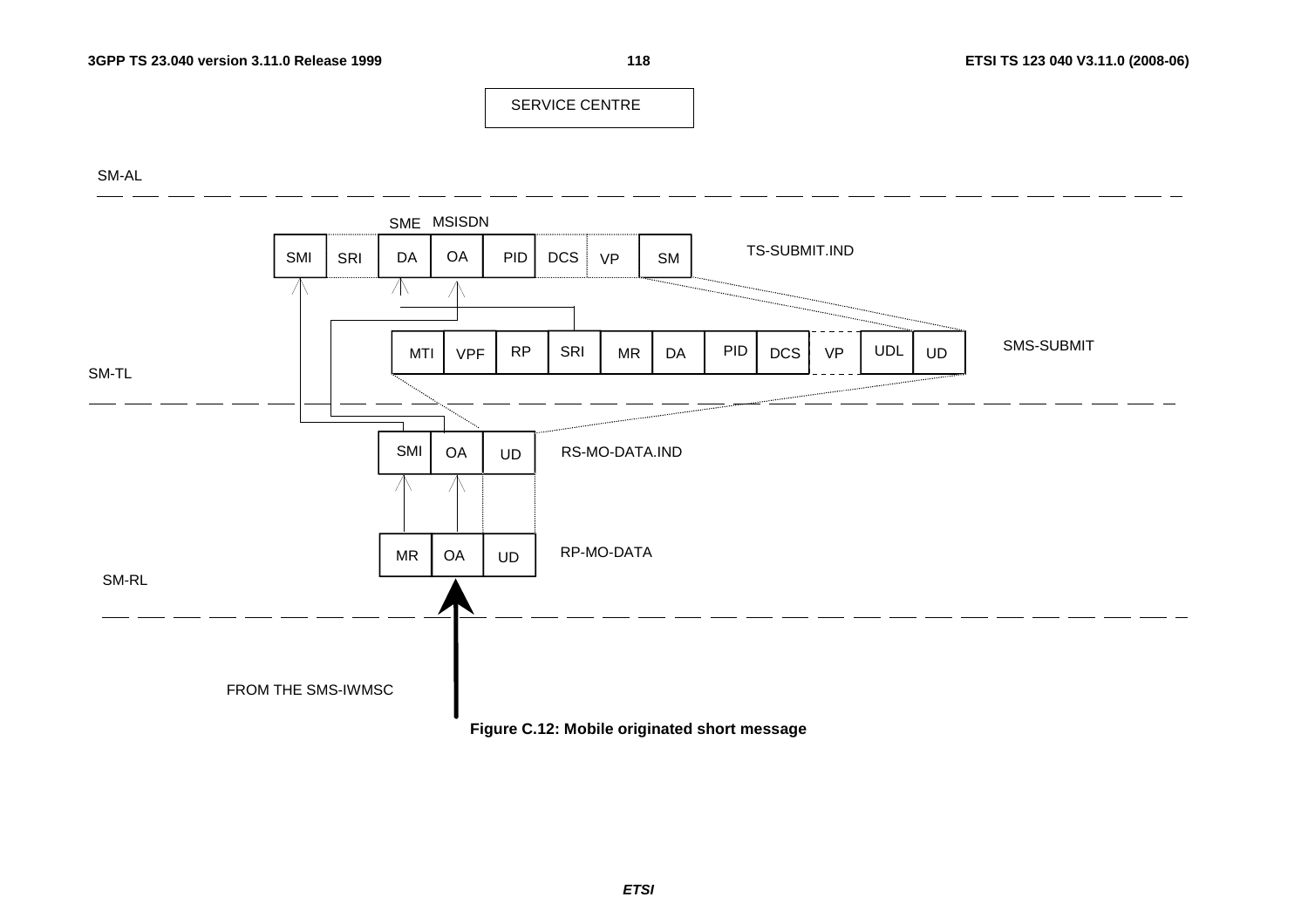SERVICE CENTRE



**Figure C.13: Acknowledgement in the MO case**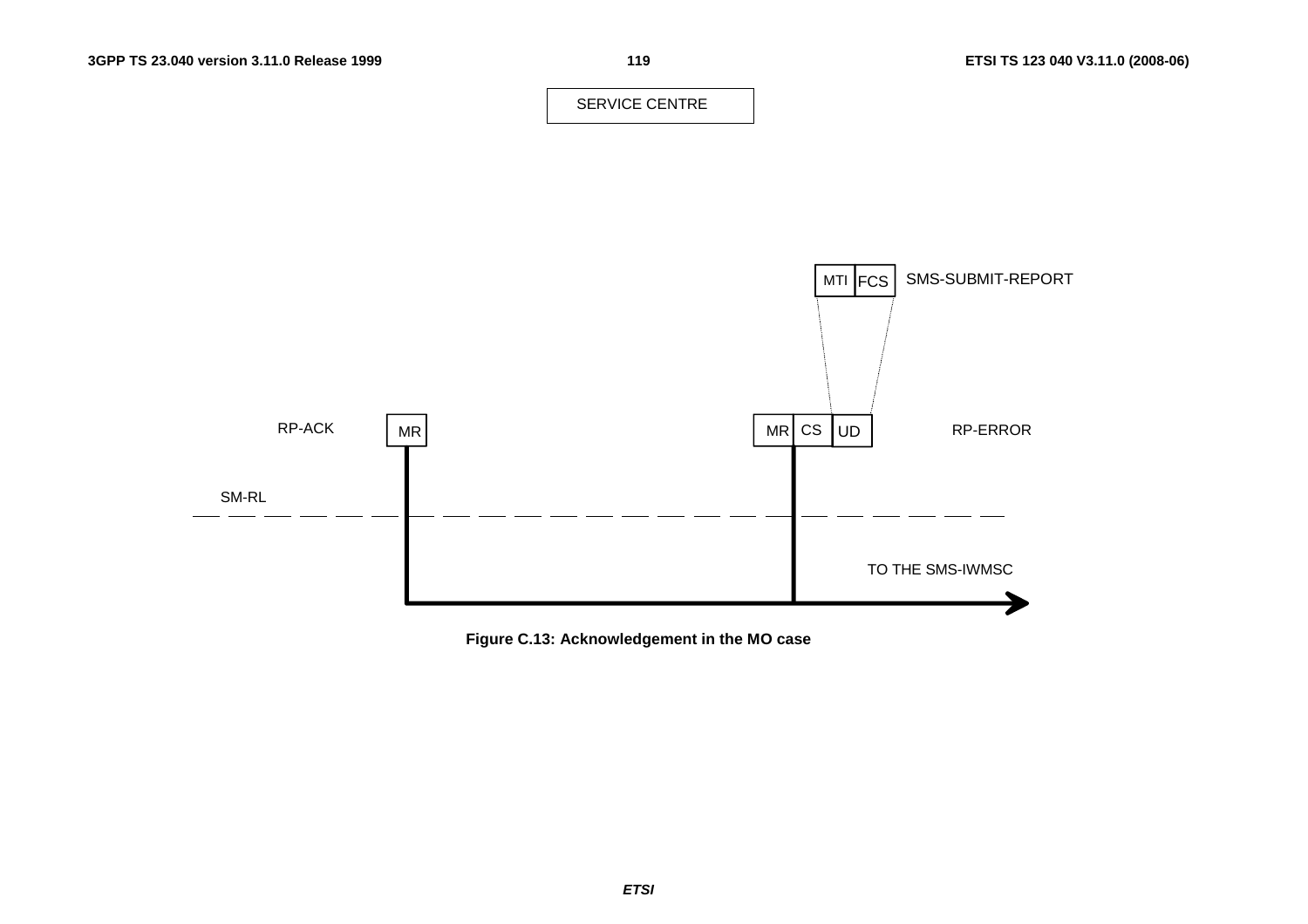SMS-IWMSC



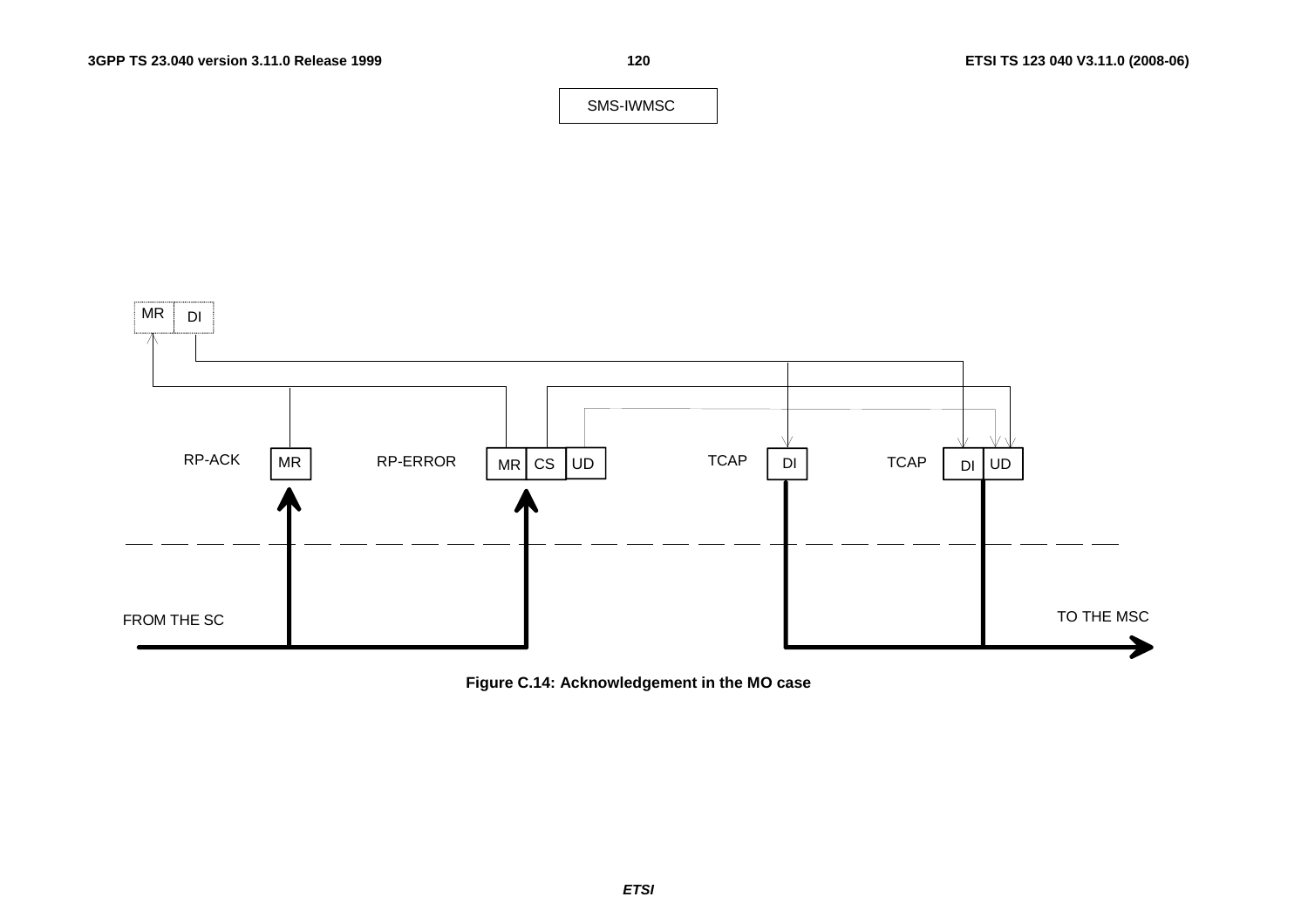**121 ETSI TS 123 040 V3.11.0 (2008-06)**





**Figure C.15: Acknowledgement in the MO case**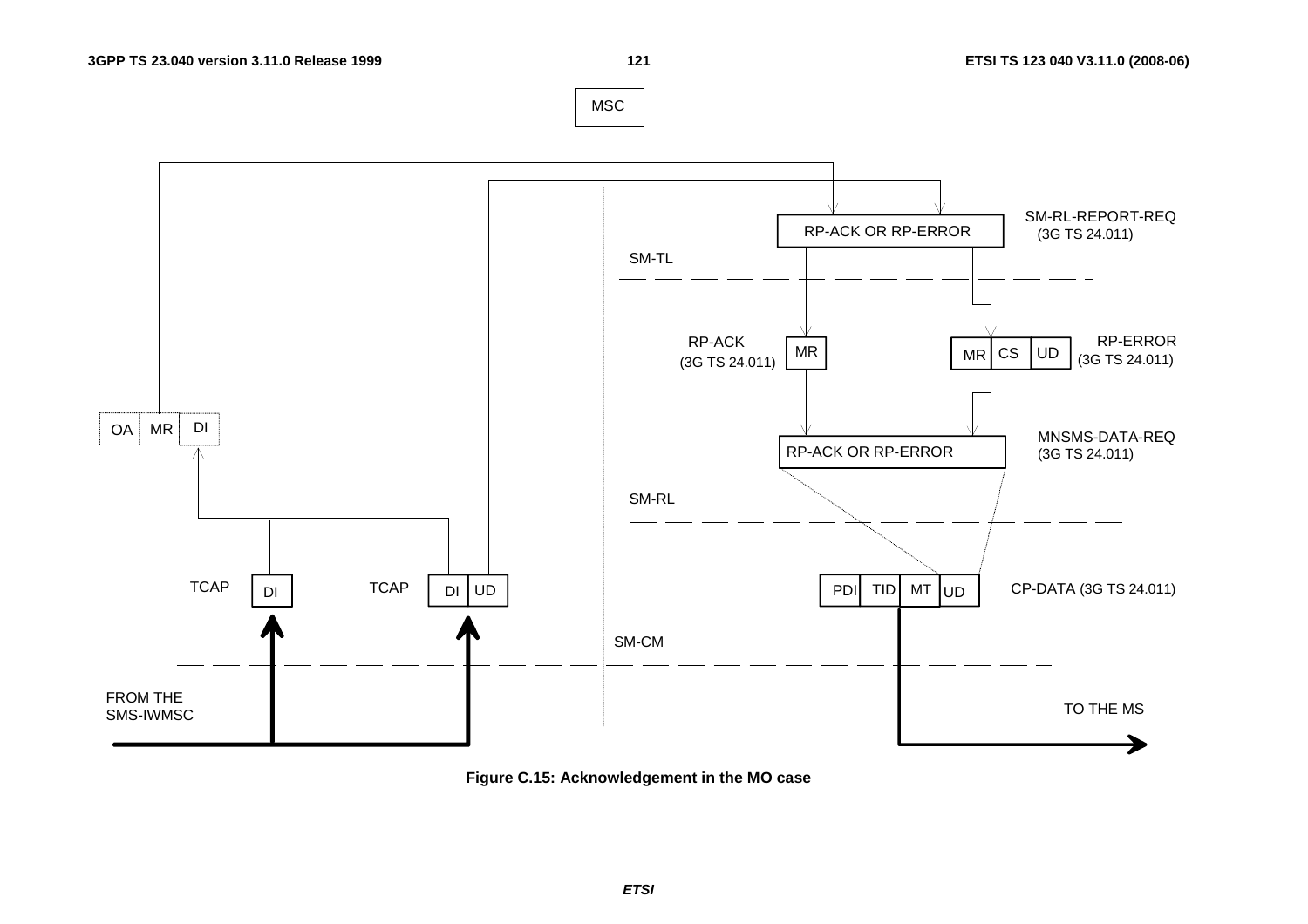

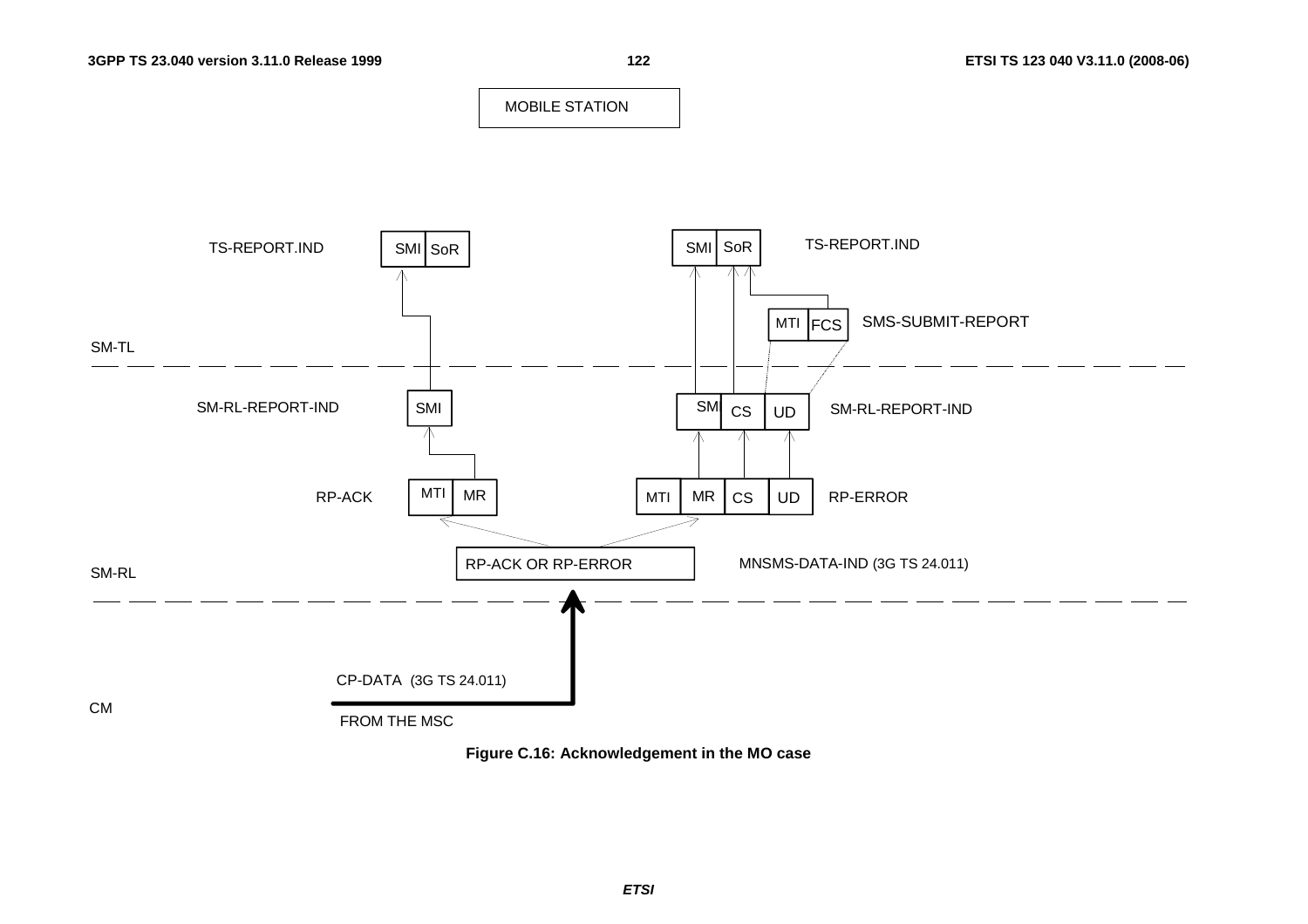#### Annex D (informative): Mobile Station reply procedures

## D.1 Introduction

The reply procedures specified in this annex should be followed by a mobile station when replying to a short message, i.e. when generating a MO SM in response to a received MT SM, addressed to the originator of that MT SM. The main purpose of this annex is to specify how the MS selects the service centre for delivering that MO SM: an arbitrary SME may only be reached by submitting the reply SM to a specific SC, known to be able of delivering to that SME.

## D.2 The scope of applicability

The reply procedures in clauses 5 and 6 of this annex should be followed by every MS which fulfils the following criteria:

- 1) The MS automatically selects the value for the RP-Destination-Address parameter in RP-MO-DATA, or the MS has the SC address within the SM-RL entity. (That is to say: the human user is not obliged to manually key in the SC address for every MO short message).
- 2) The MS or an application within it supports some form of replying to a MT SM with a MO SM. (That is to say: in the process of generating the reply MO SM, any reference whatsoever, implicit or explicit, is made to the original MT SM).
- 3) The replying support of (2) is to be equally available towards every SME.

When an SME submits an SM to an SC for delivery, it may request that the SC sets the TP-Reply-Path parameter in the SM to be delivered. If the submitting SME is an MS, the reply path requesting procedure; in clause 4 of this annex may be applied. However, an SC may support the reply procedures without supporting the reply path requesting procedure; in that case, the SC sets the TP-Reply-Path parameter on another basis, which must be the case if the SM originates from an SME which is not an MS.

# D.3 Terminology

An originating SME submits an original SM to an original SC, which delivers the original MT SM to a replying MS. The replying MS sends back a reply MO SM, a MO SM which is generated (automatically or by human operations) in response to the original MT SM, and which is addressed to the originating SME.

If the originating SME is an MS, the original MT SM is submitted within an SMS-SUBMIT PDU; we say that reply path is requested if the TP-Reply-Path parameter is set in the SMS-SUBMIT PDU of the original MT SM.

We say that reply path exists if the TP-Reply-Path parameter was set in the SMS-DELIVER PDU of the original MT SM; we say that reply path does not exist otherwise.

The replying MS may have a default SC which is normally used for delivering all the MO short messages originated from the replying MS. Alternatively, a human user or automatic application may specify a selected SC for delivering a particular SM (thus the term selected SC refers to an SC address selected for one short message only).

#### D.4 The reply path requesting procedure

The discussion in this clause applies to cases when the originating SME is a mobile station only. The reply procedures discussed in the clauses to follow this one are independent of the type of the originating SME.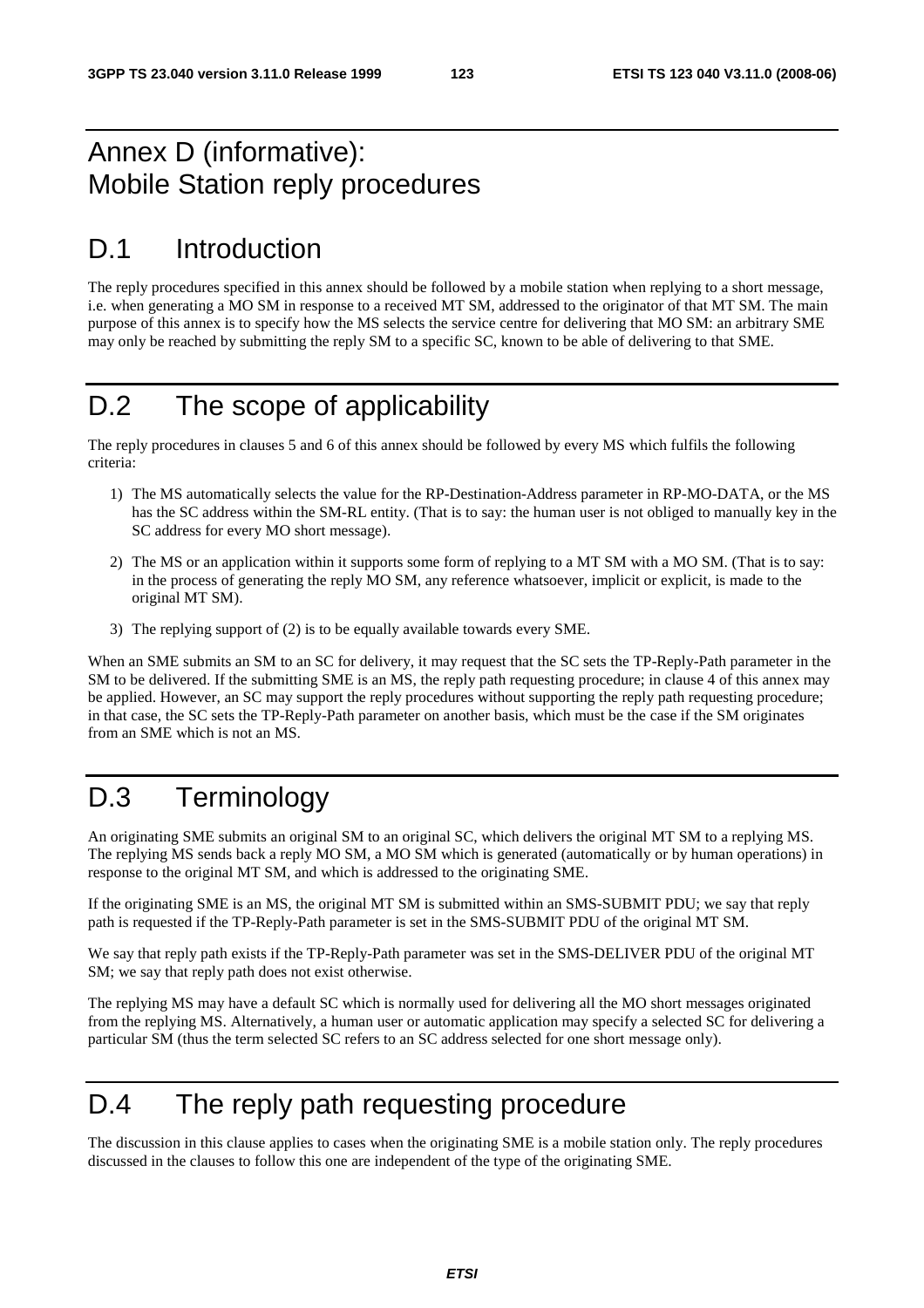The reply path is requested by the originating SME (an MS) by setting the TP-Reply-Path parameter in the SMS SUBMIT PDU of the original SM. If the original SC supports reply path requesting for the originating SME (an MS), it shall take notice of the TP-Reply-Path parameter in the SMS-SUBMIT PDU and set the TP-Reply-Path parameter in the SMS-DELIVER PDU of the original MT SM towards the replying MS. Hence, reply path exists for the replying MS towards the originating SME (an MS).

#### D.5 The reception of an original MT SM

When a replying MS receives an original MT SM, it then has:

- 1) originating SME = TP-Originating-Address in the SMS-DELIVER PDU,
- 2) original SC = RP-Originating-Address in RPS-MT-DATA, and
- 3) reply path exists/reply path does not exist = TP-Reply-Path in SMS-DELIVER PDU (set/not set).

#### D.6 The submission of the reply MO SM

According to clause 5, the replying MS knows if:

- a) reply path exists; or
- b) reply path does not exist.

We then specify that when submitting the reply MO SM, the replying MS should use parameters as follows:

1) TP-Destination-Address in SMS-SUBMIT PDU = originating SME,

2a) If reply path exists:

RP-Destination-Address in RP-MO-DATA = original SC,

2b) If reply path does not exist:

RP-Destination-Address in RS-MO-DATA = selected SC or default SC or original SC,

3a) If reply path exists:

after submitting one reply MO SM, the reply path does not exist any more.

In case (2b), it is allowed to use the original SC or the default SC, but then there is no guarantee that the original/default SC shall deliver the reply MO SM. (The original SC may refuse to deliver, if the replying MS is not its subscriber; the default SC may be unable to deliver, if it has no access path to the originating SME.)

Requirement (3a) states that the case (a), reply path exists, holds for one reply MO SM only (per original MT SM).

## D.7 Usage of SCs for replying

The specification in this annex supports the following way of replying.

The original MT SM and the reply MO SM are delivered by the same SC, the original SC. This principle maximizes the probability that the SC can e.g. route the reply MO SM to the proper data network for reaching the originating SME; this principle is a must, if the originating SME is integrated within the original SC.

If the original SC by any means whatsoever knows that it is both willing and able to deliver one (potential) reply MO SM, it may indicate this fact by setting the TP-Reply-Path parameter in the original MT SM. The original SC thus commits itself to delivering one reply MO SM; let us call this reply delivery commitment.

One reason for the SC to make the reply delivery commitment may be the reply path requesting procedure specified in clause 4 on this annex.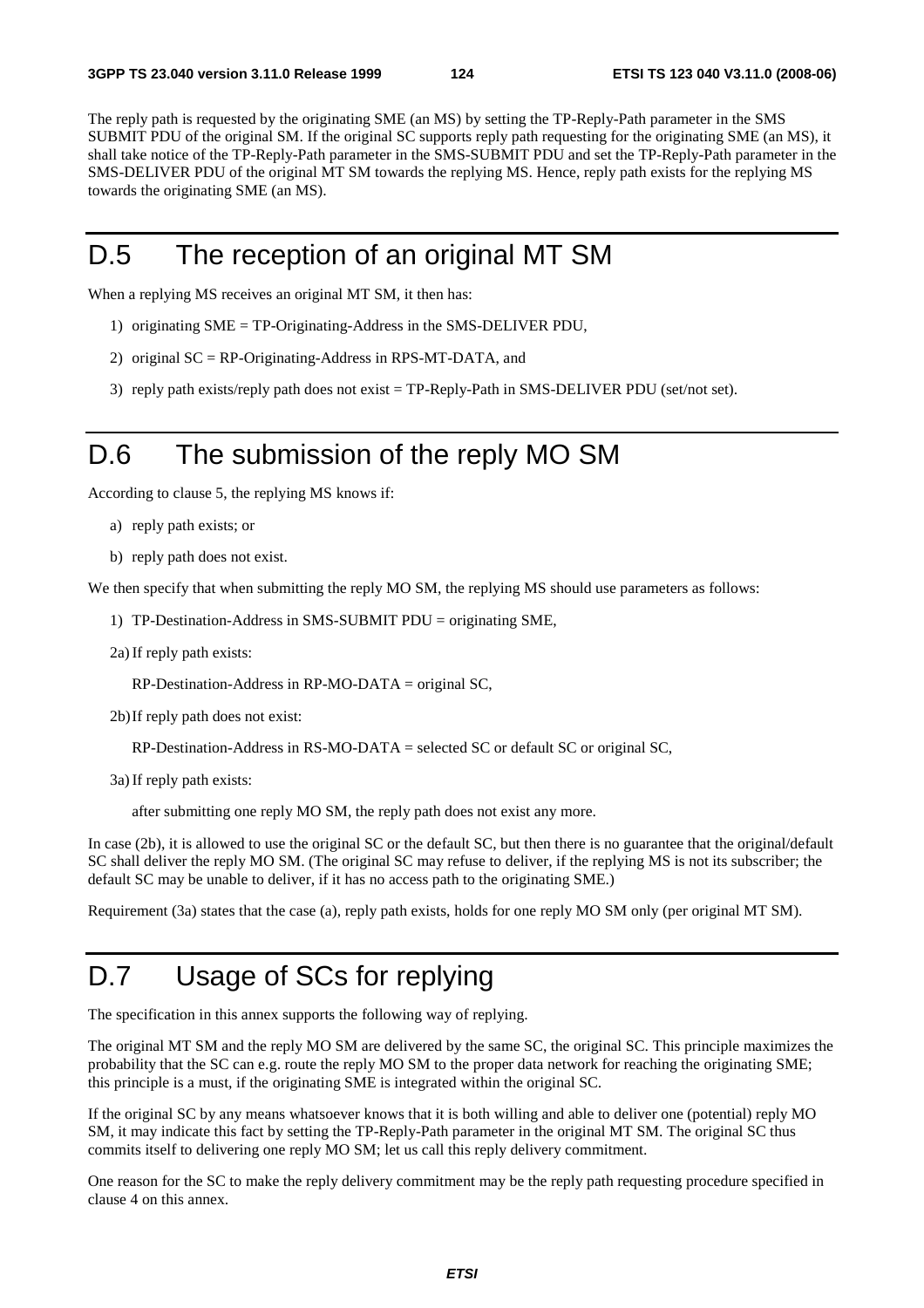The reply path commitment is not valid forever, but the original SC may have e.g. a time limit for maintaining this commitment.

# D.8 Replying possibilities for Phase 1 mobile stations

The Phase 2 mobile stations should support the procedures in this annex (if they fulfil the criteria in clause 2 of it). Yet, Phase 1 mobile stations, too, may apply steps (1) and (2a) in clause 6 of this annex, i.e. reply via the original SC, automatically or manually (by choosing selected SC = original SC), despite the fact that the TP-Reply-Path parameter shall be ignored by them. The delivery of the reply MO SM cannot be guarantied in this case, yet the possibility of delivery may be improved (especially if the originating SME is not an MS.)

## D.9 The resulting service for originating SMEs

As the consequence of the replying procedures specified in this annex, all SMEs and applications within them may assume that replying from all mobile stations is always possible, provided that the mobile stations do support the proper replying mechanism itself (human response in context with the original MT SM, automatic replying by an application, application level protocols, etc.).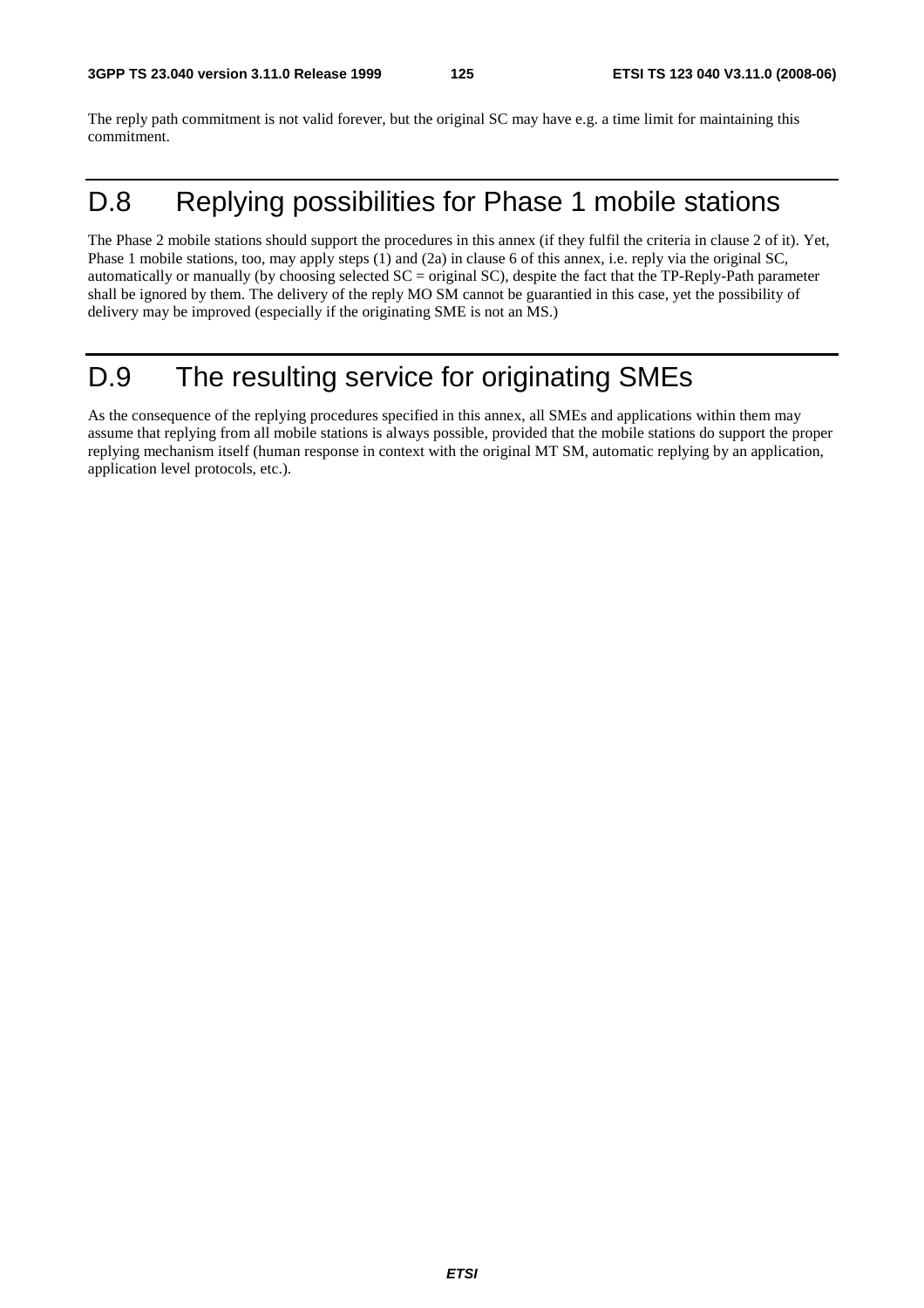# Annex E (informative): Change history

| <b>TSG</b> | <b>TSG TDoc</b> | <b>Vers</b> | <b>CR</b>  | <b>Rev</b> | Ph         | Cat         | <b>Subject</b>                                                                                                     | <b>New</b><br><b>Vers</b> | <b>Work</b><br><b>Item</b> |
|------------|-----------------|-------------|------------|------------|------------|-------------|--------------------------------------------------------------------------------------------------------------------|---------------------------|----------------------------|
| T#4        | TP-99126        | 2.0.0       | <b>New</b> |            |            |             | Creation of 3GPP 23.040 v3.0.0 out of GSM 03.40<br>V7.1.0                                                          | 3.0.0                     |                            |
| T#4        | TP-99124        | 3.0.0       | 001        |            | R99        | A           | Clarification concerning SMSC address checking<br>in the MS for concatenated messages and replace<br>message types | 3.1.0                     | <b>TEI</b>                 |
| T#4        | TP-99146        | 3.0.0       | 002        |            | R99        | A           | Guidance regarding the SMSC address in a<br><b>Status Report</b>                                                   | 3.1.0                     | <b>TEI</b>                 |
| T#5        | TP-99177        | 3.1.0       | 003        |            | R99        | A           | Change to reserved port number range for SMS                                                                       | 3.2.0                     | <b>TEI</b>                 |
| T#5        | TP-99177        | 3.1.0       | 004        |            | R99        | B           | New TP-PID value for delivery of ANSI-136 Short<br>Messages                                                        | 3.2.0                     | <b>SMS</b>                 |
| T#5        | TP-99177        | 3.1.0       | 005        |            | R99        | D           | IEI values in concatenated SM"s                                                                                    | 3.2.0                     | <b>SMS</b>                 |
| T#6        | TP-99237        | 3.2.0       | 007        |            | R99        |             | <b>Adaptations for UMTS</b>                                                                                        | 3.3.0                     | <b>TEI</b>                 |
| T#6        | TP-99237        | 3.2.0       | 006        |            | R99        | C           | Duplicate messages                                                                                                 | 3.3.0                     | <b>TEI</b>                 |
| T#6        | TP-99237        | 3.2.0       | 008        |            | R99        | A           | <b>Concatenated Short Message</b>                                                                                  | 3.3.0                     | <b>TEI</b>                 |
| T#7        | TP-000024       | 3.3.0       | 009        |            | R99        | B           | Enhancement of the Message Content in SMS                                                                          | 3.4.0                     | <b>MMS</b>                 |
| T#7        | TP-000024       | 3.3.0       | 010        |            | R99        | B           | Multiple Information Elements                                                                                      | 3.4.0                     | <b>TEI</b>                 |
| T#7        | TP-000024       | 3.3.0       | 011        |            | R99        | B           | <b>SMS E-MAIL PARAMETERS</b>                                                                                       | 3.4.0                     | <b>TEI</b>                 |
|            |                 | 3.4.0       |            |            | <b>R99</b> |             | Editorial graphics update to make visible                                                                          | 3.4.1                     |                            |
| T#8        | TP-000073       | 3.4.1       | 012        |            | R99        |             | Alignment in Enhanced Messaging Service                                                                            | 3.5.0                     | <b>EMS</b>                 |
| T#8        | TP-000073       | 3.4.1       | 014        |            | R99        | F           | Correction to text on SMS TimeZone                                                                                 | 3.5.0                     | <b>TEI</b>                 |
| T#8        | TP-000073       | 3.4.1       | 015        |            | R99        | F           | Correction of TP-PID                                                                                               | 3.5.0                     | <b>TEI</b>                 |
| T#13       | TP-010194       | 3.5.0       | 030        |            | R99        | F           | Removal of EMS PID                                                                                                 | 3.6.0                     | <b>TEI</b>                 |
| T#14       | TP-010280       | 3.6.0       | 038        |            | R99        | A           | Correction on SMS Information Element Data<br>Length                                                               | 3.7.0                     | <b>TEI</b>                 |
| T#15       | TP-020015       | 3.7.0       | 043        |            | R99        | F           | MO-SMS duplicate message response                                                                                  | 3.8.0                     | <b>TEI</b>                 |
| T#16       | TP-020104       | 3.8.0       | 052        |            | R99        | $\mathsf F$ | Clarification of the requirement for type 0 Short<br>Messages                                                      | 3.9.0                     | <b>TEI</b>                 |
| T#20       | TP-030114       | 3.9.0       | 064        |            | R99        | F           | Missing SMSs over MSC even if the MS is<br>capable of such sending                                                 | 3.10.0                    | <b>TEI</b>                 |
| CT#40      | CP-080337       | 3.10.0      | 095        | 1          | R99        |             | Correction to clearing of mobile not reachable<br>flags                                                            | 3.11.0                    | <b>TEI</b>                 |